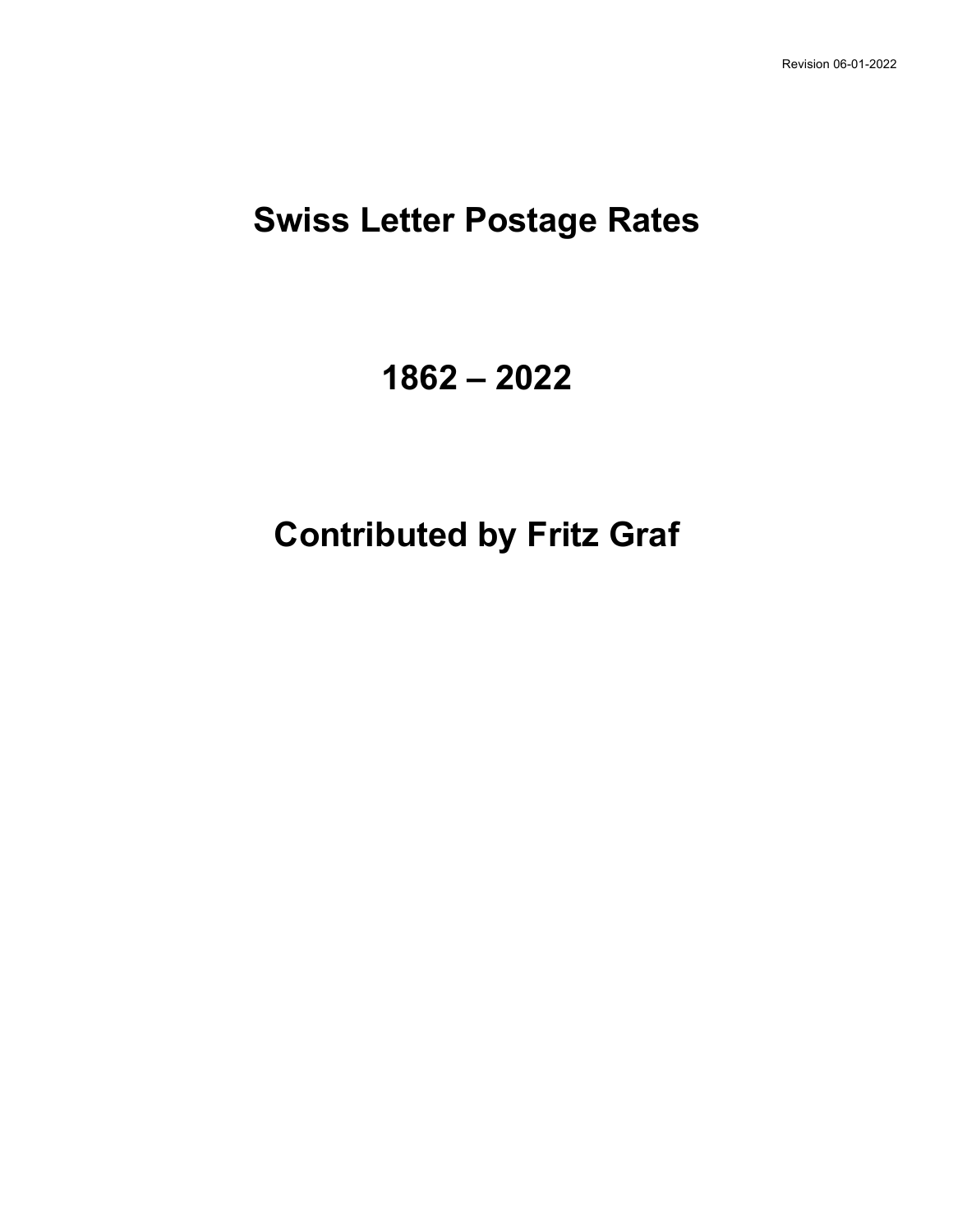## **Explanations to the letter-rate list**.

This list is by no means complete. Missing are the "non U.P.U." rates from the early years, as well as the airmail surcharges prior to 1971. The rates shown, are surface mail rates, except where quoted as "airmail". Starting March 1 / 1948 "airmail" became standard delivery within "Europe", and on July 1/1981 "Worldwide", for letters and postcards. The destination table, copied from the 1976 "PTT" tariff booklet, indicates the air mail tariff groups "A", "B", "C", "D" as well as "E", Europe, "CEPT" and "Mediterranean" countries. The last column shows the countries listed in zone 1 (Europe) from the "official" list issued by the post office in 2003.

Revision from the previous page are marked with a exclamation point at the end of the line.

"Rayon" is the area the rate is valid.

"City (Lokal)" is a domestic tariff valid until 1973 for dispatch to max. 10 Km between Postoffices (as the crow flies)

"International (Border)" is a International tariff valid until June 1971 per agreement between Switzerland, Austria, France and Germany for cross border Postoffices up to 30 Km apart (as the crow flies).

"International CEPT" refers to the countries belonging to the "CEPT" (Confederation europeenne des administrations des postes et telecommunications) listed in the "Destination table".

"International MED" refers to Mediterranean countries listed in the "Destination table".

"International UPU" means to any UPU country of that time.

"Product, Class or service" refers to the mailed item.

"Fee" is a additional charge.

Standard maximum letter size is "B5" (250x176mm) and 20mm thick (international 5mm) Minimum dimension is 140x90mm.

"Large" letter dimension is B4 (353x250mm) and 20mm thick

"Maxi" letter dimension is B4 (353x250mm) and 50mm thick for domestic letters and for international letters 90cm = length + width + height with no dimension more than 60cm.

"Reg. Letter 3" allows a max. dimension of "B5" (250x176mm) and 50mm thick

"Letter xA" is a first class letter (delivered within 2 [working]days).

"Letter xB" is a second class letter (delivered within 3-5 days).

"Unit" refers to maximum weight, value or distance. "/xx" means per unit. "1+/xx" means: Rate 1, plus the additional per unit rate.

The information found here is from the "Zumstein" catalog, "Zack" magazine and personal research at the "PTT" archives. If you find any errors or can add to this list, please send the information, including the source of the information to:

Fritz Graf 467E 46th Ave Vancouver, BC V5W 2A1 Canada. e-mail: fritz\_graf@gmx.net

Thanks.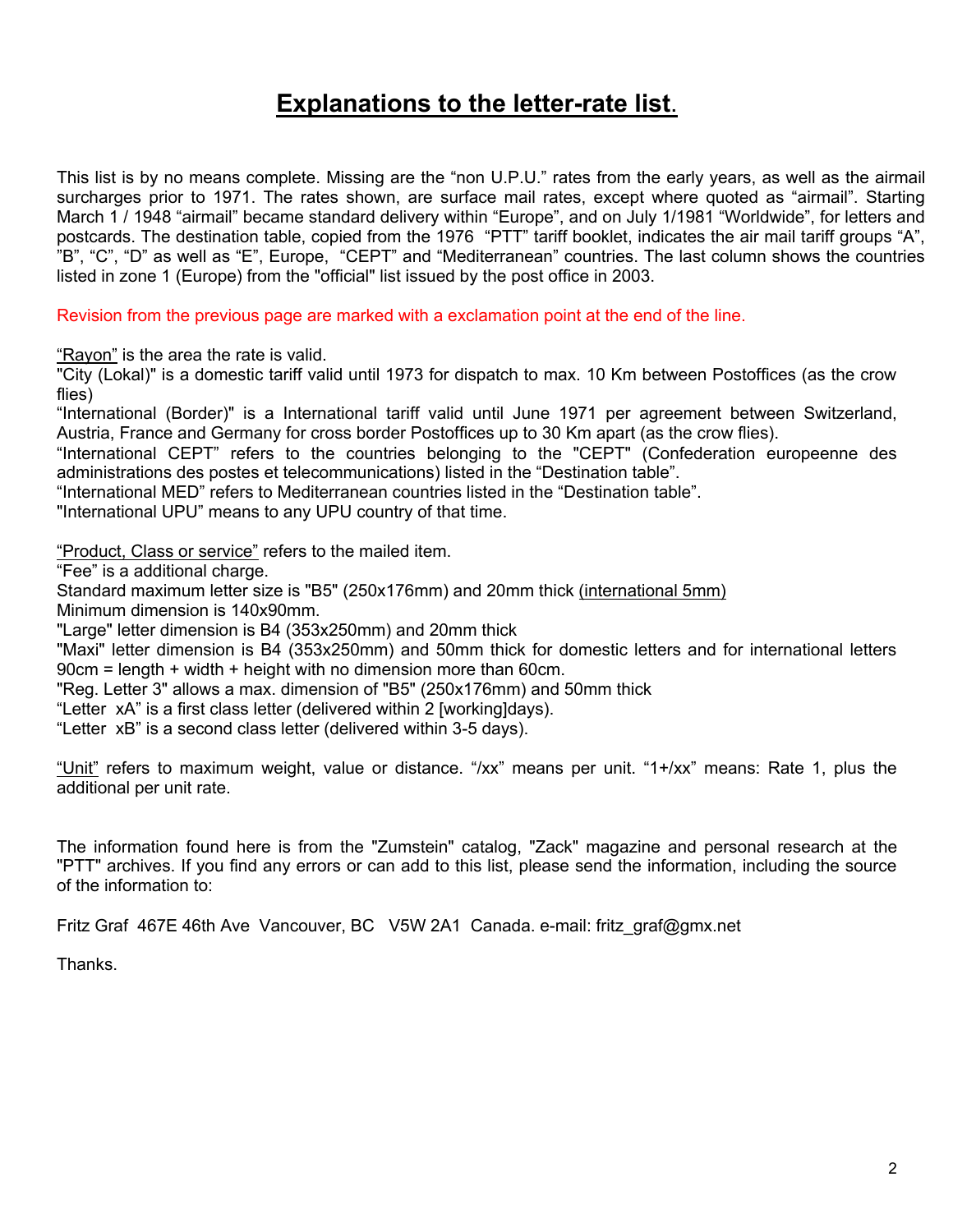| Rayon        | <b>Product, Class or service</b> | Unit            | Fr.     |
|--------------|----------------------------------|-----------------|---------|
| City (Lokal) | Letter 1                         | 10 <sub>g</sub> | $-0.05$ |
|              | Letter <sub>2</sub>              | 250g            | $-10$   |
|              | Register Fee*                    |                 | $-0.05$ |
| Domestic     | Letter 1                         | 10 <sub>g</sub> | $-10$   |
|              | Letter 2                         | 250g            | $-20$   |
|              | <b>Printed Matter 1</b>          | 15g             | $-0.02$ |
|              | <b>Printed Matter 2</b>          | 60 <sub>g</sub> | $-0.05$ |
|              | <b>Printed Matter 3</b>          | 250g            | $-.10$  |
|              | Register Fee*                    |                 | $-.10$  |
|              | To collect Fee                   | / 10 Fr         | $-.10$  |

\* Double postage of regular letter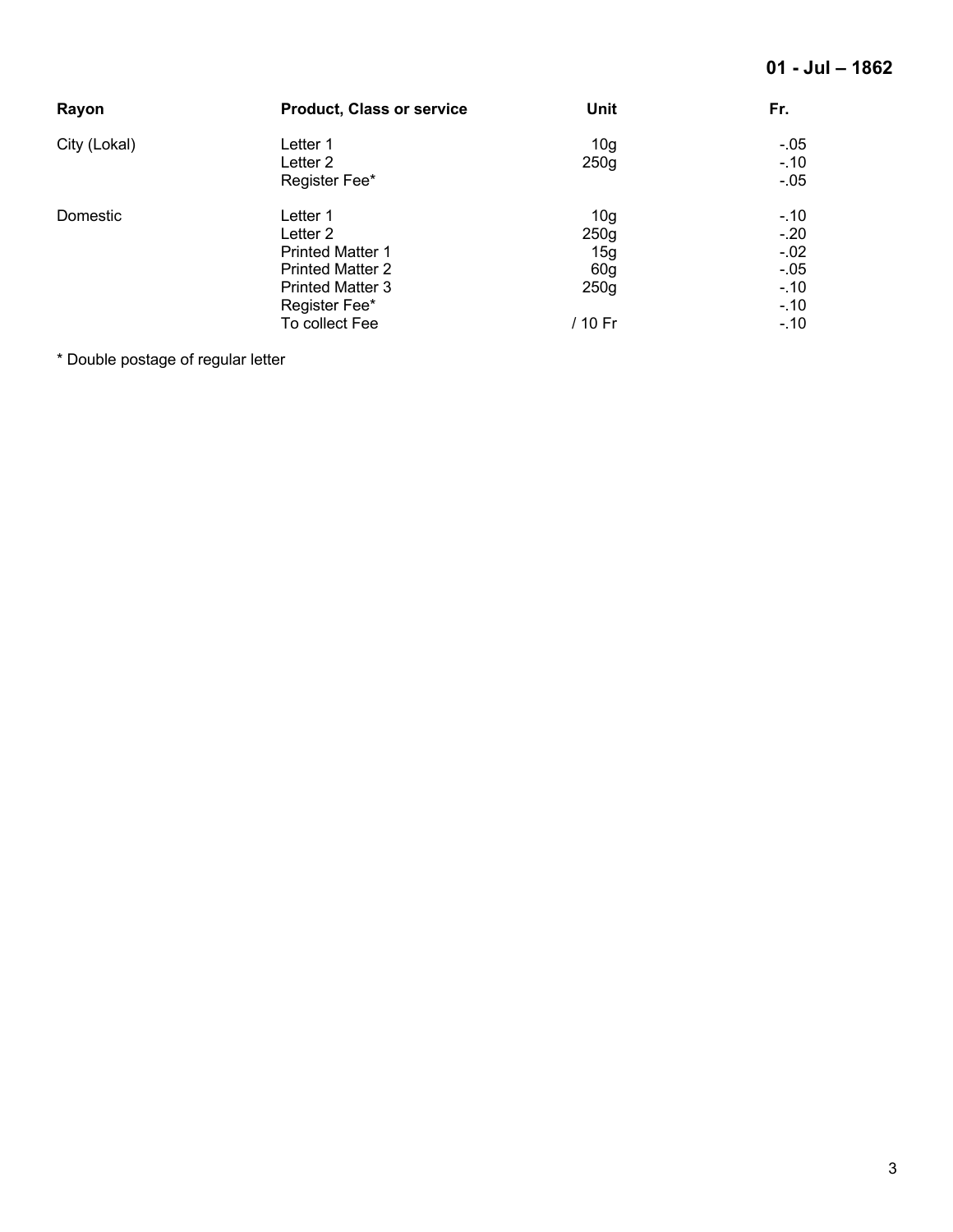| Rayon        | <b>Product, Class or service</b> | Unit             | Fr.     |
|--------------|----------------------------------|------------------|---------|
| City (Lokal) | Letter 1                         | 10 <sub>g</sub>  | $-.05$  |
|              | Letter <sub>2</sub>              | 250g             | $-.10$  |
|              | Register Fee*                    |                  | $-.05$  |
| Domestic     | Letter 1                         | 10 <sub>g</sub>  | $-.10$  |
|              | Letter <sub>2</sub>              | 250g             | $-.20$  |
|              | <b>Printed Matter 1</b>          | 15g              | $-.02$  |
|              | <b>Printed Matter 2</b>          | 250g             | $-.05!$ |
|              | <b>Printed Matter 3</b>          | 500 <sub>g</sub> | $-.10!$ |
|              | Register Fee*                    |                  | $-.10$  |
|              | To collect Fee                   | / 10 Fr          | $-.10$  |

\*Double regular postage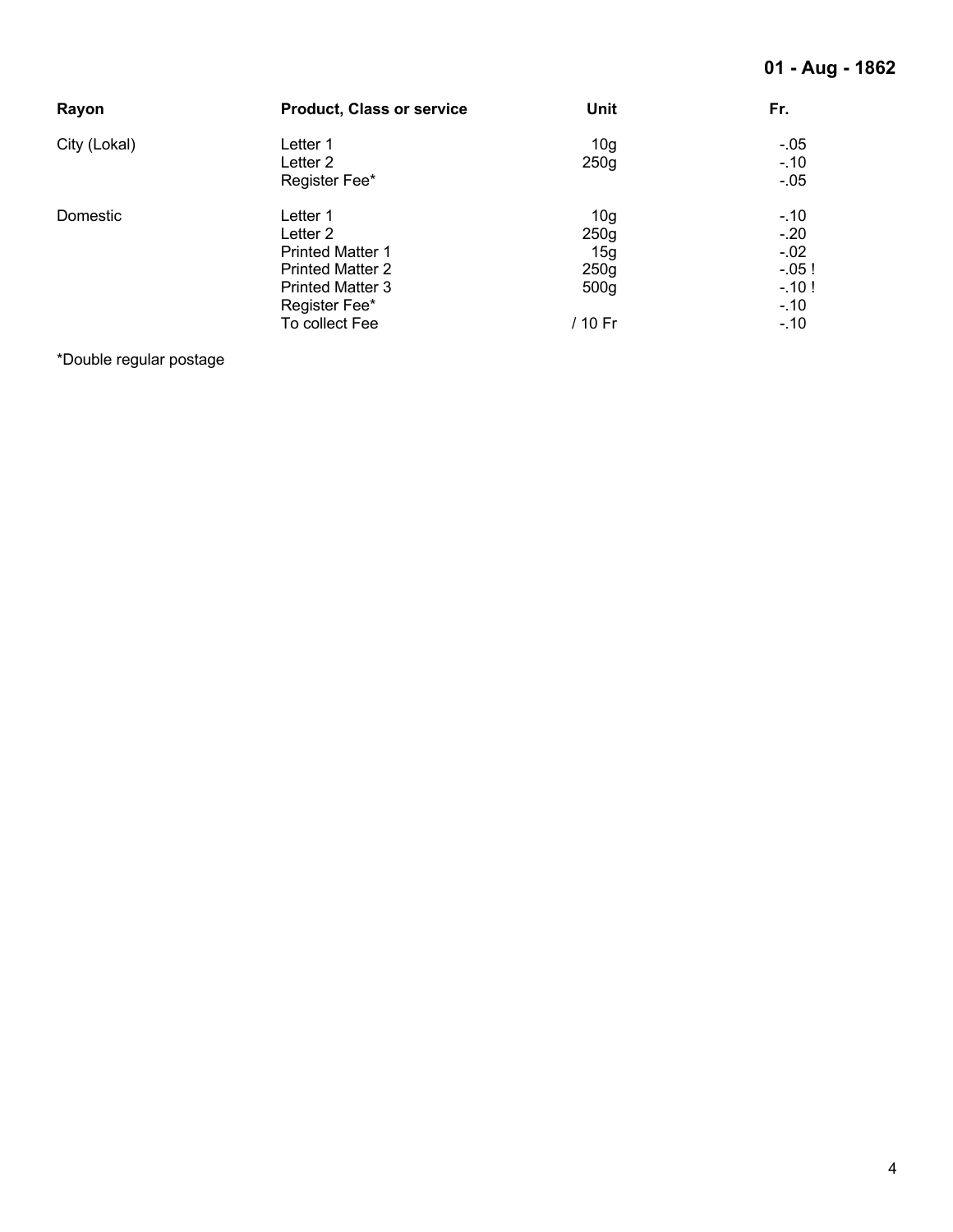| Rayon        | <b>Product, Class or service</b> | <b>Unit</b>      | Fr.    |
|--------------|----------------------------------|------------------|--------|
| City (Lokal) | Letter 1                         | 10 <sub>g</sub>  | $-.05$ |
|              | Letter 2                         | 250g             | $-.10$ |
|              | Register Fee*                    |                  | $-.05$ |
| Domestic     | Letter 1                         | 10 <sub>g</sub>  | $-.10$ |
|              | Letter 2                         | 250g             | $-.20$ |
|              | <b>Printed Matter 1</b>          | 15g              | $-.02$ |
|              | <b>Printed Matter 2</b>          | 250g             | $-.05$ |
|              | <b>Printed Matter 3</b>          | 500 <sub>g</sub> | $-.10$ |
|              | Register Fee*                    |                  | $-.10$ |
|              | Express Fee**                    |                  | $-30!$ |
|              | To collect Fee                   | / 10 Fr          | $-.10$ |

\* Double regular postage

\*\* Valid for registered letters only ! For delivery within 1.2 km of destination Post Office. Further distances and night delivery had higher fee's.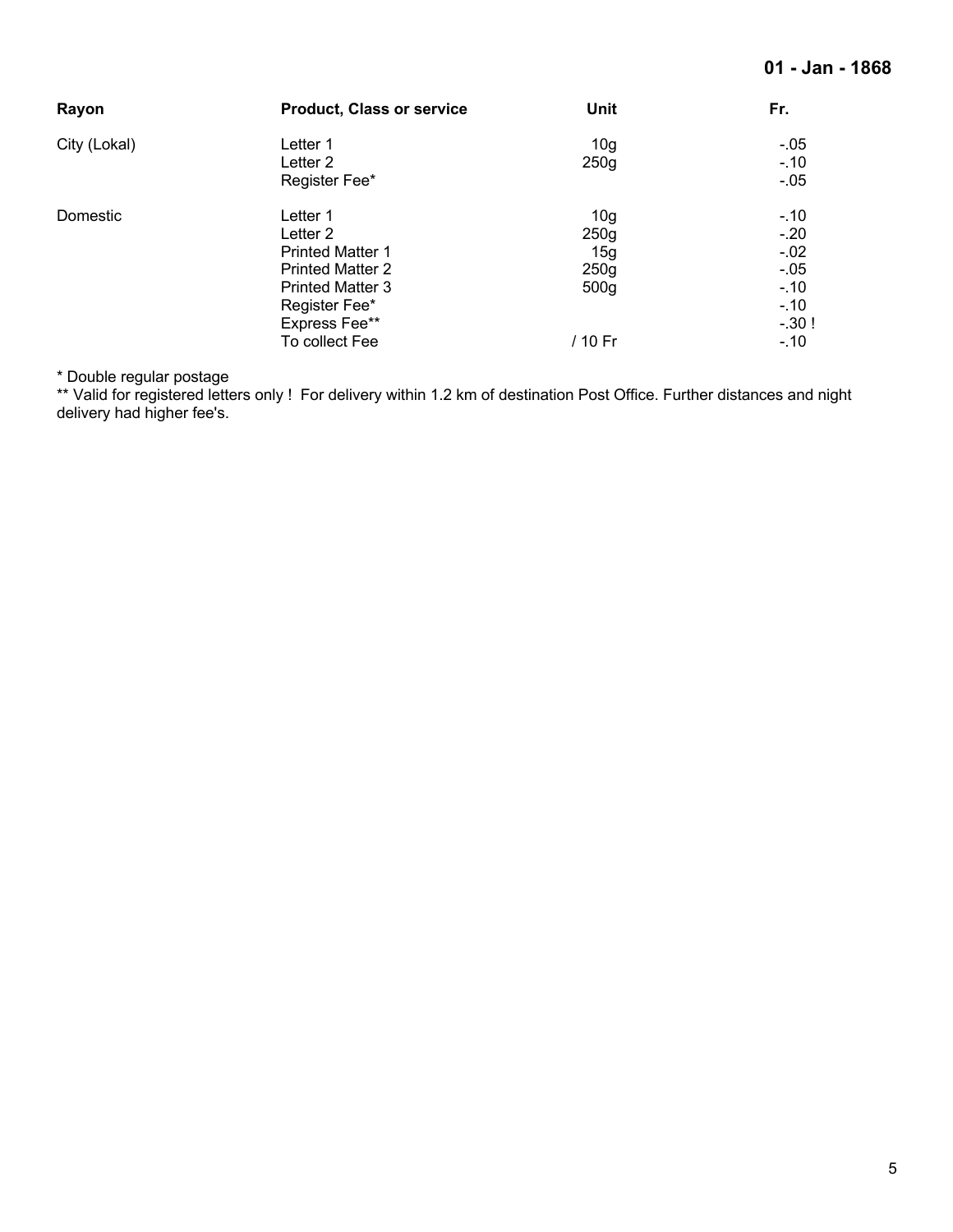| Rayon        | <b>Product, Class or service</b> | Unit             | Fr.    |
|--------------|----------------------------------|------------------|--------|
| City (Lokal) | Letter 1                         | 10 <sub>g</sub>  | $-.05$ |
|              | Letter 2                         | 250g             | $-10$  |
|              | Register Fee*                    |                  | $-.05$ |
| Domestic     | Letter 1                         | 10 <sub>g</sub>  | $-.10$ |
|              | Letter 2                         | 250g             | $-20$  |
|              | <b>Printed Matter 1</b>          | 15g              | $-.02$ |
|              | <b>Printed Matter 2</b>          | 250g             | $-.05$ |
|              | <b>Printed Matter 3</b>          | 500 <sub>g</sub> | $-.10$ |
|              | Register Fee*                    |                  | $-.10$ |
|              | Express Fee**                    |                  | $-30$  |
|              | To collect Fee                   | / 10 Fr          | $-.10$ |

\* Double regular postage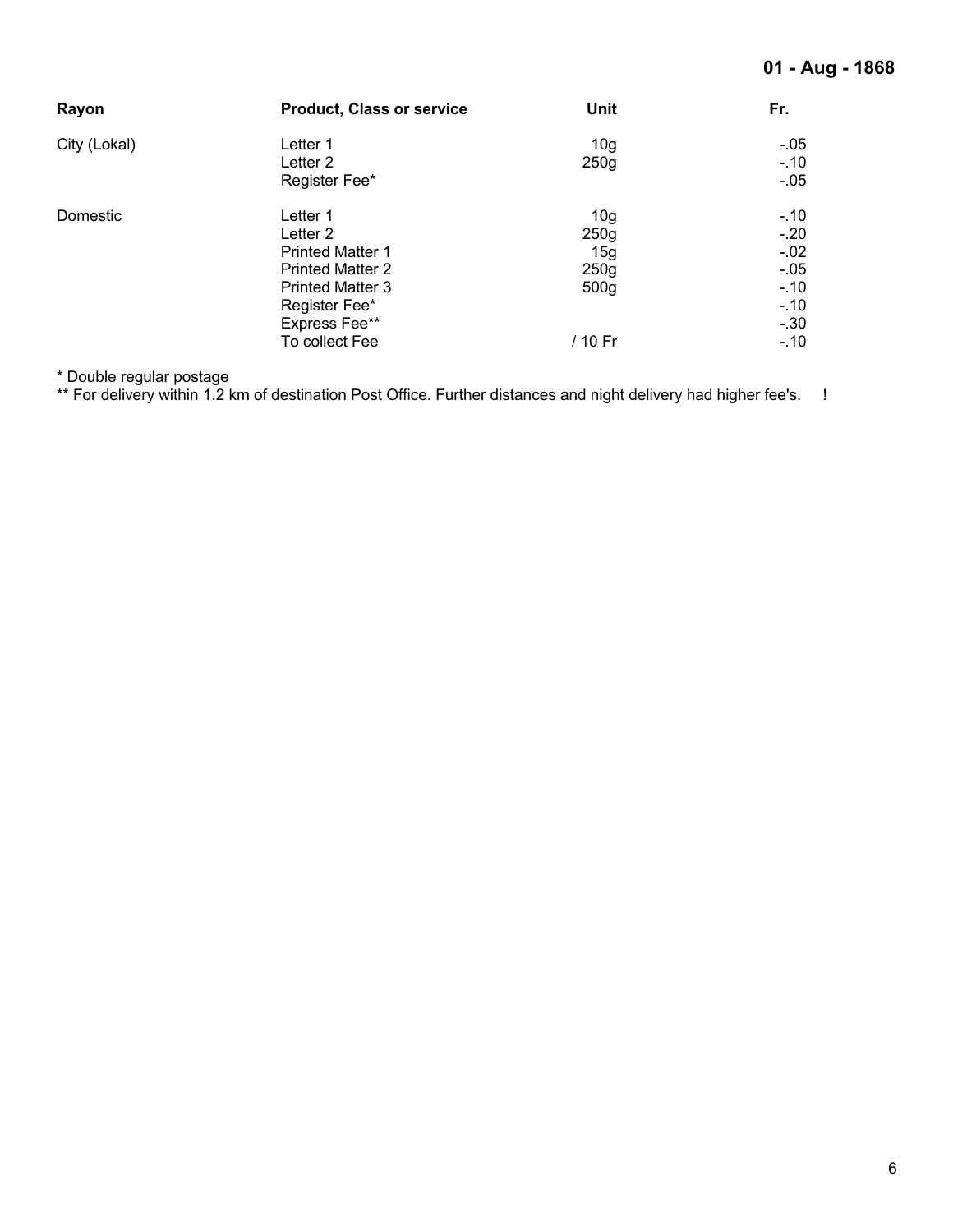| Rayon        | <b>Product, Class or service</b> | Unit                    | Fr.             |
|--------------|----------------------------------|-------------------------|-----------------|
| City (Lokal) | Letter 1<br>Letter <sub>2</sub>  | 10 <sub>g</sub><br>250g | $-.05$<br>$-10$ |
|              | Register Fee*                    |                         | $-.05$          |
| Domestic     | Letter 1                         | 10 <sub>g</sub>         | $-.10$          |
|              | Letter 2                         | 250g                    | $-20$           |
|              | <b>Printed Matter 1</b>          | 15g                     | $-0.02$         |
|              | <b>Printed Matter 2</b>          | 250g                    | $-.05$          |
|              | <b>Printed Matter 3</b>          | 500 <sub>g</sub>        | $-.10$          |
|              | Postcard                         |                         | $-.05!$         |
|              | Registered Postcard*             |                         | $-10!$          |
|              | Register Fee*                    |                         | $-.10$          |
|              | Express Fee**                    |                         | $-.30$          |
|              | To collect Fee                   | / 10 Fr                 | $-.10$          |

\* Double regular postage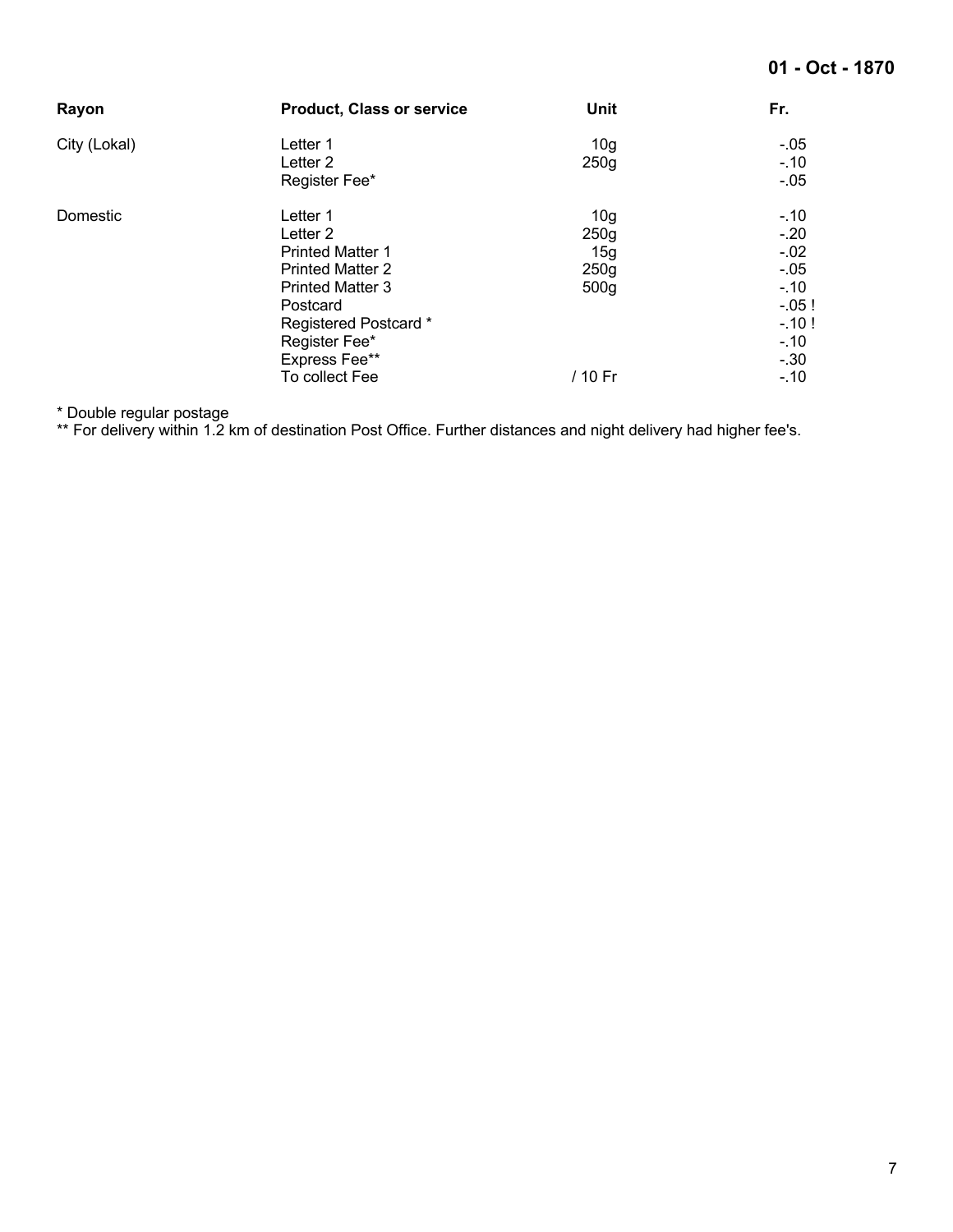| Rayon        | <b>Product, Class or service</b> | Unit             | Fr.     |
|--------------|----------------------------------|------------------|---------|
| City (Lokal) | Letter 1                         | 15g              | $-.05!$ |
|              | Letter <sub>2</sub>              | 250g             | $-.10$  |
|              | Register Fee*                    |                  | $-10!$  |
| Domestic     | Letter 1                         | 15g              | $-10!$  |
|              | Letter 2                         | 250g             | $-.20$  |
|              | <b>Printed Matter 1</b>          | 40 <sub>g</sub>  | $-.02!$ |
|              | <b>Printed Matter 2</b>          | 250g             | $-.05$  |
|              | <b>Printed Matter 3</b>          | 500 <sub>g</sub> | $-.10$  |
|              | Postcard                         |                  | $-.05$  |
|              | Register Fee*                    |                  | $-.10!$ |
|              | Express Fee**                    |                  | $-.30$  |
|              | To collect Fee                   | / 10 Fr          | $-.10$  |

\* Now per item register fee !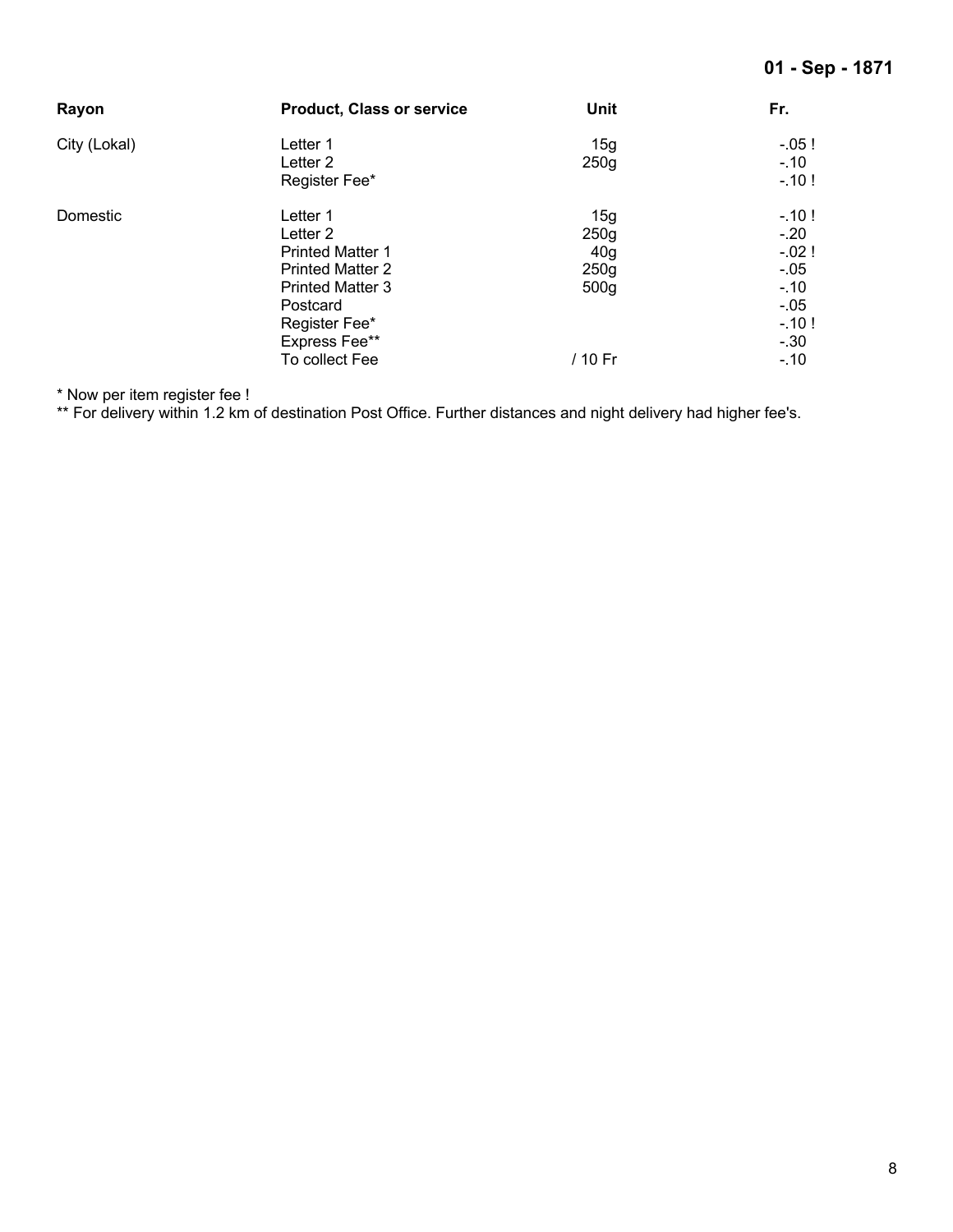| Rayon        | <b>Product, Class or service</b>                                                                                                                                                      | Unit                                                                  | Fr.                                                                                     |
|--------------|---------------------------------------------------------------------------------------------------------------------------------------------------------------------------------------|-----------------------------------------------------------------------|-----------------------------------------------------------------------------------------|
| City (Lokal) | Letter 1<br>Letter <sub>2</sub>                                                                                                                                                       | 15g<br>250g                                                           | $-05$<br>$-.10$                                                                         |
| Domestic     | Letter 1<br>Letter <sub>2</sub><br><b>Printed Matter 1</b><br><b>Printed Matter 2</b><br><b>Printed Matter 3</b><br>Postcard<br><b>Register Fee</b><br>Express Fee*<br>To collect Fee | 15g<br>250g<br>50 <sub>g</sub><br>250g<br>500 <sub>g</sub><br>/ 10 Fr | $-.10$<br>$-.20$<br>$-.02!$<br>$-.05$<br>$-.10$<br>$-0.05$<br>$-.10$<br>$-30$<br>$-.10$ |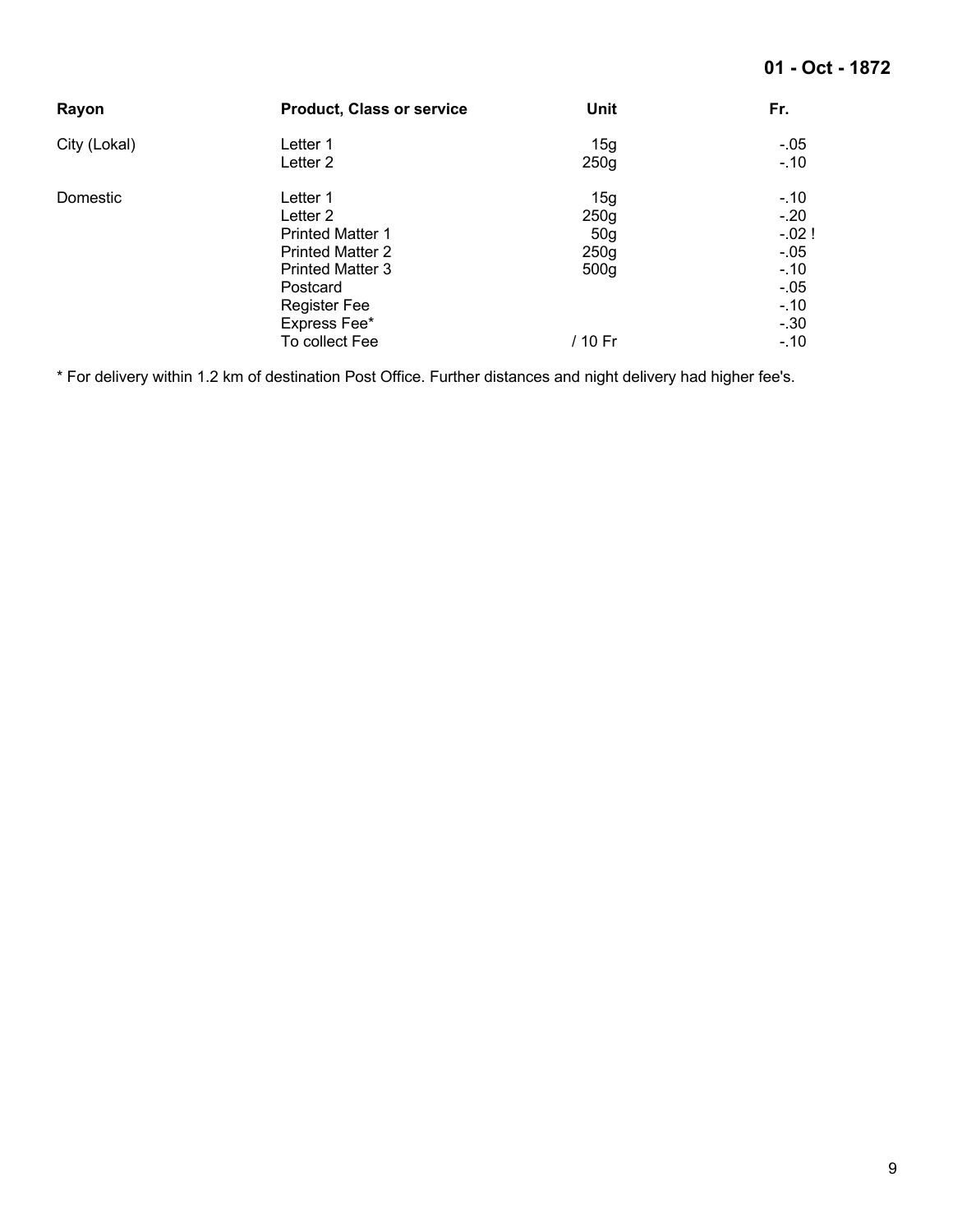| Rayon        | <b>Product, Class or service</b> | Unit             | Fr.     |
|--------------|----------------------------------|------------------|---------|
| City (Lokal) | Letter 1                         | 15g              | $-.05$  |
|              | Letter 2                         | 250g             | $-.10$  |
| Domestic     | Letter 1                         | 15g              | $-.10$  |
|              | Letter <sub>2</sub>              | 250g             | $-20$   |
|              | <b>Printed Matter 1</b>          | 50 <sub>g</sub>  | $-0.02$ |
|              | <b>Printed Matter 2</b>          | 250g             | $-.05$  |
|              | <b>Printed Matter 3</b>          | 500 <sub>g</sub> | $-.10$  |
|              | Postcard                         |                  | $-.05$  |
|              | <b>Register Fee</b>              |                  | $-.10$  |
|              | Avis reception (AR)              |                  | $-.20!$ |
|              | Express Fee*                     |                  | $-.30$  |
|              | To collect Fee                   | / 10 Fr          | $-.10$  |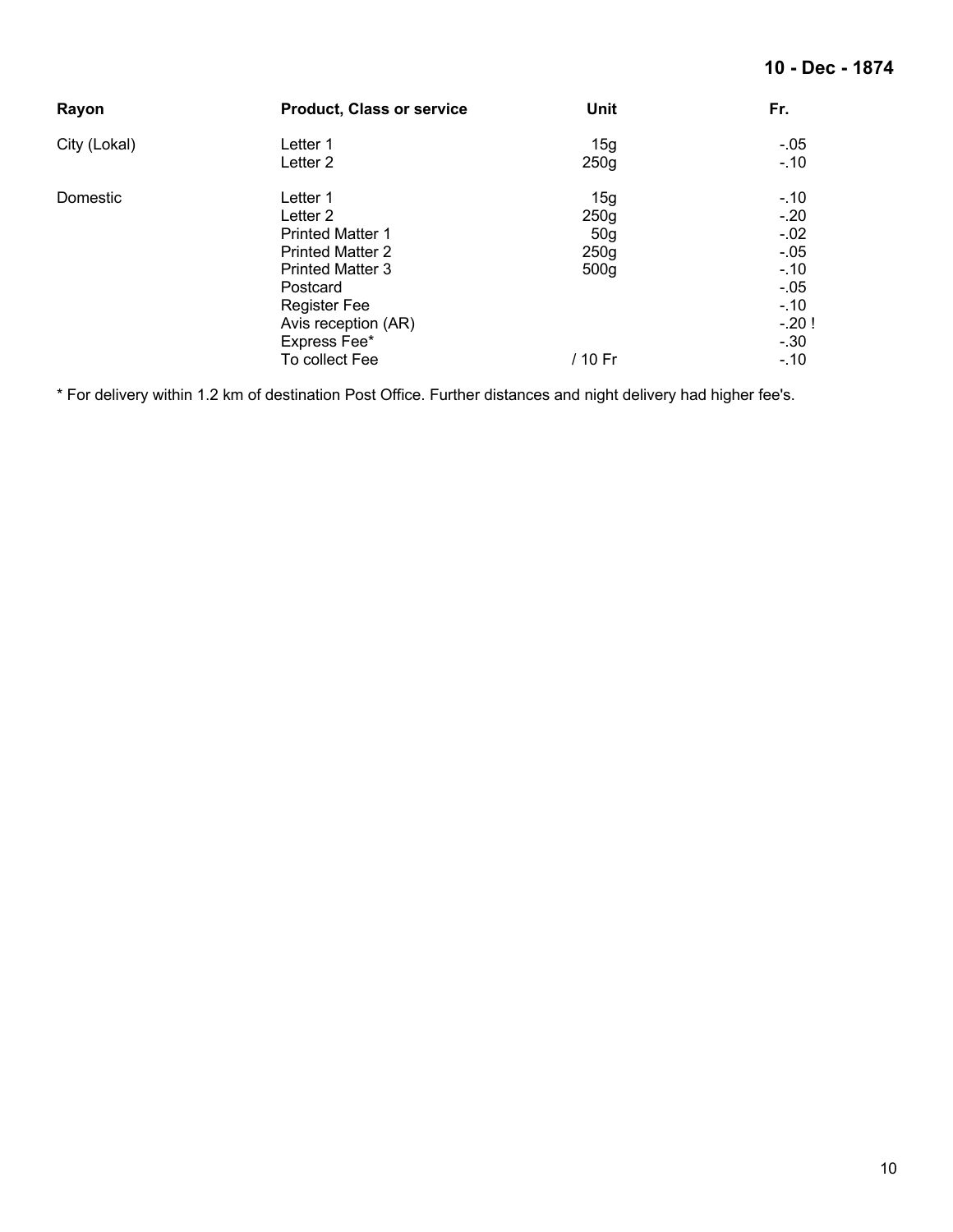| Rayon                   | <b>Product, Class or service</b> | Unit             | Fr.     |
|-------------------------|----------------------------------|------------------|---------|
| City (Lokal)            | Letter 1                         | 15g              | $-.05$  |
|                         | Letter <sub>2</sub>              | 250g             | $-.10$  |
| Domestic                | Letter 1                         | 15g              | $-10$   |
|                         | Letter <sub>2</sub>              | 250 <sub>g</sub> | $-20$   |
|                         | Postcard                         |                  | $-0.05$ |
|                         | <b>Printed Matter 1</b>          | 50 <sub>g</sub>  | $-.02$  |
|                         | <b>Printed Matter 2</b>          | 250g             | $-0.05$ |
|                         | <b>Printed Matter 3</b>          | 500g             | $-10$   |
|                         | <b>Register Fee</b>              |                  | $-10$   |
|                         | Avis reception "AR"              |                  | $-20$   |
|                         | Express Fee **                   |                  | $-30$   |
|                         | To collect Fee                   | / 10 Fr          | $-.10$  |
| International (Border)* | Letter 1 (A,G)                   | 15g              | $-10!$  |
|                         | Letter $1(F)$                    | 15g              | $-.20!$ |
|                         | Letter $2(A,G)$                  | $1 + 15g$        | $-.10!$ |
|                         | Letter $2(F)$                    | $1 + 15g$        | $-.20!$ |
| International UPU       | Letter 1                         | 15g              | $-25!$  |
|                         | Letter <sub>2</sub>              | $1 + 15g$        | $-.25!$ |
|                         | Postcard                         |                  | $-.10!$ |
|                         | <b>Printed Matter</b>            | /50g             | $-.05!$ |
|                         | <b>Register Fee</b>              |                  | $-.10!$ |
|                         | Avis reception "AR"              |                  | $-.20!$ |
|                         | <b>Express Fee</b>               |                  | $-.30!$ |
|                         |                                  |                  |         |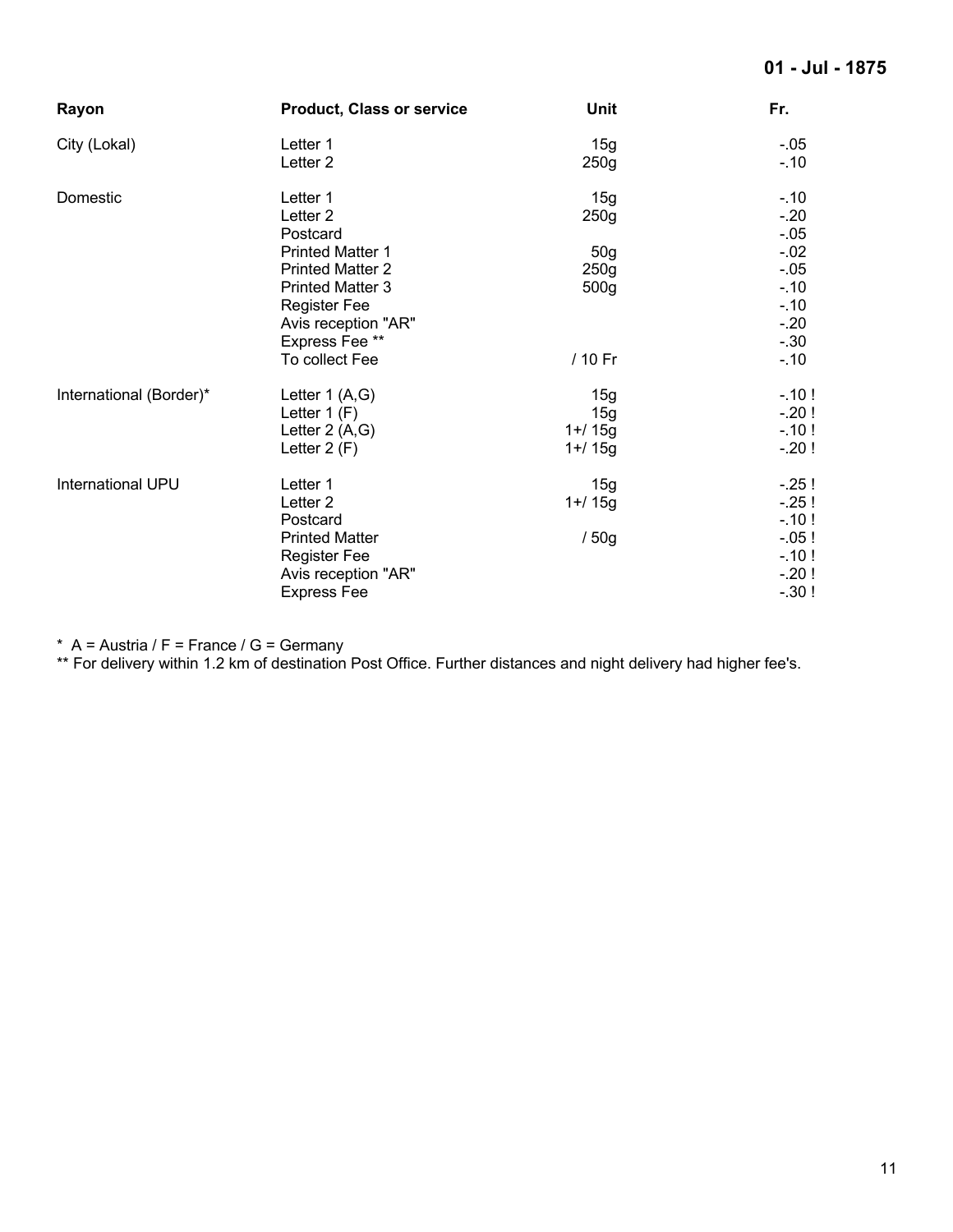| Rayon                   | <b>Product, Class or service</b> | <b>Unit</b>      | Fr.     |
|-------------------------|----------------------------------|------------------|---------|
| City (Lokal)            | Letter 1                         | 15g              | $-.05$  |
|                         | Letter <sub>2</sub>              | 250g             | $-10$   |
| Domestic                | Letter 1                         | 15g              | $-.10$  |
|                         | Letter <sub>2</sub>              | 250g             | $-20$   |
|                         | Postcard                         |                  | $-0.05$ |
|                         | <b>Printed Matter 1</b>          | 50 <sub>g</sub>  | $-0.02$ |
|                         | <b>Printed Matter 2</b>          | 250g             | $-.05$  |
|                         | <b>Printed Matter 3</b>          | 500 <sub>g</sub> | $-10$   |
|                         | <b>Register Fee</b>              |                  | $-.20!$ |
|                         | Avis reception "AR"              |                  | $-20$   |
|                         | Express Fee **                   |                  | $-30$   |
|                         | To collect Fee                   | / 10 Fr          | $-10$   |
| International (Border)* | Letter $1(A,G)$                  | 15g              | $-.10$  |
|                         | Letter $1(F)$                    | 15g              | $-20$   |
|                         | Letter 2 (A,G)                   | $1 + 15g$        | $-10$   |
|                         | Letter $2(F)$                    | $1 + 15g$        | $-20$   |
| International UPU       | Letter 1                         | 15g              | $-.25$  |
|                         | Letter <sub>2</sub>              | $1 + 15g$        | $-25$   |
|                         | Postcard                         |                  | $-.10$  |
|                         | <b>Printed Matter</b>            | /50g             | $-0.05$ |
|                         | <b>Register Fee</b>              |                  | $-.20!$ |
|                         | Avis reception "AR"              |                  | $-20$   |
|                         | <b>Express Fee</b>               |                  | $-.30$  |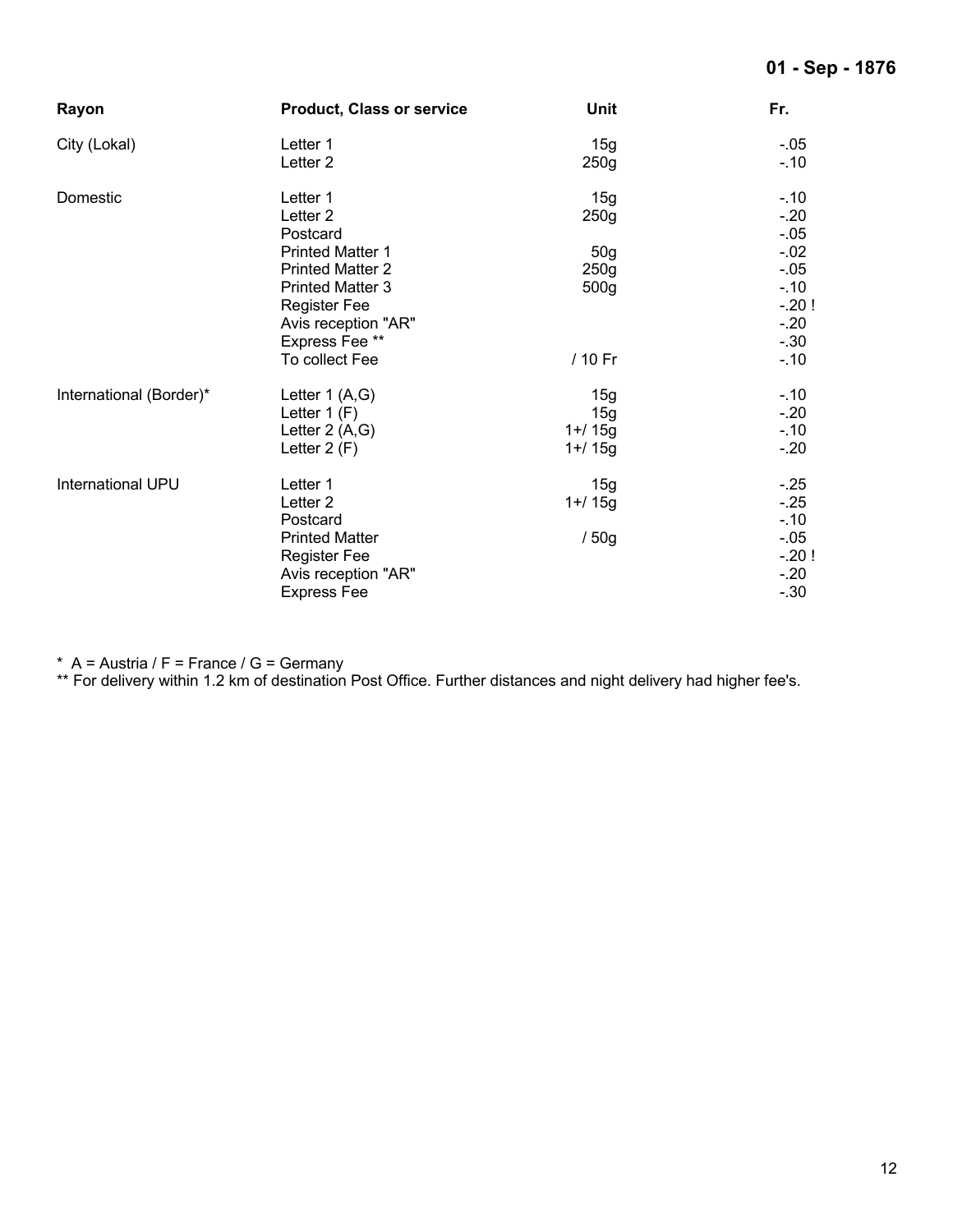| Rayon                   | <b>Product, Class or service</b>                                                                                   | <b>Unit</b>                          | Fr.                                            |
|-------------------------|--------------------------------------------------------------------------------------------------------------------|--------------------------------------|------------------------------------------------|
| City (Lokal)            | Letter 1<br>Letter <sub>2</sub>                                                                                    | 15g<br>250g                          | $-0.05$<br>$-.10$                              |
| Domestic                | Letter 1<br>Letter <sub>2</sub><br>Postcard<br><b>Printed Matter 1</b>                                             | 15g<br>250g<br>50 <sub>g</sub>       | $-.10$<br>$-20$<br>$-.05$<br>$-.02$            |
|                         | <b>Printed Matter 2</b><br><b>Printed Matter 3</b><br><b>Register Fee</b><br>Avis reception "AR"<br>Express Fee ** | 250g<br>500 <sub>g</sub>             | $-0.05$<br>$-.10$<br>$-20$<br>$-20$<br>$-.30$  |
|                         | To collect Fee                                                                                                     | / 10 Fr                              | $-.10$                                         |
| International (Border)* | Letter $1(A,G)$<br>Letter $1(F)$<br>Letter $2(A,G)$<br>Letter $2(F)$                                               | 15g<br>15g<br>$1 + 15g$<br>$1 + 15g$ | $-.10$<br>$-20$<br>$-.10$<br>$-20$             |
| International UPU       | Letter 1<br>Letter <sub>2</sub><br>Postcard<br><b>Printed Matter</b><br><b>Register Fee</b>                        | 15g<br>1+/ 15g<br>/50g               | $-.25$<br>$-25$<br>$-10$<br>$-0.05$<br>$-.25!$ |
|                         | Avis reception "AR"<br><b>Express Fee</b>                                                                          |                                      | $-20$<br>$-.30$                                |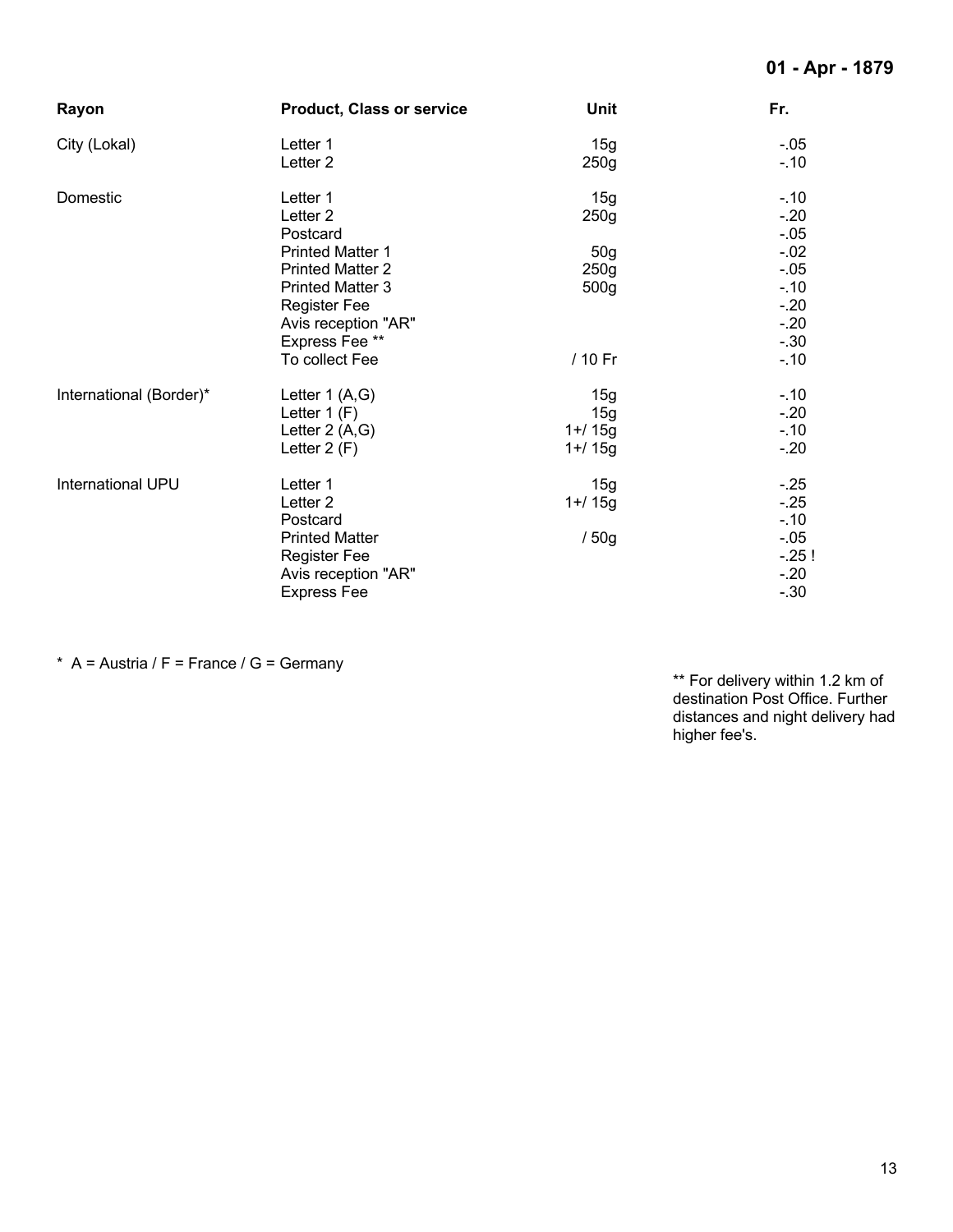| Rayon                   | <b>Product, Class or service</b>                                                                                                                    | <b>Unit</b>                                         | Fr.                                                               |
|-------------------------|-----------------------------------------------------------------------------------------------------------------------------------------------------|-----------------------------------------------------|-------------------------------------------------------------------|
| City (Lokal)            | Letter 1<br>Letter <sub>2</sub>                                                                                                                     | 15g<br>250g                                         | $-.05$<br>$-.10$                                                  |
| Domestic                | Letter 1<br>Postcard<br><b>Printed Matter 1</b><br><b>Printed Matter 2</b><br><b>Printed Matter 3</b><br><b>Register Fee</b><br>Avis reception "AR" | 250g<br>50 <sub>g</sub><br>250g<br>500 <sub>g</sub> | $-.10$<br>$-.05$<br>$-.02$<br>$-.05$<br>$-.10$<br>$-.10$<br>$-20$ |
|                         | Express Fee **<br>To collect Fee                                                                                                                    | / 10 Fr                                             | $-.30$<br>$-.10$                                                  |
| International (Border)* | Letter $1(A,G)$<br>Letter $1(F)$<br>Letter 2 (A,G)<br>Letter $2(F)$                                                                                 | 15g<br>15g<br>$1 + 15g$<br>$1 + 15g$                | $-.10$<br>$-20$<br>$-.10$<br>$-20$                                |
| International UPU       | Letter 1<br>Letter <sub>2</sub><br>Postcard<br><b>Printed Matter</b><br><b>Register Fee</b><br>Avis reception "AR"<br><b>Express Fee</b>            | 15g<br>$1 + 15g$<br>/50g                            | $-.25$<br>$-25$<br>$-10$<br>$-.05$<br>$-25$<br>$-25!$<br>$-.30$   |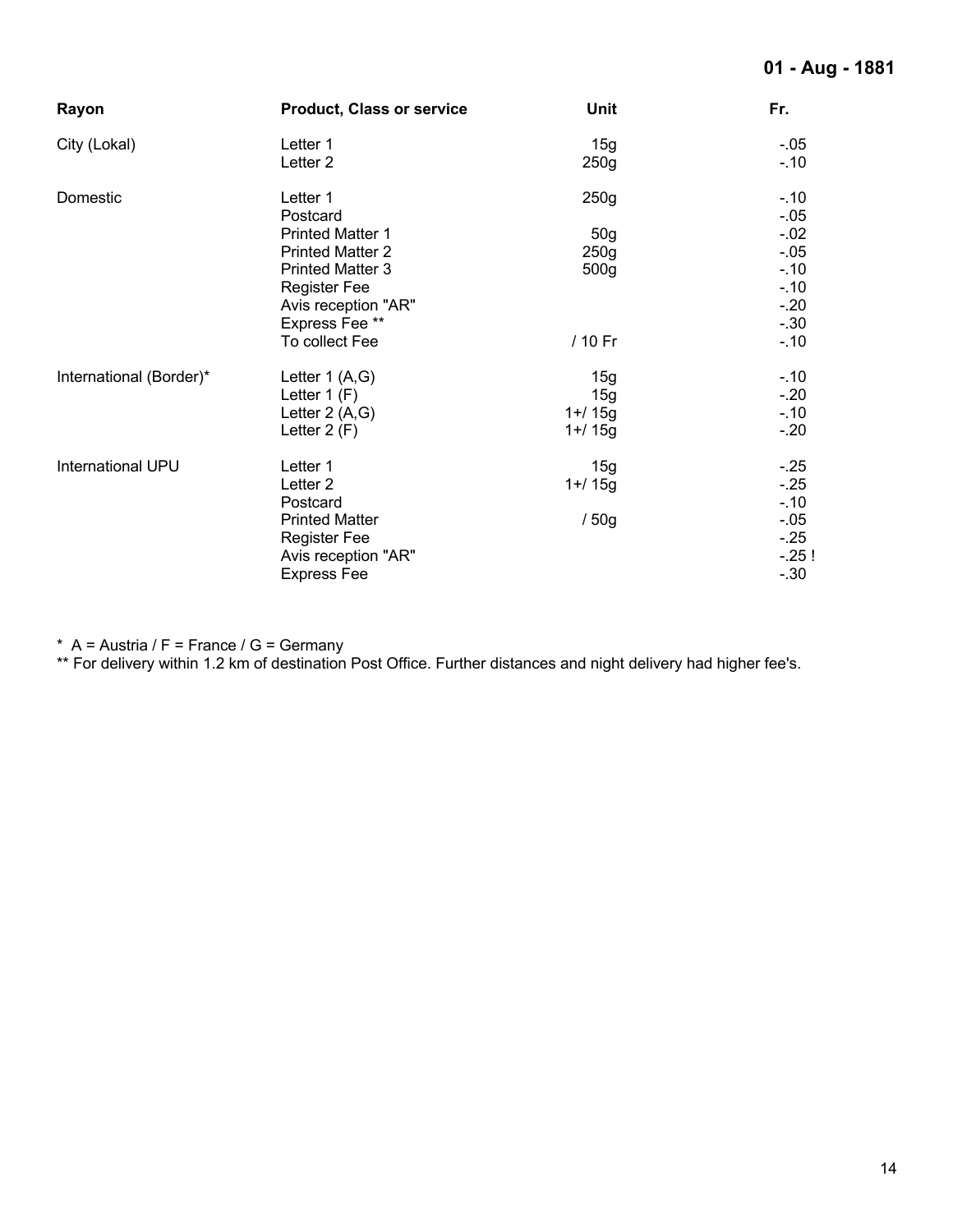| Rayon                   | <b>Product, Class or service</b>                                                                                                                                                        | <b>Unit</b>                                                    | Fr.                                                                                      |
|-------------------------|-----------------------------------------------------------------------------------------------------------------------------------------------------------------------------------------|----------------------------------------------------------------|------------------------------------------------------------------------------------------|
| City (Lokal)            | Letter 1<br>Letter <sub>2</sub>                                                                                                                                                         | 15g<br>250 <sub>g</sub>                                        | $-.05$<br>$-.10$                                                                         |
| Domestic                | Letter 1<br>Postcard<br><b>Printed Matter 1</b><br><b>Printed Matter 2</b><br><b>Printed Matter 3</b><br><b>Register Fee</b><br>Avis reception "AR"<br>Express Fee **<br>To collect Fee | 250g<br>50 <sub>g</sub><br>250g<br>500 <sub>g</sub><br>/ 10 Fr | $-.10!$<br>$-0.05$<br>$-.02$<br>$-.05$<br>$-.10$<br>$-.10!$<br>$-20$<br>$-.30$<br>$-.10$ |
| International (Border)* | Letter $1(A,G)$<br>Letter $1(F)$<br>Letter $2(A,G)$<br>Letter $2(F)$                                                                                                                    | 15g<br>15g<br>$1 + 15g$<br>$1 + 15g$                           | $-.10$<br>$-20$<br>$-.10$<br>$-.20$                                                      |
| International UPU       | Letter 1<br>Letter <sub>2</sub><br>Postcard<br><b>Printed Matter</b><br><b>Register Fee</b><br>Avis reception "AR"<br><b>Express Fee</b>                                                | 15g<br>$1 + 15g$<br>/50g                                       | $-.25$<br>$-.25$<br>$-.10$<br>$-0.05$<br>$-25$<br>$-.25$<br>$-.30$                       |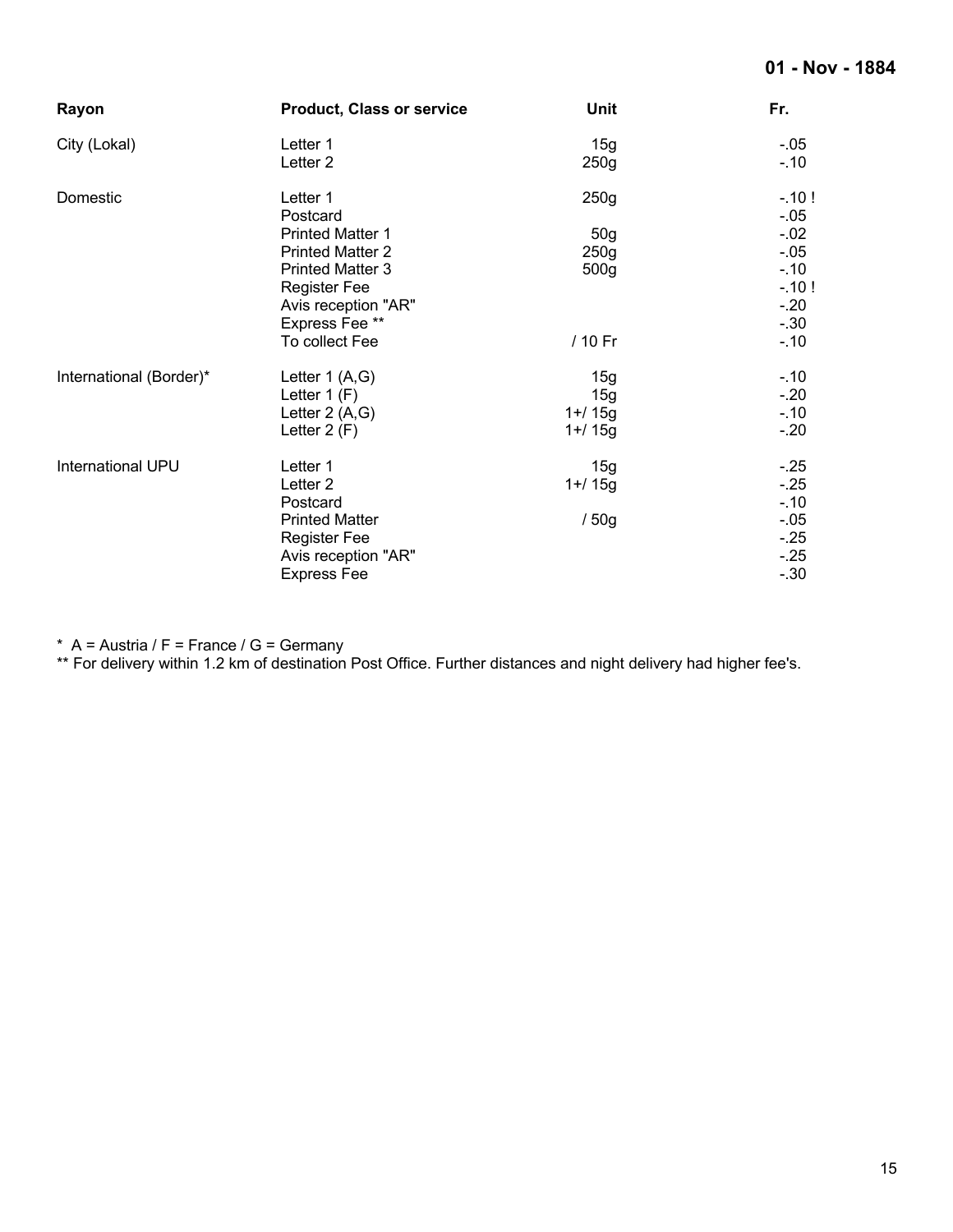#### **01 - Dec - 1891**

| Rayon                   | <b>Product, Class or service</b> | <b>Unit</b>      | Fr.               |
|-------------------------|----------------------------------|------------------|-------------------|
| City (Lokal)            | Letter 1                         | 250 <sub>g</sub> | $-0.05!$          |
| Domestic                | Letter 1<br>Postcard             | 250g             | $-.10$<br>$-0.05$ |
|                         | <b>Printed Matter 1</b>          | 50 <sub>g</sub>  | $-.02$            |
|                         | <b>Printed Matter 2</b>          | 250g             | $-.05$            |
|                         | <b>Printed Matter 3</b>          | 500 <sub>g</sub> | $-.10$            |
|                         | <b>Register Fee</b>              |                  | $-.10$            |
|                         | Avis reception "AR"              |                  | $-20$             |
|                         | Express Fee**                    |                  | $-.30$            |
|                         | To collect Fee                   | / 10 Fr          | $-.10$            |
| International (Border)* | Letter 1 (A,G)                   | 15g              | $-.10$            |
|                         | Letter $1(F)$                    | 15g              | $-20$             |
|                         | Letter $2(A,G)$                  | $1 + 15g$        | $-.10$            |
|                         | Letter $2(F)$                    | $1 + 15g$        | $-20$             |
| International UPU       | Letter 1                         | 15g              | $-.25$            |
|                         | Letter <sub>2</sub>              | $1 + 15g$        | $-25$             |
|                         | Postcard                         |                  | $-.10$            |
|                         | <b>Printed Matter</b>            | /50g             | $-.05$            |
|                         | <b>Register Fee</b>              |                  | $-25$             |
|                         | Avis reception "AR"              |                  | $-25$             |
|                         | <b>Express Fee</b>               |                  | $-.30$            |

\* A = Austria / F = France / G = Germany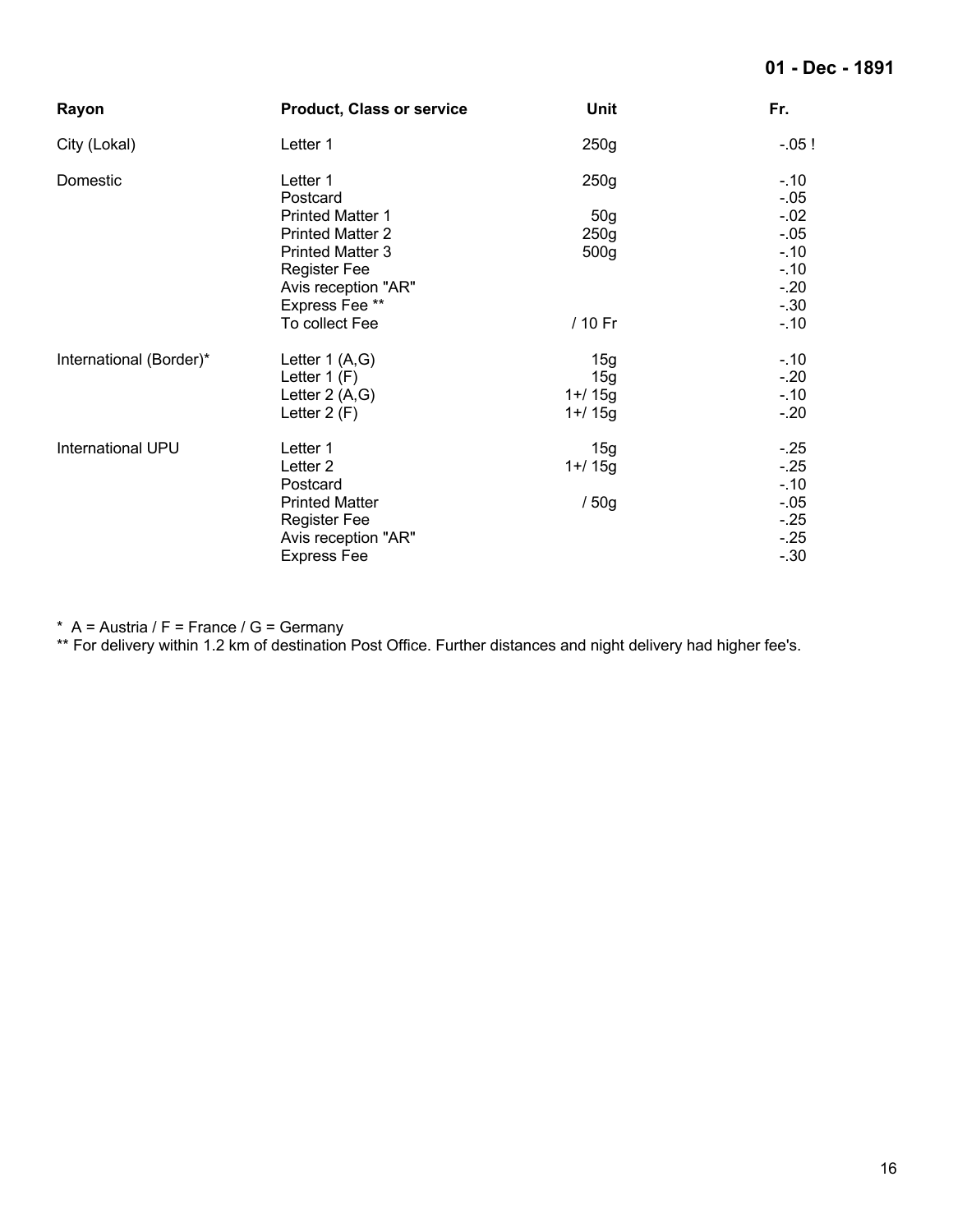#### **01 - Jul - 1892**

| Rayon                    | <b>Product, Class or service</b> | <b>Unit</b>      | Fr.              |
|--------------------------|----------------------------------|------------------|------------------|
| City (Lokal)             | Letter 1                         | 250g             | $-.05$           |
| Domestic                 | Letter 1<br>Postcard             | 250g             | $-.10$<br>$-.05$ |
|                          | <b>Printed Matter 1</b>          | 50 <sub>g</sub>  | $-.02$           |
|                          | <b>Printed Matter 2</b>          | 250g             | $-.05$           |
|                          | <b>Printed Matter 3</b>          | 500 <sub>g</sub> | $-.10$           |
|                          | <b>Register Fee</b>              |                  | $-.10$           |
|                          | Avis reception "AR"              |                  | $-20$            |
|                          | Express Fee **                   |                  | $-30$            |
|                          | To collect Fee                   | / 10 Fr          | $-.10$           |
| International (Border)*  | Letter $1(A,G)$                  | 15g              | $-.10$           |
|                          | Letter $1(F)$                    | 15g              | $-15!$           |
|                          | Letter 2 (A,G)                   | $1 + 15q$        | $-.10$           |
|                          | Letter 2 (F)                     | $1 + 15g$        | $-15!$           |
| <b>International UPU</b> | Letter 1                         | 15g              | $-.25$           |
|                          | Letter <sub>2</sub>              | $1 + 15g$        | $-25$            |
|                          | Postcard                         |                  | $-.10$           |
|                          | <b>Printed Matter</b>            | /50g             | $-.05$           |
|                          | <b>Register Fee</b>              |                  | $-25$            |
|                          | Avis reception "AR"              |                  | $-.25$           |
|                          | <b>Express Fee</b>               |                  | $-30$            |

\* A = Austria / F = France / G = Germany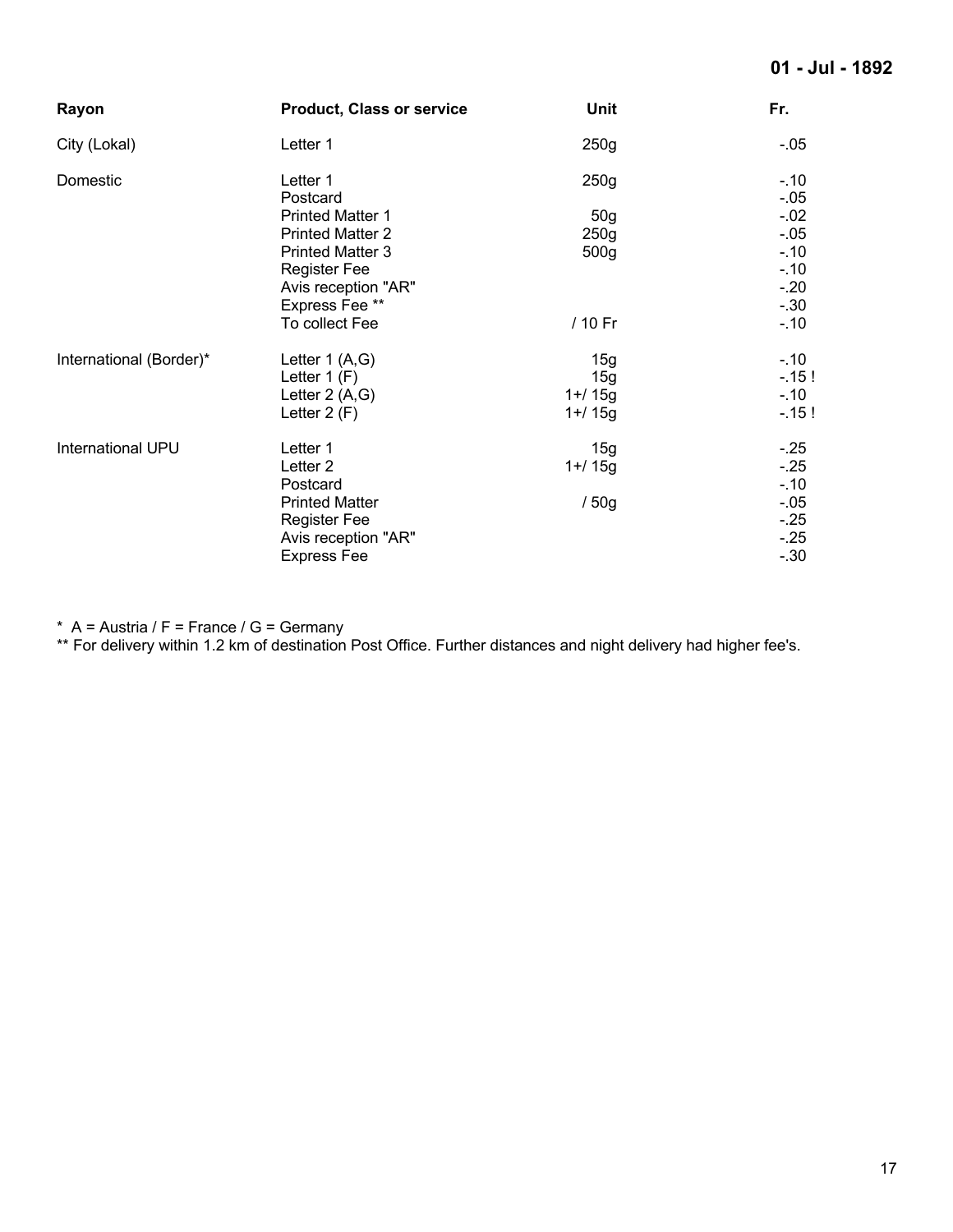#### **01 - Jan - 1899**

| Rayon                   | <b>Product, Class or service</b> | <b>Unit</b>      | Fr.             |
|-------------------------|----------------------------------|------------------|-----------------|
| City (Lokal)            | Letter 1                         | 250 <sub>g</sub> | $-0.05$         |
| Domestic                | Letter 1<br>Postcard             | 250g             | $-.10$<br>$-05$ |
|                         | <b>Printed Matter 1</b>          | 50 <sub>g</sub>  | $-.02$          |
|                         | <b>Printed Matter 2</b>          | 250g             | $-.05$          |
|                         | <b>Printed Matter 3</b>          | 500 <sub>g</sub> | $-.10$          |
|                         | <b>Register Fee</b>              |                  | $-10$           |
|                         | Avis reception "AR"              |                  | $-.20$          |
|                         | Express Fee **                   |                  | $-.30$          |
|                         | To collect Fee                   | / 10 Fr          | $-.10$          |
| International (Border)* | Letter $1(A,G)$                  | 15g              | $-.10$          |
|                         | Letter $1(F)$                    | 15g              | $-0.15$         |
|                         | Letter 2 (A,G)                   | $1 + 15q$        | $-.10$          |
|                         | Letter 2 (F)                     | $1 + 15g$        | $-15$           |
| International UPU       | Letter 1                         | 15g              | $-25$           |
|                         | Letter <sub>2</sub>              | $1 + 15g$        | $-25$           |
|                         | Postcard                         |                  | $-.10$          |
|                         | <b>Printed Matter</b>            | /50g             | $-.05$          |
|                         | <b>Register Fee</b>              |                  | $-25$           |
|                         | Avis reception "AR"              |                  | $-.30!$         |
|                         | <b>Express Fee</b>               |                  | $-30$           |

\* A = Austria / F = France / G = Germany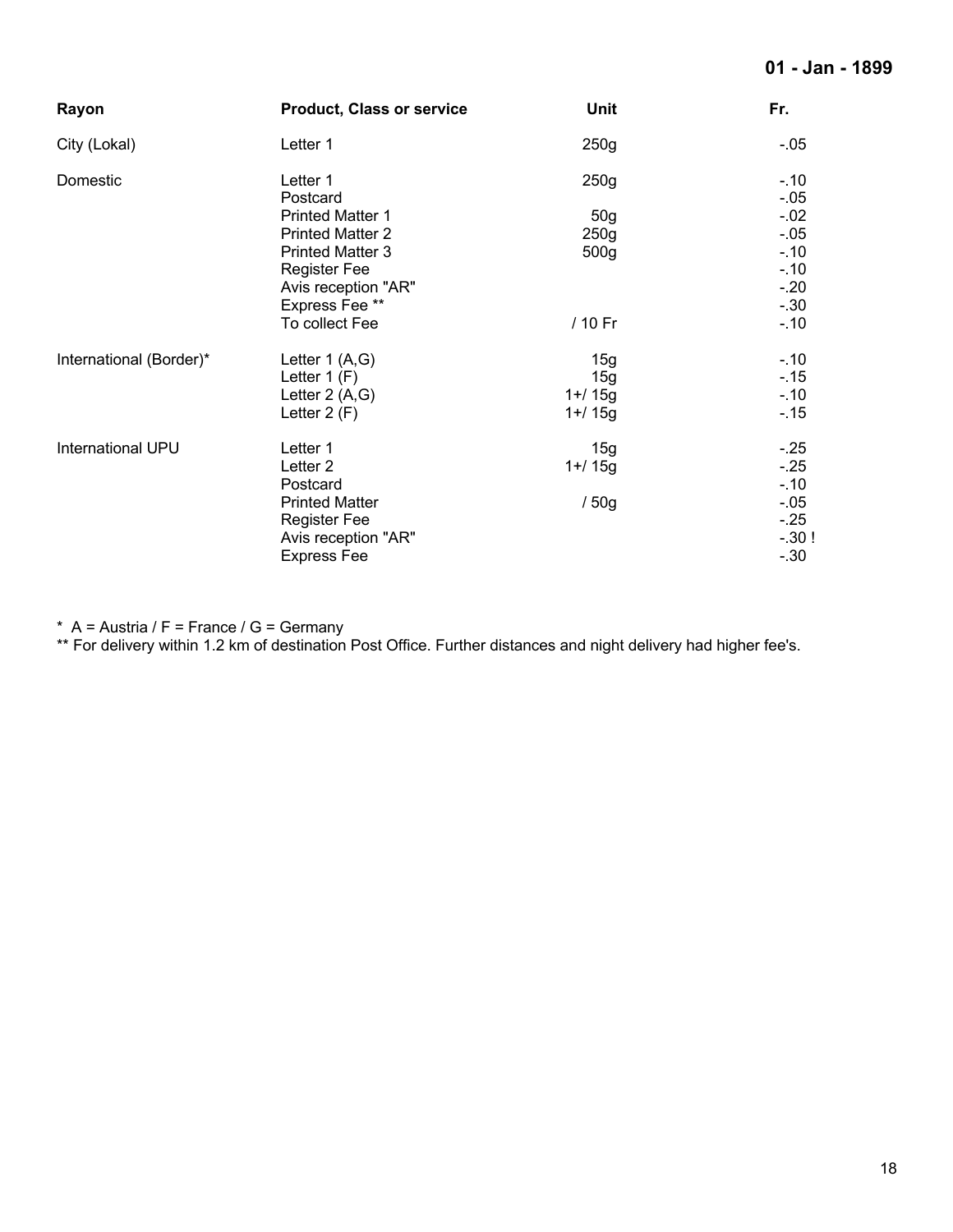#### **01 - Oct - 1907**

| Rayon                    | <b>Product, Class or service</b> | <b>Unit</b>      | Fr.     |
|--------------------------|----------------------------------|------------------|---------|
| City (Lokal)             | Letter 1                         | 250g             | $-.05$  |
| Domestic                 | Letter 1                         | 250 <sub>g</sub> | $-.10$  |
|                          | Postcard                         |                  | $-.05$  |
|                          | <b>Printed Matter 1</b>          | 50 <sub>g</sub>  | $-.02$  |
|                          | <b>Printed Matter 2</b>          | 250 <sub>g</sub> | $-0.05$ |
|                          | <b>Printed Matter 3</b>          | 500g             | $-10$   |
|                          | <b>Register Fee</b>              |                  | $-10$   |
|                          | Avis reception "AR"              |                  | $-20$   |
|                          | Express Fee **                   |                  | $-.30$  |
|                          | To collect Fee                   | / 10 Fr          | $-.10$  |
| International (Border)*  | Letter $1(A,G)$                  | 20 <sub>g</sub>  | $-10!$  |
|                          | Letter $1(F)$                    | 20 <sub>g</sub>  | $-10!$  |
|                          | Letter 2 (A,G)                   | $1 + 20g$        | $-10!$  |
|                          | Letter $2(F)$                    | $1 + 20g$        | $-.10!$ |
| <b>International UPU</b> | Letter 1                         | 20 <sub>g</sub>  | $-.25!$ |
|                          | Letter <sub>2</sub>              | $1 + 20g$        | $-15!$  |
|                          | Postcard                         |                  | $-.10$  |
|                          | <b>Printed Matter</b>            | /50g             | $-.05$  |
|                          | <b>Register Fee</b>              |                  | $-.25$  |
|                          | Avis reception "AR"              |                  | $-.25!$ |
|                          | <b>Express Fee</b>               |                  | $-.30$  |

\* A = Austria / F = France / G = Germany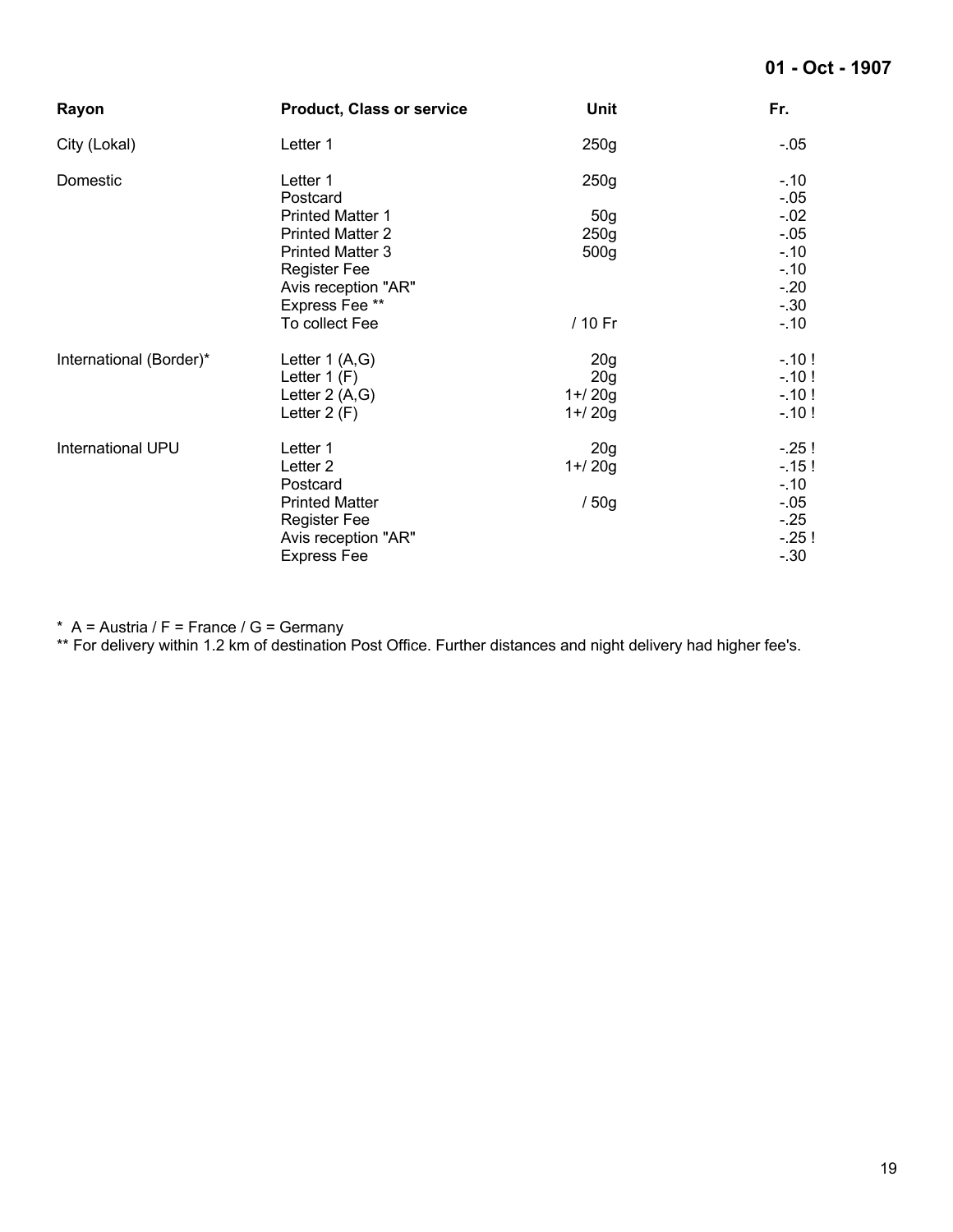#### **01 - Jan - 1911**

| Rayon                   | <b>Product, Class or service</b> | Unit            | Fr.              |
|-------------------------|----------------------------------|-----------------|------------------|
| City (Lokal)            | Letter 1                         | 250g            | -.05             |
| Domestic                | Letter 1<br>Postcard             | 250g            | $-.10$<br>$-.05$ |
|                         | <b>Printed Matter 1</b>          | 50 <sub>g</sub> | $-.02$           |
|                         | <b>Printed Matter 2</b>          | 250g            | $-.05$           |
|                         | <b>Printed Matter 3</b>          | 500g            | $-.10$           |
|                         | <b>Register Fee</b>              |                 | $-.10$           |
|                         | Avis reception "AR"              |                 | $-.20$           |
|                         | Express Fee**                    |                 | $-.30$           |
|                         | To collect Fee 1                 | to 10 Fr        | $-.10!$          |
|                         | To collect Fee 2                 | 10-50 Fr        | $-.20!$          |
|                         | To collect Fee 3                 | 50-100 Fr       | $-.30!$          |
|                         | To collect Fee 4                 | 3+/ 100 Fr      | $-.10!$          |
| International (Border)* | Letter $1(A,F,G)$                | 20 <sub>g</sub> | $-10$            |
|                         | Letter $2(A,F,G)$                | $1 + 20g$       | $-.10$           |
| International UPU       | Letter 1                         | 20 <sub>g</sub> | $-.25$           |
|                         | Letter <sub>2</sub>              | $1 + 20g$       | $-15$            |
|                         | Postcard                         |                 | $-.10$           |
|                         | <b>Printed Matter</b>            | /50g            | $-.05$           |
|                         | <b>Register Fee</b>              |                 | $-.25$           |
|                         | Avis reception "AR"              |                 | $-.25$           |
|                         | <b>Express Fee</b>               |                 | $-.30$           |

\* A = Austria / F = France / G = Germany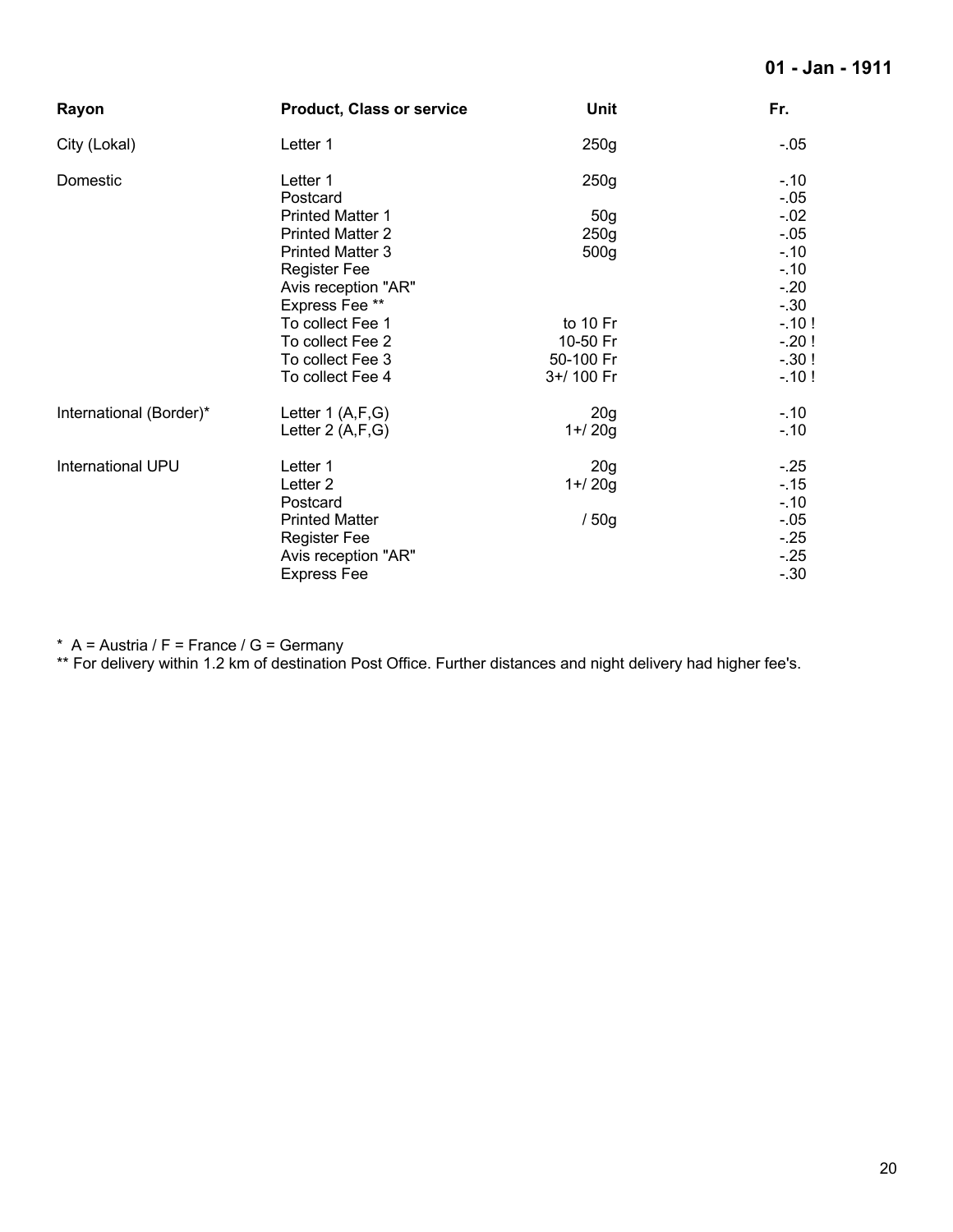#### **01 - Feb - 1915**

| Rayon                   | <b>Product, Class or service</b> | <b>Unit</b>      | Fr.               |
|-------------------------|----------------------------------|------------------|-------------------|
| City (Lokal)            | Letter 1                         | 250g             | $-0.05$           |
| Domestic                | Letter 1<br>Postcard             | 250g             | $-.10$<br>$-0.05$ |
|                         | <b>Printed Matter 1</b>          | 50 <sub>g</sub>  | $-0.03!$          |
|                         | <b>Printed Matter 2</b>          | 250g             | $-.05$            |
|                         | <b>Printed Matter 3</b>          | 500 <sub>g</sub> | $-.10$            |
|                         | <b>Register Fee</b>              |                  | $-.10$            |
|                         | Avis reception "AR"              |                  | $-20$             |
|                         | Express Fee **                   |                  | $-.30$            |
|                         | To collect Fee 1                 | to 50 / 10 Fr    | $-.10!$           |
|                         | To collect Fee 2                 | 50-100 Fr        | $-60!$            |
|                         | To collect Fee 3                 | 2+/ 100 Fr       | $-.10!$           |
| International (Border)* | Letter 1 (A,G)                   | 20 <sub>g</sub>  | $-.10$            |
|                         | Letter 1 (F)                     | 20 <sub>g</sub>  | $-.10$            |
|                         | Letter 2 (A,G)                   | $1 + 20g$        | $-.10$            |
|                         | Letter $2(F)$                    | $1 + 20g$        | $-.10$            |
| International UPU       | Letter 1                         | 20 <sub>g</sub>  | $-.25$            |
|                         | Letter <sub>2</sub>              | $1 + 20g$        | $-15$             |
|                         | Postcard                         |                  | $-.10$            |
|                         | <b>Printed Matter</b>            | /50g             | $-.05$            |
|                         | <b>Register Fee</b>              |                  | $-25$             |
|                         | Avis reception "AR"              |                  | $-25$             |
|                         | <b>Express Fee</b>               |                  | $-.30$            |

\* A = Austria / F = France / G = Germany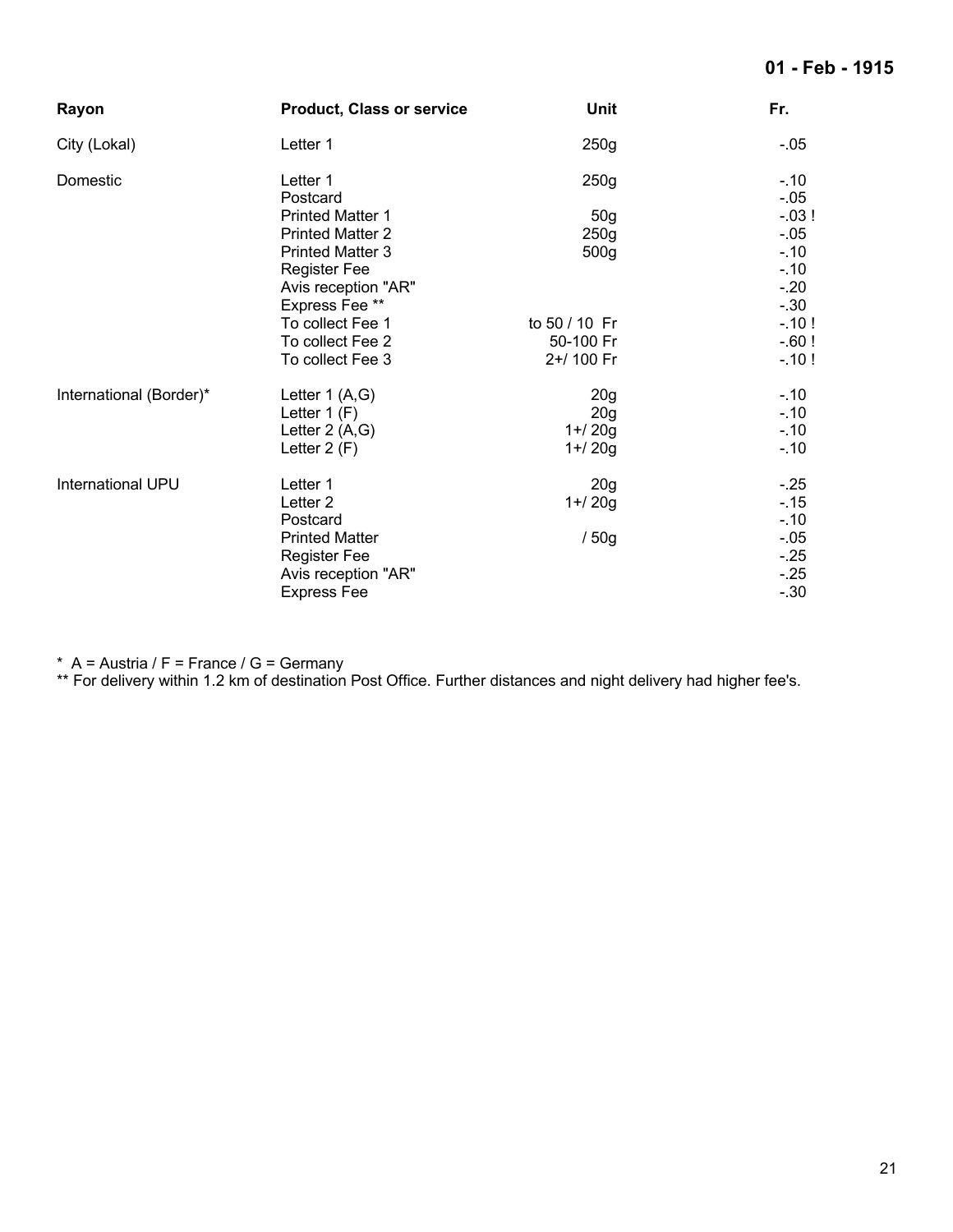#### **01 - Aug - 1916**

| Rayon                   | <b>Product, Class or service</b> | <b>Unit</b>      | Fr.              |
|-------------------------|----------------------------------|------------------|------------------|
| City (Lokal)            | Letter 1                         | 250g             | $-.05$           |
| Domestic                | Letter 1<br>Postcard             | 250 <sub>g</sub> | $-.10$<br>$-.05$ |
|                         | <b>Printed Matter 1</b>          | 50 <sub>g</sub>  | $-03$            |
|                         | <b>Printed Matter 2</b>          | 250 <sub>g</sub> | $-05$            |
|                         | <b>Printed Matter 3</b>          | 500 <sub>g</sub> | $-.10$           |
|                         | <b>Register Fee</b>              |                  | $-10$            |
|                         | Avis reception "AR"              |                  | $-20$            |
|                         | Express Fee **                   |                  | $-.30$           |
|                         | To collect Fee 1                 | to 50 / 10 Fr    | $-.10$           |
|                         | To collect Fee 2                 | 50-100 Fr        | $-60$            |
|                         | To collect Fee 3                 | 2+/ 100 Fr       | $-.10$           |
| International (Border)* | Letter $1(A,F)$                  | 20 <sub>g</sub>  | $-.10$           |
|                         | Letter 1 (G)                     | 20 <sub>g</sub>  | $-15!$           |
|                         | Letter 2 (A,F,G)                 | $1 + 20g$        | $-.10$           |
| International UPU       | Letter 1                         | 20 <sub>g</sub>  | $-25$            |
|                         | Letter <sub>2</sub>              | $1 + 20g$        | $-0.15$          |
|                         | Postcard                         |                  | $-.10$           |
|                         | <b>Printed Matter</b>            | /50g             | $-.05$           |
|                         | <b>Register Fee</b>              |                  | $-25$            |
|                         | Avis reception "AR"              |                  | $-25$            |
|                         | <b>Express Fee</b>               |                  | $-.30$           |

\* A = Austria / F = France / G = Germany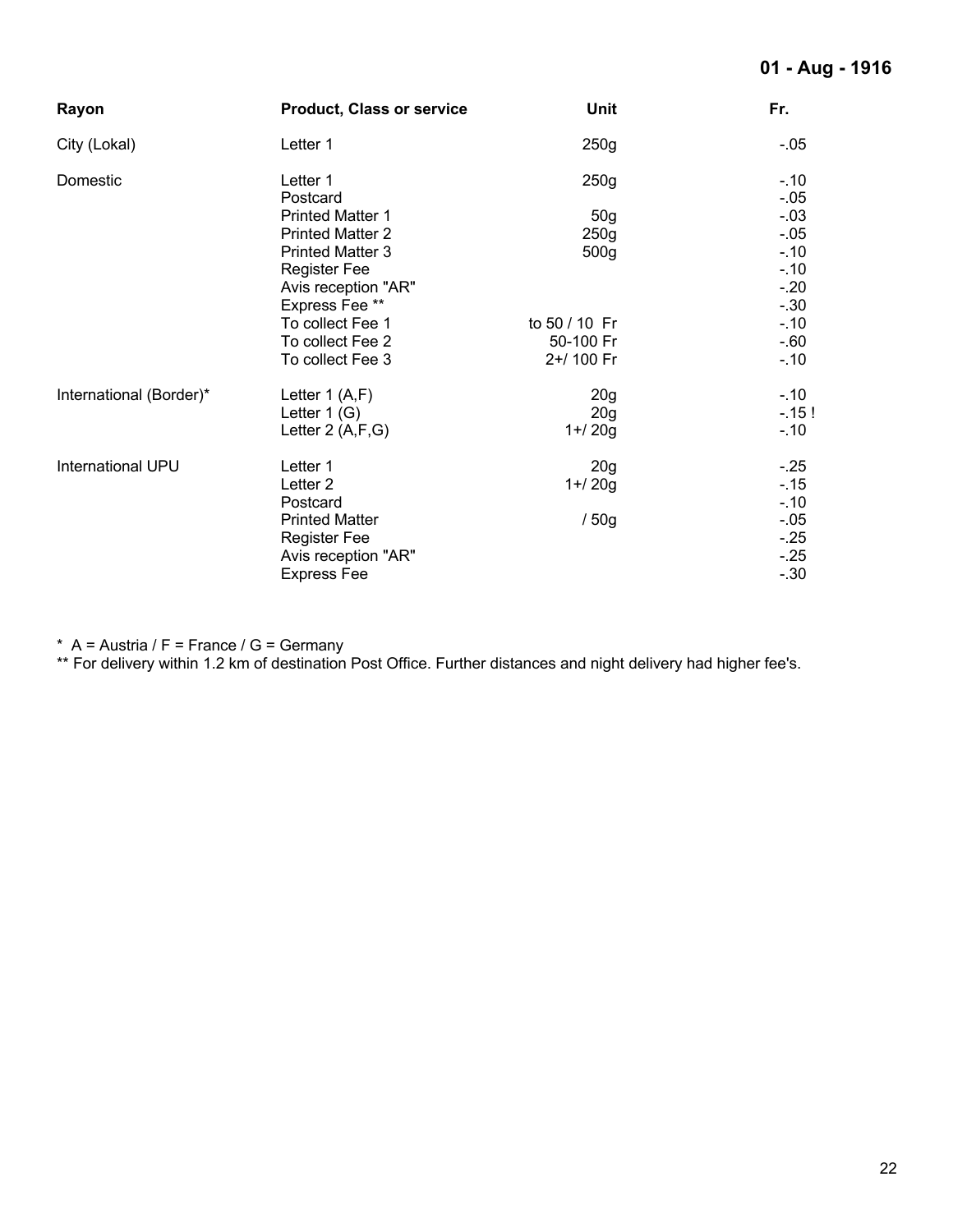#### **01 - Oct - 1916**

| Rayon                   | <b>Product, Class or service</b> | <b>Unit</b>      | Fr.              |
|-------------------------|----------------------------------|------------------|------------------|
| City (Lokal)            | Letter 1                         | 250g             | $-0.05$          |
| Domestic                | Letter 1<br>Postcard             | 250g             | $-.10$<br>$-.05$ |
|                         | <b>Printed Matter 1</b>          | 50 <sub>g</sub>  | $-.03$           |
|                         | <b>Printed Matter 2</b>          | 250g             | $-.05$           |
|                         | <b>Printed Matter 3</b>          | 500 <sub>g</sub> | $-10$            |
|                         | <b>Register Fee</b>              |                  | $-10$            |
|                         | Avis reception "AR"              |                  | $-.20$           |
|                         | Express Fee **                   |                  | $-.30$           |
|                         | To collect Fee 1                 | to 50 / 10 Fr    | $-10$            |
|                         | To collect Fee 2                 | 50-100 Fr        | $-60$            |
|                         | To collect Fee 3                 | 2+/ 100 Fr       | $-.10$           |
| International (Border)* | Letter $1(F)$                    | 20 <sub>g</sub>  | $-10!$           |
|                         | Letter 1 (A,G)                   | 20 <sub>g</sub>  | $-15!$           |
|                         | Letter $2(F,G)$                  | $1 + 20g$        | $-10!$           |
|                         | Letter $2(A)$                    | $1 + 20g$        | $-15!$           |
| International UPU       | Letter 1                         | 20 <sub>g</sub>  | $-.25$           |
|                         | Letter <sub>2</sub>              | $1 + 20g$        | $-0.15$          |
|                         | Postcard                         |                  | $-.10$           |
|                         | <b>Printed Matter</b>            | /50g             | $-.05$           |
|                         | <b>Register Fee</b>              |                  | $-25$            |
|                         | Avis reception "AR"              |                  | $-25$            |
|                         | <b>Express Fee</b>               |                  | $-.30$           |

\* A = Austria / F = France / G = Germany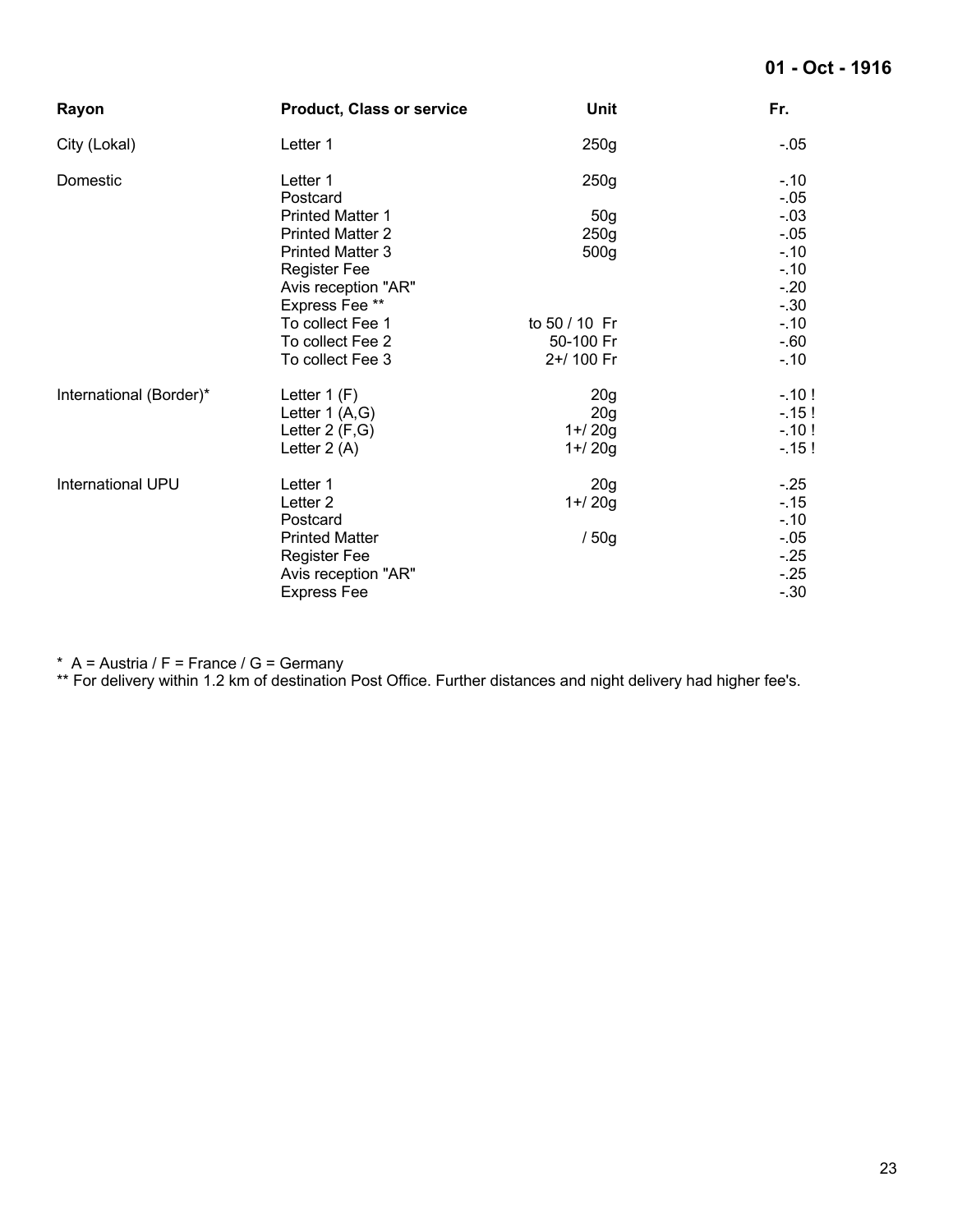#### **01 - Feb - 1917**

| Rayon                   | <b>Product, Class or service</b> | <b>Unit</b>      | Fr.            |
|-------------------------|----------------------------------|------------------|----------------|
| City (Lokal)            | Letter 1                         | 250g             | -.05           |
| Domestic                | Letter 1<br>Postcard             | 250g             | $-10$<br>$-05$ |
|                         | <b>Printed Matter 1</b>          | 50 <sub>g</sub>  | $-.03$         |
|                         | <b>Printed Matter 2</b>          | 250g             | $-05$          |
|                         | <b>Printed Matter 3</b>          | 500 <sub>g</sub> | $-10$          |
|                         | <b>Register Fee</b>              |                  | $-10$          |
|                         | Avis reception "AR"              |                  | $-.20$         |
|                         | Express Fee **                   |                  | $-.30$         |
|                         | To collect Fee 1                 | to 50 / 10 Fr    | $-.10$         |
|                         | To collect Fee 2                 | 50-100 Fr        | $-60$          |
|                         | To collect Fee 3                 | 2+/ 100 Fr       | $-.10$         |
| International (Border)* | Letter $1(A,F,G)$                | 20 <sub>g</sub>  | $-.15!$        |
|                         | Letter $2(G)$                    | $1 + 20g$        | $-10!$         |
|                         | Letter $2(A,F)$                  | $1 + 20g$        | $-15!$         |
| International UPU       | Letter 1                         | 20 <sub>g</sub>  | $-.25$         |
|                         | Letter <sub>2</sub>              | $1 + 20g$        | $-0.15$        |
|                         | Postcard                         |                  | $-10$          |
|                         | <b>Printed Matter</b>            | /50g             | $-.05$         |
|                         | <b>Register Fee</b>              |                  | $-.25$         |
|                         | Avis reception "AR"              |                  | $-.25$         |
|                         | <b>Express Fee</b>               |                  | $-.30$         |

\* A = Austria / F = France / G = Germany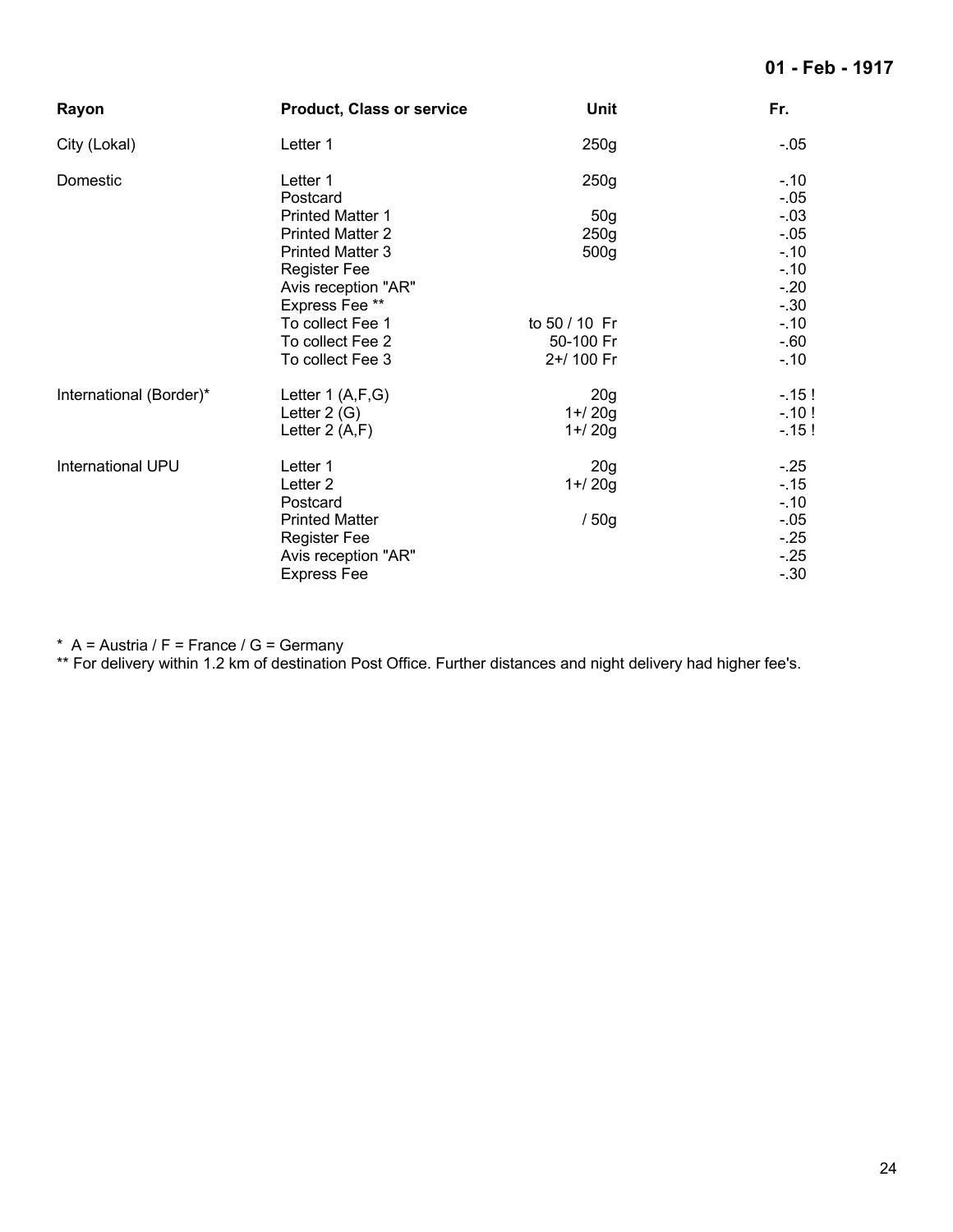#### **01 - Jan - 1918**

| Rayon                   | <b>Product, Class or service</b> | Unit             | Fr.                          |
|-------------------------|----------------------------------|------------------|------------------------------|
| City (Lokal)            | Letter 1                         | 250g             | $-10!$                       |
| Domestic                | Letter 1<br>Postcard             | 250g             | $-15!$<br>$-07\frac{1}{2}$ ! |
|                         | <b>Printed Matter 1</b>          | 50 <sub>g</sub>  | $-03$                        |
|                         | <b>Printed Matter 2</b>          | 250g             | $-.05$                       |
|                         | <b>Printed Matter 3</b>          | 500 <sub>g</sub> | $-10$                        |
|                         | <b>Register Fee</b>              |                  | $-15!$                       |
|                         | Avis reception "AR"              |                  | $-20$                        |
|                         | Express Fee **                   |                  | $-30$                        |
|                         | To collect Fee 1                 | to 50 / 10 Fr    | $-10$                        |
|                         | To collect Fee 2                 | 50-100 Fr        | $-60$                        |
|                         | To collect Fee 3                 | 2+/ 100 Fr       | $-.10$                       |
| International (Border)* | Letter $1(A,F,G)$                | 20 <sub>g</sub>  | $-.15$                       |
|                         | Letter $2(G)$                    | $1 + 20g$        | $-.10$                       |
|                         | Letter $2(A,F)$                  | $1 + 20g$        | $-.15$                       |
| International UPU       | Letter 1                         | 20 <sub>g</sub>  | $-25$                        |
|                         | Letter <sub>2</sub>              | $1 + 20g$        | $-15$                        |
|                         | Postcard                         |                  | $-10$                        |
|                         | <b>Printed Matter</b>            | /50g             | $-.05$                       |
|                         | <b>Register Fee</b>              |                  | $-25$                        |
|                         | Avis reception "AR"              |                  | $-.25$                       |
|                         | <b>Express Fee</b>               |                  | $-.30$                       |

\* A = Austria / F = France / G = Germany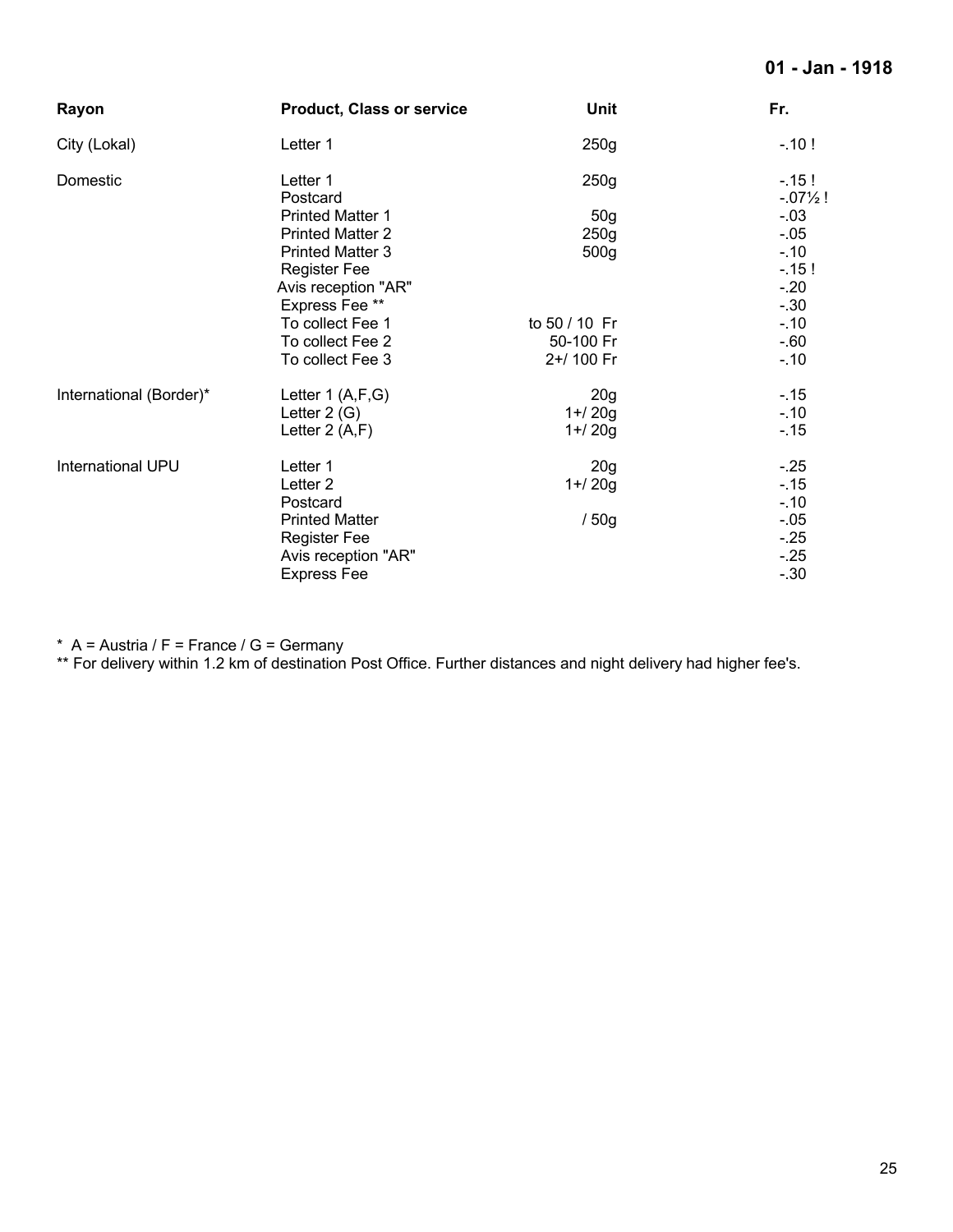#### **30 - Apr - 1919**

| Rayon                   | <b>Product, Class or service</b> | <b>Unit</b>     | Fr.                       |
|-------------------------|----------------------------------|-----------------|---------------------------|
| City (Lokal)            | Letter 1                         | 250g            | $-.10$                    |
| Domestic                | Letter 1<br>Postcard             | 250g            | $-15$<br>$-07\frac{1}{2}$ |
|                         | <b>Printed Matter 1</b>          | 50 <sub>g</sub> | $-.03$                    |
|                         | <b>Printed Matter 2</b>          | 250g            | $-.05$                    |
|                         | <b>Printed Matter 3</b>          | 500g            | $-10$                     |
|                         | <b>Register Fee</b>              |                 | $-15$                     |
|                         | Avis reception "AR"              |                 | $-20$                     |
|                         | Express Fee**                    |                 | $-.30$                    |
|                         | To collect Fee 1                 | to 50 / 10 Fr   | $-10$                     |
|                         | To collect Fee 2                 | 50-100 Fr       | $-60$                     |
|                         | To collect Fee 3                 | 2+/ 100 Fr      | $-.10$                    |
|                         | Airmail surcharge ***            | /250g           | $-.50!$                   |
| International (Border)* | Letter 1 (A,F,G)                 | 20 <sub>g</sub> | $-15$                     |
|                         | Letter $2(G)$                    | $1 + 20g$       | $-10$                     |
|                         | Letter $2(A,F)$                  | $1 + 20g$       | $-15$                     |
| International UPU       | Letter 1                         | 20 <sub>g</sub> | $-25$                     |
|                         | Letter <sub>2</sub>              | $1 + 20g$       | $-15$                     |
|                         | Postcard                         |                 | $-.10$                    |
|                         | <b>Printed Matter</b>            | /50g            | $-.05$                    |
|                         | <b>Register Fee</b>              |                 | $-.25$                    |
|                         | Avis reception "AR"              |                 | $-25$                     |
|                         | <b>Express Fee</b>               |                 | $-.30$                    |

\* A = Austria / F = France / G = Germany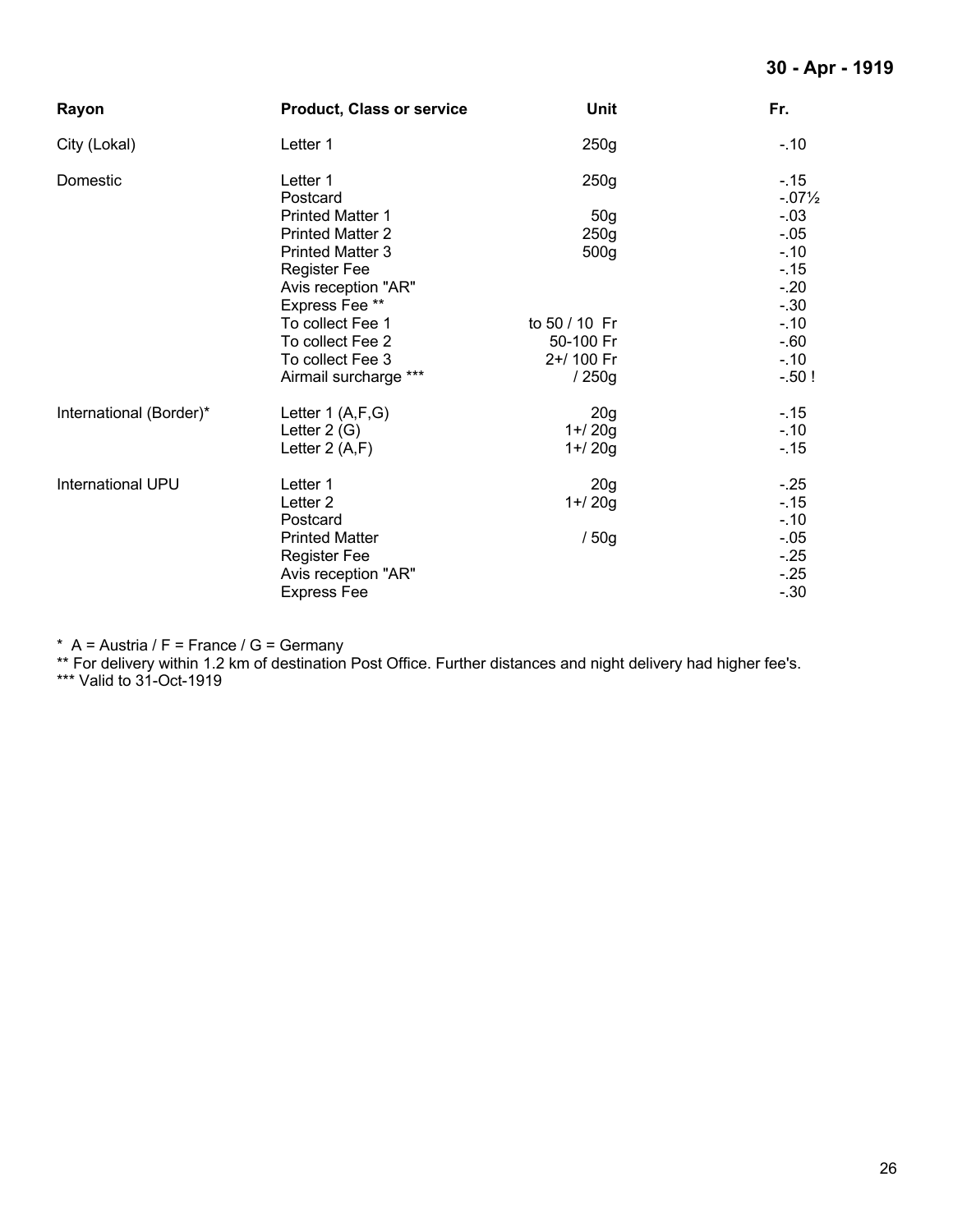### **01 - Jan - 1921**

| Rayon                   | <b>Product, Class or service</b> | <b>Unit</b>      | Fr.      |
|-------------------------|----------------------------------|------------------|----------|
| City (Lokal)            | Letter 1                         | 250 <sub>g</sub> | $-.10$   |
| Domestic                | Letter 1                         | 250g             | $-.20!$  |
|                         | Postcard                         |                  | $-.10!$  |
|                         | <b>Printed Matter 1</b>          | 50 <sub>g</sub>  | $-0.05!$ |
|                         | Printed Matter 1 (min 50 items)  | 50 <sub>g</sub>  | $-.03!$  |
|                         | <b>Printed Matter 2</b>          | 250g             | $-.10!$  |
|                         | <b>Printed Matter 3</b>          | 500 <sub>g</sub> | $-20!$   |
|                         | <b>Register Fee</b>              |                  | $-20!$   |
|                         | Avis reception "AR"              |                  | $-.20$   |
|                         | <b>Express Fee</b>               |                  | $-60!$   |
|                         | To collect Fee 1                 | to 10 Fr         | $-15!$   |
|                         | To collect Fee 2                 | / 10 Fr          | $-.10!$  |
| International (Border)* | Letter 1 (A,F,G)                 | 20 <sub>g</sub>  | $-20!$   |
|                         | Letter $2(A,F,G)$                | $1 + 20g$        | $-20!$   |
| International UPU       | Letter 1                         | 20 <sub>g</sub>  | $-.25$   |
|                         | Letter <sub>2</sub>              | $1 + 20g$        | $-15$    |
|                         | Postcard                         |                  | $-.10$   |
|                         | <b>Printed Matter</b>            | /50g             | $-0.05$  |
|                         | <b>Register Fee</b>              |                  | $-.25$   |
|                         | Avis reception "AR"              |                  | $-40!$   |
|                         | <b>Express Fee</b>               |                  | $-.30$   |

\* A = Austria /  $F$  = France / G = Germany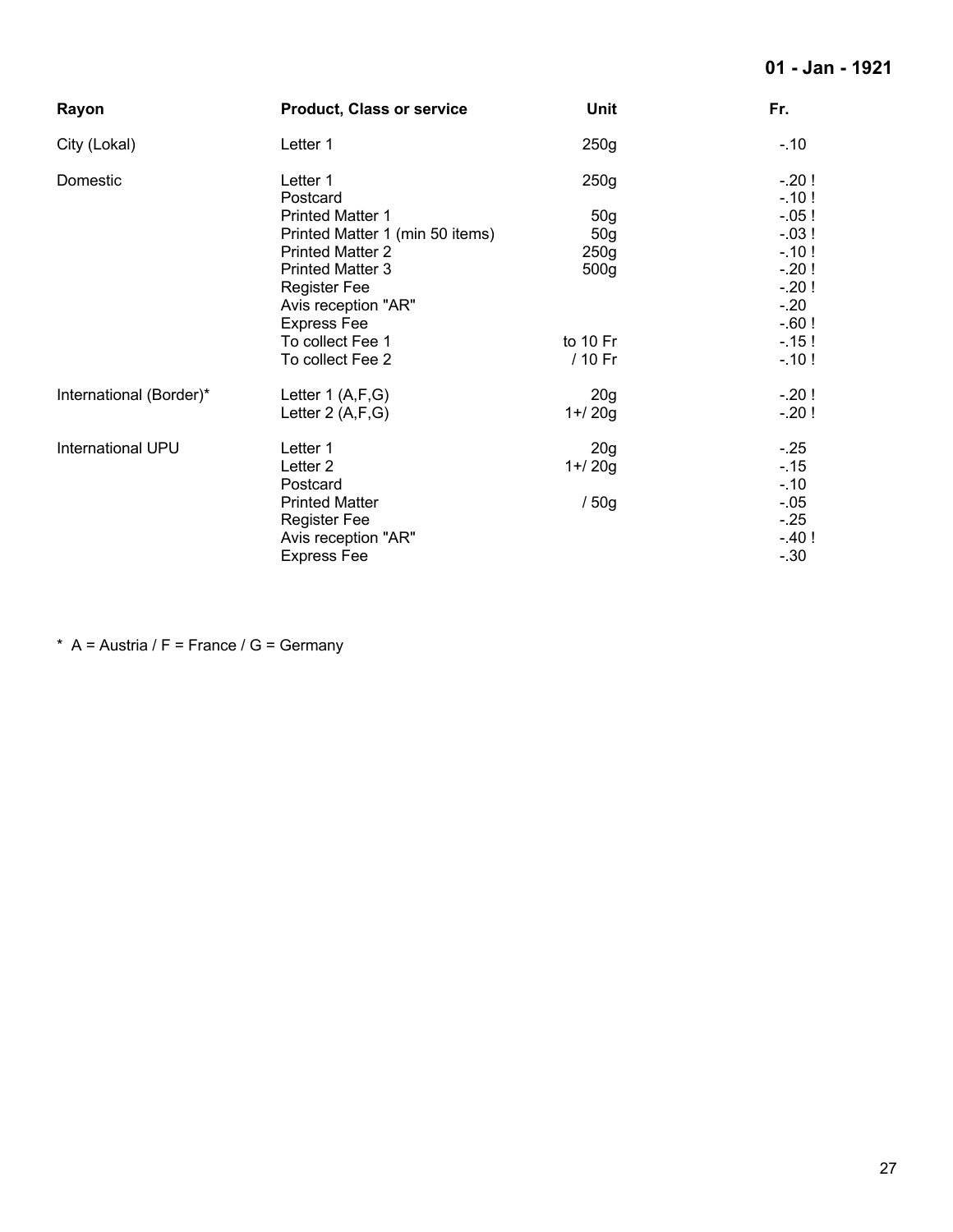#### **01 - Feb - 1921**

| Rayon                   | <b>Product, Class or service</b> | <b>Unit</b>      | Fr.      |
|-------------------------|----------------------------------|------------------|----------|
| City (Lokal)            | Letter 1                         | 250g             | $-.10$   |
| Domestic                | Letter 1                         | 250g             | $-.20$   |
|                         | Postcard                         |                  | $-10$    |
|                         | <b>Printed Matter 1</b>          | 50 <sub>g</sub>  | $-0.05$  |
|                         | Printed Matter 1 (min 50 items)  | 50 <sub>g</sub>  | $-.03$   |
|                         | <b>Printed Matter 2</b>          | 250g             | $-10$    |
|                         | <b>Printed Matter 3</b>          | 500 <sub>g</sub> | $-20$    |
|                         | <b>Register Fee</b>              |                  | $-20$    |
|                         | Avis reception "AR"              |                  | $-20$    |
|                         | <b>Express Fee</b>               |                  | $-60$    |
|                         | To collect Fee 1                 | to 10 Fr         | $-15$    |
|                         | To collect Fee 2                 | / 10 Fr          | $-10$    |
| International (Border)* | Letter $1(A,F,G)$                | 20 <sub>g</sub>  | $-.20$   |
|                         | Letter $2(A,F,G)$                | $1 + 20g$        | $-20$    |
| International UPU       | Letter 1                         | 20 <sub>g</sub>  | $-40!$   |
|                         | Letter 2                         | $1 + 20g$        | $-.20!$  |
|                         | Postcard                         |                  | $-.25!$  |
|                         | <b>Printed Matter</b>            | /50g             | $-10!$   |
|                         | <b>Register Fee</b>              |                  | $-40!$   |
|                         | Avis reception "AR"              |                  | $-.40$   |
|                         | <b>Express Fee</b>               |                  | $-0.80!$ |

\* A = Austria /  $F$  = France / G = Germany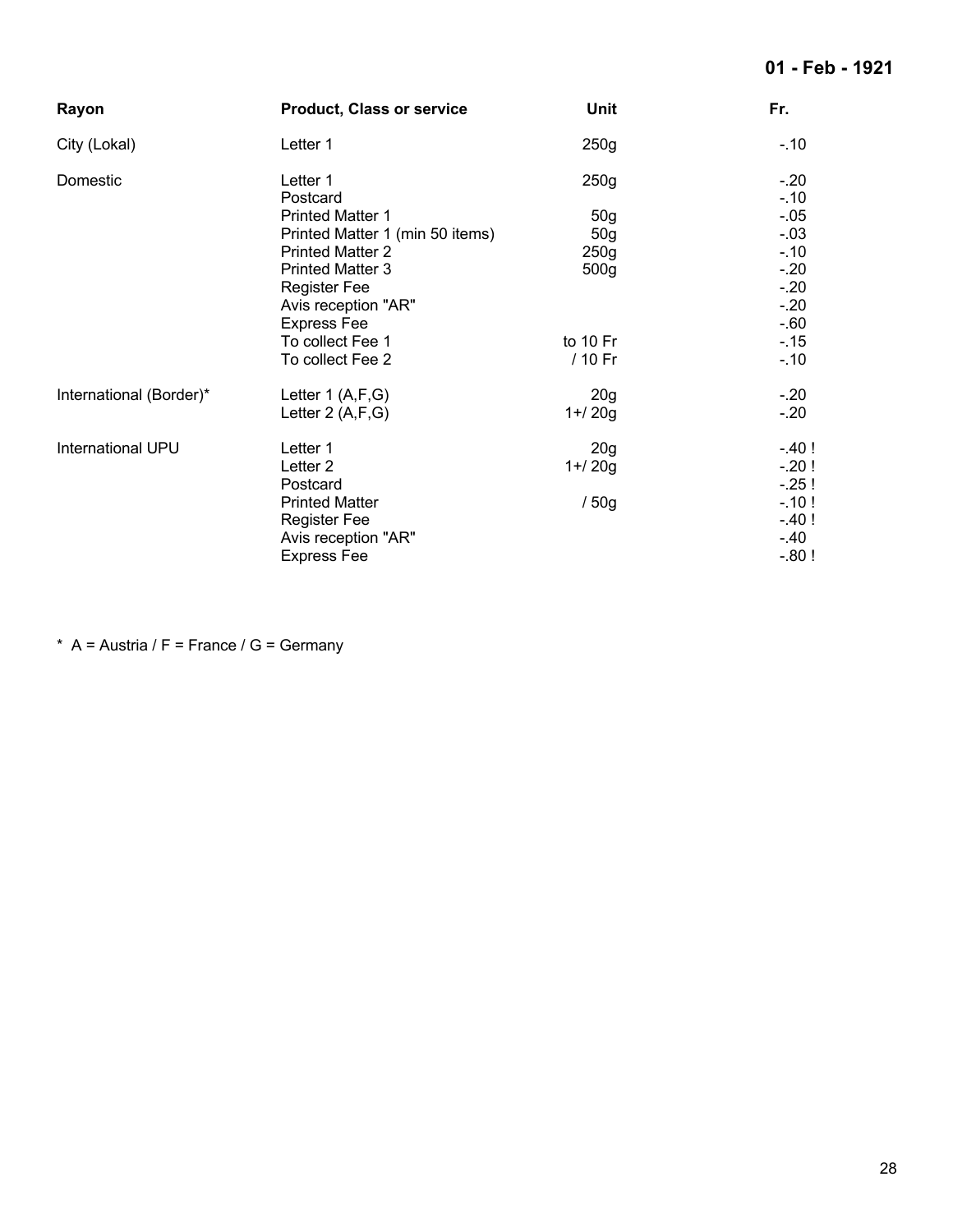#### **01 - Mar - 1921**

| Rayon                   | <b>Product, Class or service</b> | <b>Unit</b>      | Fr.     |
|-------------------------|----------------------------------|------------------|---------|
| City (Lokal)            | Letter 1                         | 250g             | $-.10$  |
| Domestic                | Letter 1                         | 250g             | $-20$   |
|                         | Postcard                         |                  | $-.10$  |
|                         | <b>Printed Matter 1</b>          | 50 <sub>g</sub>  | $-.05$  |
|                         | Printed Matter 1 (min 50 items)  | 50 <sub>g</sub>  | $-03$   |
|                         | <b>Printed Matter 2</b>          | 250g             | $-.10$  |
|                         | <b>Printed Matter 3</b>          | 500 <sub>g</sub> | $-20$   |
|                         | <b>Register Fee</b>              |                  | $-20$   |
|                         | Avis reception "AR"              |                  | $-20$   |
|                         | <b>Express Fee</b>               |                  | $-60$   |
|                         | To collect Fee 1                 | to 10 Fr         | $-.15$  |
|                         | To collect Fee 2                 | / 10 Fr          | $-.10$  |
| International (Border)* | Letter $1(A,F,G)$                | 20 <sub>g</sub>  | $-25!$  |
|                         | Letter $2(A,F,G)$                | $1 + 20g$        | $-20$   |
| International UPU       | Letter 1                         | 20 <sub>g</sub>  | -.40    |
|                         | Letter <sub>2</sub>              | $1 + 20g$        | $-20$   |
|                         | Postcard                         |                  | $-25$   |
|                         | <b>Printed Matter</b>            | /50g             | $-.10$  |
|                         | <b>Register Fee</b>              |                  | $-.40$  |
|                         | Avis reception "AR"              |                  | $-40$   |
|                         | <b>Express Fee</b>               |                  | $-0.80$ |

\* A = Austria /  $F$  = France / G = Germany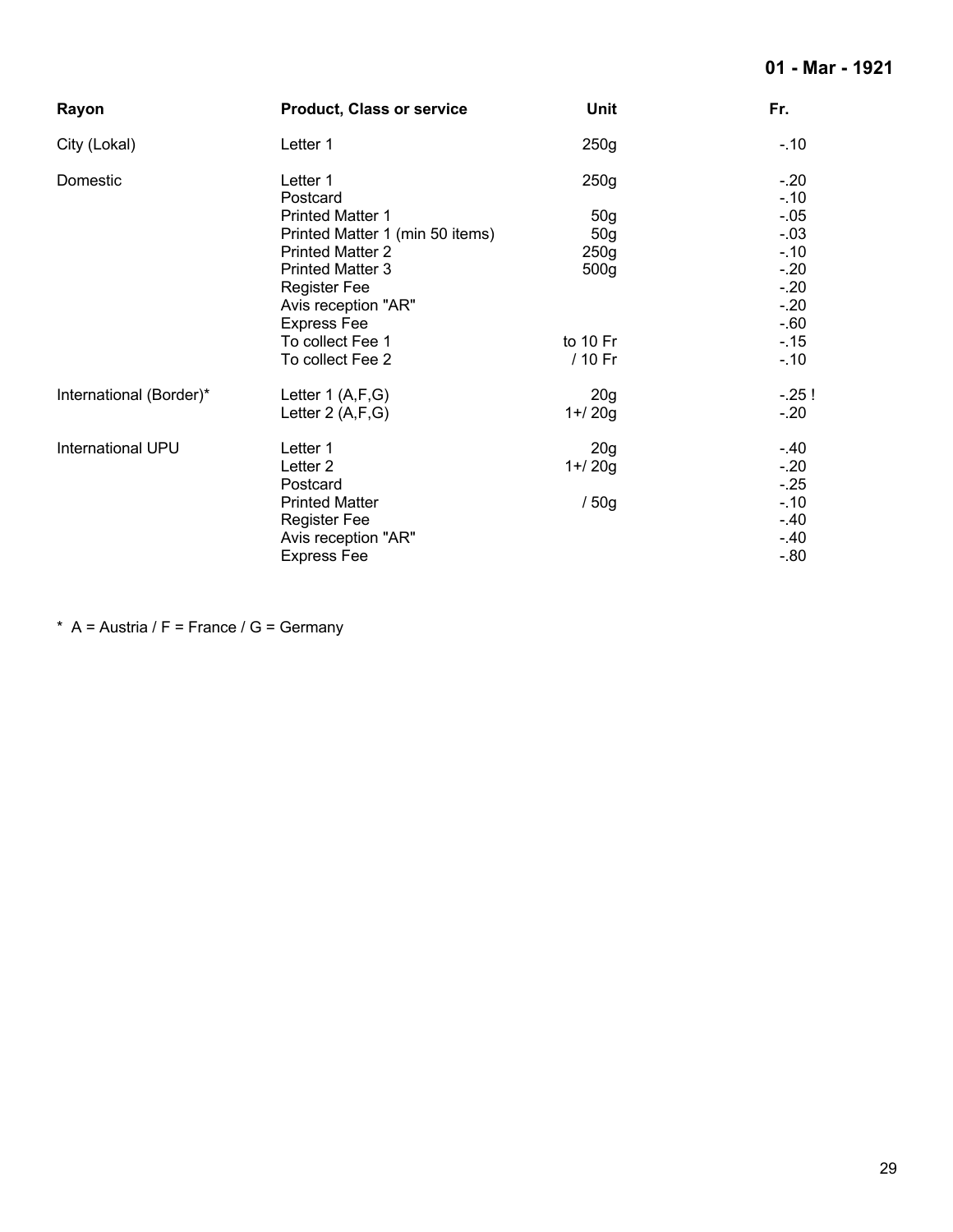### **01 - Nov - 1921**

| Rayon                  | <b>Product, Class or service</b>                                    | Unit                         | Fr.                        |
|------------------------|---------------------------------------------------------------------|------------------------------|----------------------------|
| City (Lokal)           | Letter 1                                                            | 250g                         | $-.10$                     |
| Domestic               | Letter 1<br>Postcard                                                | 250g                         | $-.20$<br>$-.10$           |
|                        | <b>Printed Matter 1</b>                                             | 50 <sub>g</sub>              | $-0.05$                    |
|                        | Printed Matter 1 (min 50 items)<br><b>Printed Matter 2</b>          | 50 <sub>g</sub><br>250g      | $-.03$<br>$-.10$           |
|                        | <b>Printed Matter 3</b><br>Avis reception "AR"                      | 500 <sub>g</sub>             | $-.20$<br>$-.20$           |
|                        | <b>Express Fee</b><br>To collect Fee 1                              | to 10 Fr                     | $-60$<br>$-.15$            |
|                        | To collect Fee 2                                                    | / 10 Fr                      | $-.10$                     |
| International (Border) | Letter $1(A,F,G)$<br>Letter 2 (A,F,G)<br>Postcard                   | 20 <sub>g</sub><br>$1 + 20g$ | $-.25$<br>$-.20$<br>$-15!$ |
| International UPU      | Letter 1<br>Letter <sub>2</sub><br>Postcard                         | 20 <sub>g</sub><br>$1 + 20g$ | -.40<br>$-.20$<br>$-.25$   |
|                        | <b>Printed Matter</b><br><b>Register Fee</b><br>Avis reception "AR" | / 50g                        | $-.10$<br>$-.40$<br>$-.40$ |
|                        | <b>Express Fee</b>                                                  |                              | $-0.80$                    |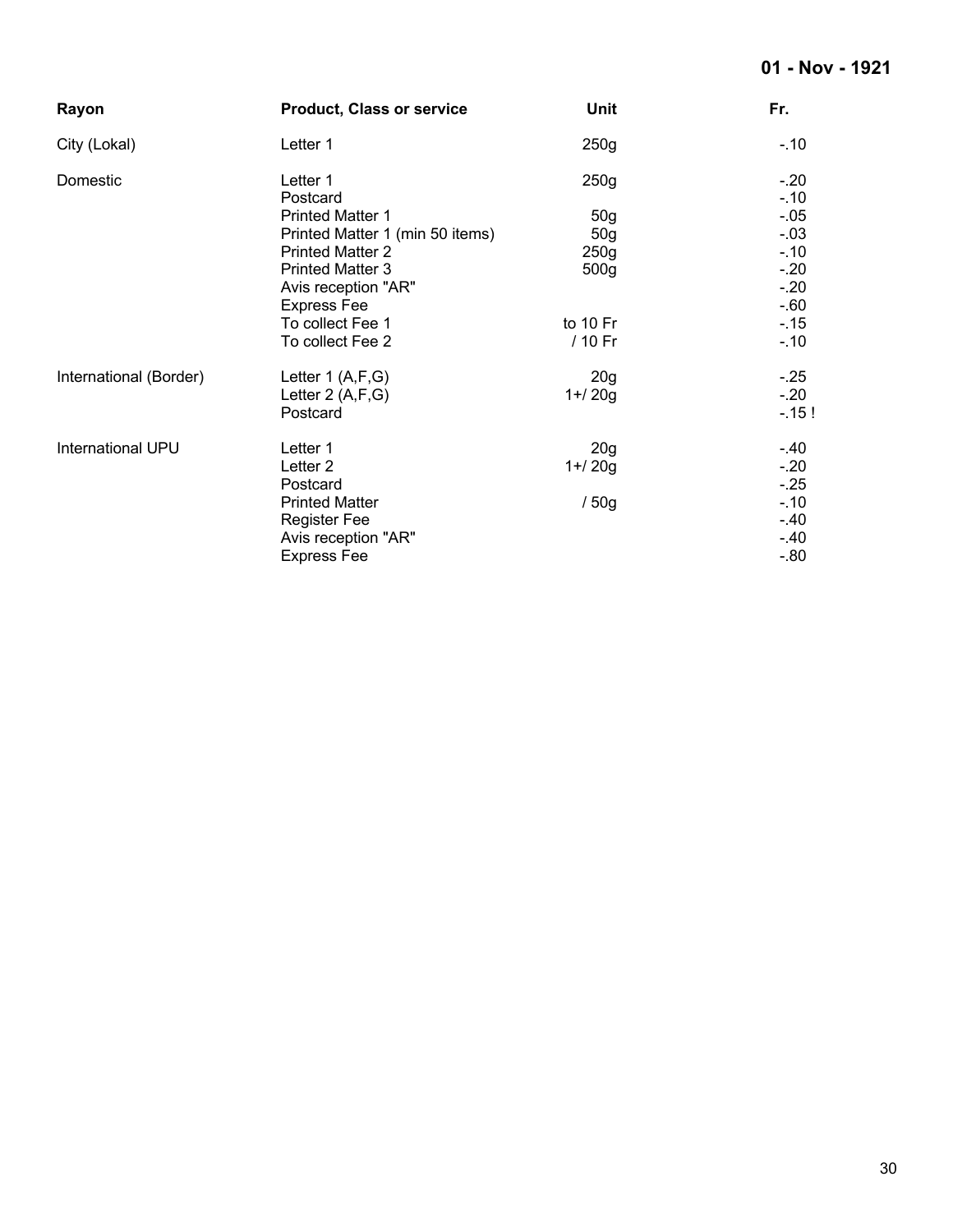| Rayon                  | <b>Product, Class or service</b> | <b>Unit</b>     | Fr.              |
|------------------------|----------------------------------|-----------------|------------------|
| City (Lokal)           | Letter 1                         | 250g            | $-.10$           |
| Domestic               | Letter 1<br>Postcard             | 250g            | $-.20$<br>$-.10$ |
|                        | <b>Printed Matter 1</b>          | 50 <sub>g</sub> | $-0.05$          |
|                        | Printed Matter 1 (min 50 items)  | 50 <sub>g</sub> | $-.03$           |
|                        | <b>Printed Matter 2</b>          | 250g            | $-.10$           |
|                        | <b>Printed Matter 3</b>          | 500g            | $-20$            |
|                        | <b>Register Fee</b>              |                 | $-.20$           |
|                        | Avis reception "AR"              |                 | $-20$            |
|                        | <b>Express Fee</b>               |                 | $-60$            |
|                        | To collect Fee 1                 | to $10$ Fr      | $-15$            |
|                        | To collect Fee 2                 | / 10 Fr         | $-.10$           |
|                        | Urgency Fee                      |                 | $-.20$ !         |
| International (Border) | Letter 1                         | 20 <sub>g</sub> | $-.25$           |
|                        | Letter <sub>2</sub>              | $1 + 20g$       | $-20$            |
|                        | Postcard                         |                 | $-15$            |
| International UPU      | Letter 1                         | 20 <sub>g</sub> | $-.40$           |
|                        | Letter <sub>2</sub>              | $1 + 20g$       | $-.20$           |
|                        | Postcard                         |                 | $-.25$           |
|                        | <b>Printed Matter</b>            | /50g            | $-.10$           |
|                        | <b>Register Fee</b>              |                 | $-.40$           |
|                        | Avis reception "AR"              |                 | $-.40$           |
|                        | <b>Express Fee</b>               |                 | $-0.80$          |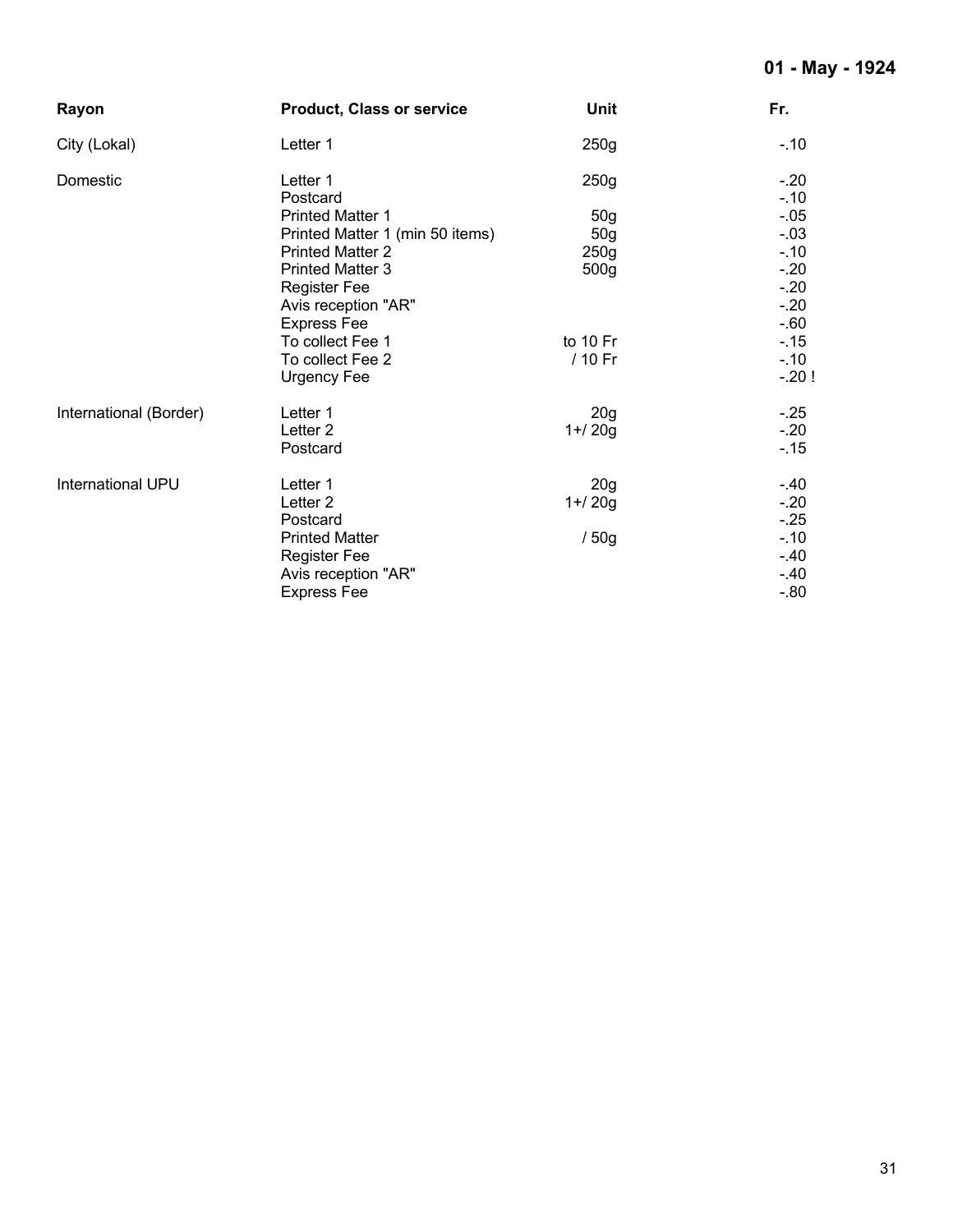### **15 - May - 1924**

| Rayon                  | <b>Product, Class or service</b> | <b>Unit</b>      | Fr.              |
|------------------------|----------------------------------|------------------|------------------|
| City (Lokal)           | Letter 1                         | 250g             | $-.10$           |
| Domestic               | Letter 1<br>Postcard             | 250g             | $-.20$<br>$-.10$ |
|                        | <b>Printed Matter 1</b>          | 50 <sub>g</sub>  | $-.05$           |
|                        | Printed Matter 1 (min 50 items)  | 50 <sub>g</sub>  | $-.03$           |
|                        | <b>Printed Matter 2</b>          | 250 <sub>g</sub> | $-.10$           |
|                        | <b>Printed Matter 3</b>          | 500 <sub>g</sub> | $-.20$           |
|                        | <b>Register Fee</b>              |                  | $-.20$           |
|                        | Avis reception "AR"              |                  | $-20$            |
|                        | <b>Express Fee</b>               |                  | $-60$            |
|                        | To collect Fee 1                 | to 10 Fr         | $-15$            |
|                        | To collect Fee 2                 | 1+/ 10 Fr        | $-.10$           |
|                        | <b>Urgency Fee</b>               |                  | $-.20$           |
| International (Border) | Letter 1                         | 20 <sub>g</sub>  | $-.25$           |
|                        | Letter <sub>2</sub>              | $1 + 20g$        | $-.20$           |
|                        | Postcard                         |                  | $-15$            |
| International UPU      | Letter 1                         | 20 <sub>g</sub>  | $-.40$           |
|                        | Letter <sub>2</sub>              | $1 + 20g$        | $-.20$           |
|                        | Postcard                         |                  | $-.20!$          |
|                        | <b>Printed Matter</b>            | /50g             | $-.10$           |
|                        | <b>Register Fee</b>              |                  | -.40             |
|                        | Avis reception "AR"              |                  | $-.40$           |
|                        | <b>Express Fee</b>               |                  | $-.80$           |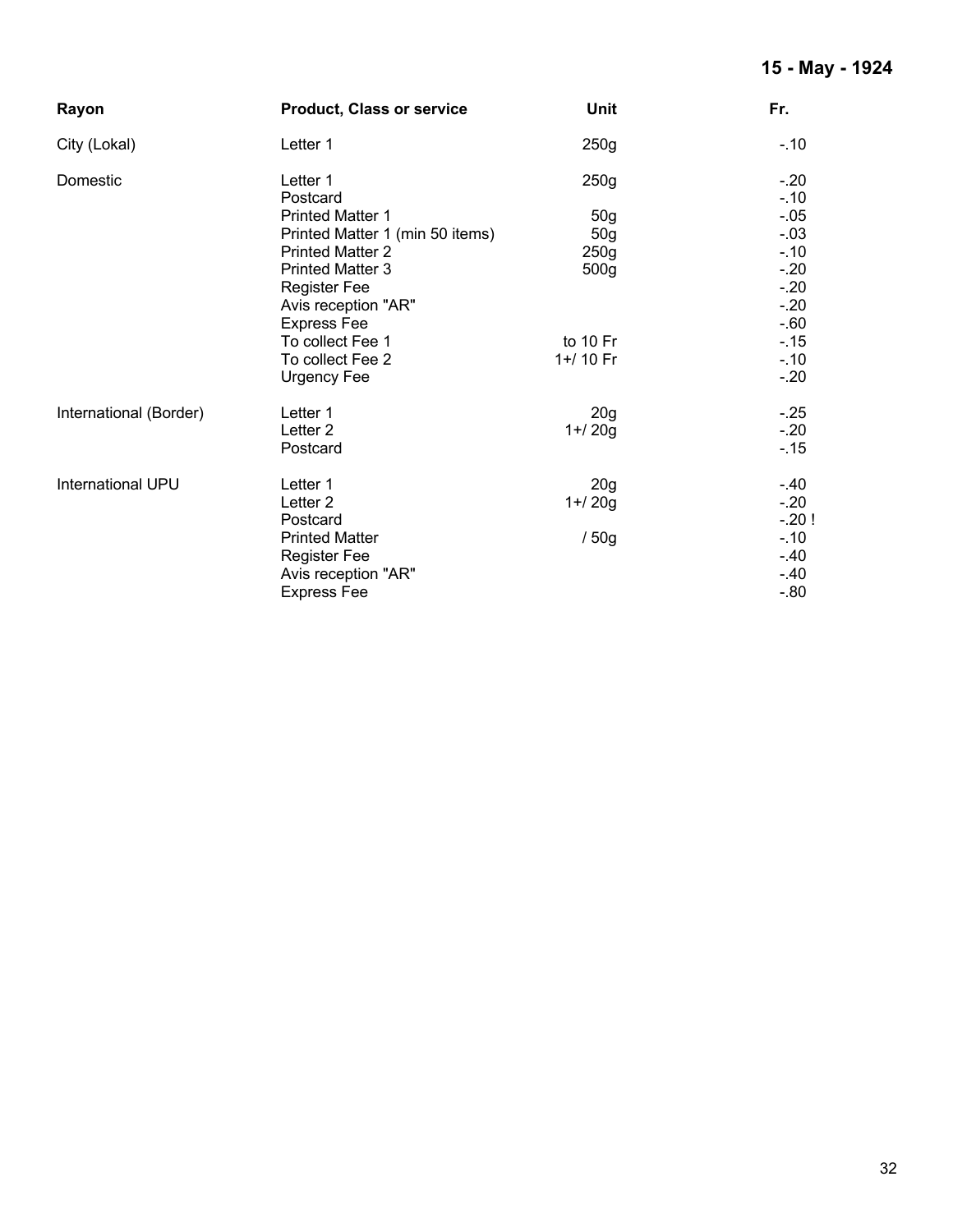### **01 - Oct - 1924**

| Rayon                  | <b>Product, Class or service</b> | <b>Unit</b>      | Fr.            |
|------------------------|----------------------------------|------------------|----------------|
| City (Lokal)           | Letter 1                         | 250g             | $-.10$         |
| Domestic               | Letter 1<br>Postcard             | 250g             | $-20$<br>$-10$ |
|                        | <b>Printed Matter 1</b>          | 50 <sub>g</sub>  | $-.05$         |
|                        | Printed Matter 1 (min 50 items)  | 50 <sub>g</sub>  | $-.03$         |
|                        | <b>Printed Matter 2</b>          | 250 <sub>g</sub> | $-.10$         |
|                        | <b>Printed Matter 3</b>          | 500 <sub>g</sub> | $-.20$         |
|                        | <b>Register Fee</b>              |                  | $-20$          |
|                        | Avis reception "AR"              |                  | $-20$          |
|                        | <b>Express Fee</b>               |                  | $-60$          |
|                        | To collect Fee 1                 | to 10 Fr         | $-15$          |
|                        | To collect Fee 2                 | / 10 Fr          | $-.10$         |
|                        | <b>Urgency Fee</b>               |                  | $-20$          |
| International (Border) | Letter 1                         | 20 <sub>g</sub>  | $-20!$         |
|                        | Letter <sub>2</sub>              | $1 + 20g$        | $-.20$         |
|                        | Postcard                         |                  | $-10!$         |
| International UPU      | Letter 1                         | 20 <sub>g</sub>  | $-.30!$        |
|                        | Letter <sub>2</sub>              | $1 + 20g$        | $-20$          |
|                        | Postcard                         |                  | $-20$          |
|                        | <b>Printed Matter</b>            | /50g             | $-10$          |
|                        | <b>Register Fee</b>              |                  | $-.40$         |
|                        | Avis reception "AR"              |                  | $-.40$         |
|                        | <b>Express Fee</b>               |                  | $-60!$         |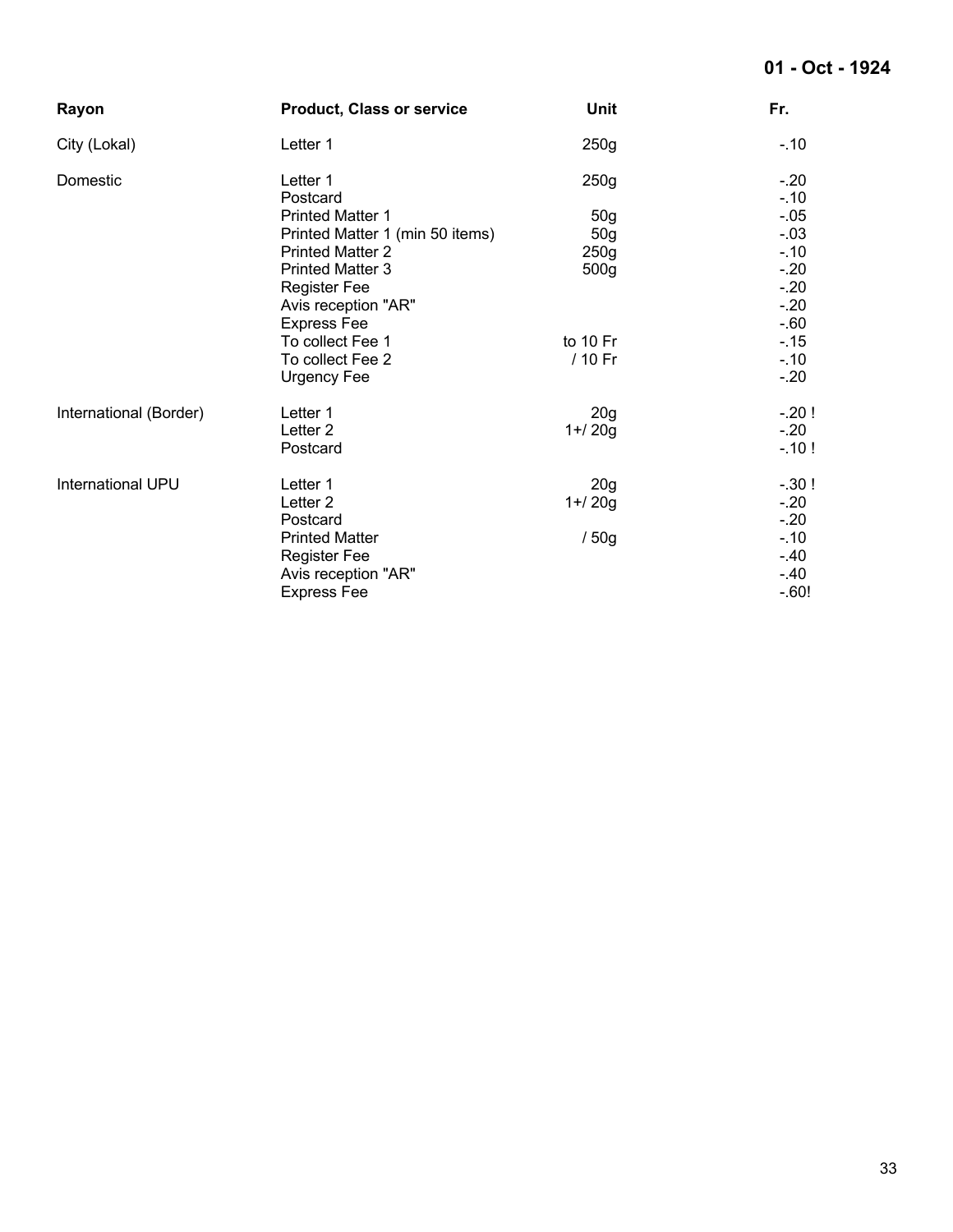#### **01 - Jul - 1925**

| Rayon                    | <b>Product, Class or service</b> | Unit            | Fr.              |
|--------------------------|----------------------------------|-----------------|------------------|
| City (Lokal)             | Letter 1                         | 250g            | $-.10$           |
| Domestic                 | Letter 1<br>Postcard             | 250g            | $-.20$<br>$-.10$ |
|                          | <b>Printed Matter 1</b>          | 50 <sub>g</sub> | $-0.05$          |
|                          | Printed Matter 1 (min 50 items)  | 50 <sub>g</sub> | $-.03$           |
|                          | <b>Printed Matter 2</b>          | 250g            | $-.10$           |
|                          | <b>Printed Matter 3</b>          | 500g            | $-15!$           |
|                          | <b>Register Fee</b>              |                 | $-20$            |
|                          | Avis reception "AR"              |                 | $-.20$           |
|                          | <b>Express Fee</b>               |                 | $-60$            |
|                          | To collect Fee 1                 | to 5 Fr         | $-15!$           |
|                          | To collect Fee 2                 | 5-20 Fr         | $-.20!$          |
|                          | To collect Fee 3                 | 2+/ 10 Fr       | $-.10!$          |
|                          | Urgency Fee                      |                 | $-20$            |
| International (Border)   | Letter 1                         | 20 <sub>g</sub> | $-.20$           |
|                          | Letter <sub>2</sub>              | $1 + 20g$       | $-20$            |
|                          | Postcard                         |                 | $-10$            |
| <b>International UPU</b> | Letter 1                         | 20 <sub>g</sub> | $-.30$           |
|                          | Letter <sub>2</sub>              | $1 + 20g$       | $-.20$           |
|                          | Postcard                         |                 | $-.20$           |
|                          | <b>Printed Matter</b>            | /50g            | $-10$            |
|                          | <b>Register Fee</b>              |                 | $-40$            |
|                          | Avis reception "AR"              |                 | $-.40$           |
|                          | <b>Express Fee</b>               |                 | $-60$            |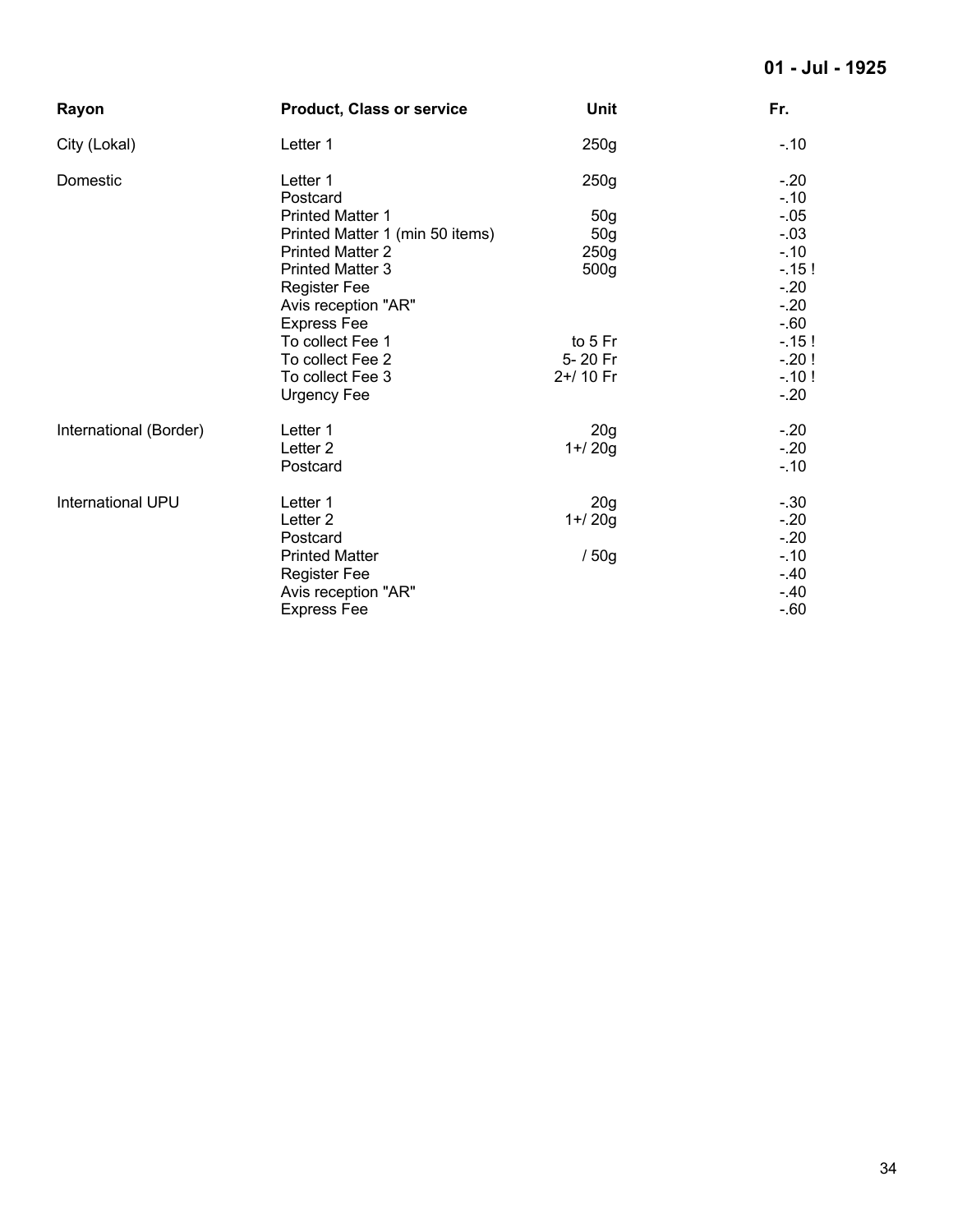#### **01 - Jan - 1928**

| Rayon                  | <b>Product, Class or service</b> | <b>Unit</b>      | Fr.                  |
|------------------------|----------------------------------|------------------|----------------------|
| City (Lokal)           | Letter 1                         | 250g             | $-10$                |
| Domestic               | Letter 1<br>Postcard             | 250g             | $-20$<br>$-10$       |
|                        | <b>Printed Matter 1</b>          | 50 <sub>g</sub>  | $-.05$               |
|                        | Printed Matter 1 (min 50 items)  | 50 <sub>g</sub>  | $-.03$               |
|                        | <b>Printed Matter 2</b>          | 250g             | $-10$                |
|                        | <b>Printed Matter 3</b>          | 500 <sub>g</sub> | $-15$                |
|                        | <b>Register Fee</b>              |                  | $-.20$               |
|                        | Avis reception "AR"              |                  | $-20$                |
|                        | <b>Express Fee</b>               |                  | $-60$                |
|                        | To collect Fee 1                 | to 5 Fr          | $-15$                |
|                        | To collect Fee 2                 | 5-20 Fr          | $-20$                |
|                        | To collect Fee 3                 | 2+/ 10 Fr        | $-10$                |
|                        | Urgency Fee                      |                  | $-.20$               |
| International (Border) | Letter 1                         | 20 <sub>g</sub>  | $-20$                |
|                        | Letter <sub>2</sub>              | $1 + 20g$        | $-.20$               |
|                        | Postcard                         |                  | $-10$                |
| International UPU      | Letter 1                         | 20 <sub>g</sub>  | $-30$                |
|                        | Letter <sub>2</sub>              | $1 + 20g$        | $-20$                |
|                        | Postcard                         |                  | $-20$                |
|                        | <b>Printed Matter</b>            | /50g             | $-0.07\frac{1}{2}$ ! |
|                        | <b>Register Fee</b>              |                  | $-40$                |
|                        | Avis reception "AR"              |                  | $-40$                |
|                        | <b>Express Fee</b>               |                  | $-60$                |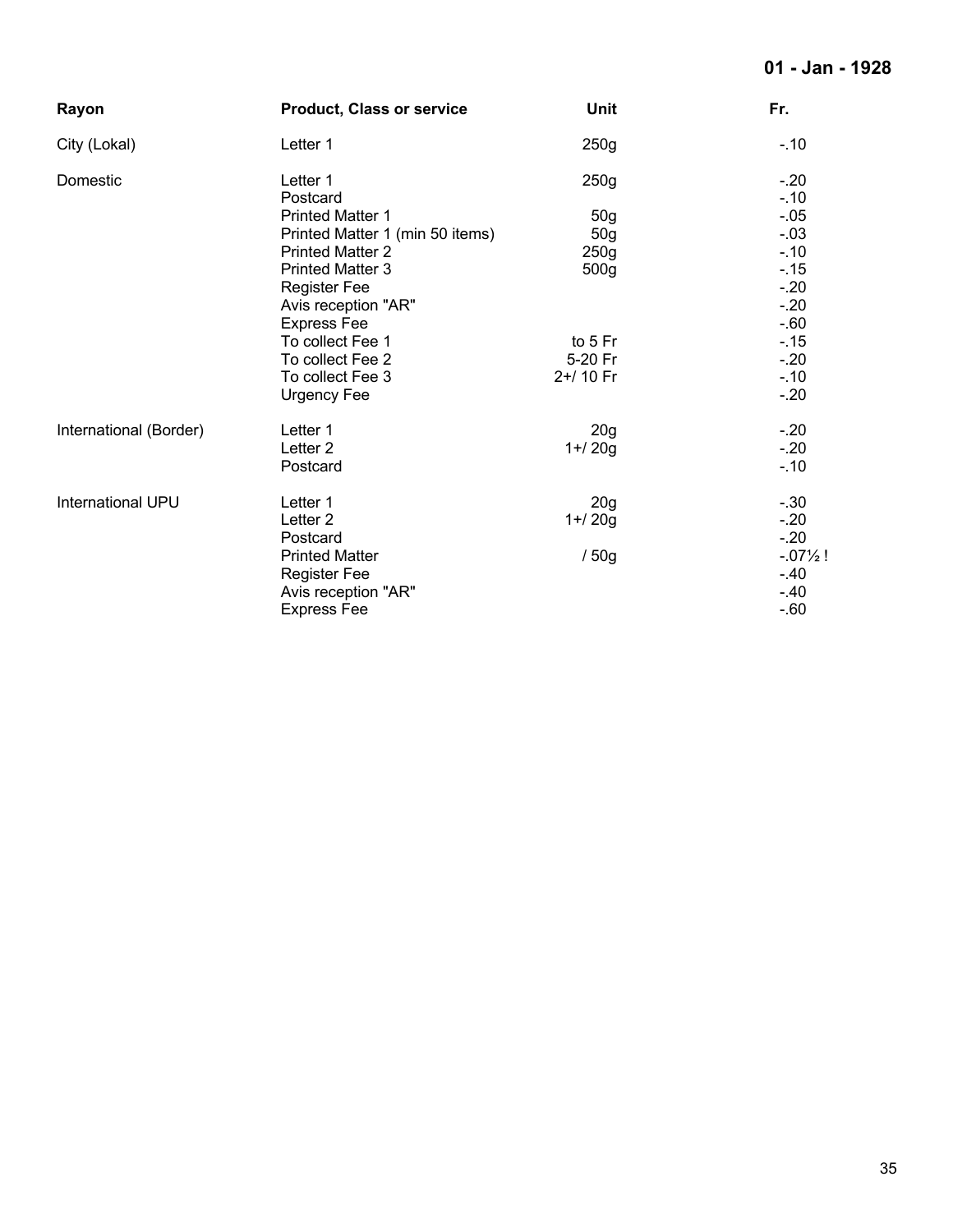#### **01 - Jul - 1930**

| <b>Product, Class or service</b> | Unit                                                                                                                                                                                                | Fr.                                                                                                          |
|----------------------------------|-----------------------------------------------------------------------------------------------------------------------------------------------------------------------------------------------------|--------------------------------------------------------------------------------------------------------------|
| Letter 1                         | 250g                                                                                                                                                                                                | $-.10$                                                                                                       |
| Letter 1<br>Postcard             | 250g                                                                                                                                                                                                | $-.20$<br>$-10$                                                                                              |
| <b>Printed Matter 1</b>          |                                                                                                                                                                                                     | $-0.05$                                                                                                      |
| Printed Matter 1 (min 50 items)  | 50 <sub>g</sub>                                                                                                                                                                                     | $-.03$                                                                                                       |
| <b>Printed Matter 2</b>          | 250g                                                                                                                                                                                                | $-10$                                                                                                        |
| <b>Printed Matter 3</b>          | 500g                                                                                                                                                                                                | $-15$                                                                                                        |
| <b>Register Fee</b>              |                                                                                                                                                                                                     | $-20$                                                                                                        |
| Avis reception "AR"              |                                                                                                                                                                                                     | $-20$                                                                                                        |
|                                  |                                                                                                                                                                                                     | $-60$                                                                                                        |
|                                  |                                                                                                                                                                                                     | $-15$                                                                                                        |
|                                  |                                                                                                                                                                                                     | $-.20$                                                                                                       |
|                                  |                                                                                                                                                                                                     | $-.10!$                                                                                                      |
|                                  |                                                                                                                                                                                                     | $-20$                                                                                                        |
| Letter 1                         |                                                                                                                                                                                                     | $-20$                                                                                                        |
| Letter <sub>2</sub>              | $1 + 20g$                                                                                                                                                                                           | $-20$                                                                                                        |
| Postcard                         |                                                                                                                                                                                                     | $-10$                                                                                                        |
|                                  |                                                                                                                                                                                                     | $-.30$                                                                                                       |
|                                  |                                                                                                                                                                                                     | $-.20$                                                                                                       |
|                                  |                                                                                                                                                                                                     | $-.20$                                                                                                       |
|                                  |                                                                                                                                                                                                     | $-.05!$                                                                                                      |
|                                  |                                                                                                                                                                                                     | $-.30!$                                                                                                      |
| Avis reception "AR"              |                                                                                                                                                                                                     | $-40$                                                                                                        |
| <b>Express Fee</b>               |                                                                                                                                                                                                     | $-60$                                                                                                        |
|                                  | <b>Express Fee</b><br>To collect Fee 1<br>To collect Fee 2<br>To collect Fee 3<br><b>Urgency Fee</b><br>Letter 1<br>Letter <sub>2</sub><br>Postcard<br><b>Printed Matter</b><br><b>Register Fee</b> | 50 <sub>g</sub><br>to 5 Fr<br>5-20 Fr<br>2+/20 Fr<br>20 <sub>g</sub><br>20 <sub>g</sub><br>$1 + 20g$<br>/50g |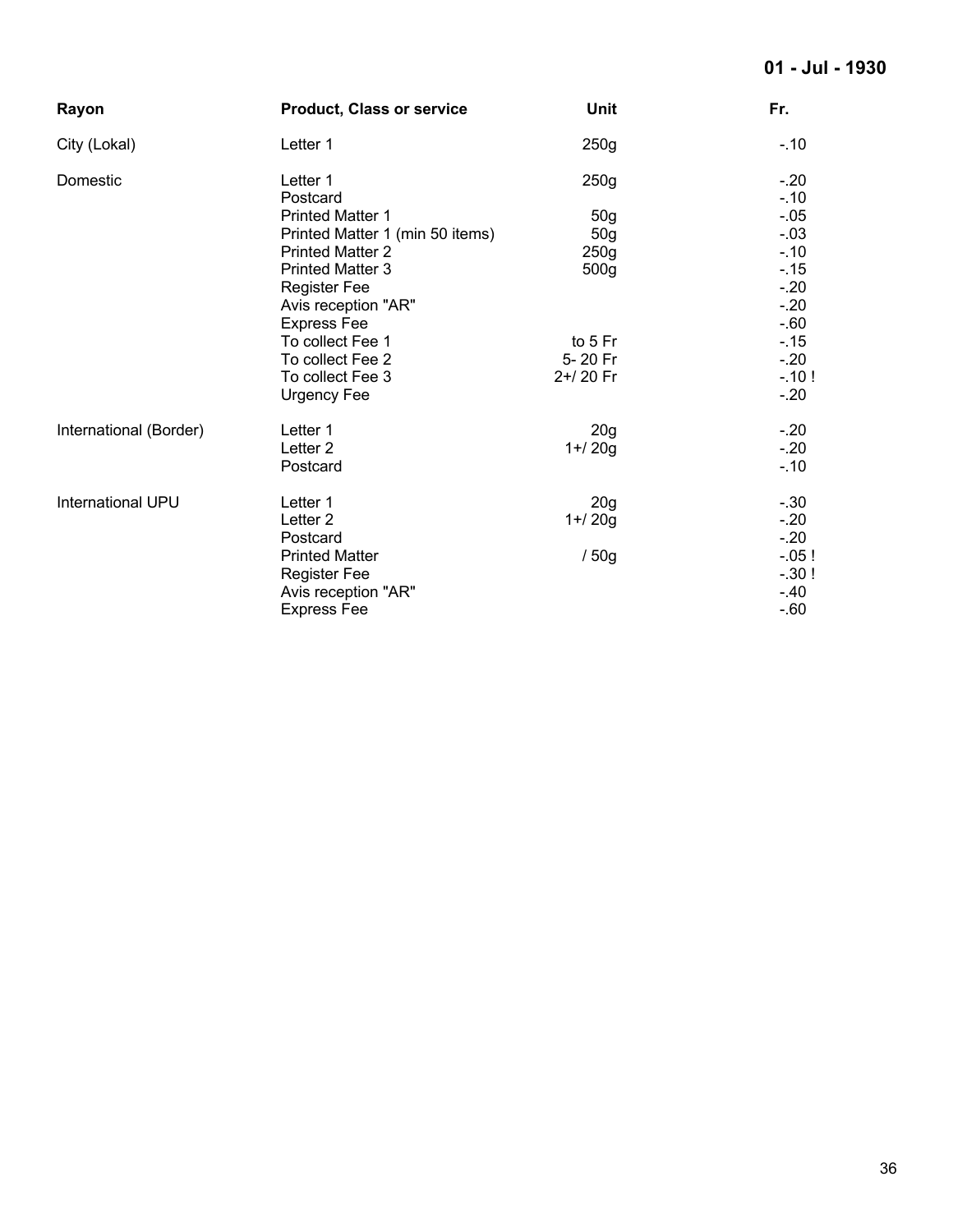# **01 - Mar - 1934**

| Rayon                  | <b>Product, Class or service</b> | Unit             | Fr.             |
|------------------------|----------------------------------|------------------|-----------------|
| City (Lokal)           | Letter 1                         | 250g             | $-.10$          |
| Domestic               | Letter 1<br>Postcard             | 250g             | $-.20$<br>$-10$ |
|                        | <b>Printed Matter 1</b>          | 50 <sub>g</sub>  | $-0.05$         |
|                        | Printed Matter 1 (min 50 items)  | 50 <sub>g</sub>  | $-.03$          |
|                        | <b>Printed Matter 2</b>          | 250 <sub>g</sub> | $-10$           |
|                        | <b>Printed Matter 3</b>          | 500 <sub>g</sub> | $-15$           |
|                        | <b>Register Fee</b>              |                  | $-.20$          |
|                        | Avis reception "AR"              |                  | $-20$           |
|                        | <b>Express Fee</b>               |                  | $-40!$          |
|                        | To collect Fee 1                 | to 5 Fr          | $-15$           |
|                        | To collect Fee 2                 | 5-20 Fr          | $-20$           |
|                        | To collect Fee 3                 | 2+/20 Fr         | $-10$           |
|                        | <b>Urgency Fee</b>               |                  | $-20$           |
| International (Border) | Letter 1                         | 20 <sub>g</sub>  | $-20$           |
|                        | Letter <sub>2</sub>              | $1 + 20g$        | $-.20$          |
|                        | Postcard                         |                  | $-10$           |
| International          | Letter 1                         | 20 <sub>g</sub>  | $-.30$          |
|                        | Letter <sub>2</sub>              | $1 + 20g$        | $-.20$          |
|                        | Postcard                         |                  | $-20$           |
|                        | <b>Printed Matter</b>            | /50g             | $-0.05$         |
|                        | <b>Register Fee</b>              |                  | $-.30$          |
|                        | Avis reception "AR"              |                  | $-40$           |
|                        | <b>Express Fee</b>               |                  | $-60$           |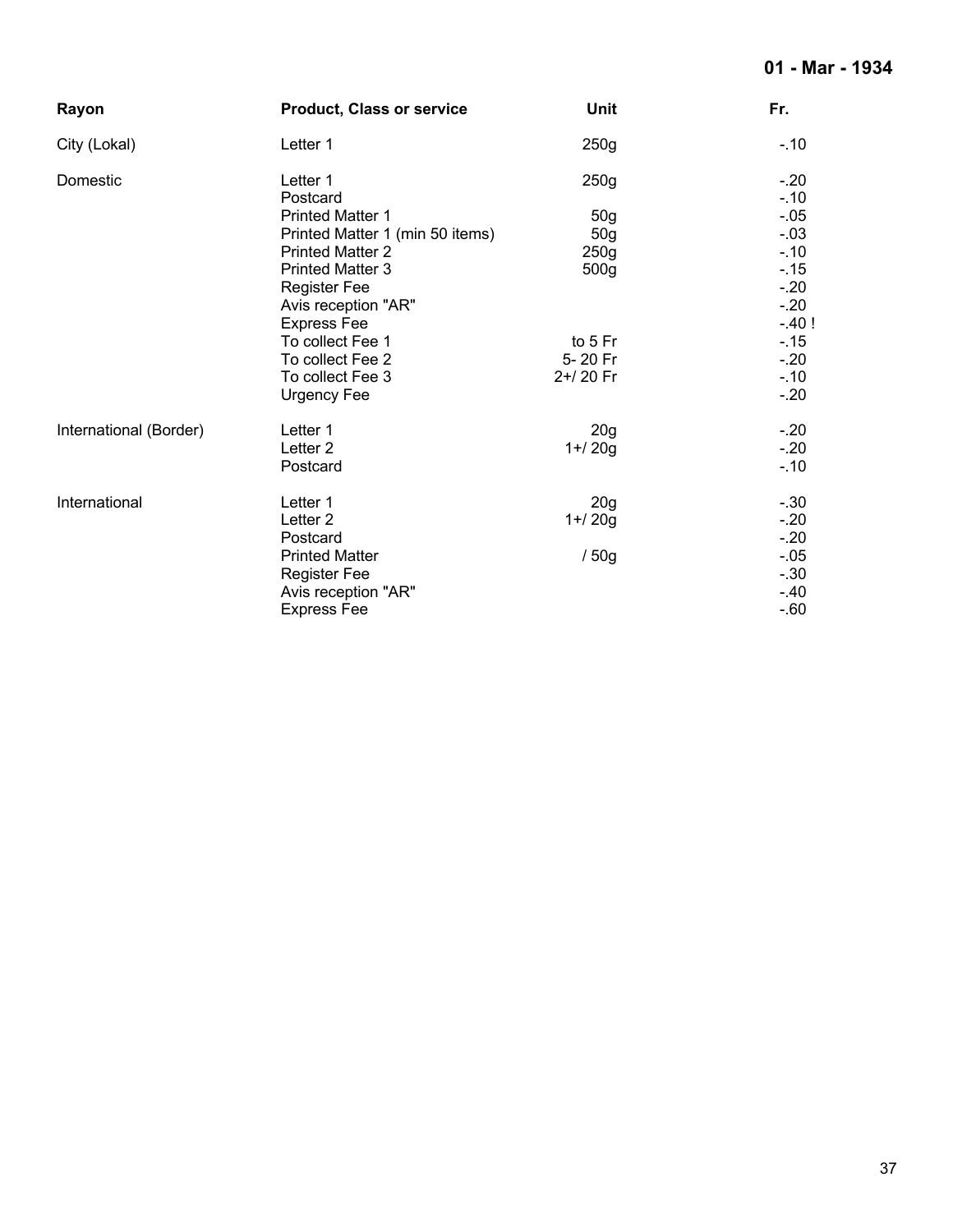# **01 - Jan - 1947**

| Rayon                  | <b>Product, Class or service</b> | <b>Unit</b>      | Fr.             |
|------------------------|----------------------------------|------------------|-----------------|
| City (Lokal)           | Letter 1                         | 250g             | $-.10$          |
| Domestic               | Letter 1<br>Postcard             | 250g             | $-.20$<br>$-10$ |
|                        | <b>Printed Matter 1</b>          | 50 <sub>g</sub>  | $-0.05$         |
|                        | Printed Matter 1 (min 50 items)  | 50 <sub>g</sub>  | $-.03$          |
|                        | <b>Printed Matter 2</b>          | 250g             | $-.10$          |
|                        | <b>Printed Matter 3</b>          | 500 <sub>g</sub> | $-15$           |
|                        | <b>Register Fee</b>              |                  | $-20$           |
|                        | Avis reception "AR"              |                  | $-20$           |
|                        | <b>Express Fee</b>               |                  | $-60!$          |
|                        | To collect Fee 1                 | to 5 Fr          | $-15$           |
|                        | To collect Fee 2                 | 5-20 Fr          | $-20$           |
|                        | To collect Fee 3                 | 2+/ 10 Fr        | $-.10!$         |
|                        | <b>Urgency Fee</b>               |                  | $-40!$          |
| International (Border) | Letter 1                         | 20 <sub>g</sub>  | $-.20$          |
|                        | Letter <sub>2</sub>              | $1 + 20g$        | $-20$           |
|                        | Postcard                         |                  | $-10$           |
| International          | Letter 1                         | 20 <sub>g</sub>  | $-.30$          |
|                        | Letter <sub>2</sub>              | $1 + 20g$        | $-20$           |
|                        | Postcard                         |                  | $-.20$          |
|                        | <b>Printed Matter</b>            | /50g             | $-0.05$         |
|                        | <b>Register Fee</b>              |                  | $-.30$          |
|                        | Avis reception "AR"              |                  | $-40$           |
|                        | <b>Express Fee</b>               |                  | $-60$           |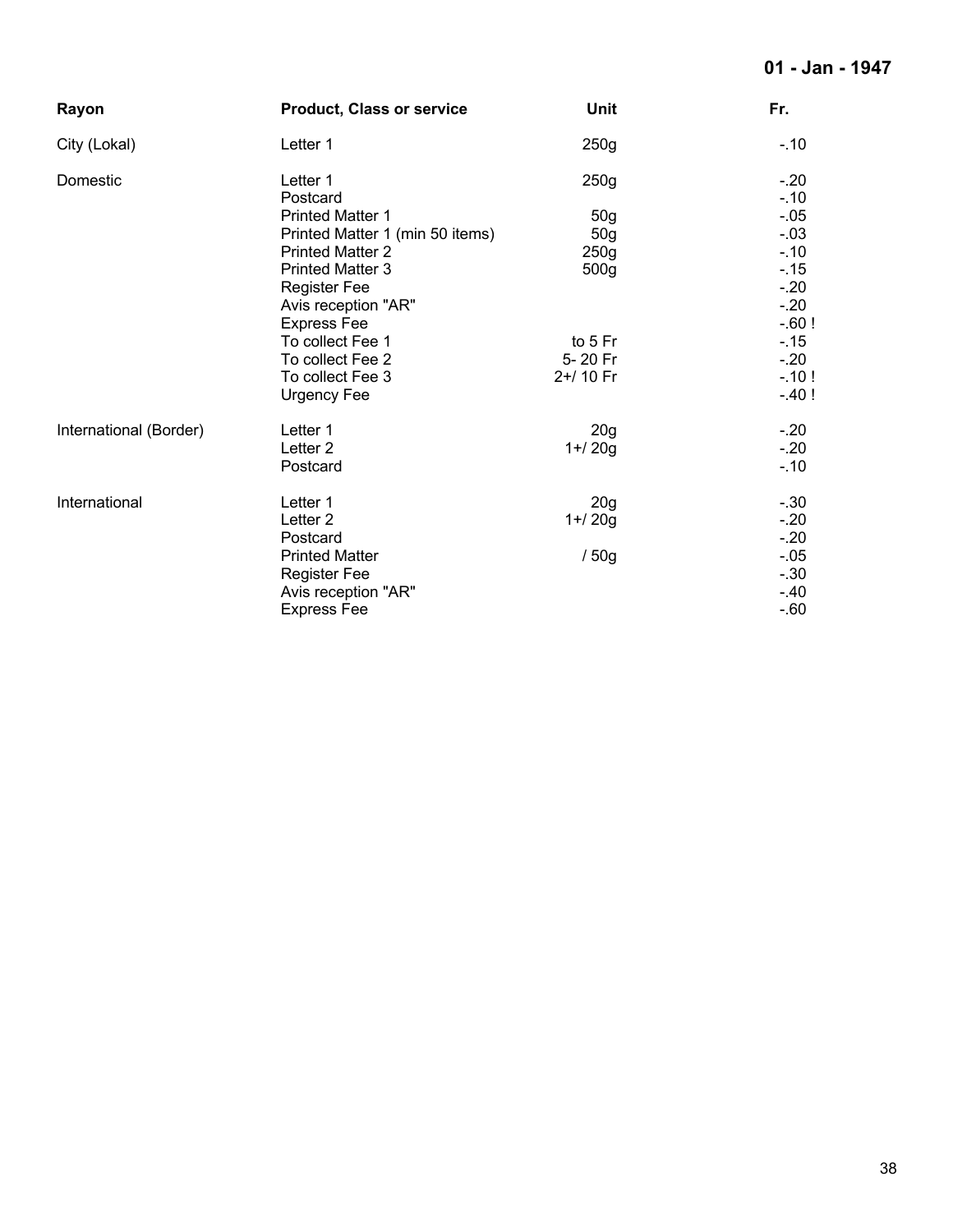# **01 - Mar - 1948**

| Rayon                  | <b>Product, Class or service</b> | <b>Unit</b>      | Fr.      |
|------------------------|----------------------------------|------------------|----------|
| City (Lokal)           | Letter 1                         | 250 <sub>g</sub> | $-10$    |
| Domestic               | Letter 1                         | 250 <sub>g</sub> | $-.20$   |
|                        | Postcard                         |                  | $-.10$   |
|                        | <b>Printed Matter 1</b>          | 50 <sub>g</sub>  | $-0.05$  |
|                        | Printed Matter 1 (min 50 items)  | 50 <sub>g</sub>  | $-.03$   |
|                        | <b>Printed Matter 2</b>          | 250g             | $-10$    |
|                        | <b>Printed Matter 3</b>          | 500g             | $-15$    |
|                        | <b>Register Fee</b>              |                  | $-20$    |
|                        | Avis reception "AR"              |                  | $-25!$   |
|                        | <b>Express Fee</b>               |                  | $-0.80!$ |
|                        | To collect Fee 1                 | to 5 Fr          | $-15$    |
|                        | To collect Fee 2                 | 5-20 Fr          | $-20$    |
|                        | To collect Fee 3                 | 2+/ 10 Fr        | $-.10$   |
|                        | Urgency Fee                      |                  | $-.40$   |
| International (Border) | Letter 1                         | 20 <sub>g</sub>  | $-25!$   |
|                        | Letter <sub>2</sub>              | $1 + 20g$        | $-25!$   |
|                        | Postcard                         |                  | $-15!$   |
| International          | Letter 1                         | 20 <sub>g</sub>  | $-40!$   |
|                        | Letter <sub>2</sub>              | $1 + 20g$        | $-25!$   |
|                        | Postcard                         |                  | $-25!$   |
|                        | <b>Printed Matter</b>            | /50g             | $-.10!$  |
|                        | <b>Register Fee</b>              |                  | $-40!$   |
|                        | Avis reception "AR"              |                  | $-.40$   |
|                        | <b>Express Fee</b>               |                  | $-0.80!$ |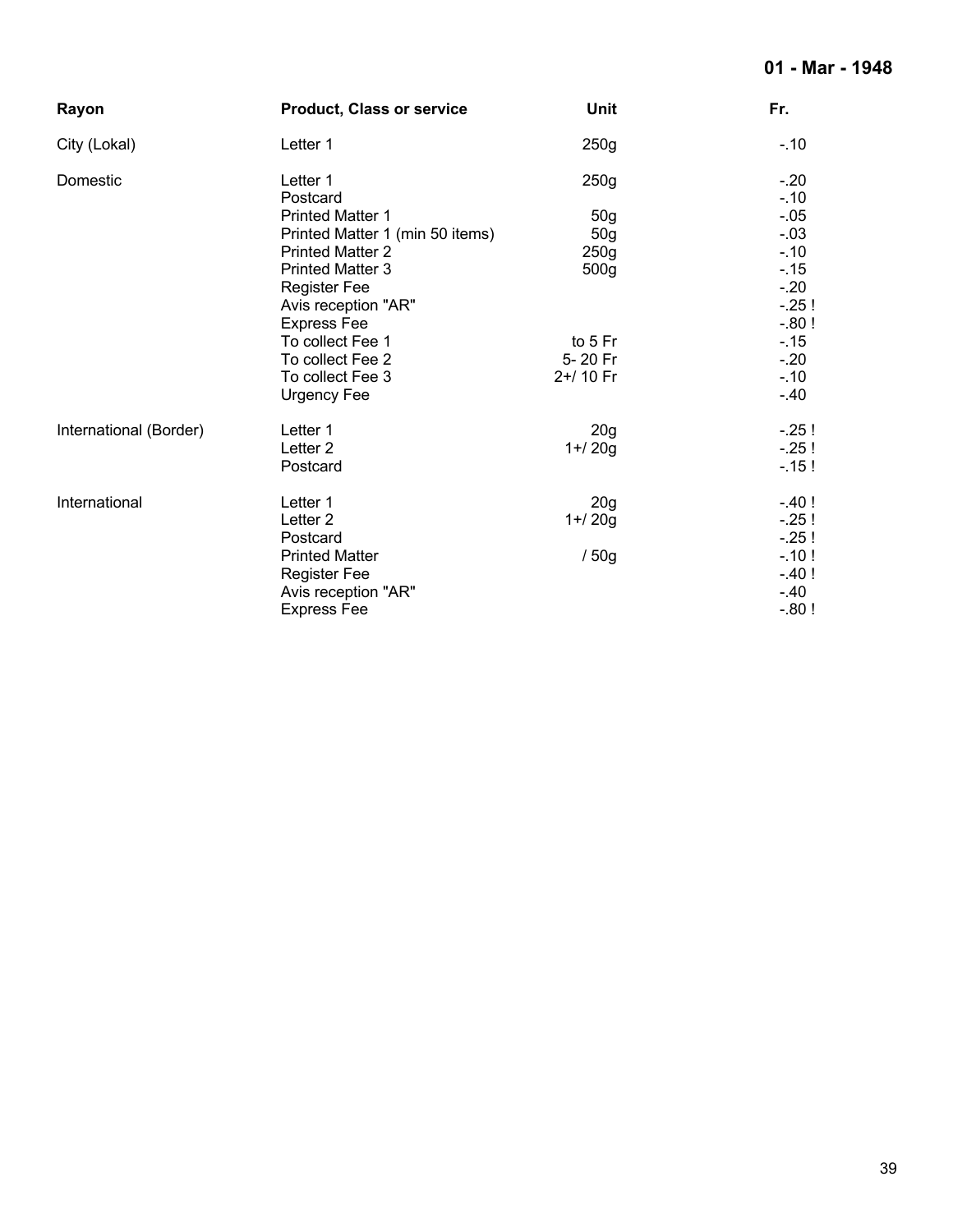# **01 - Apr - 1959**

| Rayon                  | <b>Product, Class or service</b> | Unit             | Fr.     |
|------------------------|----------------------------------|------------------|---------|
| City (Lokal)           | Letter 1                         | 250g             | $-.10$  |
| Domestic               | Letter 1                         | 250 <sub>g</sub> | $-.20$  |
|                        | Postcard                         |                  | $-.10$  |
|                        | <b>Printed Matter 1</b>          | 50 <sub>g</sub>  | $-0.05$ |
|                        | Printed Matter 1 (min 50 items)  | 50g              | $-03$   |
|                        | <b>Printed Matter 2</b>          | 250g             | $-10$   |
|                        | <b>Printed Matter 3</b>          | 500 <sub>g</sub> | $-15$   |
|                        | <b>Register Fee</b>              |                  | $-20$   |
|                        | Avis reception "AR"              |                  | $-25$   |
|                        | <b>Express Fee</b>               |                  | $-0.80$ |
|                        | To collect Fee 1                 | to 5 Fr          | $-15$   |
|                        | To collect Fee 2                 | 5-20 Fr          | $-20$   |
|                        | To collect Fee 3                 | 2+/ 10 Fr        | $-10$   |
|                        | Urgency Fee                      |                  | $-.40$  |
| International (Border) | Letter 1                         | 20 <sub>g</sub>  | $-.30!$ |
|                        | Letter <sub>2</sub>              | $1 + 20g$        | $-.30!$ |
|                        | Postcard                         |                  | $-.20!$ |
| International          | Letter 1                         | 20 <sub>g</sub>  | $-.50!$ |
|                        | Letter <sub>2</sub>              | $1 + 20g$        | $-.30!$ |
|                        | Postcard                         |                  | $-.30!$ |
|                        | <b>Printed Matter</b>            | /50g             | $-.10$  |
|                        | <b>Register Fee</b>              |                  | $-.50!$ |
|                        | Avis reception "AR"              |                  | $-60!$  |
|                        | <b>Express Fee</b>               |                  | $-0.80$ |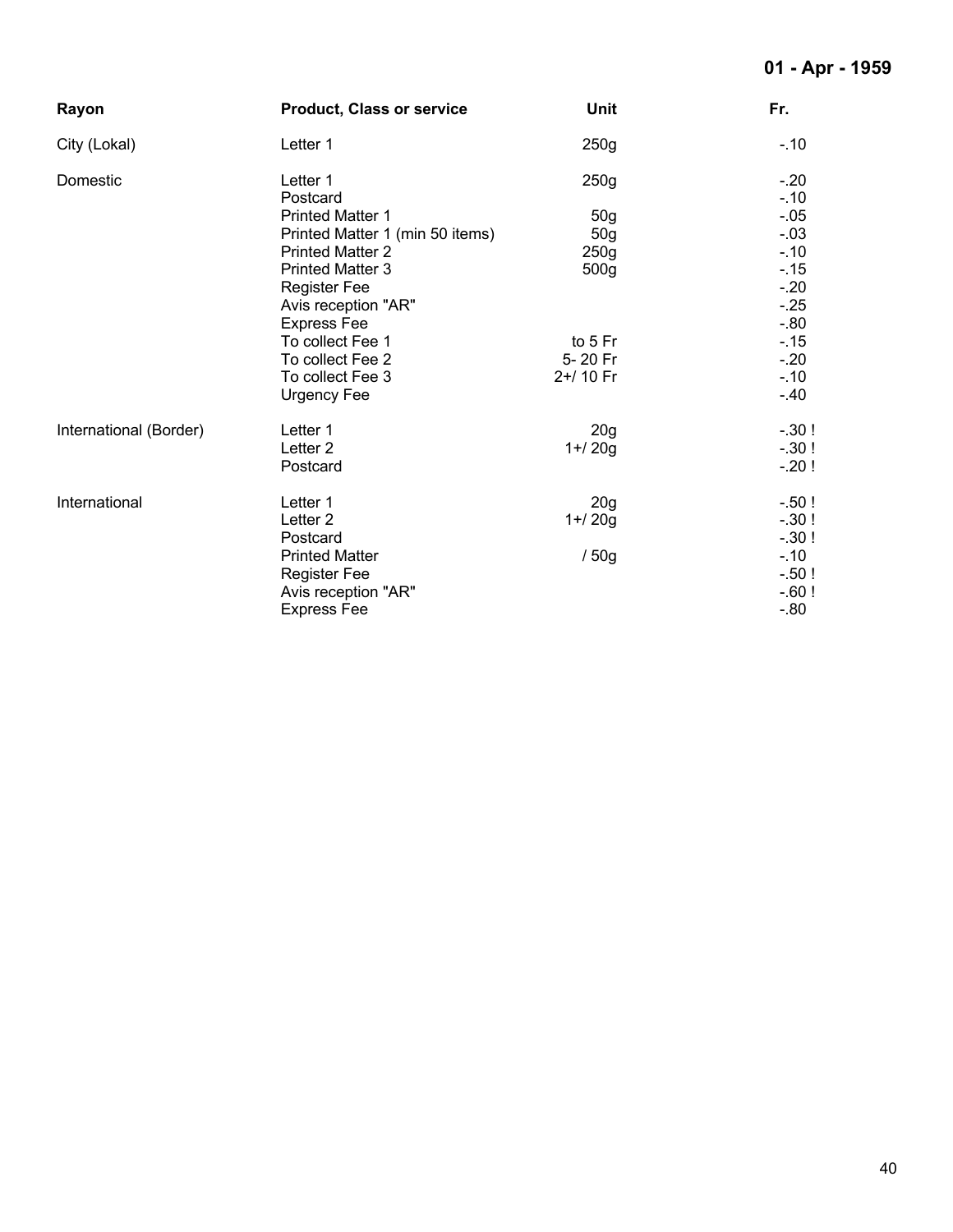## **19 - Mar - 1962**

| Rayon                  | <b>Product, Class or service</b> | Unit             | Fr.              |
|------------------------|----------------------------------|------------------|------------------|
| City (Lokal)           | Letter 1                         | 250g             | $-.10$           |
| Domestic               | Letter 1<br>Postcard             | 250g             | $-.20$           |
|                        | <b>Printed Matter 1</b>          | 50 <sub>g</sub>  | $-.10$<br>$-.05$ |
|                        | Printed Matter 1 (min 50 items)  | 50 <sub>g</sub>  | $-.03$           |
|                        | <b>Printed Matter 2</b>          | 250 <sub>g</sub> | $-10$            |
|                        | <b>Printed Matter 3</b>          | 500 <sub>g</sub> | $-15$            |
|                        | <b>Register Fee</b>              |                  | $-20$            |
|                        | Avis reception "AR"              |                  | $-.25$           |
|                        | <b>Express Fee</b>               |                  | $-0.80$          |
|                        | To collect Fee 1                 | to 5 Fr          | $-15$            |
|                        | To collect Fee 2                 | 5-20 Fr          | $-20$            |
|                        | To collect Fee 3                 | 2+/ 10 Fr        | $-.10$           |
|                        | Urgency Fee                      |                  | $-.40$           |
| International (Border) | Letter 1                         | 20 <sub>g</sub>  | $-.30$           |
|                        | Letter <sub>2</sub>              | $1 + 20g$        | $-.30$           |
|                        | Postcard                         |                  | $-20$            |
| International          | Letter 1                         | 20 <sub>g</sub>  | $-.50$           |
|                        | Letter <sub>2</sub>              | $1 + 20g$        | $-.30$           |
|                        | Postcard                         |                  | $-.30$           |
|                        | Aerogram                         |                  | $-65!$           |
|                        | <b>Printed Matter</b>            | /50g             | $-.10$           |
|                        | <b>Register Fee</b>              |                  | $-.50$           |
|                        | Avis reception "AR"              |                  | $-60$            |
|                        | <b>Express Fee</b>               |                  | $-0.80$          |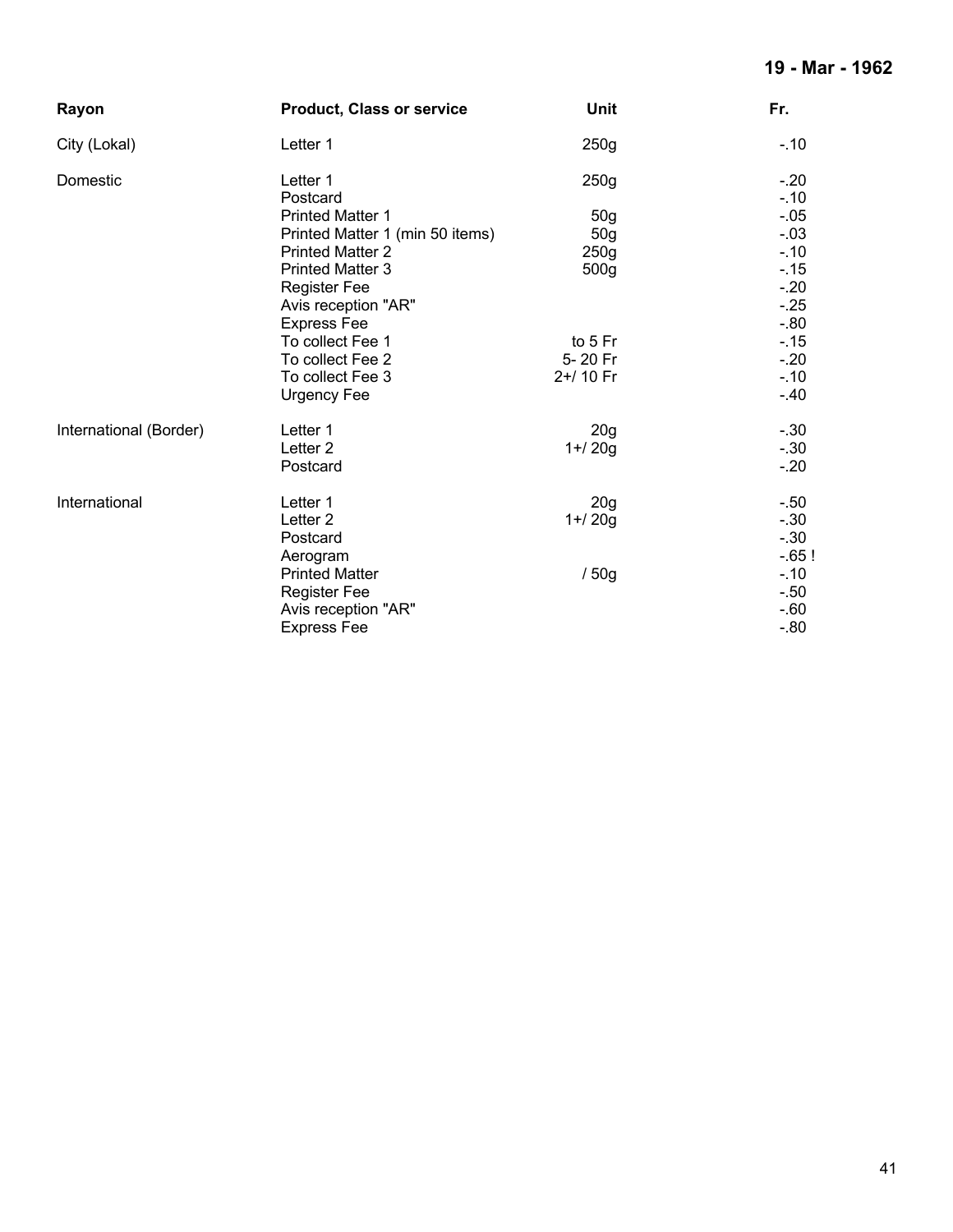# **01 - Jan - 1963**

| Rayon                  | <b>Product, Class or service</b> | Unit             | Fr.     |
|------------------------|----------------------------------|------------------|---------|
| City (Lokal)           | Letter 1                         | 250g             | $-.10$  |
| Domestic               | Letter 1                         | 250g             | $-20$   |
|                        | Postcard                         |                  | $-10$   |
|                        | <b>Printed Matter 1</b>          | 50 <sub>q</sub>  | $-0.05$ |
|                        | Printed Matter 1 (min 50 items)  | 50 <sub>g</sub>  | $-.03$  |
|                        | <b>Printed Matter 2</b>          | 250 <sub>g</sub> | $-.10$  |
|                        | <b>Printed Matter 3</b>          | 500g             | $-15$   |
|                        | <b>Register Fee</b>              |                  | $-.30!$ |
|                        | Avis reception "AR"              |                  | $-25$   |
|                        | <b>Express Fee</b>               |                  | $-0.80$ |
|                        | To collect Fee 1                 | to 5 Fr          | $-15$   |
|                        | To collect Fee 2                 | 5-20 Fr          | $-20$   |
|                        | To collect Fee 3                 | 2+/ 10 Fr        | $-10$   |
|                        | <b>Urgency Fee</b>               |                  | $-40$   |
| International (Border) | Letter 1                         | 20 <sub>q</sub>  | $-.30$  |
|                        | Letter <sub>2</sub>              | $1 + 20g$        | $-.30$  |
|                        | Postcard                         |                  | $-20$   |
| International          | Letter 1                         | 20 <sub>g</sub>  | $-.50$  |
|                        | Letter <sub>2</sub>              | $1 + 20g$        | $-.30$  |
|                        | Postcard                         |                  | $-30$   |
|                        | Aerogram                         |                  | $-65$   |
|                        | <b>Printed Matter</b>            | /50g             | $-10$   |
|                        | <b>Register Fee</b>              |                  | $-.50$  |
|                        | Avis reception "AR"              |                  | $-60$   |
|                        | <b>Express Fee</b>               |                  | $-0.80$ |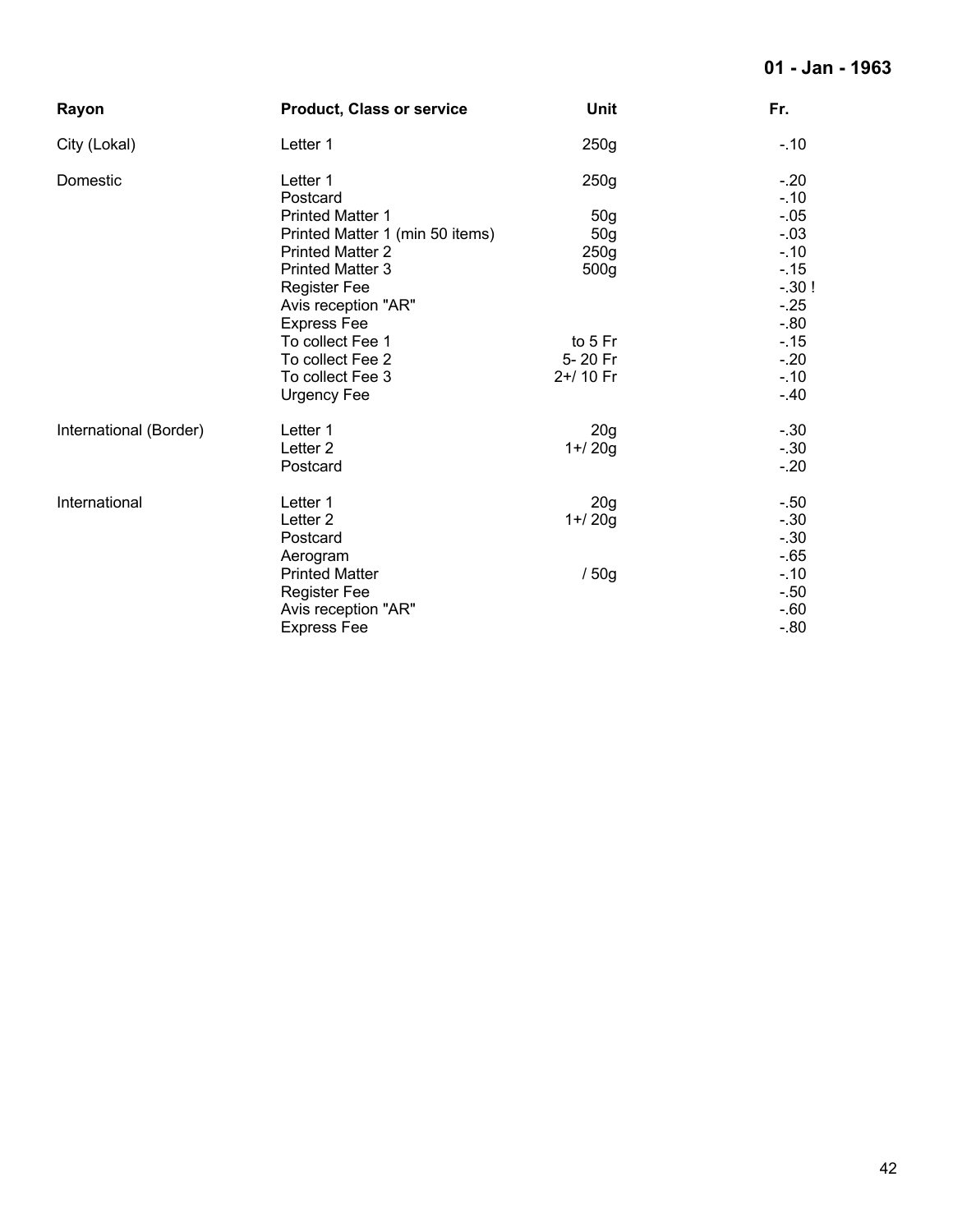# **01 - Jan - 1966**

| Rayon                    | <b>Product, Class or service</b> | Unit             | Fr.             |
|--------------------------|----------------------------------|------------------|-----------------|
| City (Lokal)             | Letter 1                         | 250 <sub>g</sub> | $-.10$          |
| Domestic                 | Letter 1<br>Postcard             | 250g             | $-.20$<br>$-10$ |
|                          | <b>Printed Matter 1</b>          | 50 <sub>g</sub>  | $-.05$          |
|                          | Printed Matter 1 (min 50 items)  | 50 <sub>g</sub>  | $-.03$          |
|                          | <b>Printed Matter 2</b>          | 250g             | $-.10$          |
|                          | <b>Printed Matter 3</b>          | 500 <sub>g</sub> | $-.15$          |
|                          | <b>Register Fee</b>              |                  | $-.30$          |
|                          | Avis reception "AR"              |                  | $-25$           |
|                          | <b>Express Fee</b>               |                  | $-0.80$         |
|                          | To collect Fee 1                 | to 5 Fr          | $-15$           |
|                          | To collect Fee 2                 | 5-20 Fr          | $-.20$          |
|                          | To collect Fee 3                 | 2+/ 10 Fr        | $-.10$          |
|                          | Urgency Fee                      |                  | $-.40$          |
| International (Border)   | Letter $1(A,F,G)$                | 20 <sub>g</sub>  | $-.30$          |
|                          | Letter $2(A,F,G)$                | $1 + 20g$        | $-.30$          |
|                          | Postcard                         |                  | $-.20$          |
| <b>International UPU</b> | Letter 1                         | 20 <sub>q</sub>  | -.50            |
|                          | Letter <sub>2</sub>              | $1 + 20g$        | $-.30$          |
|                          | Postcard                         |                  | $-.30$          |
|                          | Aerogram                         |                  | $-65$           |
|                          | <b>Printed Matter 1</b>          | 50 <sub>g</sub>  | $-.20!$         |
|                          | <b>Printed Matter 2</b>          | $1 + 50g$        | $-.10!$         |
|                          | <b>Register Fee</b>              |                  | $-.70!$         |
|                          | Avis reception "AR"              |                  | $-60$           |
|                          | <b>Express Fee</b>               |                  | 1.20!           |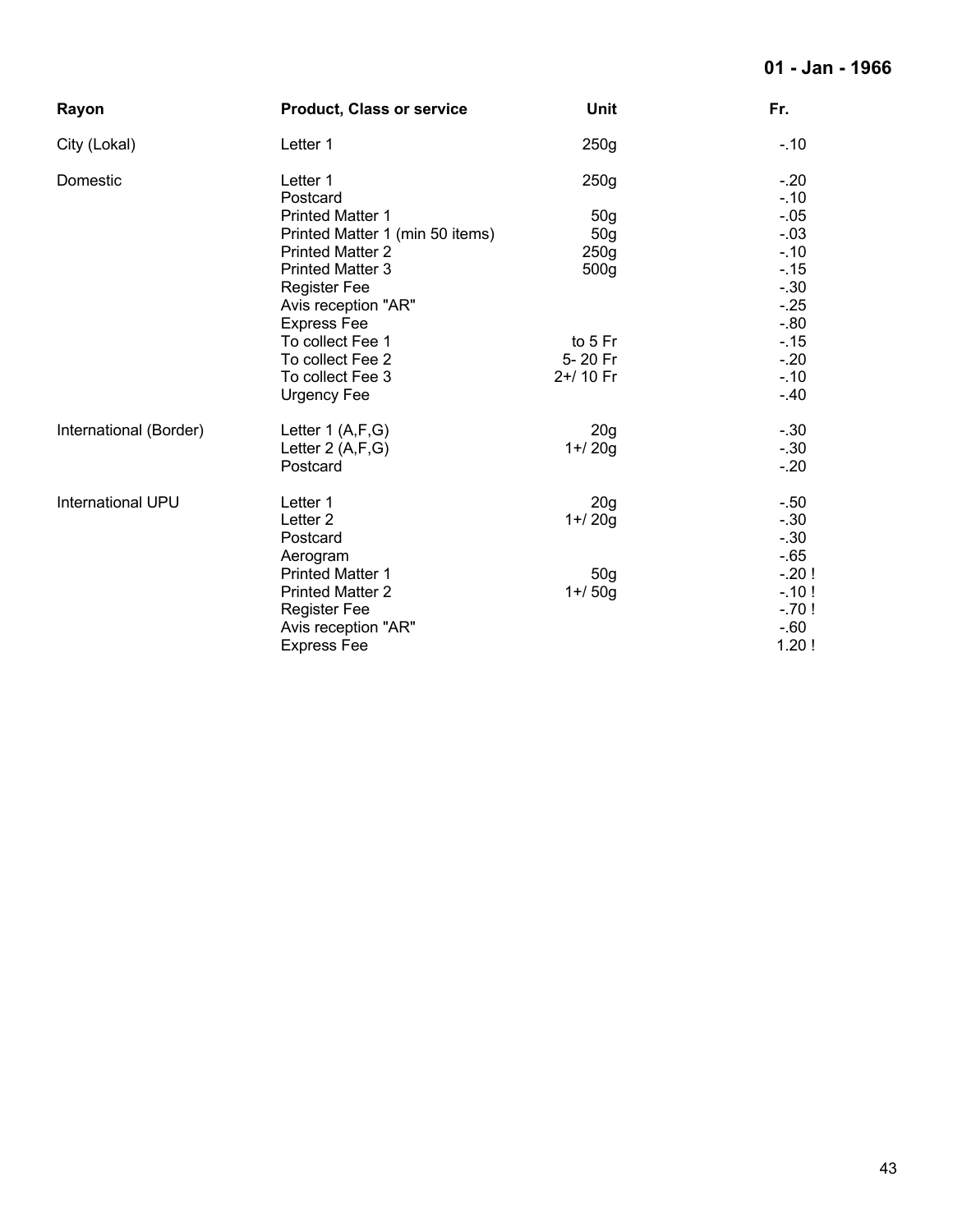#### **01 - Apr - 1966**

| Rayon                  | <b>Product, Class or service</b> | Unit             | Fr.              |
|------------------------|----------------------------------|------------------|------------------|
| City (Lokal)           | Letter 1                         | 250 <sub>g</sub> | $-.10$           |
| Domestic               | Letter 1<br>Postcard             | 250g             | $-.20$<br>$-.10$ |
|                        | <b>Printed Matter 1</b>          | 50 <sub>q</sub>  | $-.05$           |
|                        | Printed Matter 1 (min 50 items)  | 50 <sub>g</sub>  | $-.03$           |
|                        | <b>Printed Matter 2</b>          | 250g             | $-.10$           |
|                        | <b>Printed Matter 3</b>          | 500 <sub>g</sub> | $-15$            |
|                        | <b>Register Fee</b>              |                  | $-.30$           |
|                        | Avis reception "AR"              |                  | $-.25$           |
|                        | <b>Express Fee</b>               |                  | 1.50!            |
|                        | To collect Fee 1                 | to 5 Fr          | $-15$            |
|                        | To collect Fee 2                 | 5-20 Fr          | $-20$            |
|                        | To collect Fee 3<br>Urgency Fee  | 2+/ 10 Fr        | $-.10$<br>$-.40$ |
| International (Border) | Letter 1                         | 20 <sub>g</sub>  | $-.30$           |
|                        | Letter <sub>2</sub>              | $1 + 20g$        | $-.30$           |
|                        | Postcard                         |                  | $-.20$           |
| International          | Letter 1                         | 20 <sub>g</sub>  | $-.50$           |
|                        | Letter <sub>2</sub>              | $1 + 20g$        | $-.30$           |
|                        | Postcard                         |                  | $-.30$           |
|                        | Aerogram                         |                  | $-65$            |
|                        | <b>Printed Matter 1</b>          | 50 <sub>g</sub>  | $-.20$           |
|                        | <b>Printed Matter 2</b>          | $1 + 50g$        | $-.10$           |
|                        | <b>Register Fee</b>              |                  | $-.70$           |
|                        | Avis reception "AR"              |                  | $-60$            |
|                        | <b>Express Fee</b>               |                  | 1.20             |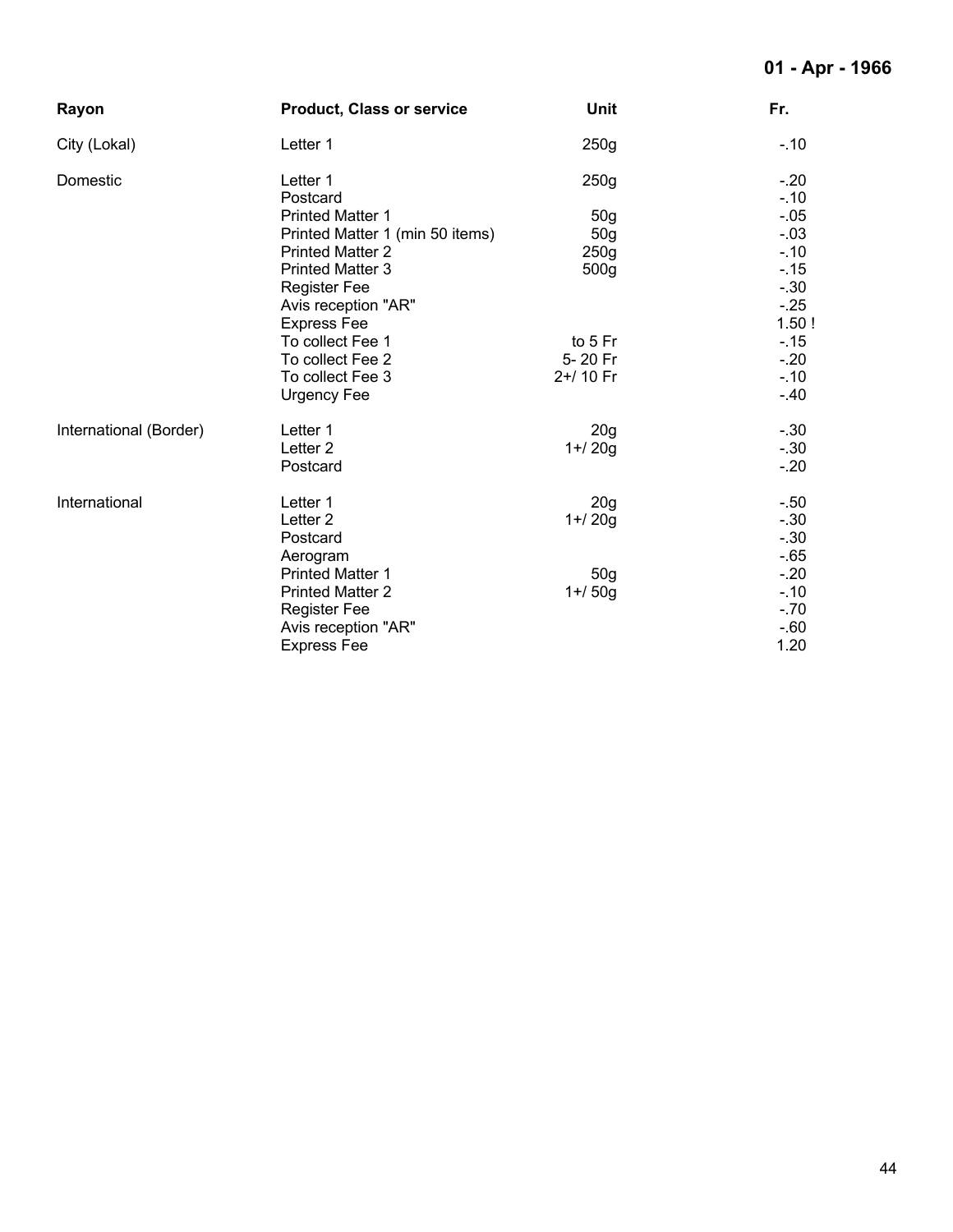# **01 - Nov - 1967**

| Rayon                  | <b>Product, Class or service</b>          | Unit                      | Fr.                |
|------------------------|-------------------------------------------|---------------------------|--------------------|
| City (Lokal)           | Letter 1                                  | 250g                      | $-20!$             |
| Domestic               | Letter 1<br>Postcard                      | 250g                      | $-.30!$<br>$-.20!$ |
|                        | <b>Printed Matter 1</b>                   | 50 <sub>g</sub>           | $-10!$             |
|                        | <b>Printed Matter 2</b>                   | 250 <sub>g</sub>          | $-15!$             |
|                        | <b>Printed Matter 3</b>                   | 500 <sub>g</sub>          | $-20!$             |
|                        | <b>Register Fee</b>                       |                           | $-.50!$            |
|                        | Avis reception "AR"                       |                           | $-.25$             |
|                        | <b>Express Fee</b>                        |                           | 1.50               |
|                        | To collect Fee 1                          | to 20 Fr                  | $-60!$             |
|                        | To collect Fee 2                          | 20-100 Fr                 | $1 - 1$            |
|                        | To collect Fee 3                          | 100-500 Fr<br>500-1000 Fr | 1.80!<br>2.80!     |
|                        | To collect Fee 4<br>To collect Fee 5      | 1000-2000 Fr              | $3 - 1$            |
|                        | <b>Urgency Fee</b>                        |                           | $-40$              |
| International (Border) | Letter 1                                  | 20 <sub>q</sub>           | $-.30$             |
|                        | Letter <sub>2</sub>                       | $1 + 20g$                 | $-30$              |
|                        | Postcard                                  |                           | $-20$              |
| International          | Letter 1                                  | 20 <sub>q</sub>           | $-.50$             |
|                        | Letter <sub>2</sub>                       | $1 + 20g$                 | $-.30$             |
|                        | Postcard                                  |                           | $-.30$             |
|                        | Aerogram                                  |                           | $-65$              |
|                        | <b>Printed Matter 1</b>                   | 50 <sub>q</sub>           | $-20$              |
|                        | <b>Printed Matter 2</b>                   | $1 + 50g$                 | $-10$              |
|                        | <b>Register Fee</b>                       |                           | $-70$<br>$-60$     |
|                        | Avis reception "AR"<br><b>Express Fee</b> |                           | 1.20               |
|                        |                                           |                           |                    |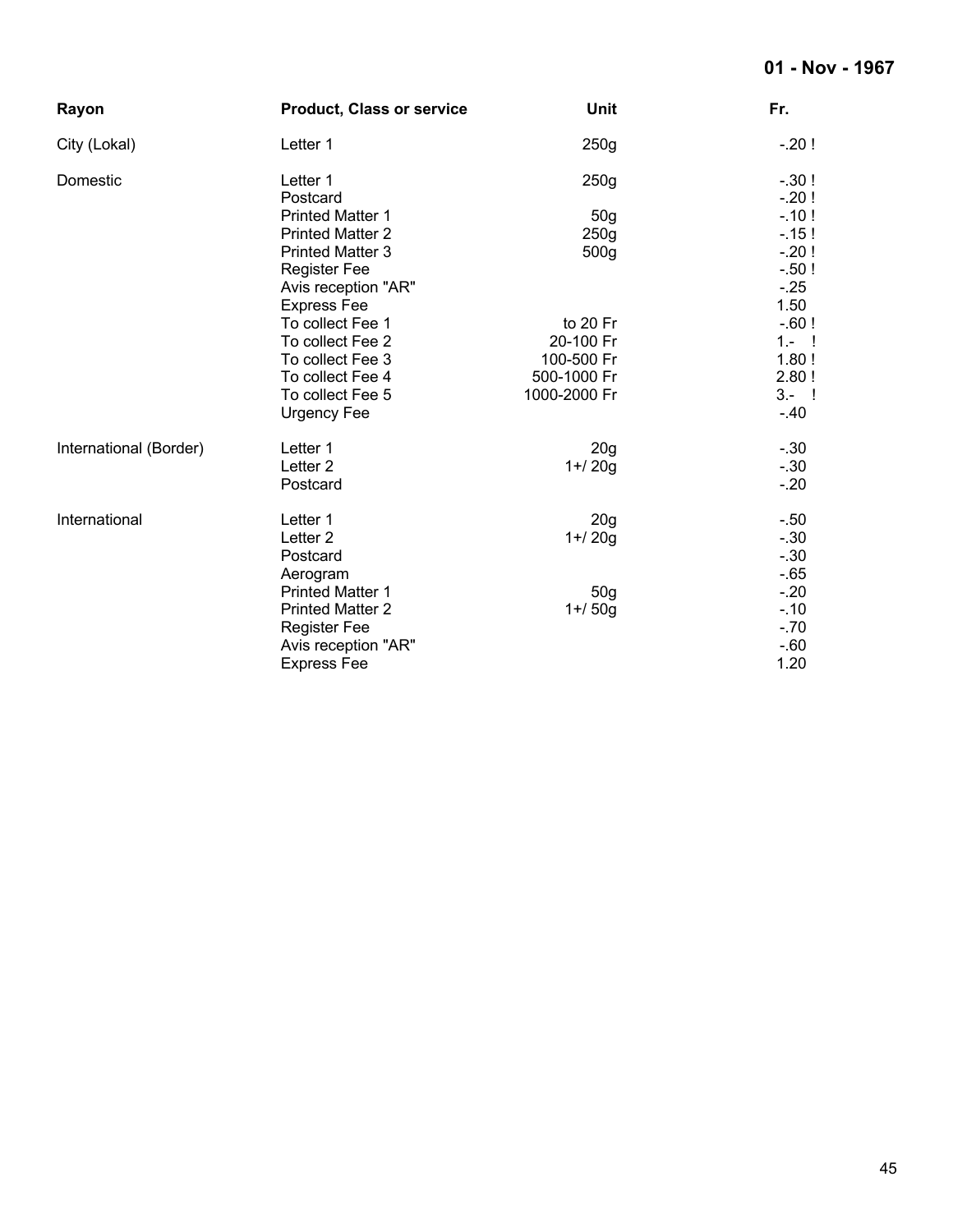| Rayon                        | <b>Product, Class or service</b>                   | Unit                                | Fr.                |
|------------------------------|----------------------------------------------------|-------------------------------------|--------------------|
| City (Lokal)                 | Letter 1                                           | 250g                                | $-.20$             |
| Domestic                     | Letter 1<br>Postcard                               | 250g                                | $-.30$<br>$-20$    |
|                              | <b>Printed Matter 1</b>                            | 50 <sub>g</sub>                     | $-10$              |
|                              | <b>Printed Matter 2</b>                            | 250g                                | $-15$              |
|                              | <b>Printed Matter 3</b>                            | 500g                                | $-20$              |
|                              | <b>Register Fee</b>                                |                                     | $-.50$             |
|                              | vis reception "AR"                                 |                                     | $-25$              |
|                              | <b>Express Fee</b>                                 |                                     | 1.50               |
|                              | To collect Fee 1                                   | to 20 Fr                            | $-60$              |
|                              | To collect Fee 2                                   | 20-100 Fr                           | $1 -$              |
|                              | To collect Fee 3                                   | 100-500 Fr                          | 1.80               |
|                              | To collect Fee 4                                   | 500-1000 Fr                         | 2.80               |
|                              | To collect Fee 5                                   | 1000-2000 Fr                        | $3 -$              |
|                              | <b>Urgency Fee</b>                                 |                                     | $-40$              |
| International (CEPT*)        | Letter 1                                           | 20 <sub>g</sub>                     | $-40!$             |
|                              | Postcard                                           |                                     | $-.30!$            |
| International                | Letter 1                                           | 20 <sub>g</sub>                     | $-60!$             |
|                              | Letter <sub>2</sub>                                | 50 <sub>g</sub>                     | 1.10!              |
|                              | Letter 3                                           | 100 <sub>g</sub>                    | 1.40!              |
|                              | Letter 4                                           | 250g                                | 3.20!              |
|                              | Postcard                                           |                                     | $-40!$             |
|                              | <b>Printed Matter 1</b><br><b>Printed Matter 2</b> | 20 <sub>g</sub>                     | $-.30!$<br>$-40!$  |
|                              | <b>Printed Matter 3</b>                            | 50 <sub>g</sub><br>100 <sub>g</sub> | $-.50!$            |
|                              | <b>Printed Matter 4</b>                            | 250g                                | $-0.80!$           |
|                              | <b>Register Fee</b>                                |                                     | $-.70$             |
|                              | Avis reception "AR"                                |                                     | $-.90!$            |
|                              | <b>Express Fee</b>                                 |                                     | 1.50!              |
| <b>International Airmail</b> | Postcard                                           |                                     | $-60!$             |
|                              | Aerogram                                           |                                     | $-.70!$            |
| Countries A*                 | Letter 1                                           | 5g                                  | $-70!$             |
|                              | Letter <sub>2</sub>                                | $1 + 5q$                            | $-.10!$            |
|                              | <b>Printed Matter 1</b>                            | 20 <sub>g</sub>                     | $-40!$             |
|                              | <b>Printed Matter 2</b>                            | $1 + 20g$                           | $-.10!$            |
| Countries B*                 | Letter 1                                           | 5g                                  | $-0.80!$           |
|                              | Letter <sub>2</sub>                                | $1 + 5g$                            | $-.20!$            |
|                              | <b>Printed Matter 1</b>                            | 20 <sub>g</sub>                     | $-.50!$            |
| Countries C*                 | <b>Printed Matter 2</b><br>Letter 1                | $1 + 20g$                           | $-.30!$<br>$-.90!$ |
|                              | Letter <sub>2</sub>                                | 5g<br>$1 + 5g$                      | $-.30!$            |
|                              | <b>Printed Matter 1</b>                            | 20 <sub>g</sub>                     | $-60!$             |
|                              | <b>Printed Matter 2</b>                            | $1 + 20g$                           | $-.40!$            |
| Countries D*                 | Letter 1                                           | 5g                                  | 1.10!              |
|                              | Letter <sub>2</sub>                                | $1 + 5g$                            | $-.50!$            |
|                              | <b>Printed Matter 1</b>                            | 20 <sub>g</sub>                     | $-0.80!$           |
|                              | <b>Printed Matter 2</b>                            | $1 + 20g$                           | $-60!$             |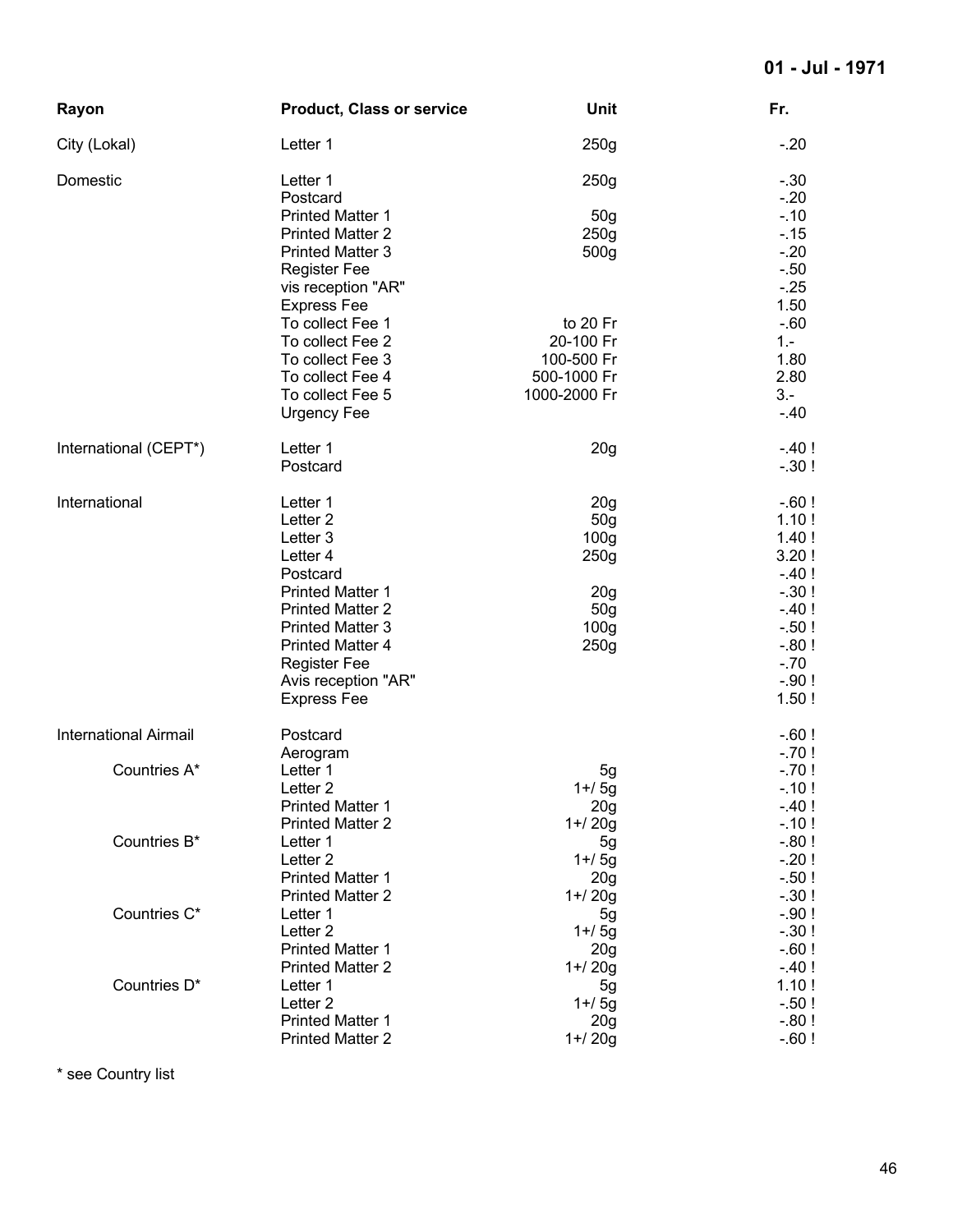| Rayon                        | <b>Product, Class or service</b>                   | Unit                        | Fr.            |
|------------------------------|----------------------------------------------------|-----------------------------|----------------|
| City (Lokal)                 | Letter 1 = Domestic Letter 1                       | 250g                        | $-.30!$        |
| Domestic                     | Letter 1                                           | 250g                        | $-.30$         |
|                              | Postcard = Domestic Letter 1                       |                             | $-.30!$        |
|                              | <b>Printed Matter 1</b>                            | 50 <sub>g</sub>             | $-15!$         |
|                              | <b>Printed Matter 2</b>                            | 250 <sub>g</sub>            | $-25!$         |
|                              | <b>Printed Matter 3</b>                            | 500g                        | $-60!$         |
|                              | <b>Register Fee</b>                                |                             | $-.70!$        |
|                              | Avis reception "AR"                                |                             | $-.50$         |
|                              | <b>Express Fee</b>                                 |                             | 1.50           |
|                              | To collect Fee 1                                   | to 100 Fr                   | 1.50!          |
|                              | To collect Fee 2                                   | 100-500 Fr                  | 2.50!          |
|                              | To collect Fee 3                                   | 500-1000 Fr                 | 3.50!          |
|                              | To collect Fee 4                                   | 1000-2000 Fr                | 4.50!          |
|                              | To collect Fee 5**                                 | 4+/ 1000 Fr                 | $1 - 1$        |
| International (CEPT*)        | Letter 1                                           | 20 <sub>g</sub>             | $-40$          |
|                              | Postcard                                           |                             | $-.30$         |
| International                | Letter 1                                           | 20 <sub>g</sub>             | $-60$          |
|                              | Letter <sub>2</sub>                                | 50 <sub>g</sub>             | 1.10           |
|                              | Letter 3                                           | 100 <sub>g</sub>            | 1.40           |
|                              | Letter 4                                           | 250g                        | 3.20           |
|                              | Postcard                                           |                             | $-40$          |
|                              | <b>Printed Matter 1</b>                            | 20 <sub>g</sub>             | $-.30$         |
|                              | <b>Printed Matter 2</b>                            | 50 <sub>g</sub>             | $-40$          |
|                              | <b>Printed Matter 3</b>                            | 100 <sub>g</sub>            | $-.50$         |
|                              | <b>Printed Matter 4</b>                            | 250g                        | $-0.80$        |
|                              | <b>Register Fee</b>                                |                             | $-.70$         |
|                              | Avis reception "AR"                                |                             | $-.90$         |
|                              | <b>Express Fee</b>                                 |                             | 1.50           |
| <b>International Airmail</b> | Postcard                                           |                             | $-60$          |
|                              | Aerogram                                           |                             | $-.70$         |
| Countries A*                 | Letter 1                                           | 5g                          | $-70$          |
|                              | Letter <sub>2</sub>                                | $1 + 5g$                    | $-10$          |
|                              | <b>Printed Matter 1</b><br><b>Printed Matter 2</b> | 20 <sub>g</sub>             | $-40$<br>$-10$ |
| Countries B*                 |                                                    | $1 + 20g$                   | $-0.80$        |
|                              | Letter 1<br>Letter <sub>2</sub>                    | 5g                          | $-20$          |
|                              | <b>Printed Matter 1</b>                            | $1 + 5g$<br>20 <sub>g</sub> | $-.50$         |
|                              | <b>Printed Matter 2</b>                            | $1 + 20g$                   | $-.30$         |
| Countries C*                 | Letter 1                                           |                             | $-.90$         |
|                              | Letter <sub>2</sub>                                | 5g<br>$1 + 5g$              | $-.30$         |
|                              | <b>Printed Matter 1</b>                            | 20 <sub>g</sub>             | $-0.60$        |
|                              | <b>Printed Matter 2</b>                            | $1 + 20g$                   | $-40$          |
| Countries D*                 | Letter 1                                           | 5g                          | 1.10           |
|                              | Letter <sub>2</sub>                                | $1 + 5g$                    | $-.50$         |
|                              | <b>Printed Matter 1</b>                            | 20 <sub>g</sub>             | $-.80$         |
|                              | <b>Printed Matter 2</b>                            | $1 + 20g$                   | $-60$          |
|                              |                                                    |                             |                |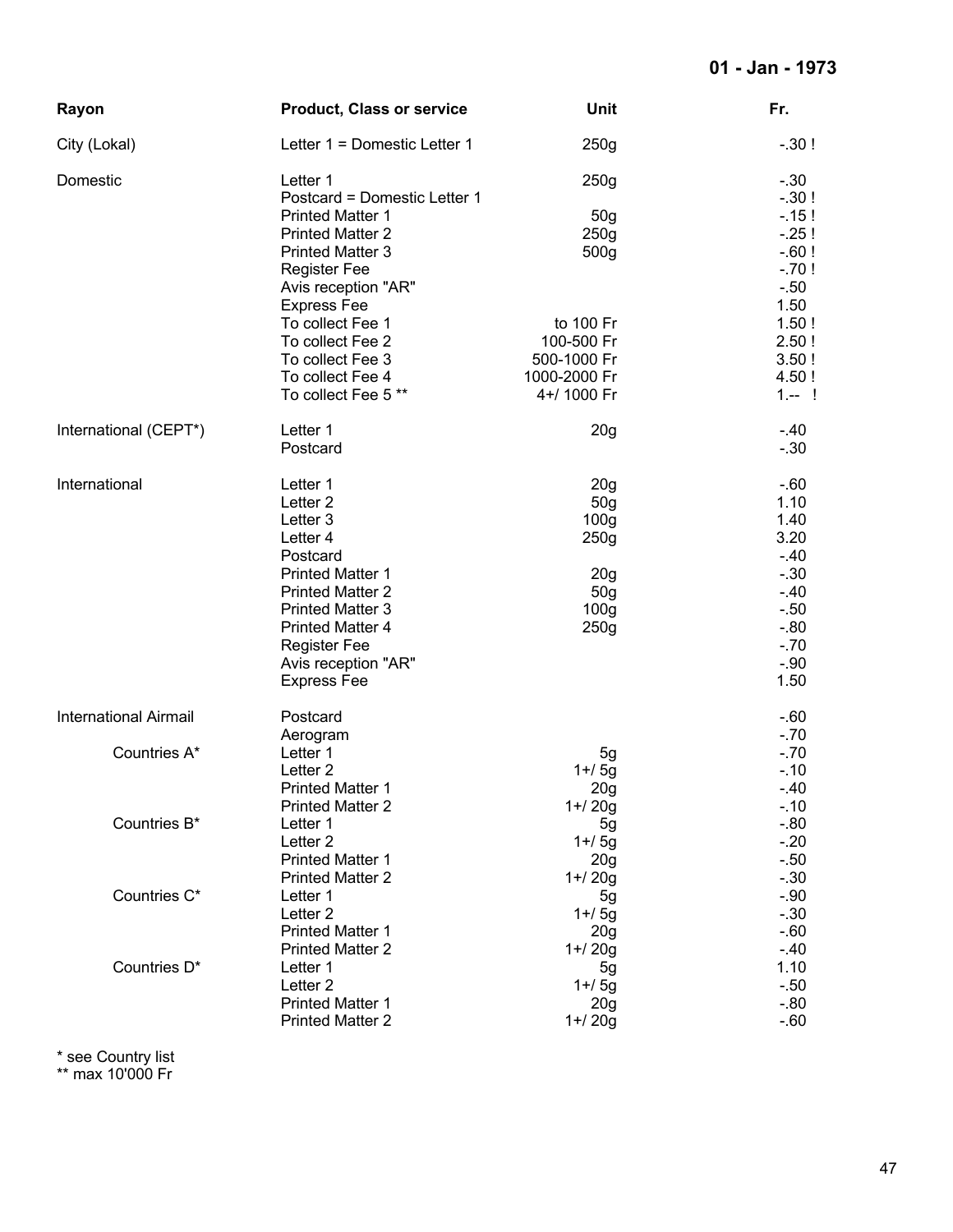| Rayon                        | <b>Product, Class or service</b>                                                                                                                                                                                                                    | <b>Unit</b>                                                                                                                      | Fr.                                                                                                                  |
|------------------------------|-----------------------------------------------------------------------------------------------------------------------------------------------------------------------------------------------------------------------------------------------------|----------------------------------------------------------------------------------------------------------------------------------|----------------------------------------------------------------------------------------------------------------------|
| Domestic                     | Letter 1<br><b>Printed Matter 1</b><br><b>Printed Matter 2</b><br><b>Printed Matter 3</b><br><b>Register Fee</b><br>Avis reception "AR"<br><b>Express Fee</b><br>To collect Fee 1                                                                   | 250 <sub>g</sub><br>50 <sub>g</sub><br>250 <sub>g</sub><br>500 <sub>g</sub><br>to 100 Fr                                         | $-.30$<br>$-15$<br>$-25$<br>$-0.60$<br>$-.70$<br>$-.50$<br>1.50<br>1.50                                              |
|                              | To collect Fee 2<br>To collect Fee 3<br>To collect Fee 4<br>To collect Fee 5**                                                                                                                                                                      | 100-500 Fr<br>500-1000 Fr<br>1000-2000 Fr<br>4+/ 1000 Fr                                                                         | 2.50<br>3.50<br>4.50<br>$1. - -$                                                                                     |
| International (CEPT*)        | Letter 1<br>Postcard                                                                                                                                                                                                                                | 20 <sub>g</sub>                                                                                                                  | $-60!$<br>$-.50!$                                                                                                    |
| International                | Letter 1<br>Letter <sub>2</sub><br>Letter 3<br>Letter 4<br>Postcard<br><b>Printed Matter 1</b><br><b>Printed Matter 2</b><br><b>Printed Matter 3</b><br><b>Printed Matter 4</b><br><b>Register Fee</b><br>Avis reception "AR"<br><b>Express Fee</b> | 20 <sub>g</sub><br>50 <sub>g</sub><br>100 <sub>g</sub><br>250g<br>20 <sub>g</sub><br>50 <sub>g</sub><br>100 <sub>g</sub><br>250g | $-.70!$<br>1.20!<br>1.70!<br>3.40!<br>$-.50!$<br>$-40!$<br>$-.50!$<br>$-.60!$<br>$-.90!$<br>$-.70$<br>$-.90$<br>1.50 |
| <b>International Airmail</b> | Postcard                                                                                                                                                                                                                                            |                                                                                                                                  | $-0.80!$<br>$-0.80!$                                                                                                 |
| Countries A*                 | Aerogram<br>Letter 1<br>Letter <sub>2</sub><br><b>Printed Matter 1</b><br><b>Printed Matter 2</b>                                                                                                                                                   | 5g<br>$1 + 5g$<br>20g<br>$1 + 20g$                                                                                               | $-0.80!$<br>$-.10$<br>$-.50!$<br>$-10$                                                                               |
| Countries B*                 | Letter 1<br>Letter <sub>2</sub><br><b>Printed Matter 1</b><br><b>Printed Matter 2</b>                                                                                                                                                               | 5 <sub>g</sub><br>$1 + 5g$<br>20 <sub>g</sub><br>$1 + 20g$                                                                       | $-.90!$<br>$-.20$<br>$-60!$<br>$-.30$                                                                                |
| Countries C*                 | Letter 1<br>Letter <sub>2</sub><br><b>Printed Matter 1</b><br><b>Printed Matter 2</b>                                                                                                                                                               | 5 <sub>g</sub><br>$1 + 5g$<br>20 <sub>g</sub><br>$1 + 20g$                                                                       | $1 - 1$<br>$-.30$<br>$-.70!$<br>$-.40$                                                                               |
| Countries D*                 | Letter 1<br>Letter <sub>2</sub><br><b>Printed Matter 1</b><br><b>Printed Matter 2</b>                                                                                                                                                               | 5 <sub>g</sub><br>$1 + 5g$<br>20 <sub>g</sub><br>$1 + 20g$                                                                       | 1.20!<br>$-.50$<br>$-.90$ !<br>$-0.60$                                                                               |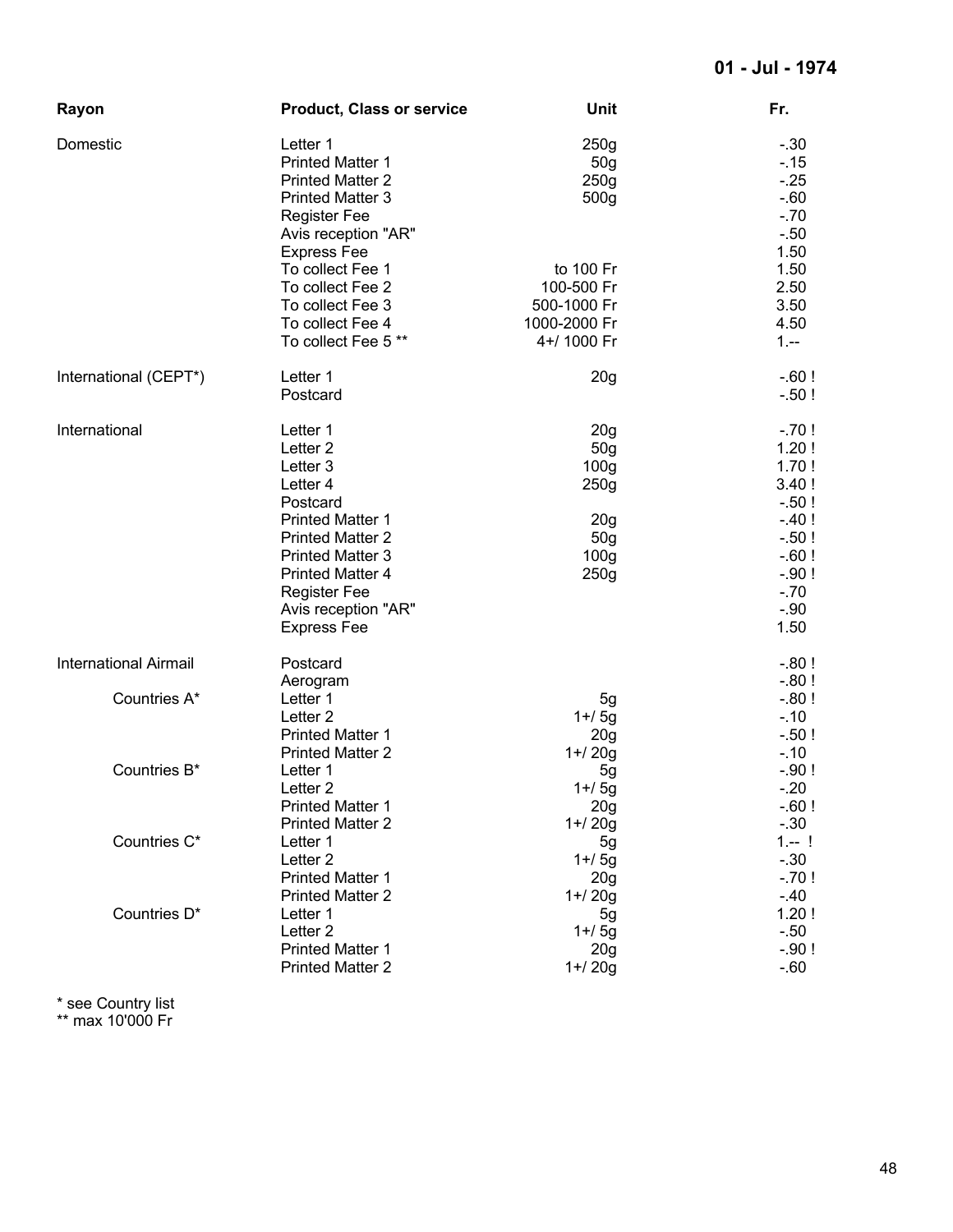| Rayon                        | <b>Product, Class or service</b>                   | Unit                         | Fr.              |
|------------------------------|----------------------------------------------------|------------------------------|------------------|
| Domestic                     | Letter 1<br><b>Printed Matter 1</b>                | 250g<br>50 <sub>g</sub>      | $-.30$<br>$-15$  |
|                              | <b>Printed Matter 2</b>                            | 250g                         | $-25$            |
|                              | <b>Printed Matter 3</b>                            | 500 <sub>g</sub>             | $-60$            |
|                              | <b>Register Fee</b>                                |                              | $-.70$           |
|                              | Avis reception "AR"                                |                              | $-.50$           |
|                              | <b>Express Fee</b>                                 |                              | $3 - 1$          |
|                              | To collect Fee 1                                   | to 100 Fr                    | 1.50             |
|                              | To collect Fee 2                                   | 100-500 Fr                   | 2.50             |
|                              | To collect Fee 3                                   | 500-1000 Fr                  | 3.50             |
|                              | To collect Fee 4                                   | 1000-2000 Fr                 | 4.50             |
|                              | To collect Fee 5**                                 | 4+/ 1000 Fr                  | $1 -$            |
| International (CEPT*)        | Letter 1                                           | 20 <sub>g</sub>              | $-60$            |
|                              | Postcard                                           |                              | $-.50$           |
| International                | Letter 1                                           | 20 <sub>g</sub>              | $-.70$           |
|                              | Letter <sub>2</sub>                                | 50 <sub>g</sub>              | 1.20             |
|                              | Letter 3                                           | 100 <sub>g</sub>             | 1.70             |
|                              | Letter 4                                           | 250g                         | 3.40             |
|                              | Postcard                                           |                              | $-.50$           |
|                              | <b>Printed Matter 1</b>                            | 20 <sub>g</sub>              | $-40$            |
|                              | <b>Printed Matter 2</b>                            | 50 <sub>g</sub>              | $-.50$           |
|                              | <b>Printed Matter 3</b>                            | 100 <sub>g</sub>             | $-60$            |
|                              | <b>Printed Matter 4</b>                            | 250g                         | $-.90$           |
|                              | <b>Register Fee</b>                                |                              | $-.70$<br>$-.90$ |
|                              | Avis reception "AR"                                |                              | 1.50             |
|                              | <b>Express Fee</b>                                 |                              |                  |
| <b>International Airmail</b> | Postcard                                           |                              | $-0.80$          |
|                              | Aerogram                                           |                              | $-0.80$          |
| Countries A*                 | Letter 1                                           | 5g                           | $-0.80$          |
|                              | Letter <sub>2</sub>                                | $1 + 5g$                     | $-.10$           |
|                              | <b>Printed Matter 1</b>                            | 20 <sub>g</sub>              | $-.50$           |
|                              | <b>Printed Matter 2</b>                            | $1 + 20g$                    | $-.10$           |
| Countries B*                 | Letter 1                                           | 5g                           | $-.90$           |
|                              | Letter <sub>2</sub>                                | $1 + 5g$                     | $-.20$           |
|                              | <b>Printed Matter 1</b><br><b>Printed Matter 2</b> | 20 <sub>g</sub><br>$1 + 20g$ | $-60$<br>$-.30$  |
| Countries C*                 | Letter 1                                           |                              | $1 -$            |
| Letter <sub>2</sub>          | $1 + 5g$                                           | 5g<br>$-.30$                 |                  |
|                              | <b>Printed Matter 1</b>                            | 20 <sub>g</sub>              | $-.70$           |
|                              | <b>Printed Matter 2</b>                            | $1 + 20g$                    | $-40$            |
| Countries D*                 | Letter 1                                           | 5 <sub>g</sub>               | 1.20             |
|                              | Letter <sub>2</sub>                                | $1 + 5g$                     | $-.50$           |
|                              | <b>Printed Matter 1</b>                            | 20 <sub>g</sub>              | $-.90$           |
|                              | <b>Printed Matter 2</b>                            | $1 + 20g$                    | $-60$            |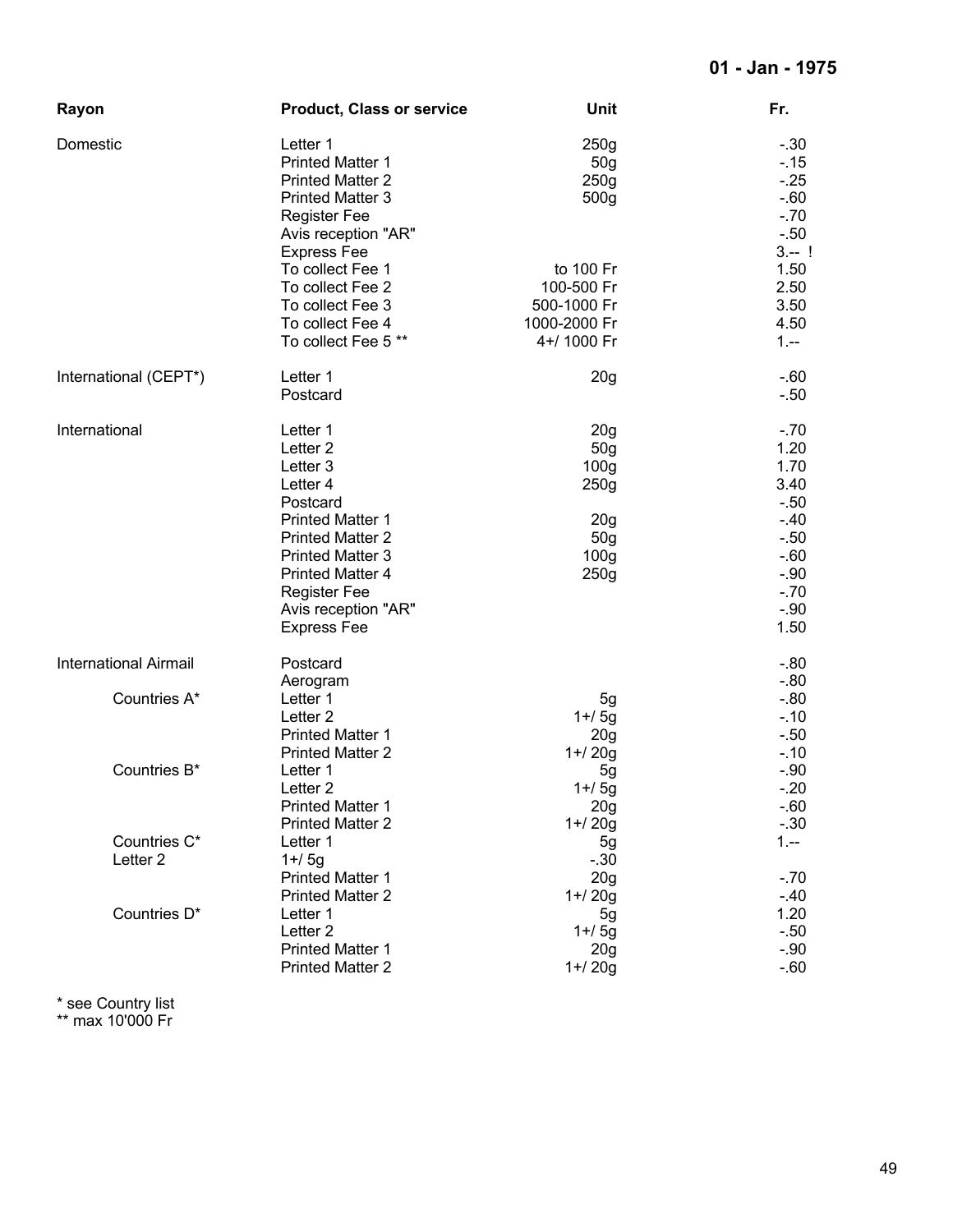| Rayon                        | <b>Product, Class or service</b>                                                                                                                                                                                                                    | Unit                                                                                                                                         | Fr.                                                                                                                  |
|------------------------------|-----------------------------------------------------------------------------------------------------------------------------------------------------------------------------------------------------------------------------------------------------|----------------------------------------------------------------------------------------------------------------------------------------------|----------------------------------------------------------------------------------------------------------------------|
| Domestic                     | Letter 1<br><b>Printed Matter 1</b><br><b>Printed Matter 2</b><br><b>Printed Matter 3</b><br><b>Register Fee</b><br>Avis reception "AR"<br><b>Express Fee</b>                                                                                       | 250g<br>50 <sub>g</sub><br>250g<br>500 <sub>g</sub>                                                                                          | $-40!$<br>$-.20!$<br>$-.35!$<br>$-.70!$<br>$-.70$<br>$-.50$<br>$3. - -$                                              |
|                              | To collect Fee 1<br>To collect Fee 2<br>To collect Fee 3<br>To collect Fee 4<br>To collect Fee 5 **                                                                                                                                                 | to 100 Fr<br>100-500 Fr<br>500-1000 Fr<br>1000-2000 Fr<br>4+/ 1000 Fr                                                                        | 3.50!<br>4.50!<br>$6 - 1$<br>$9 - 1$<br>$3 - 1$                                                                      |
| International (CEPT*)        | Letter 1<br>Postcard                                                                                                                                                                                                                                | 20 <sub>g</sub>                                                                                                                              | $-0.80!$<br>$-70!$                                                                                                   |
| International                | Letter 1<br>Letter <sub>2</sub><br>Letter 3<br>Letter 4<br>Postcard<br><b>Printed Matter 1</b><br><b>Printed Matter 2</b><br><b>Printed Matter 3</b><br><b>Printed Matter 4</b><br><b>Register Fee</b><br>Avis reception "AR"<br><b>Express Fee</b> | 20 <sub>g</sub><br>50g<br>100 <sub>g</sub><br>250 <sub>g</sub><br>20 <sub>g</sub><br>50 <sub>g</sub><br>100 <sub>g</sub><br>250 <sub>g</sub> | $-.90!$<br>1.60!<br>2.20!<br>4.30!<br>$-.70!$<br>$-.50!$<br>$-60!$<br>$1 - 1$<br>1.80!<br>$-.70$<br>1.40!<br>$3 - 1$ |
| <b>International Airmail</b> | Postcard<br>Aerogram                                                                                                                                                                                                                                |                                                                                                                                              | $1 - 1$<br>$1 - 1$                                                                                                   |
| Countries A*                 | Letter $=$ surface<br><b>Printed Matter 1</b><br><b>Printed Matter 2</b>                                                                                                                                                                            | 20 <sub>g</sub><br>$1 + 20g$                                                                                                                 | $-65!$<br>$-15!$                                                                                                     |
| Countries B*                 | Letter 1<br>Letter <sub>2</sub><br><b>Printed Matter 1</b><br><b>Printed Matter 2</b>                                                                                                                                                               | 5g<br>$1 + 5g$<br>20g<br>$1 + 20g$                                                                                                           | 1.10!<br>$-.20$<br>$-0.80!$<br>$-.30$                                                                                |
| Countries C*                 | Letter 1<br>Letter <sub>2</sub><br><b>Printed Matter 1</b><br><b>Printed Matter 2</b>                                                                                                                                                               | 5 <sub>g</sub><br>$1 + 5g$<br>20 <sub>g</sub><br>$1 + 20g$                                                                                   | 1.20!<br>$-.30$<br>$-.90!$<br>$-.40$                                                                                 |
| Countries D*                 | Letter 1<br>Letter <sub>2</sub><br><b>Printed Matter 1</b><br><b>Printed Matter 2</b>                                                                                                                                                               | 5g<br>$1 + 5g$<br>20 <sub>g</sub><br>$1 + 20g$                                                                                               | 1.40!<br>$-.50$<br>1.10!<br>$-60$                                                                                    |

\* see Country list \*\* max 10'000 Fr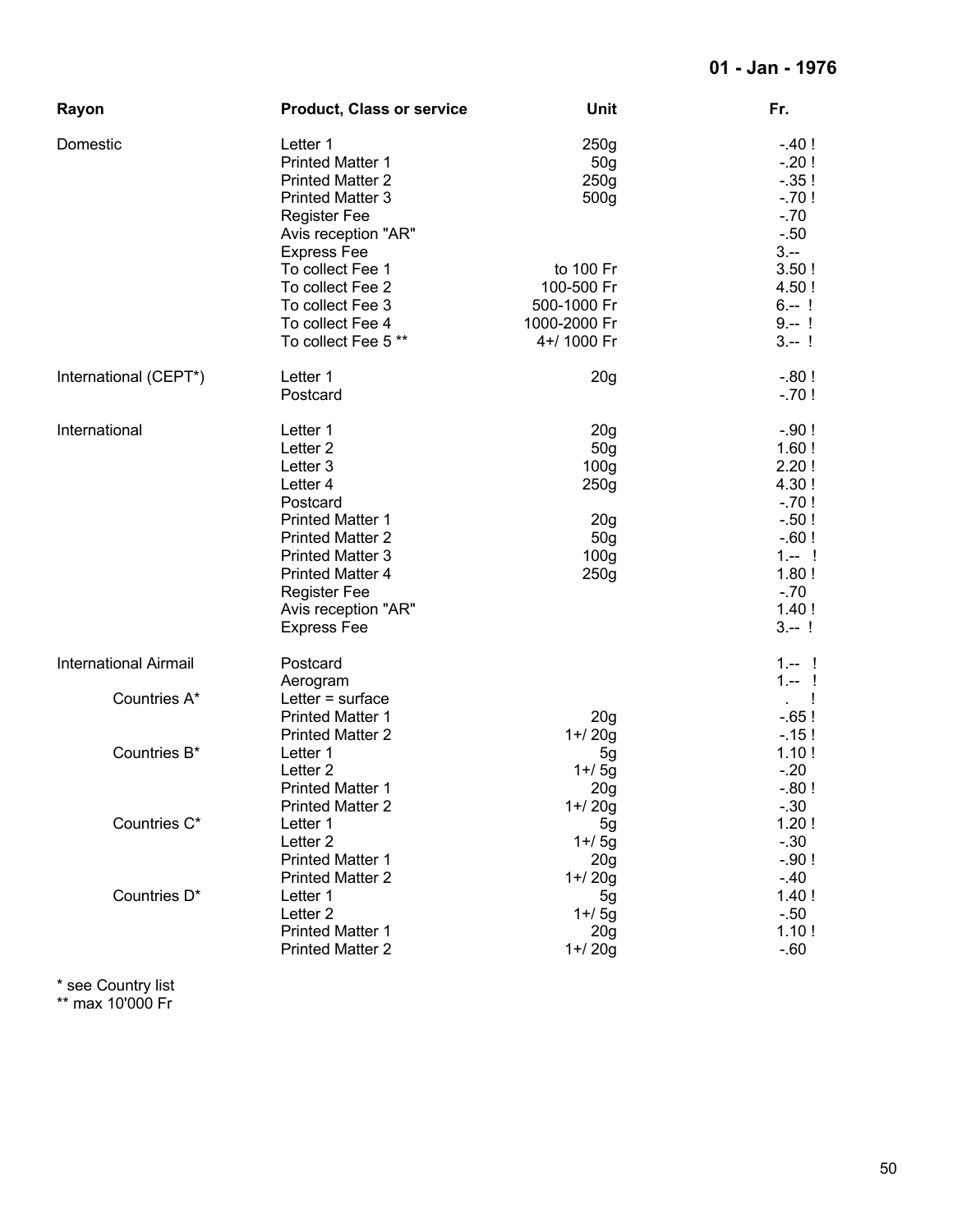| Rayon                                      | <b>Product, Class or service</b> | Unit             | Fr.      |
|--------------------------------------------|----------------------------------|------------------|----------|
| Domestic                                   | Letter 1                         | 250g             | $-40$    |
|                                            | <b>Printed Matter 1</b>          | 50 <sub>g</sub>  | $-20$    |
|                                            | <b>Printed Matter 2</b>          | 250g             | $-0.35$  |
|                                            | <b>Printed Matter 3</b>          | 500 <sub>g</sub> | $-.70$   |
|                                            | <b>Register Fee</b>              |                  | $-.70$   |
|                                            | Avis reception "AR"              |                  | $-50$    |
|                                            | <b>Express Fee</b>               |                  | $3 -$    |
|                                            | To collect Fee 1                 | to 100 Fr        | 3.50!    |
|                                            | To collect Fee 2                 | 100-500 Fr       | 4.50 !   |
|                                            | To collect Fee 3                 | 500-1000 Fr      | $6 - 1$  |
|                                            | To collect Fee 4                 | 1000-2000 Fr     | $9 - 1$  |
|                                            | To collect Fee 5**               | 4+/ 1000 Fr      | $3 - 1$  |
| International (CEPT*)                      | Letter 1                         | 20 <sub>g</sub>  | $-0.80$  |
| International (Europ+Med.*)                | Letter 1                         | 20 <sub>g</sub>  | $-.90$   |
|                                            | Letter <sub>2</sub>              | 50g              | 1.60     |
|                                            | Letter 3                         | 100 <sub>g</sub> | 2.20     |
|                                            | Letter 4                         | 250 <sub>g</sub> | 4.30     |
|                                            | Printed Matter 1 (Surface)       | 20 <sub>g</sub>  | $-.50$   |
|                                            | Printed Matter 2 (Surface)       | 50 <sub>g</sub>  | $-.70!$  |
|                                            | Printed Matter 3 (Surface)       | $2 + 50g$        | $-.20!$  |
|                                            | Printed Matter 1 (Airmail)       | 20 <sub>g</sub>  | $-0.65!$ |
|                                            | Printed Matter 2 (Airmail)       | $1 + 20g$        | $-15!$   |
| International (Rest of the World) Letter 1 |                                  | 10 <sub>g</sub>  | 1.20!    |
|                                            | Letter <sub>2</sub>              | 20 <sub>g</sub>  | 1.50!    |
|                                            | Letter 3                         | 50g              | 2.70!    |
|                                            | Letter 4                         | 100 <sub>g</sub> | 3.60!    |
|                                            | Letter 5                         | 250g             | 7.20!    |
|                                            | Postcard                         |                  | $1. - -$ |
|                                            | Aerogram                         |                  | $1 -$    |
|                                            | Printed Matter 1 (Surface)       | 20 <sub>g</sub>  | $-60!$   |
|                                            | Printed Matter 2 (Surface)       | 50 <sub>g</sub>  | $-.90!$  |
|                                            | Printed Matter 3 (Surface)       | $2 + 50g$        | $-.30!$  |
|                                            | Printed Matter 1 (Airmail)       | 20 <sub>g</sub>  | $-0.80!$ |
|                                            | Printed Matter 2 (Airmail)       | $1 + 20g$        | $-30!$   |
| International WW                           | <b>Register Fee</b>              |                  | $1 - 1$  |
|                                            | Avis reception "AR"              |                  | 1.40     |
|                                            | <b>Express Fee</b>               |                  | $3 - 1$  |
| * see Country list                         |                                  |                  |          |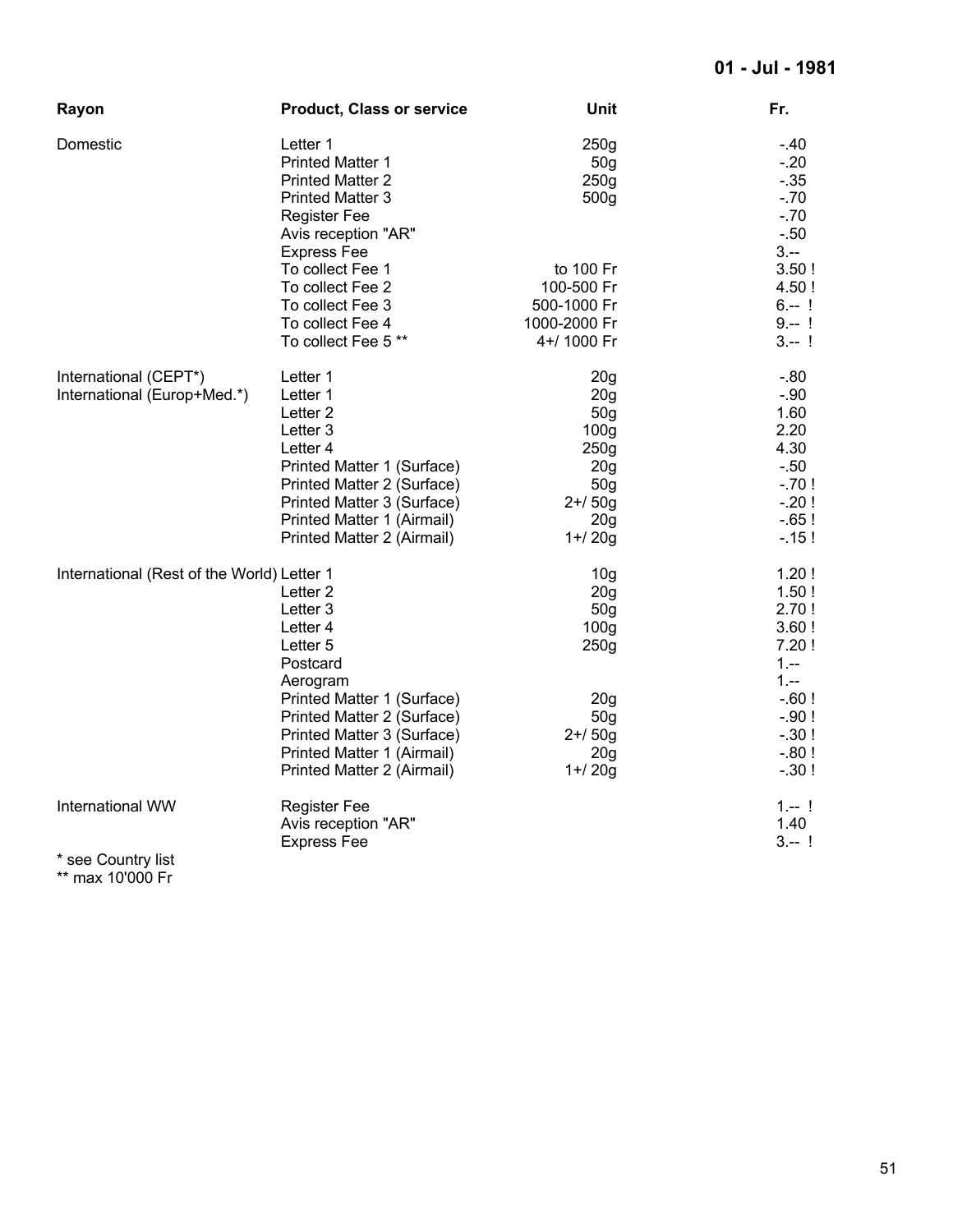| Rayon                                                | <b>Product, Class or service</b>                                                                                                                                                                                                      | Unit                                                                                                                                                                 | Fr.                                                                                                           |
|------------------------------------------------------|---------------------------------------------------------------------------------------------------------------------------------------------------------------------------------------------------------------------------------------|----------------------------------------------------------------------------------------------------------------------------------------------------------------------|---------------------------------------------------------------------------------------------------------------|
| Domestic                                             | Letter 1<br><b>Printed Matter 1</b><br><b>Printed Matter 2</b><br><b>Printed Matter 3</b><br><b>Register Fee</b><br>Avis reception "AR"                                                                                               | 250 <sub>g</sub><br>50 <sub>g</sub><br>250g<br>500g                                                                                                                  | $-.50!$<br>$-35!$<br>$-45!$<br>$-75!$<br>1.20!<br>$-.50$                                                      |
|                                                      | <b>Express Fee</b><br>To collect Fee 1<br>To collect Fee 2<br>To collect Fee 3<br>To collect Fee 4<br>To collect Fee 5**                                                                                                              | to 100 Fr<br>100-500 Fr<br>500-1000 Fr<br>1000-2000 Fr<br>4+/ 1000 Fr                                                                                                | $4 - 1$<br>3.50<br>4.50<br>$6. - -$<br>$9 -$<br>$3 -$                                                         |
| International (CEPT*)<br>International (Europ+Med.*) | Letter 1<br>Letter 1<br>Letter <sub>2</sub><br>Letter 3<br>Letter 4<br>Postcard<br>Printed Matter 1 (Surface)<br>Printed Matter 2 (Surface)<br>Printed Matter 3 (Surface)<br>Printed Matter 1 (Airmail)<br>Printed Matter 2 (Airmail) | 20 <sub>g</sub><br>20 <sub>g</sub><br>50 <sub>g</sub><br>100 <sub>g</sub><br>250 <sub>g</sub><br>20 <sub>g</sub><br>50 <sub>g</sub><br>$2 + 50g$<br>20g<br>$1 + 20g$ | $-0.80$<br>$-.90$<br>1.60<br>2.20<br>4.30<br>$-70$<br>$-0.50$<br>$-70$<br>$-20$<br>$-65$<br>$-.15$            |
| International (Rest of the World) Letter 1           | Letter <sub>2</sub><br>Letter 3<br>Letter 4<br>Letter 5<br>Postcard<br>Aerogram<br>Printed Matter 1 (Surface)<br>Printed Matter 2 (Surface)<br>Printed Matter 3 (Surface)<br>Printed Matter 1 (Airmail)<br>Printed Matter 2 (Airmail) | 10 <sub>q</sub><br>20 <sub>g</sub><br>50 <sub>g</sub><br>100 <sub>g</sub><br>250 <sub>g</sub><br>20 <sub>g</sub><br>50 <sub>g</sub><br>$2 + 50g$<br>20g<br>$1 + 20g$ | 1.20<br>1.50<br>2.70<br>3.60<br>7.20<br>$1 -$<br>$1. - -$<br>$-60$<br>$-.90$<br>$-0.30$<br>$-0.80$<br>$-0.30$ |
| International WW                                     | <b>Register Fee</b><br>Avis reception "AR"<br><b>Express Fee</b>                                                                                                                                                                      |                                                                                                                                                                      | 1.50!<br>1.40<br>4.-- !                                                                                       |
| * see Country list                                   |                                                                                                                                                                                                                                       |                                                                                                                                                                      |                                                                                                               |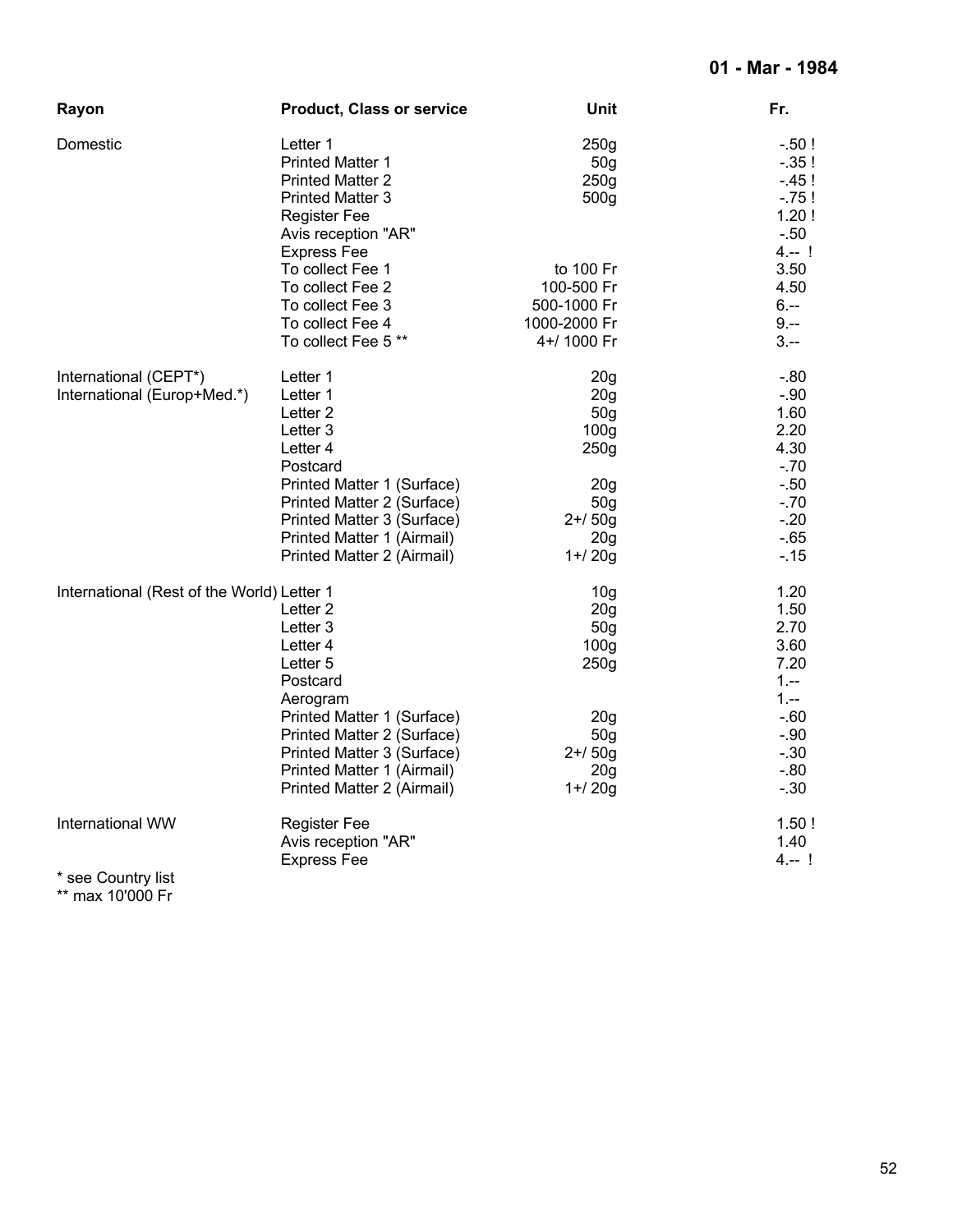| Rayon                                                | <b>Product, Class or service</b>                                                                                                                                                                                                      | <b>Unit</b>                                                                                                                                                                      | Fr.                                                                                                                   |
|------------------------------------------------------|---------------------------------------------------------------------------------------------------------------------------------------------------------------------------------------------------------------------------------------|----------------------------------------------------------------------------------------------------------------------------------------------------------------------------------|-----------------------------------------------------------------------------------------------------------------------|
| Domestic                                             | Letter 1<br><b>Printed Matter 1</b><br><b>Printed Matter 2</b><br><b>Printed Matter 3</b><br><b>Register Fee</b><br>Avis reception "AR"<br><b>Express Fee</b>                                                                         | 250g<br>50 <sub>g</sub><br>250g<br>500g                                                                                                                                          | $-.50$<br>$-35$<br>$-45$<br>$-75$<br>1.20<br>$-50$<br>$4. - -$                                                        |
|                                                      | To collect Fee 1<br>To collect Fee 2<br>To collect Fee 3<br>To collect Fee 4<br>To collect Fee 5**                                                                                                                                    | to 100 Fr<br>100-500 Fr<br>500-1000 Fr<br>1000-2000 Fr<br>4+/ 1000 Fr                                                                                                            | 3.50<br>4.50<br>$6. - -$<br>$9. - -$<br>$3 -$                                                                         |
| International (CEPT*)<br>International (Europ+Med.*) | Letter 1<br>Letter 1<br>Letter <sub>2</sub><br>Letter 3<br>Letter 4<br>Postcard<br>Printed Matter 1 (Surface)<br>Printed Matter 2 (Surface)<br>Printed Matter 3 (Surface)<br>Printed Matter 1 (Airmail)<br>Printed Matter 2 (Airmail) | 20 <sub>g</sub><br>20 <sub>g</sub><br>50 <sub>g</sub><br>100 <sub>g</sub><br>250 <sub>g</sub><br>20 <sub>g</sub><br>50 <sub>g</sub><br>$2 + 50g$<br>20 <sub>g</sub><br>$1 + 20g$ | $-.90!$<br>1.10!<br>1.80!<br>2.50!<br>$5 - 1$<br>$-0.80!$<br>$-60!$<br>$-0.80!$<br>$-.30!$<br>$-70!$<br>$-25!$        |
| International (Rest of the World) Letter 1           | Letter <sub>2</sub><br>Letter 3<br>Letter 4<br>Letter 5<br>Postcard<br>Aerogram<br>Printed Matter 1 (Surface)<br>Printed Matter 2 (Surface)<br>Printed Matter 3 (Surface)<br>Printed Matter 1 (Airmail)<br>Printed Matter 2 (Airmail) | 10 <sub>q</sub><br>20 <sub>g</sub><br>50 <sub>g</sub><br>100 <sub>g</sub><br>250g<br>20 <sub>g</sub><br>50 <sub>g</sub><br>$2 + 50g$<br>20g<br>$1 + 20g$                         | 1.40!<br>1.70!<br>$3 - 1$<br>$4 - 1$<br>8.60!<br>1.10!<br>1.20!<br>$-.70!$<br>$1 - 1$<br>$-.50!$<br>$-90!$<br>$-.50!$ |
| International WW                                     | <b>Register Fee</b><br>Avis reception "AR"<br><b>Express Fee</b>                                                                                                                                                                      |                                                                                                                                                                                  | $2 - 1$<br>1.80!<br>$4 - 1$                                                                                           |
| * see Country list                                   |                                                                                                                                                                                                                                       |                                                                                                                                                                                  |                                                                                                                       |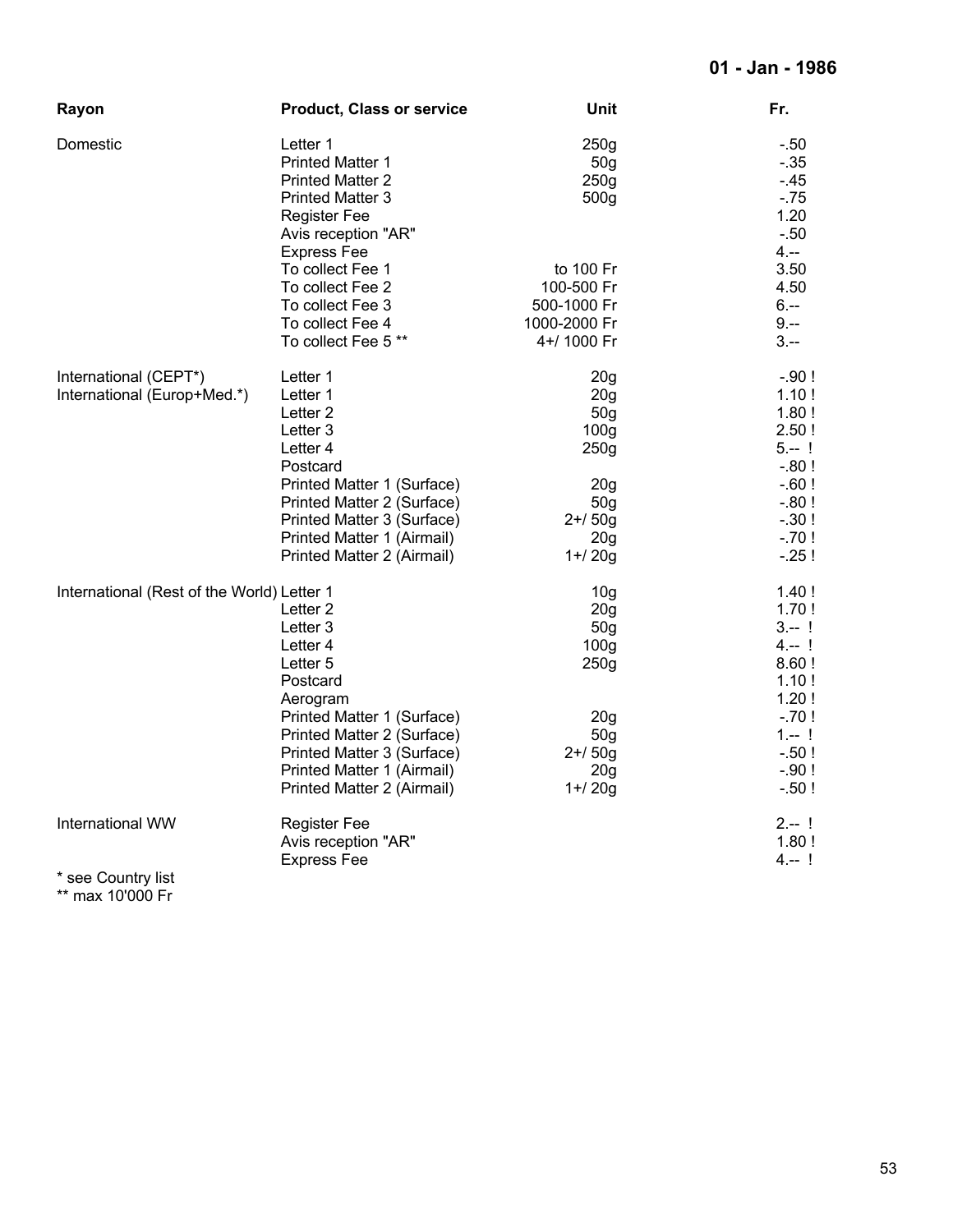| Rayon                                      | <b>Product, Class or service</b> | Unit             | Fr.      |
|--------------------------------------------|----------------------------------|------------------|----------|
| Domestic                                   | Letter 1                         | 250g             | $-.50$   |
|                                            | <b>Printed Matter 1</b>          | 50 <sub>g</sub>  | $-.35$   |
|                                            | <b>Printed Matter 2</b>          | 250g             | $-45$    |
|                                            | <b>Printed Matter 3</b>          | 500 <sub>g</sub> | $-75$    |
|                                            | <b>Register Fee</b>              |                  | 1.50!    |
|                                            | Avis reception "AR"              |                  | $2 - 1$  |
|                                            | <b>Express Fee</b>               |                  | $5 - 1$  |
|                                            | To collect Fee 1                 | to 100 Fr        | 3.50     |
|                                            | To collect Fee 2                 | 100-500 Fr       | 4.50     |
|                                            | To collect Fee 3                 | 500-1000 Fr      | $6. - -$ |
|                                            | To collect Fee 4                 | 1000-2000 Fr     | $9. - -$ |
|                                            | To collect Fee 5**               | 4+/ 1000 Fr      | $3. - $  |
| International (CEPT*)                      | Letter 1                         | 20 <sub>g</sub>  | $-.90$   |
| International (Europ+Med.*)                | Letter 1                         | 20 <sub>g</sub>  | 1.10     |
|                                            | Letter <sub>2</sub>              | 50 <sub>g</sub>  | 1.80     |
|                                            | Letter 3                         | 100 <sub>g</sub> | 2.50     |
|                                            | Letter 4                         | 250g             | $5. -$   |
|                                            | Postcard                         |                  | $-0.80$  |
|                                            | Printed Matter 1 (Surface)       | 20 <sub>g</sub>  | $-60$    |
|                                            | Printed Matter 2 (Surface)       | 50 <sub>g</sub>  | $-0.80$  |
|                                            | Printed Matter 3 (Surface)       | $2 + 50g$        | $-.30$   |
|                                            | Printed Matter 1 (Airmail)       | 20 <sub>g</sub>  | $-.70$   |
|                                            | Printed Matter 2 (Airmail)       | $1 + 20g$        | $-25$    |
| International (Rest of the World) Letter 1 |                                  | 10 <sub>g</sub>  | 1.40     |
|                                            | Letter <sub>2</sub>              | 20g              | 1.70     |
|                                            | Letter 3                         | 50g              | $3 -$    |
|                                            | Letter 4                         | 100 <sub>g</sub> | $4. - -$ |
|                                            | Letter 5                         | 250g             | 8.60     |
|                                            | Postcard                         |                  | 1.10     |
|                                            | Aerogram                         |                  | 1.20     |
|                                            | Printed Matter 1 (Surface)       | 20 <sub>g</sub>  | $-.70$   |
|                                            | Printed Matter 2 (Surface)       | 50 <sub>g</sub>  | $1 -$    |
| Printed Matter 3 (Surface)                 |                                  | $2 + 50g$        | $-.50$   |
|                                            | Printed Matter 1 (Airmail)       | 20 <sub>g</sub>  | $-.90$   |
|                                            | Printed Matter 2 (Airmail)       | $1 + 20g$        | $-.50$   |
|                                            | <b>Register Fee</b>              |                  | $2 -$    |
|                                            | Avis reception "AR"              |                  | 1.80     |
|                                            | <b>Express Fee</b>               |                  | $5 - 1$  |
| * see Country list                         |                                  |                  |          |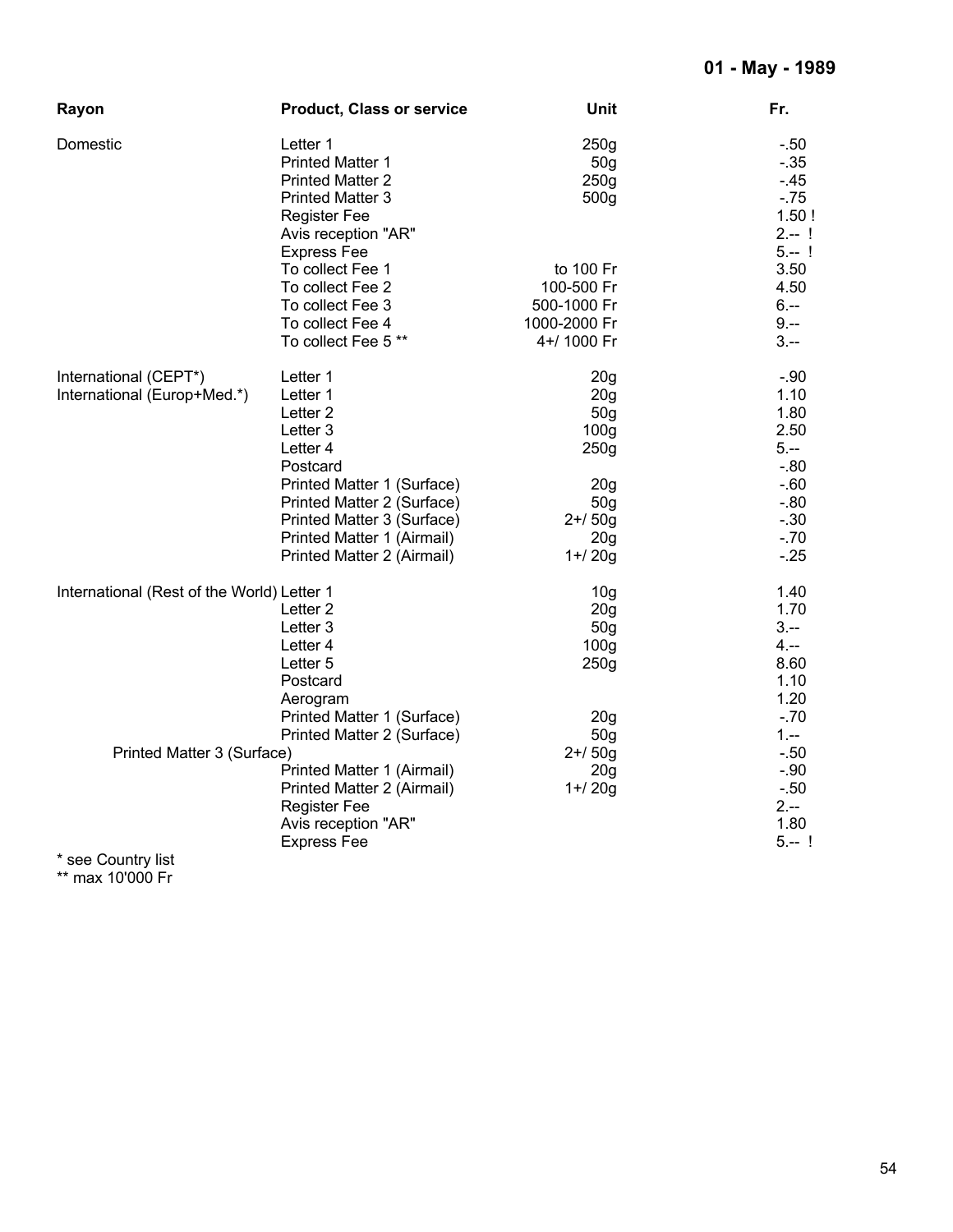| Rayon                                                  | <b>Product, Class or service</b>                                                                                                                                                                         | Unit                                                                                                                                                                           | Fr.                                                                                                  |
|--------------------------------------------------------|----------------------------------------------------------------------------------------------------------------------------------------------------------------------------------------------------------|--------------------------------------------------------------------------------------------------------------------------------------------------------------------------------|------------------------------------------------------------------------------------------------------|
| Domestic                                               | Letter 1A***<br>Letter 1A (large)<br>Letter 1B<br>Letter 1B (large)<br>Registered Letter (maxi)<br>Avis reception "AR"<br><b>Express Fee</b><br>To collect Fee 1<br>To collect Fee 2<br>To collect Fee 3 | 250g<br>250g<br>250 <sub>g</sub><br>250g<br>500g<br>to 100 Fr<br>100-500 Fr<br>500-1000 Fr                                                                                     | $-0.80!$<br>1.50!<br>$-.50!$<br>$1 - 1$<br>$3 - 1$<br>$2 -$<br>$5. - -$<br>5.50!<br>6.50!<br>$8 - 1$ |
| International (Europe*)<br>International (Europ+Med.*) | To collect Fee 5 **<br>Letter 1A***<br>Letter 1A<br>Letter 2A<br>Letter 3A<br>Letter 4A<br>Letter 1B<br>Letter 2B<br>Letter 3B<br>Letter 4B                                                              | 4+/ 1000 Fr<br>20 <sub>g</sub><br>20 <sub>g</sub><br>50 <sub>g</sub><br>100 <sub>g</sub><br>200 <sub>g</sub><br>20 <sub>g</sub><br>50g<br>100 <sub>g</sub><br>200 <sub>g</sub> | $4 - 1$<br>$-.90$<br>1.10<br>1.60!<br>2.50<br>4.50!<br>$-.70!$<br>$-.90!$<br>1.20!<br>1.80!          |
| International (Rest of the World) Letter 1A***         | Letter 2A<br>Letter 3A<br>Letter 4A<br>Letter 1B<br>Letter 2B<br>Letter 3B<br>Letter 4B                                                                                                                  | 20 <sub>g</sub><br>50g<br>100 <sub>g</sub><br>200 <sub>g</sub><br>20 <sub>g</sub><br>50 <sub>g</sub><br>100 <sub>g</sub><br>200 <sub>g</sub>                                   | 1.60!<br>2.70!<br>$4. - -$<br>$7 - 1$<br>$-0.80!$<br>1.10!<br>1.60!<br>2.60!                         |
| International WW                                       | <b>Register Fee</b><br>Avis reception "AR"<br><b>Express Fee</b>                                                                                                                                         |                                                                                                                                                                                | 2.50!<br>$2 - 1$<br>$5. -$                                                                           |
| $\star$<br>see Country list<br>max 10'000 Fr           | *** Domestic: "standard" max letter size = 250x176x20 mm                                                                                                                                                 |                                                                                                                                                                                |                                                                                                      |

"large" max letter size = 353x250x20 mm

\*\*\* International: length + width + hight = max 900 mm; no dimension greater than 600 mm.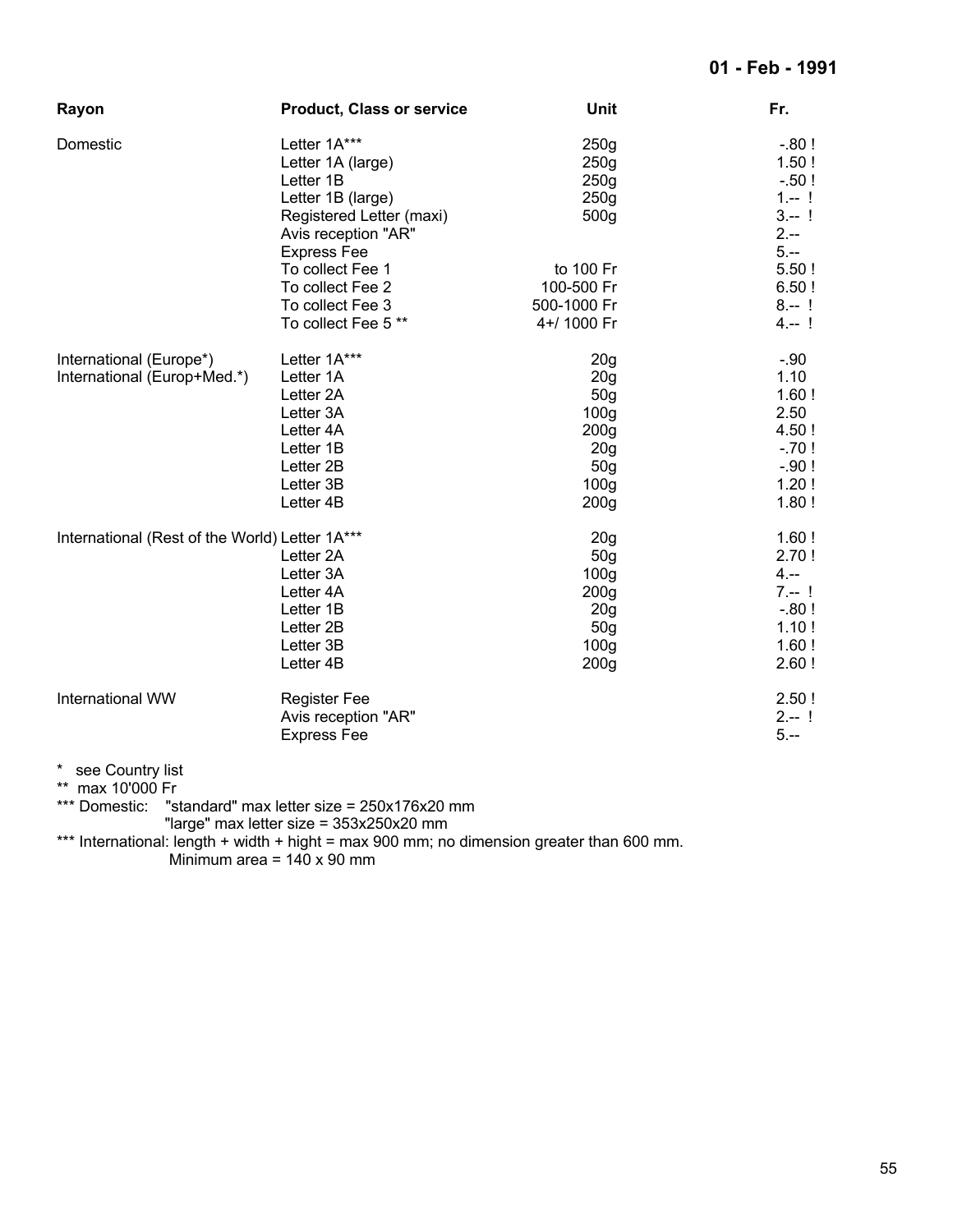| Rayon                                          | <b>Product, Class or service</b> | Unit             | Fr.      |
|------------------------------------------------|----------------------------------|------------------|----------|
| Domestic                                       | Letter 1A***                     | 250g             | $-.80$   |
|                                                | Letter 1A (large)                | 250 <sub>g</sub> | 1.50     |
|                                                | Letter 1B                        | 250 <sub>g</sub> | $-.50$   |
|                                                | Letter 1B (large)                | 250 <sub>g</sub> | $1. - -$ |
|                                                | Registered Letter (maxi)         | 500g             | $3 -$    |
|                                                | Avis reception "AR"              |                  | $2 -$    |
|                                                | To collect Fee 1                 | to 100 Fr        | 5.50     |
|                                                | To collect Fee 2                 | 100-500 Fr       | 6.50     |
|                                                | To collect Fee 3                 | 500-1000 Fr      | $8. - -$ |
|                                                | To collect Fee 5**               | 4+/ 1000 Fr      | $4. - -$ |
| International (Europe*)                        | Letter 1A***                     | 20 <sub>g</sub>  | $-.90$   |
| International (Europ+Med.*)                    | Letter 1A                        | 20 <sub>g</sub>  | 1.10     |
|                                                | Letter 2A                        | 50 <sub>g</sub>  | 1.60     |
|                                                | Letter 3A                        | 100 <sub>g</sub> | 2.50     |
|                                                | Letter 4A                        | 200 <sub>g</sub> | 4.50     |
|                                                | Letter 1B                        | 20 <sub>g</sub>  | $-.70$   |
|                                                | Letter 2B                        | 50 <sub>g</sub>  | $-.90$   |
|                                                | Letter 3B                        | 100 <sub>g</sub> | 1.20     |
|                                                | Letter 4B                        | 200 <sub>g</sub> | 1.80     |
| International (Rest of the World) Letter 1A*** |                                  | 20 <sub>g</sub>  | 1.60     |
|                                                | Letter 2A                        | 50 <sub>g</sub>  | 2.70     |
|                                                | Letter 3A                        | 100 <sub>g</sub> | $4. - -$ |
|                                                | Letter 4A                        | 200 <sub>g</sub> | $7. - -$ |
|                                                | Letter 1B                        | 20g              | $-0.80$  |
|                                                | Letter 2B                        | 50 <sub>g</sub>  | 1.10     |
|                                                | Letter 3B                        | 100 <sub>g</sub> | 1.60     |
|                                                | Letter 4B                        | 200 <sub>g</sub> | 2.60     |
| International WW                               | <b>Register Fee</b>              |                  | 2.50     |
|                                                | Avis reception "AR"              |                  | $2 -$    |
|                                                | <b>Express Fee</b>               |                  | $8 - 1$  |
| $\ast$<br>see Country list                     |                                  |                  |          |
| $***$<br>$max$ 10'000 Fr                       |                                  |                  |          |

\*\*\* Domestic: "standard" max letter size = 250x176x20 mm

"large" max letter size = 353x250x20 mm

\*\*\* International: length + width + hight = max 900 mm; no dimension greater than 600 mm.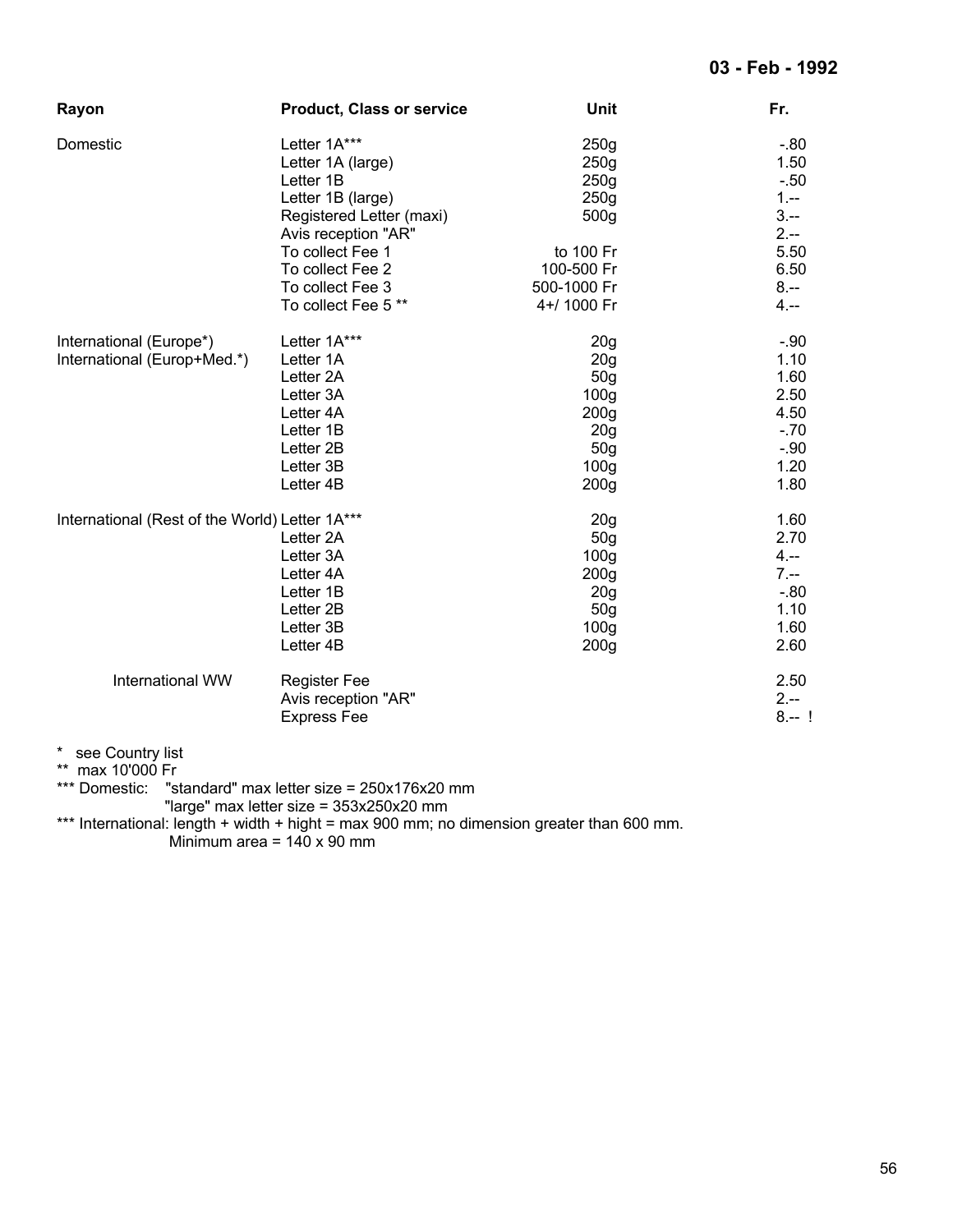#### **01 - Feb - 1993**

| Rayon                                          | <b>Product, Class or service</b> | Unit             | Fr.      |
|------------------------------------------------|----------------------------------|------------------|----------|
| Domestic                                       | Letter 1A***                     | 250g             | $-.80$   |
|                                                | Letter 1A (Large)                | 250g             | 1.50     |
|                                                | Letter 1B                        | 250 <sub>g</sub> | $-.60!$  |
|                                                | Letter 1B (Large)                | 250g             | 1.20!    |
|                                                | Registered Letter (maxi)         | 500 <sub>g</sub> | $4. - 1$ |
|                                                | Avis reception "AR"              |                  | $2 -$    |
|                                                | <b>Express Fee</b>               |                  | $8. - -$ |
|                                                | To collect Fee 1                 | to 100 Fr        | 5.50     |
|                                                | To collect Fee 2                 | 100-500 Fr       | 6.50     |
|                                                | To collect Fee 3                 | 500-1000 Fr      | $8. - -$ |
|                                                | To collect Fee 5**               | 4+/ 1000 Fr      | 4.--     |
| International (Europ+Med.*)                    | Letter 1A                        | 20 <sub>g</sub>  | $1 - 1$  |
|                                                | Letter 2A                        | 50 <sub>g</sub>  | 1.80!    |
|                                                | Letter 3A                        | 100 <sub>g</sub> | 2.80!    |
|                                                | Letter 4A                        | 200 <sub>g</sub> | $5 - 1$  |
|                                                | Letter 1B                        | 20 <sub>g</sub>  | $-0.80!$ |
|                                                | Letter 2B                        | 50 <sub>g</sub>  | $1 - 1$  |
|                                                | Letter 3B                        | 100 <sub>g</sub> | 1.30!    |
|                                                | Letter 4B                        | 200 <sub>g</sub> | $2 - 1$  |
| International (Rest of the World) Letter 1A*** |                                  | 20 <sub>g</sub>  | 1.80!    |
|                                                | Letter 2A                        | 50 <sub>g</sub>  | $3 - 1$  |
|                                                | Letter 3A                        | 100 <sub>g</sub> | 4.40 !   |
|                                                | Letter 4A                        | 200 <sub>g</sub> | 7.70!    |
|                                                | Letter 1B                        | 20 <sub>g</sub>  | $-.90!$  |
|                                                | Letter 2B                        | 50 <sub>g</sub>  | 1.20!    |
|                                                | Letter 3B                        | 100 <sub>g</sub> | 1.80!    |
|                                                | Letter 4B                        | 200 <sub>g</sub> | 2.90!    |
| International Worldwide                        | <b>Register Fee</b>              |                  | 2.50     |
|                                                | Avis reception "AR"              |                  | $2 -$    |
|                                                | <b>Express Fee</b>               |                  | $8 - -$  |
| $^{\ast}$<br>see Country list                  |                                  |                  |          |
| $***$<br>max 10'000 Fr                         |                                  |                  |          |

\*\*\* Domestic: "standard" max letter size = 250x176x20 mm

"large" max letter size = 353x250x20 mm

\*\*\* International: length + width + hight = max 900 mm; no dimension greater than 600 mm.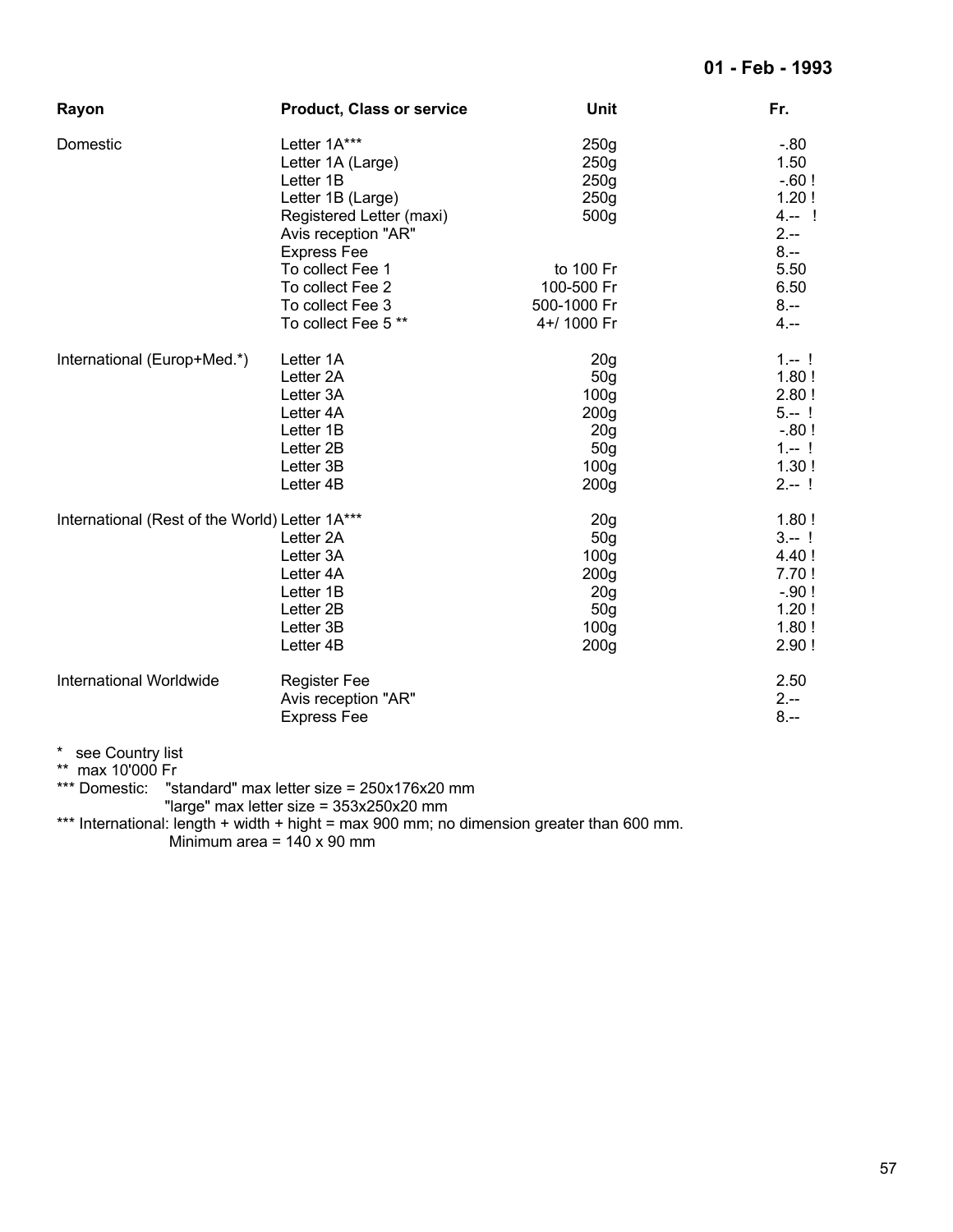| Rayon                                          | <b>Product, Class or service</b> | <b>Unit</b>      | Fr.      |
|------------------------------------------------|----------------------------------|------------------|----------|
| Domestic                                       | Letter 1A***                     | 250g             | $-.80$   |
|                                                | Letter 1A (Large)                | 250g             | 1.50     |
|                                                | Letter 1B                        | 250g             | $-60$    |
|                                                | Letter 1B (Large)                | 250g             | 1.20     |
|                                                | Registered Letter (maxi)         | 500g             | $4. - -$ |
|                                                | Avis reception "AR"              |                  | $2 -$    |
|                                                | <b>Express Fee</b>               |                  | $8. - -$ |
|                                                | To collect Fee 1                 | to 100 Fr        | 5.50     |
|                                                | To collect Fee 2                 | 100-500 Fr       | 6.50     |
|                                                | To collect Fee 3                 | 500-1000 Fr      | $8. - -$ |
|                                                | To collect Fee 5**               | 4+/ 1000 Fr      | $4. - -$ |
| International (Europ+Med.*)                    | Letter 1A                        | 20 <sub>g</sub>  | $1 -$    |
|                                                | Letter 2A                        | 50g              | 1.80     |
|                                                | Letter 3A                        | 100 <sub>g</sub> | 2.80     |
|                                                | Letter 4A                        | 200 <sub>g</sub> | $5. -$   |
|                                                | Letter 1B                        | 20g              | $-0.80$  |
|                                                | Letter 2B                        | 50 <sub>g</sub>  | 1.10!    |
|                                                | Letter 3B                        | 100 <sub>g</sub> | 1.40!    |
|                                                | Letter 4B                        | 200 <sub>g</sub> | 2.20!    |
| International (Rest of the World) Letter 1A*** |                                  | 20 <sub>g</sub>  | 1.80     |
|                                                | Letter 2A                        | 50 <sub>g</sub>  | $3 -$    |
|                                                | Letter 3A                        | 100 <sub>g</sub> | 4.40     |
|                                                | Letter 4A                        | 200 <sub>g</sub> | 7.70     |
|                                                | Letter 1B                        | 20 <sub>g</sub>  | $1 - 1$  |
|                                                | Letter 2B                        | 50 <sub>g</sub>  | 1.30!    |
|                                                | Letter 3B                        | 100 <sub>g</sub> | 1.90!    |
|                                                | Letter 4B                        | 200 <sub>g</sub> | $3 - 1$  |
| International Worldwide                        | <b>Register Fee</b>              |                  | $3 - 1$  |
|                                                | Avis reception "AR"              |                  | $2 -$    |
|                                                | <b>Express Fee</b>               |                  | $8 -$    |
| $^{\ast}$<br>see Country list                  |                                  |                  |          |
| **<br>max 10'000 Fr                            |                                  |                  |          |

\*\*\* Domestic: "standard" max letter size = 250x176x20 mm

"large" max letter size = 353x250x20 mm

\*\*\* International: length + width + hight = max 900 mm; no dimension greater than 600 mm.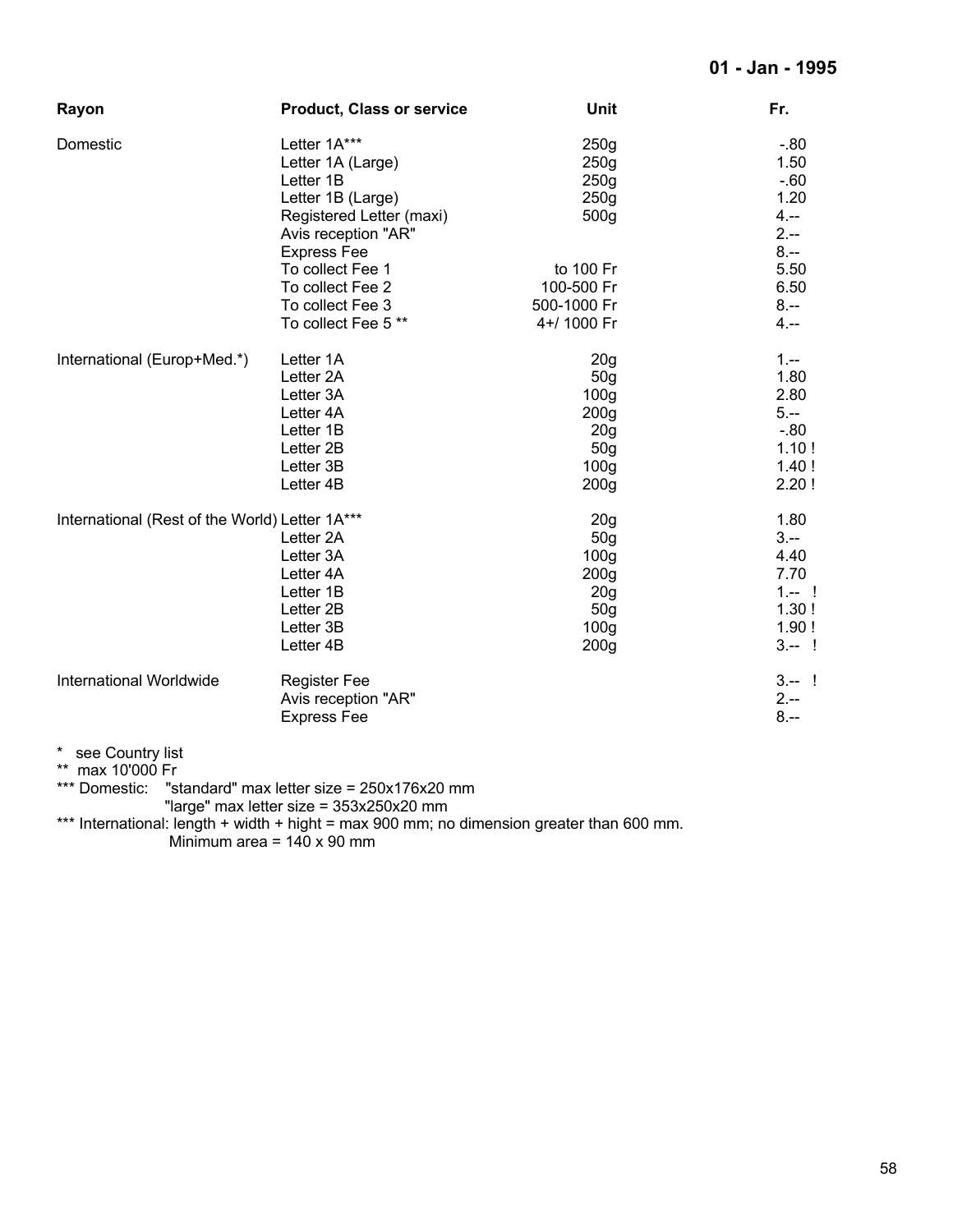| Rayon                   | <b>Product, Class or service</b> | Unit              | Fr.      |
|-------------------------|----------------------------------|-------------------|----------|
| Domestic                | Letter 1A***                     | 250 <sub>g</sub>  | $-.90!$  |
|                         | Letter 1A (large)                | 250g              | 1.70!    |
|                         | Letter 1A (maxi)                 | 250 <sub>g</sub>  | 3.50!    |
|                         | Letter 2A                        | 500g              | 1.60!    |
|                         | Letter 2A (large)                | 500g              | 2.20!    |
|                         |                                  | 1000g             | $4 - 1$  |
|                         | Letter 2A (maxi)                 |                   |          |
|                         | Letter 1B                        | 250 <sub>g</sub>  | $-.70!$  |
|                         | Letter 1B (Large)                | 250g              | 1.40!    |
|                         | Letter 1B (maxi)                 | 250 <sub>g</sub>  | 3.30!    |
|                         | Letter 2B                        | 500g              | 1.30!    |
|                         | Letter 2B (Large)                | 500g              | $2 - 1$  |
|                         | Letter 2B (maxi)                 | 1000 <sub>g</sub> | 3.80!    |
|                         | Registered Letter (maxi)         | 1000 <sub>g</sub> | $5 - 1$  |
|                         | Avis reception "AR"              |                   | $2 -$    |
|                         | <b>Express Fee</b>               |                   | $8. - -$ |
|                         | To collect Fee 1                 | to 100 Fr         | $8 - 1$  |
|                         | To collect Fee 2                 | 100-1000 Fr       | $10 - 1$ |
|                         | To collect Fee 3 **              | 2+/ 1000 Fr       | $5 - 1$  |
|                         |                                  |                   |          |
| International Zone 1    | Letter 1A***                     | 20 <sub>g</sub>   | 1.10!    |
|                         | Letter 2A                        | 50 <sub>g</sub>   | 1.80     |
|                         | Letter 3A                        | 100 <sub>g</sub>  | 2.80     |
|                         | Letter 3A (large)                | 100 <sub>g</sub>  | $3 - 1$  |
|                         | Letter 4A                        | 250g              | $5. - -$ |
|                         | Letter 4A (large)                | 250g              | 5.50!    |
|                         | Letter 4A (maxi)                 | 250 <sub>g</sub>  | $7 - 1$  |
|                         |                                  |                   |          |
|                         | Letter 1B                        | 20 <sub>g</sub>   | $-.90!$  |
|                         | Letter 2B                        | 50 <sub>g</sub>   | 1.20!    |
|                         | Letter 3B                        | 100 <sub>g</sub>  | 1.50!    |
|                         | Letter 3B (large)                | 100 <sub>g</sub>  | 1.70!    |
|                         | Letter 4B                        | 250 <sub>g</sub>  | 2.20!    |
|                         | Letter 4B (large)                | 250 <sub>g</sub>  | $3 - 1$  |
|                         | Letter 4B (maxi)                 | 250 <sub>g</sub>  | 3.50!    |
| International Zone 2    | Letter 1A***                     | 20 <sub>g</sub>   | 1.80     |
|                         | Letter 2A                        | 50g               | $3 -$    |
|                         | Letter 3A                        | 100 <sub>g</sub>  | 4.30 !   |
|                         | Letter 3A (large)                | 100 <sub>g</sub>  | 4.50!    |
|                         | Letter 4A                        | 250g              | 7.50!    |
|                         |                                  |                   | $8 - 1$  |
|                         | Letter 4A (large)                | 250g              |          |
|                         | Letter 4A (maxi)                 | 250g              | $10 - 1$ |
|                         | Letter 1B                        | 20 <sub>g</sub>   | 1.10!    |
|                         | Letter 2B                        | 50g               | 1.40!    |
|                         | Letter 3B                        | 100 <sub>g</sub>  | $2 - 1$  |
|                         | Letter 3B (large)                | 100 <sub>g</sub>  | 2.20!    |
|                         | Letter 4B                        | 250g              | $3 - 1$  |
|                         | Letter 4B (large)                | 250g              | $4 - 1$  |
|                         | Letter 4B (maxi)                 | 250g              | $5 - 1$  |
| International Worldwide | <b>Register Fee</b>              |                   | 4.-- !   |
|                         | Avis reception "AR"              |                   | $2 -$    |
|                         | <b>Express Fee</b>               |                   | $8. - $  |
|                         |                                  |                   |          |

\*\* max 10'000 Fr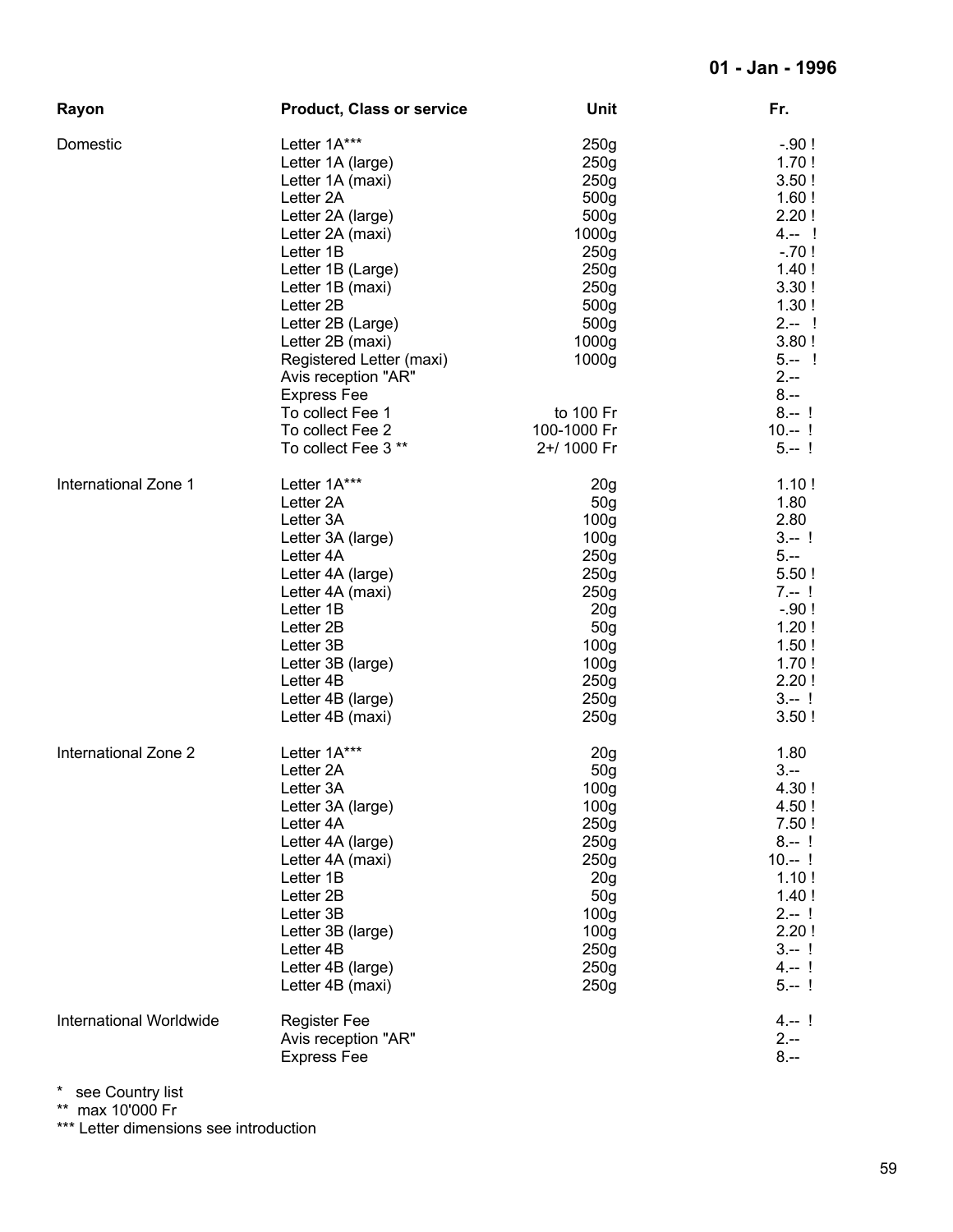| Rayon                   | <b>Product, Class or service</b> | <b>Unit</b>       | Fr.       |
|-------------------------|----------------------------------|-------------------|-----------|
| Domestic                | Letter 1A***                     | 250g              | $-.90$    |
|                         | Letter 1A (large)                | 250 <sub>g</sub>  | 1.70      |
|                         | Letter 1A (maxi)                 | 250 <sub>g</sub>  | 3.50      |
|                         | Letter 2A                        | 500 <sub>g</sub>  | 1.60      |
|                         | Letter 2A (large)                | 500g              | 2.20      |
|                         | Letter 2A (maxi)                 | 1000 <sub>g</sub> | $4. - -$  |
|                         | Letter 1B                        | 250g              | $-.70$    |
|                         |                                  |                   | 1.40      |
|                         | Letter 1B (Large)                | 250g              |           |
|                         | Letter 1B (maxi)                 | 250g              | 3.30      |
|                         | Letter 2B                        | 500 <sub>g</sub>  | 1.30      |
|                         | Letter 2B (Large)                | 500 <sub>g</sub>  | $2 -$     |
|                         | Letter 2B (maxi)                 | 1000g             | 3.80      |
|                         | Registered Letter (Imaxi)        | 1000 <sub>g</sub> | $5. - -$  |
|                         | Avis reception "AR"              |                   | $2 -$     |
|                         | <b>Express Fee</b>               |                   | 8.50!     |
|                         | o collect Fee 1                  | to 100 Fr         | $8 -$     |
|                         | To collect Fee 2                 | 100-1000 Fr       | $10. - -$ |
|                         | To collect Fee 3 **              | 2+/ 1000 Fr       | $5. - -$  |
| International Zone 1    | Letter 1A***                     | 20 <sub>g</sub>   | 1.10      |
|                         | Letter 2A                        | 50 <sub>g</sub>   | 1.80      |
|                         | Letter 3A                        | 100 <sub>g</sub>  | 2.80      |
|                         | Letter 3A (large)                | 100 <sub>g</sub>  | $3 -$     |
|                         | Letter 4A                        | 250g              | $5. -$    |
|                         | Letter 4A (large)                | 250g              | 5.50      |
|                         | Letter 4A (maxi)                 | 250 <sub>g</sub>  | $7. - -$  |
|                         | Letter 1B                        | 20 <sub>g</sub>   | $-.90$    |
|                         | Letter 2B                        | 50 <sub>g</sub>   | 1.20      |
|                         | Letter 3B                        | 100 <sub>g</sub>  | 1.50      |
|                         |                                  | 100 <sub>g</sub>  | 1.70      |
|                         | Letter 3B (large)                |                   |           |
|                         | Letter 4B                        | 250g              | 2.20      |
|                         | Letter 4B (large)                | 250g              | $3 -$     |
|                         | Letter 4B (maxi)                 | 250g              | 3.50      |
| International Zone 2    | Letter 1A***                     | 20 <sub>g</sub>   | 1.80      |
|                         | Letter 2A                        | 50g               | $3 -$     |
|                         | Letter 3A                        | 100 <sub>g</sub>  | 4.30      |
|                         | Letter 3A (large)                | 100 <sub>g</sub>  | 4.50      |
|                         | Letter 4A                        | 250g              | 7.50      |
|                         | Letter 4A (large)                | 250 <sub>g</sub>  | $8. - -$  |
|                         | Letter 4A (maxi)                 | 250g              | $10. - -$ |
|                         | Letter 1B                        | 20 <sub>g</sub>   | 1.10      |
|                         | Letter 2B                        | 50 <sub>g</sub>   | 1.40      |
|                         | Letter 3B                        | 100 <sub>g</sub>  | $2 -$     |
|                         | Letter 3B (large)                | 100 <sub>g</sub>  | 2.20      |
|                         | Letter 4B                        | 250g              | $3 -$     |
|                         | Letter 4B (large)                | 250g              | $4. - -$  |
|                         | Letter 4B (maxi)                 | 250g              | $5. - -$  |
|                         |                                  |                   |           |
| International Worldwide | <b>Register Fee</b>              |                   | 4.--      |
|                         | Avis reception "AR"              |                   | $2 -$     |
|                         | <b>Express Fee</b>               |                   | $8 -$     |

\*\* max 10'000 Fr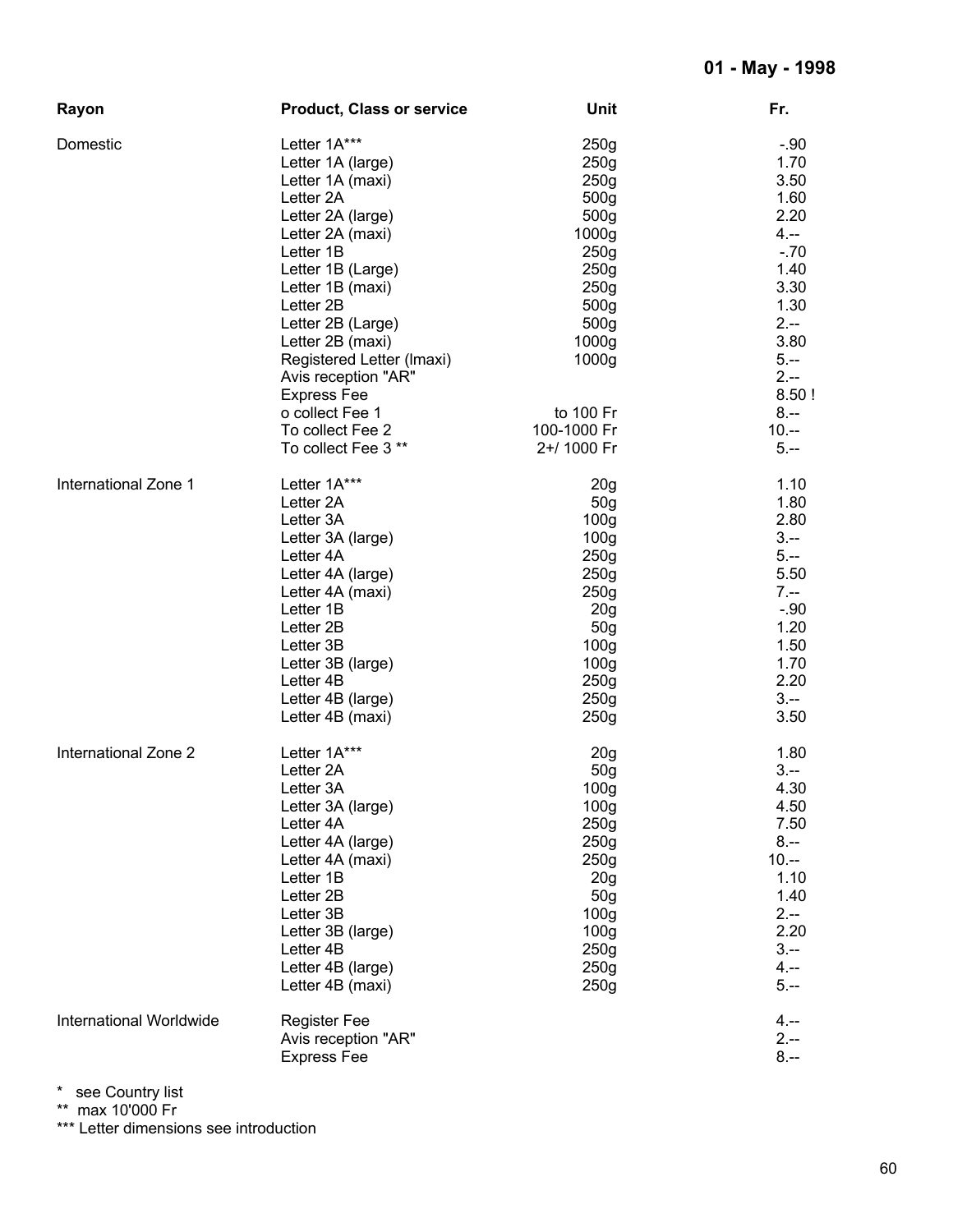| Rayon                   | <b>Product, Class or service</b>      | Unit              | Fr.              |
|-------------------------|---------------------------------------|-------------------|------------------|
| Domestic                | Letter 1A**                           | 250g              | $-.90$           |
|                         | Letter 1A (large)                     | 250g              | 1.70             |
|                         | Letter 1A (maxi)                      | 250 <sub>g</sub>  | 3.50             |
|                         | Letter 2A                             | 500g              | 1.60             |
|                         |                                       |                   | 2.20             |
|                         | Letter 2A (large)                     | 500g              |                  |
|                         | Letter 2A (maxi)                      | 1000g             | $4. - -$         |
|                         | Letter 1B                             | 250g              | $-.70$           |
|                         | Letter 1B (large)                     | 250g              | 1.40             |
|                         | Letter 1B (maxi)                      | 250g              | 3.30             |
|                         | Letter 2B                             | 500g              | 1.30             |
|                         | Letter 2B (large)                     | 500g              | $2 -$            |
|                         | Letter 2B (maxi)                      | 1000g             | 3.80             |
|                         | Registered Letter (maxi)              | 1000g             | $5. -$           |
|                         | Avis reception "AR"                   |                   | $2. - -$         |
|                         | Express Letter (maxi)                 | 1000 <sub>g</sub> | $10 - 1$         |
|                         | To collect Fee                        | max. 10'000 Fr    | $9 - 1$          |
| International Zone 1*   | Letter 1A**                           | 20 <sub>g</sub>   | 1.10             |
|                         | Letter 2A                             | 50 <sub>g</sub>   | 1.80             |
|                         | Letter 3A                             | 100 <sub>g</sub>  | 2.80             |
|                         | Letter 3A (large)                     | 100 <sub>g</sub>  | $3 -$            |
|                         | Letter 4A                             | 250g              | $5. - -$         |
|                         |                                       |                   |                  |
|                         | Letter 4A (large)<br>Letter 4A (maxi) | 250g<br>250g      | 5.50<br>$7. - -$ |
|                         |                                       |                   |                  |
|                         | Letter 1B                             | 20 <sub>g</sub>   | $-.90$           |
|                         | Letter 2B                             | 50 <sub>g</sub>   | 1.20             |
|                         | Letter 3B                             | 100 <sub>g</sub>  | 1.50             |
|                         | Letter 3B (large)                     | 100 <sub>g</sub>  | 1.70             |
|                         | Letter 4B                             | 250g              | 2.20             |
|                         | Letter 4B (large)                     | 250g              | $3 -$            |
|                         | Letter 4B (maxi)                      | 250 <sub>g</sub>  | 3.50             |
| International Zone 2*   | Letter 1A**                           | 20 <sub>g</sub>   | 1.80             |
|                         | Letter 2A                             | 50 <sub>g</sub>   | $3 -$            |
|                         | Letter 3A                             | 100 <sub>g</sub>  | 4.30             |
|                         | Letter 3A (large)                     | 100 <sub>g</sub>  | 4.50             |
|                         | Letter 4A                             | 250g              | 7.50             |
|                         | Letter 4A (large)                     | 250g              | $8 - -$          |
|                         | Letter 4A (maxi)                      | 250g              | $10. - -$        |
|                         |                                       |                   |                  |
|                         | Letter 1B                             | 20 <sub>g</sub>   | 1.10             |
|                         | Letter 2B                             | 50 <sub>g</sub>   | 1.40             |
|                         | Letter 3B                             | 100 <sub>g</sub>  | $2 -$            |
|                         | Letter 3B (large)                     | 100 <sub>g</sub>  | 2.20             |
|                         | Letter 4B                             | 250g              | $3 -$            |
|                         | Letter 4B (large)                     | 250g              | $4 -$            |
|                         | Letter 4B (maxi)                      | 250 <sub>g</sub>  | $5. -$           |
| International Worldwide | <b>Register Fee</b>                   |                   | 4.--             |
|                         | Avis reception "AR"                   |                   | $2. - -$         |
|                         | <b>Express Fee</b>                    |                   | $8. - -$         |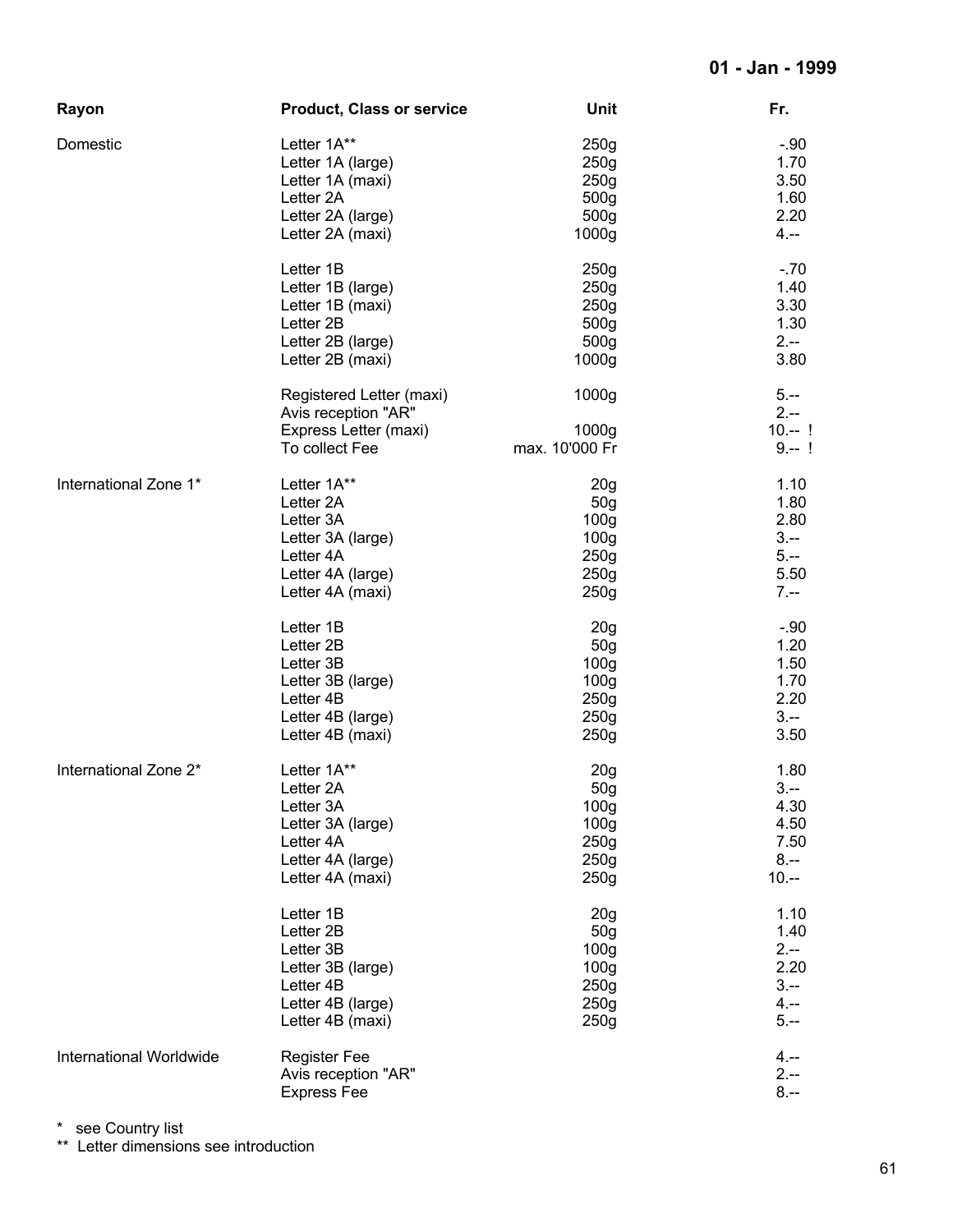| Rayon                   | <b>Product, Class or service</b> | Unit              | Fr.       |
|-------------------------|----------------------------------|-------------------|-----------|
| Domestic                | Letter 1A**                      | 250 <sub>g</sub>  | $-.90$    |
|                         | Letter 1A (large)                | 250g              | 1.70      |
|                         | Letter 1A (maxi)                 | 250g              | 3.50      |
|                         | Letter <sub>2A</sub>             | 500g              | 1.60      |
|                         | Letter 2A (large)                | 500g              | 2.20      |
|                         |                                  | 1000g             | $4. - -$  |
|                         | Letter 2A (maxi)                 |                   |           |
|                         | Letter 1B                        | 250g              | $-.70$    |
|                         | Letter 1B (Large)                | 250 <sub>g</sub>  | 1.40      |
|                         | Letter 1B (maxi)                 | 250g              | 3.30      |
|                         | Letter 2B                        | 500g              | 1.30      |
|                         | Letter 2B (Large)                | 500 <sub>g</sub>  | $2 -$     |
|                         | Letter 2B (maxi)                 | 1000g             | 3.80      |
|                         | Registered Letter (maxi)         | 1000 <sub>g</sub> | $5. - -$  |
|                         | Avis reception "AR"              |                   | $2 -$     |
|                         | Express Letter A (maxi)**        | 1000 <sub>g</sub> | $17 - 1$  |
|                         | Express Letter B (maxi)          | 1000 <sub>g</sub> | $15 - 1$  |
|                         | Express Letter C (maxi)          | 1000 <sub>g</sub> | $12 - 1$  |
|                         |                                  | max. 10'000 Fr    | $9. - -$  |
|                         | To collect Fee                   |                   |           |
| International Zone 1*   | Letter 1A**                      | 20 <sub>g</sub>   | 1.10      |
|                         | Letter 2A                        | 50 <sub>g</sub>   | 1.80      |
|                         | Letter 3A                        | 100 <sub>g</sub>  | 2.80      |
|                         | Letter 3A (large)                | 100 <sub>g</sub>  | $3 -$     |
|                         | Letter 4A                        | 250g              | $5. - -$  |
|                         | Letter 4A (large)                | 250g              | 5.50      |
|                         | Letter 4A (maxi)                 | 250 <sub>g</sub>  | $7. - -$  |
|                         | Letter 1B                        | 20 <sub>g</sub>   | $-.90$    |
|                         | Letter 2B                        |                   | 1.20      |
|                         |                                  | 50 <sub>g</sub>   |           |
|                         | Letter 3B                        | 100 <sub>g</sub>  | 1.50      |
|                         | Letter 3B (large)                | 100 <sub>g</sub>  | 1.70      |
|                         | Letter 4B                        | 250 <sub>g</sub>  | 2.20      |
|                         | Letter 4B (large)                | 250g              | $3 -$     |
|                         | Letter 4B (maxi)                 | 250 <sub>g</sub>  | 3.50      |
| International Zone 2*   | Letter 1A**                      | 20 <sub>g</sub>   | 1.80      |
|                         | Letter 2A                        | 50 <sub>g</sub>   | $3 -$     |
|                         | Letter 3A                        | 100 <sub>g</sub>  | 4.30      |
|                         | Letter 3A (large)                | 100 <sub>g</sub>  | 4.50      |
|                         | Letter 4A                        | 250g              | 7.50      |
|                         | Letter 4A (large)                | 250g              | $8. - -$  |
|                         |                                  |                   | $10. - -$ |
|                         | Letter 4A (maxi)                 | 250g              |           |
|                         | Letter 1B                        | 20 <sub>g</sub>   | 1.10      |
|                         | Letter 2B                        | 50 <sub>g</sub>   | 1.40      |
|                         | Letter 3B                        | 100 <sub>g</sub>  | $2 -$     |
|                         | Letter 3B (large)                | 100 <sub>g</sub>  | 2.20      |
|                         | Letter 4B                        | 250g              | $3 -$     |
|                         | Letter 4B (large)                | 250g              | $4. - -$  |
|                         | Letter 4B (maxi)                 | 250g              | $5. -$    |
| International Worldwide | <b>Register Fee</b>              |                   | $4. - -$  |
|                         | Avis reception "AR"              |                   | $2. - -$  |
|                         | <b>Express Fee</b>               |                   | $8. - -$  |
|                         |                                  |                   |           |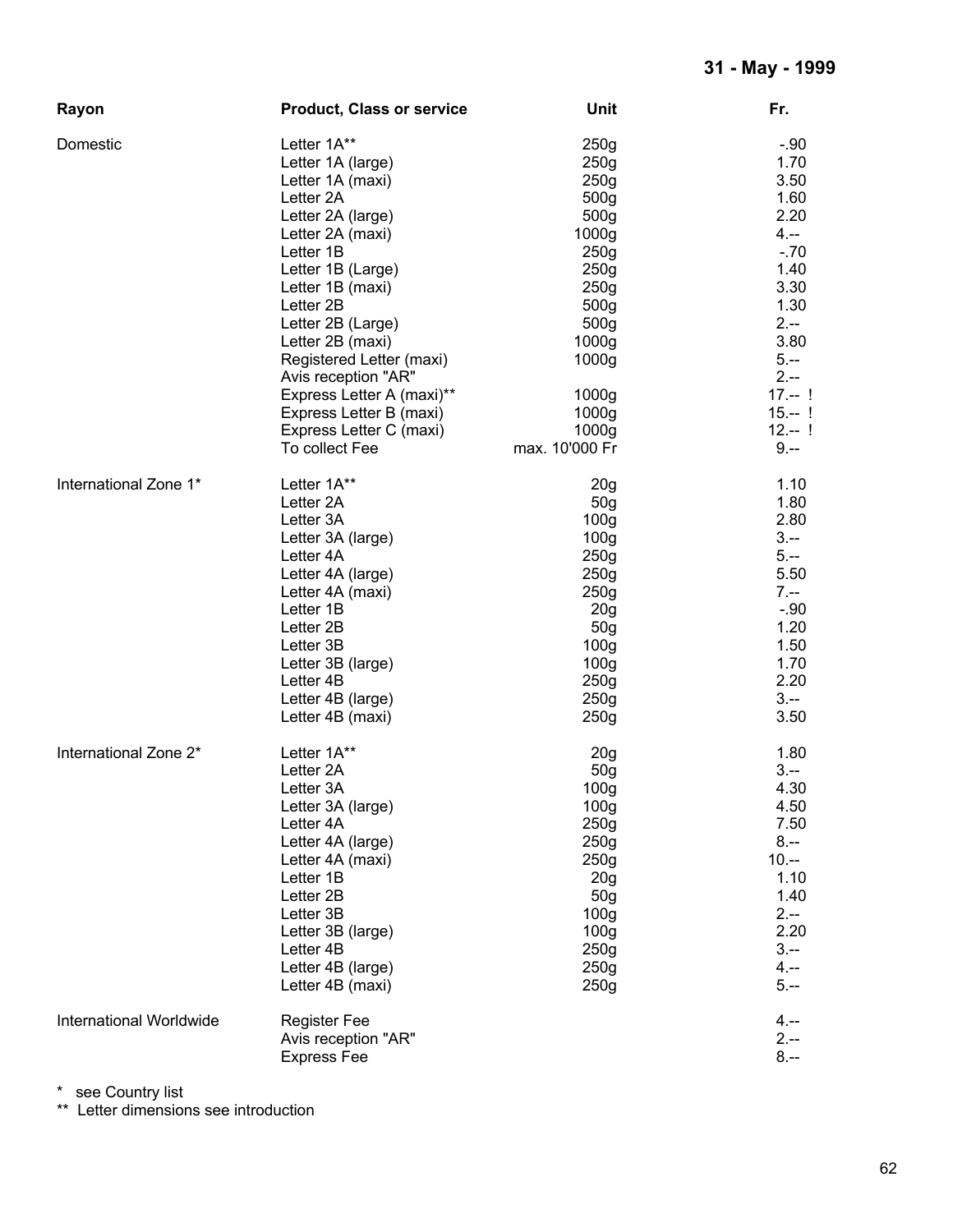| Rayon                   | <b>Product, Class or service</b>                | <b>Unit</b>       | Fr.            |
|-------------------------|-------------------------------------------------|-------------------|----------------|
| Domestic                | Letter 1A**                                     | 250g              | $-.90$         |
|                         | Letter 1A (large)                               | 250g              | 1.70           |
|                         | Letter 1A (maxi)                                | 250g              | 3.50           |
|                         | Letter 2A                                       | 500 <sub>g</sub>  | 1.60           |
|                         | Letter 2A (large)                               | 500g              | 2.20           |
|                         | Letter 2A (maxi)                                | 1000g             | $4. - -$       |
|                         |                                                 |                   |                |
|                         | Letter 1B                                       | 250g              | $-.70$         |
|                         | Letter 1B (Large)                               | 250g              | 1.40           |
|                         | Letter 1B (maxi)                                | 250g              | 3.30           |
|                         | Letter 2B                                       | 500 <sub>g</sub>  | 1.30           |
|                         | Letter 2B (Large)                               | 500 <sub>g</sub>  | $2 -$          |
|                         | Letter 2B (maxi)                                | 1000 <sub>g</sub> | 3.80           |
|                         | Registered Letter (maxi)<br>Avis reception "AR" | 1000 <sub>g</sub> | $5 -$<br>$2 -$ |
|                         |                                                 |                   |                |
|                         | Express Letter A (maxi)**                       | 1000g             | $17 -$         |
|                         | Express Letter B (maxi)                         | 1000g             | $15. - -$      |
|                         | Express Letter C (maxi)                         | 1000g             | $12. - -$      |
|                         | To collect Fee                                  | max. 10'000 Fr    | $9 -$          |
| International Zone 1*   | Letter 1A**                                     | 20 <sub>g</sub>   | 1.30!          |
|                         | Letter 2A                                       | 50 <sub>g</sub>   | $2 - 1$        |
|                         | Letter 3A                                       | 100 <sub>g</sub>  | $3 - 1$        |
|                         | Letter 3A (large)                               | 100 <sub>g</sub>  | 3.50!          |
|                         | Letter 4A (large)                               | 250g              | $6. - 1$       |
|                         |                                                 | 250g              | $8 - 1$        |
|                         | Letter 4A (maxi)                                |                   |                |
|                         | Letter 1B                                       | 20 <sub>g</sub>   | 1.20!          |
|                         | Letter 2B                                       | 50 <sub>g</sub>   | 1.70!          |
|                         | Letter 3B                                       | 100 <sub>g</sub>  | $2 - 1$        |
|                         | Letter 3B (large)                               | 100 <sub>g</sub>  | 2.50!          |
|                         | Letter 4B (large)                               | 250 <sub>g</sub>  | 3.50!          |
|                         | Letter 4B (maxi)                                | 250g              | $5 - 1$        |
|                         |                                                 |                   |                |
| International Zone 2*   | Letter 1A**                                     | 20 <sub>g</sub>   | 1.80           |
|                         | Letter 2A                                       | 50 <sub>g</sub>   | $3 -$          |
|                         | Letter 3A                                       | 100 <sub>g</sub>  | 4.30           |
|                         | Letter 3A (large)                               | 100 <sub>g</sub>  | 4.50           |
|                         | Letter 4A (large)                               | 250g              | $8 - -$        |
|                         | Letter 4A (maxi)                                | 250g              | $10. - -$      |
|                         | Letter 1B                                       | 20 <sub>g</sub>   | 1.40!          |
|                         | Letter 2B                                       | 50 <sub>g</sub>   | $2 - 1$        |
|                         | Letter 3B                                       | 100 <sub>g</sub>  | 2.50!          |
|                         |                                                 |                   | $3 - 1$        |
|                         | Letter 3B (large)                               | 100 <sub>g</sub>  |                |
|                         | Letter 4B (large)                               | 250g              | $5 - 1$        |
|                         | Letter 4B (maxi)                                | 250g              | $6 - 1$        |
| International Worldwide | <b>Register Fee</b>                             |                   | $5 - 1$        |
|                         | Avis reception "AR"                             |                   | $2 -$          |
|                         | <b>Express Fee</b>                              |                   | $8 - -$        |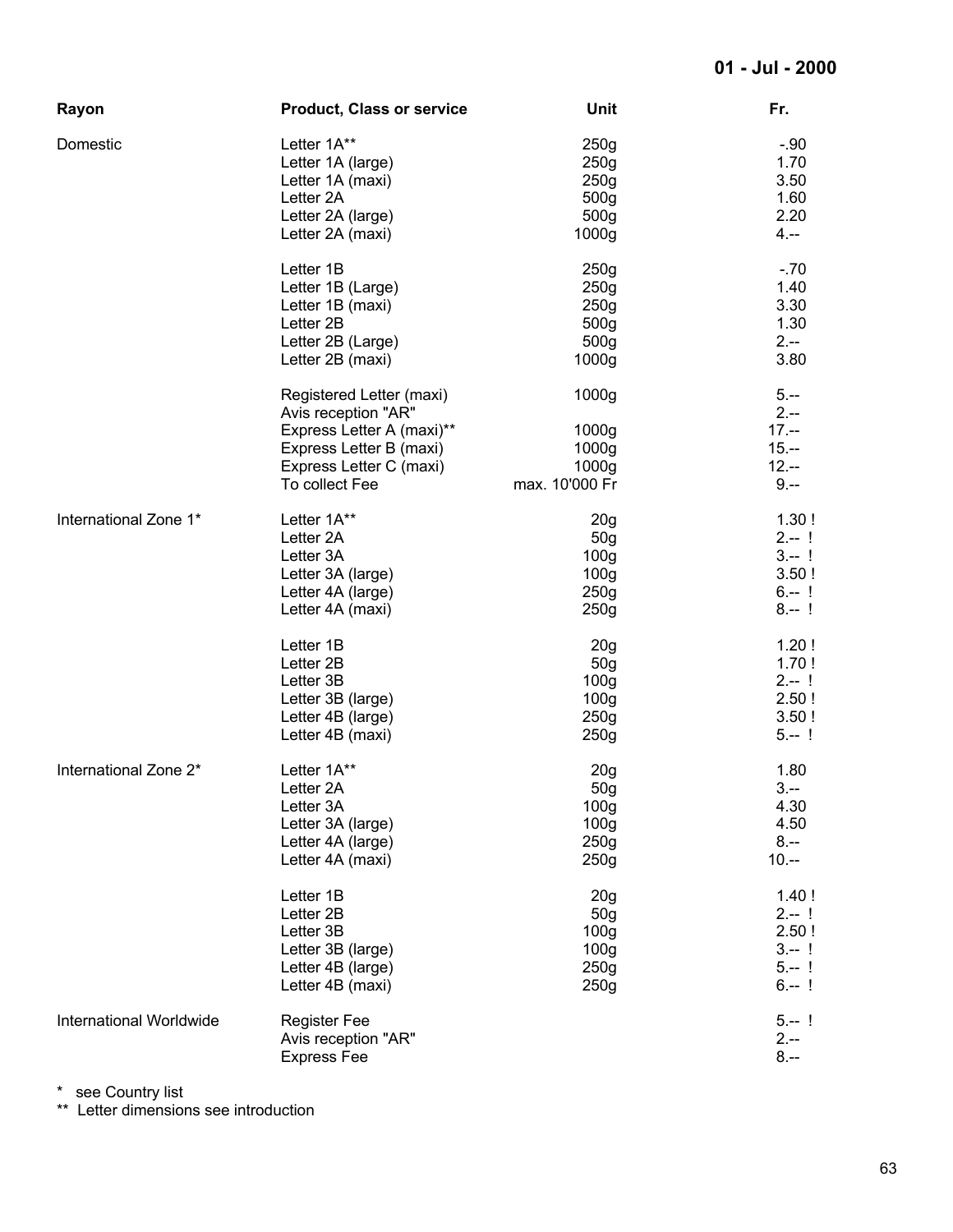| Rayon                   | <b>Product, Class or service</b>                        | <b>Unit</b>              | Fr.                 |
|-------------------------|---------------------------------------------------------|--------------------------|---------------------|
| Domestic                | Letter 1A**                                             | 100 <sub>g</sub>         | $-.90!$             |
|                         | Letter 2A                                               | 250g                     | 1.30!               |
|                         | Letter 3A (large)                                       | 500 <sub>g</sub>         | 2.20!               |
|                         | Letter 4A (maxi)                                        | 1000 <sub>g</sub>        | $5 - 1$             |
|                         | Letter 1B                                               | 100 <sub>g</sub>         | $-.70!$             |
|                         | Letter 2B                                               | 250g                     | 1.10!               |
|                         | Letter 3B (Large)                                       | 500 <sub>g</sub>         | 1.80!               |
|                         | Letter 4B (maxi)                                        | 1000g                    | 4.50!               |
|                         | Registered Letter "LIS 1"(large)                        | 500 <sub>g</sub>         | $5 - 1$             |
|                         | Registered Letter "LIS 2"(maxi)                         | 1000g                    | $6. - 1$            |
|                         | Insured Reg. Letter "LAS" (maxi)<br>Avis reception "AR" | 1000g                    | $9. - 1$<br>$3 - 1$ |
|                         | Express Letter A (maxi)**                               | 1000 <sub>g</sub>        | $19 - 1$            |
|                         | Express Letter B (maxi)                                 | 1000 <sub>g</sub>        | $16 - 1$            |
|                         | Express Letter C (maxi)                                 | 1000 <sub>g</sub>        | 13.50!              |
|                         | To collect Fee                                          | max. 10'000 Fr           | $11 - 1$            |
| International Zone 1*   | Letter 1A**                                             | 20 <sub>g</sub>          | 1.30                |
|                         | Letter 2A                                               | 50 <sub>g</sub>          | $2 -$               |
|                         | Letter 3A                                               | 100 <sub>g</sub>         | $3 -$               |
|                         | Letter 3A (large)                                       | 100 <sub>g</sub>         | 3.50                |
|                         | Letter 4A (large)                                       | 250g                     | $6. - -$            |
|                         | Letter 4A (maxi)                                        | 250g                     | $8 -$               |
|                         | Letter 1B                                               | 20 <sub>g</sub>          | 1.20                |
|                         | Letter 2B                                               | 50 <sub>g</sub>          | 1.70                |
|                         | Letter 3B                                               | 100 <sub>g</sub>         | $2. - -$            |
|                         | Letter 3B (large)                                       | 100 <sub>g</sub>         | 2.50                |
|                         | Letter 4B (large)                                       | 250g                     | 3.50                |
|                         | Letter 4B (maxi)                                        | 250g                     | $5. -$              |
| International Zone 2*   | Letter 1A**                                             | 20g                      | 1.80                |
|                         | Letter 2A                                               | 50 <sub>g</sub>          | $3 -$               |
|                         | Letter 3A                                               | 100 <sub>g</sub>         | 4.30                |
|                         | Letter 3A (large)                                       | 100g                     | 4.50                |
|                         | Letter 4A (large)                                       | 250g                     | $8 -$               |
|                         | Letter 4A (maxi)                                        | 250g                     | $10 -$              |
| Letter 2B               | Letter 1B                                               | 20 <sub>g</sub>          | 1.40                |
|                         | 50 <sub>g</sub><br>Letter 3B                            | $2 -$                    | 2.50                |
|                         |                                                         | 100 <sub>g</sub>         | $3 -$               |
|                         | Letter 3B (large)                                       | 100 <sub>g</sub><br>250g | $5. - -$            |
|                         | Letter 4B (large)                                       | 250g                     | $6 -$               |
|                         | Letter 4B (maxi)                                        |                          |                     |
| International Worldwide | <b>Register Fee</b>                                     |                          | $5 -$               |
|                         | Avis reception "AR"                                     |                          | $2 -$               |
|                         | <b>Express Fee</b>                                      |                          | $8 -$               |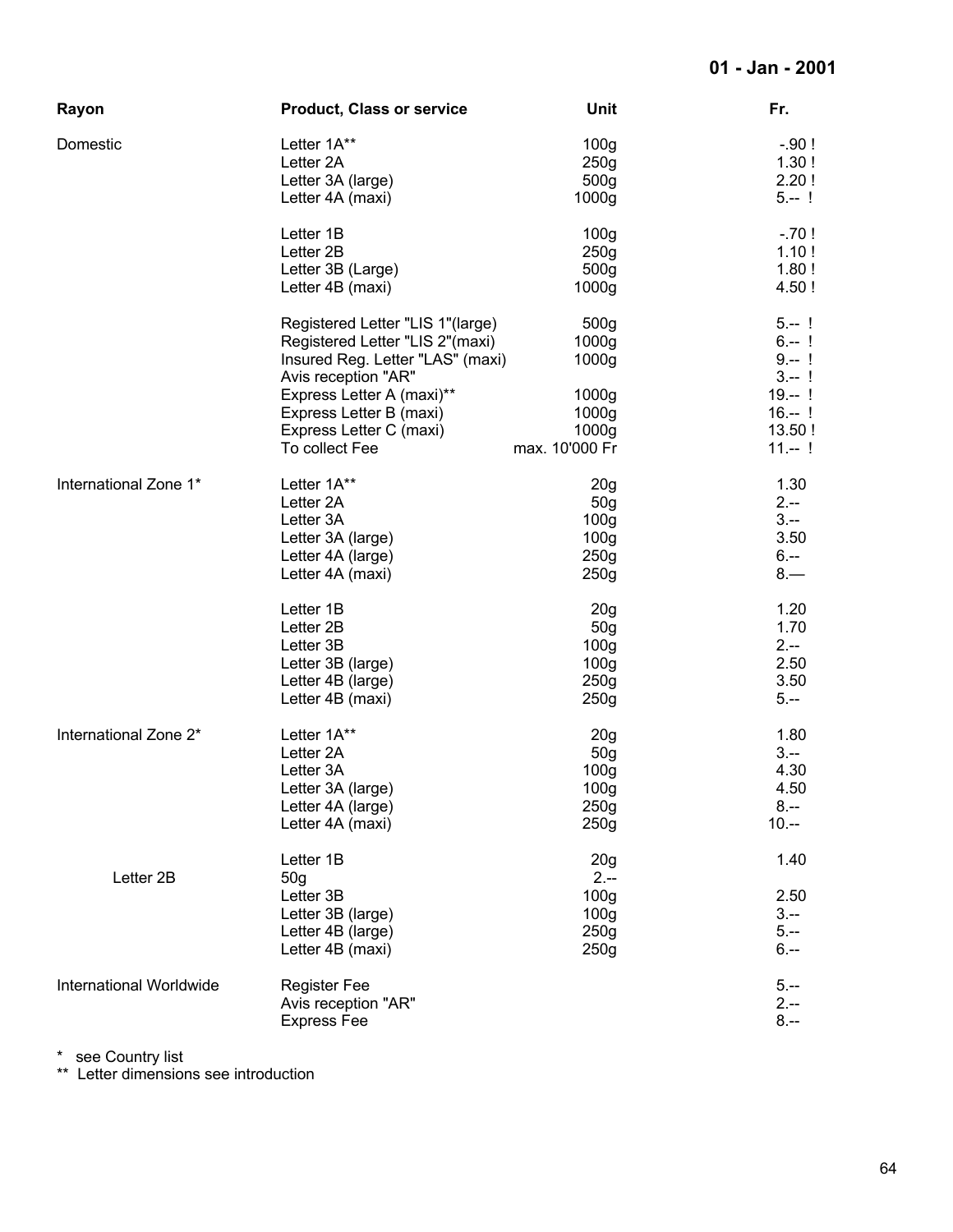| Rayon                   | <b>Product, Class or service</b>                                                                                                                                                                                                                                                                                                                                            | Unit                                                                                                                                                                                                                                                                      | Fr.                                                                                                                                                   |
|-------------------------|-----------------------------------------------------------------------------------------------------------------------------------------------------------------------------------------------------------------------------------------------------------------------------------------------------------------------------------------------------------------------------|---------------------------------------------------------------------------------------------------------------------------------------------------------------------------------------------------------------------------------------------------------------------------|-------------------------------------------------------------------------------------------------------------------------------------------------------|
| Domestic                | Letter 1A**<br>Letter 2A<br>Letter 3A (large)<br>Letter 4A (maxi)<br>Letter 1B<br>Letter 2B<br>Letter 3B (Large)<br>Letter 4B (maxi)<br>Registered Letter "LIS 1"(large)<br>Registered Letter "LIS 2"(maxi)<br>Insured Reg. Letter "LAS" (maxi)<br>Avis reception "AR"<br>Express Letter A (maxi)**<br>Express Letter B (maxi)<br>Express Letter C (maxi)<br>To collect Fee | 100 <sub>g</sub><br>250g<br>500 <sub>g</sub><br>1000 <sub>g</sub><br>100 <sub>g</sub><br>250g<br>500g<br>1000 <sub>g</sub><br>500 <sub>g</sub><br>1000 <sub>g</sub><br>1000 <sub>g</sub><br>1000 <sub>g</sub><br>1000 <sub>g</sub><br>1000 <sub>g</sub><br>max. 10'000 Fr | $-.90$<br>1.30<br>2.20<br>$5. -$<br>$-70$<br>1.10<br>1.80<br>4.50<br>$5. -$<br>$6 -$<br>$9 -$<br>$3 -$<br>$19. - -$<br>$16. - -$<br>13.50<br>$15 - 1$ |
| International Zone 1*   | Letter 1A**                                                                                                                                                                                                                                                                                                                                                                 | 20 <sub>g</sub>                                                                                                                                                                                                                                                           | 1.30                                                                                                                                                  |
|                         | Letter 2A                                                                                                                                                                                                                                                                                                                                                                   | 50 <sub>g</sub>                                                                                                                                                                                                                                                           | $2. - -$                                                                                                                                              |
|                         | Letter 3A                                                                                                                                                                                                                                                                                                                                                                   | 100 <sub>g</sub>                                                                                                                                                                                                                                                          | $3 -$                                                                                                                                                 |
|                         | Letter 3A (large)                                                                                                                                                                                                                                                                                                                                                           | 100 <sub>g</sub>                                                                                                                                                                                                                                                          | 3.50                                                                                                                                                  |
|                         | Letter 4A (large)                                                                                                                                                                                                                                                                                                                                                           | 250g                                                                                                                                                                                                                                                                      | $6. - -$                                                                                                                                              |
|                         | Letter 4A (maxi)                                                                                                                                                                                                                                                                                                                                                            | 250g                                                                                                                                                                                                                                                                      | $8. - -$                                                                                                                                              |
|                         | Letter 1B                                                                                                                                                                                                                                                                                                                                                                   | 20 <sub>g</sub>                                                                                                                                                                                                                                                           | 1.20                                                                                                                                                  |
|                         | Letter 2B                                                                                                                                                                                                                                                                                                                                                                   | 50 <sub>g</sub>                                                                                                                                                                                                                                                           | 1.70                                                                                                                                                  |
|                         | Letter 3B                                                                                                                                                                                                                                                                                                                                                                   | 100 <sub>g</sub>                                                                                                                                                                                                                                                          | $2 -$                                                                                                                                                 |
|                         | Letter 3B (large)                                                                                                                                                                                                                                                                                                                                                           | 100 <sub>g</sub>                                                                                                                                                                                                                                                          | 2.50                                                                                                                                                  |
|                         | Letter 4B (large)                                                                                                                                                                                                                                                                                                                                                           | 250g                                                                                                                                                                                                                                                                      | 3.50                                                                                                                                                  |
|                         | Letter 4B (maxi)                                                                                                                                                                                                                                                                                                                                                            | 250g                                                                                                                                                                                                                                                                      | $5 -$                                                                                                                                                 |
|                         | <b>Express Letter 1</b>                                                                                                                                                                                                                                                                                                                                                     | 100 <sub>g</sub>                                                                                                                                                                                                                                                          | $10--$ !                                                                                                                                              |
|                         | <b>Express Letter 2</b>                                                                                                                                                                                                                                                                                                                                                     | 500g                                                                                                                                                                                                                                                                      | $15 - 1$                                                                                                                                              |
| USA / Canada            | <b>Express Letter 1</b>                                                                                                                                                                                                                                                                                                                                                     | 100 <sub>g</sub>                                                                                                                                                                                                                                                          | $11 - 1$                                                                                                                                              |
|                         | <b>Express Letter 2</b>                                                                                                                                                                                                                                                                                                                                                     | 500g                                                                                                                                                                                                                                                                      | $18 - 1$                                                                                                                                              |
| International Zone 2*   | Letter 1A**                                                                                                                                                                                                                                                                                                                                                                 | 20g                                                                                                                                                                                                                                                                       | 1.80                                                                                                                                                  |
|                         | Letter 2A                                                                                                                                                                                                                                                                                                                                                                   | 50 <sub>g</sub>                                                                                                                                                                                                                                                           | $3. - -$                                                                                                                                              |
|                         | Letter 3A                                                                                                                                                                                                                                                                                                                                                                   | 100 <sub>g</sub>                                                                                                                                                                                                                                                          | 4.30                                                                                                                                                  |
|                         | Letter 3A (large)                                                                                                                                                                                                                                                                                                                                                           | 100 <sub>g</sub>                                                                                                                                                                                                                                                          | 4.50                                                                                                                                                  |
|                         | Letter 4A (large)                                                                                                                                                                                                                                                                                                                                                           | 250g                                                                                                                                                                                                                                                                      | $8. - -$                                                                                                                                              |
|                         | Letter 4A (maxi)                                                                                                                                                                                                                                                                                                                                                            | 250g                                                                                                                                                                                                                                                                      | $10. - -$                                                                                                                                             |
|                         | Letter 1B                                                                                                                                                                                                                                                                                                                                                                   | 20 <sub>g</sub>                                                                                                                                                                                                                                                           | 1.40                                                                                                                                                  |
|                         | Letter 2B                                                                                                                                                                                                                                                                                                                                                                   | 50 <sub>g</sub>                                                                                                                                                                                                                                                           | $2. - -$                                                                                                                                              |
|                         | Letter 3B                                                                                                                                                                                                                                                                                                                                                                   | 100 <sub>g</sub>                                                                                                                                                                                                                                                          | 2.50                                                                                                                                                  |
|                         | Letter 3B (large)                                                                                                                                                                                                                                                                                                                                                           | 100 <sub>g</sub>                                                                                                                                                                                                                                                          | $3 -$                                                                                                                                                 |
|                         | Letter 4B (large)                                                                                                                                                                                                                                                                                                                                                           | 250g                                                                                                                                                                                                                                                                      | $5. -$                                                                                                                                                |
|                         | Letter 4B (maxi)                                                                                                                                                                                                                                                                                                                                                            | 250g                                                                                                                                                                                                                                                                      | $6 -$                                                                                                                                                 |
|                         | <b>Express Letter 1</b>                                                                                                                                                                                                                                                                                                                                                     | 100 <sub>g</sub>                                                                                                                                                                                                                                                          | $12 - 1$                                                                                                                                              |
|                         | <b>Express Letter 2</b>                                                                                                                                                                                                                                                                                                                                                     | 500g                                                                                                                                                                                                                                                                      | $20 - 1$                                                                                                                                              |
| International Worldwide | <b>Register Fee</b><br>Avis reception "AR"<br><b>Express Fee</b>                                                                                                                                                                                                                                                                                                            |                                                                                                                                                                                                                                                                           | $5. -$<br>$2 -$<br>$8 -$                                                                                                                              |

\*\* Letter explanations see introduction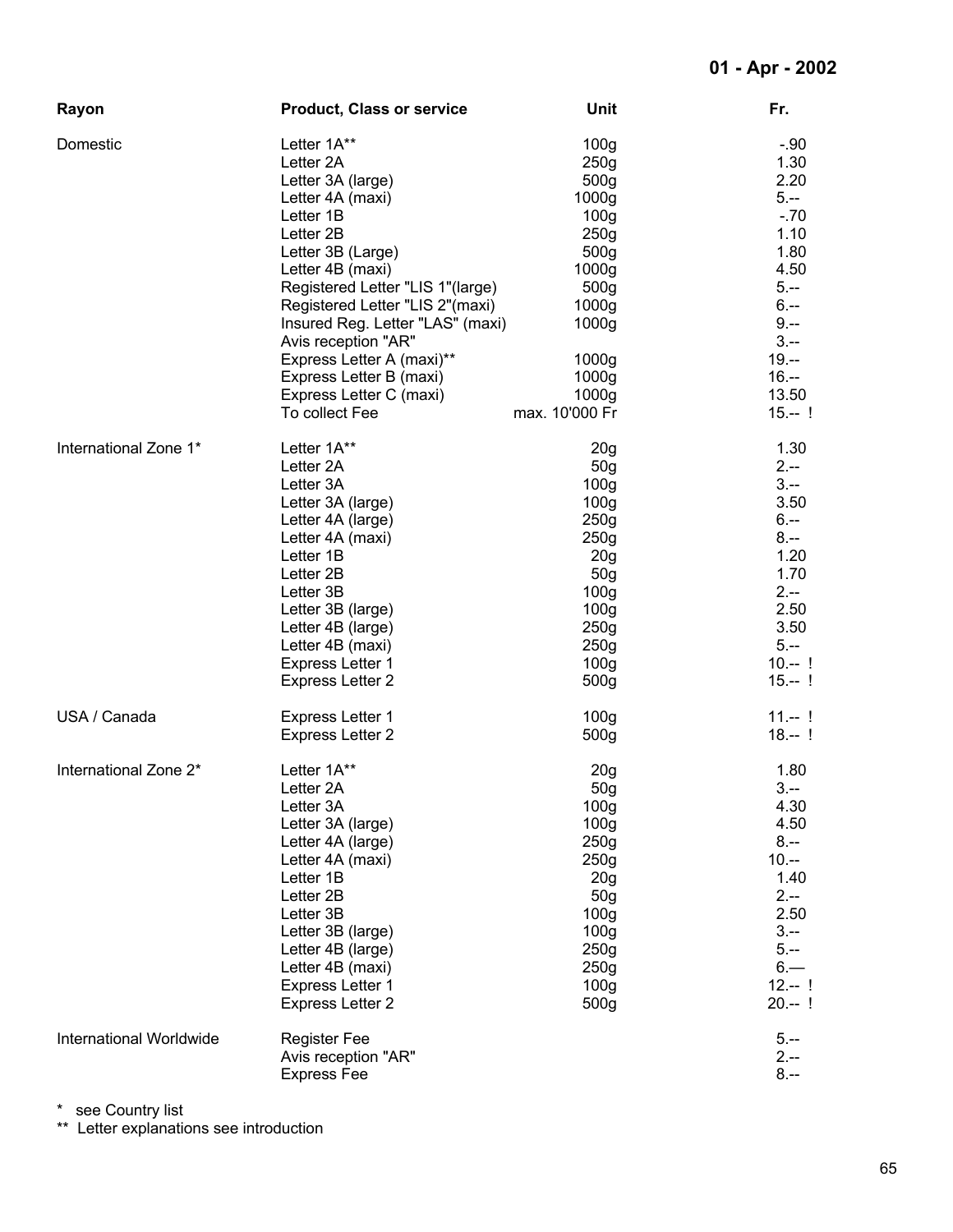| Rayon                   | <b>Product, Class or service</b>  | <b>Unit</b>       | Fr.       |
|-------------------------|-----------------------------------|-------------------|-----------|
| Domestic                | Letter 1A**                       | 100 <sub>g</sub>  | $-.90$    |
|                         | Letter 2A                         | 250g              | 1.30      |
|                         | Letter 3A (large)                 | 500 <sub>g</sub>  | 2.20      |
|                         | Letter 4A (large)                 | 1000g             | $5. -$    |
|                         | Letter 1B                         | 100 <sub>g</sub>  | $-.70$    |
|                         |                                   |                   |           |
|                         | Letter 2B                         | 250 <sub>g</sub>  | 1.10      |
|                         | Letter 3B (large)                 | 500 <sub>g</sub>  | 1.80      |
|                         | Letter 4B (large)                 | 1000g             | 4.50      |
|                         | Registered Letter "LSI 1"(large)  | 500 <sub>g</sub>  | $5. -$    |
|                         | Registered Letter "LSI 2"(large)  | 1000g             | $6 - 1$   |
|                         | Registered Letter "LSI 3" ***     | 250g              | $6 - 1$   |
|                         | Insured Reg. Letter "LAS" (large) | 1000 <sub>g</sub> | $8 - 1$   |
|                         | Insured Reg. Letter "LAS 3" ***   | 250g              | $8 - 1$   |
|                         | Avis reception "AR"               |                   | $3 -$     |
|                         | Express Letter A (large)**        | 1000 <sub>g</sub> | $19. - -$ |
|                         |                                   |                   | 16.50!    |
|                         | Express Letter B (large)          | 1000 <sub>g</sub> |           |
|                         | Express Letter C (large)          | 1000 <sub>g</sub> | 14.80!    |
|                         | To collect Fee                    | max. 10'000 Fr    | $15. - -$ |
| International Zone 1*   | Letter 1A**                       | 20 <sub>g</sub>   | 1.30      |
|                         | Letter 2A                         | 50 <sub>g</sub>   | $2 -$     |
|                         | Letter 3A                         | 100 <sub>g</sub>  | $3 -$     |
|                         | Letter 3A (large)                 | 100 <sub>g</sub>  | 3.50      |
|                         | Letter 4A (large)                 | 250 <sub>g</sub>  | $6. - -$  |
|                         | Letter 4A (maxi)                  | 500 <sub>g</sub>  | $13 - 1$  |
|                         |                                   |                   |           |
|                         | Letter 1B                         | 20 <sub>g</sub>   | 1.20      |
|                         | Letter 2B                         | 50 <sub>g</sub>   | 1.70      |
|                         | Letter 3B                         | 100 <sub>g</sub>  | $2 -$     |
|                         | Letter 3B (large)                 | 100 <sub>g</sub>  | 2.50      |
|                         | Letter 4B (large)                 | 250g              | 3.50      |
|                         | Letter 4B (maxi)                  | 500g              | $8 - 1$   |
|                         | <b>Express Letter 1</b>           | 100 <sub>g</sub>  | $10. - -$ |
|                         | <b>Express Letter 2</b>           | 500g              | $18 - 1$  |
| International Zone 2*   | Letter 1A**                       | 20 <sub>g</sub>   | 1.80      |
|                         | Letter 2A                         | 50g               | $3 -$     |
|                         |                                   |                   |           |
|                         | Letter 3A                         | 100g              | 4.30      |
|                         | Letter 3A (large)                 | 100 <sub>g</sub>  | 4.50      |
|                         | Letter 3A (large)                 | 100 <sub>g</sub>  | 4.50      |
|                         | Letter 4A (large)                 | 250g              | $8. - -$  |
|                         | Letter 4A (maxi)                  | 500 <sub>g</sub>  | $19 - 1$  |
|                         | Letter 1B                         | 20 <sub>g</sub>   | 1.40      |
|                         | Letter 2B                         | 50 <sub>g</sub>   | $2 -$     |
|                         | Letter 3B                         | 100 <sub>g</sub>  | 2.50      |
|                         | Letter 3B (large)                 | 100 <sub>g</sub>  | $3 - -$   |
|                         | Letter 4B (large)                 | 250g              | $5. - -$  |
|                         | Letter 4B (maxi)                  | 500 <sub>g</sub>  | $10 - 1$  |
|                         |                                   |                   |           |
|                         | Express Letter 1                  | 100 <sub>g</sub>  | $13 - 1$  |
|                         | <b>Express Letter 2</b>           | 500g              | $21 - 1$  |
| International Worldwide | <b>Register Fee</b>               |                   | $6 - 1$   |
|                         | Avis reception "AR"               |                   | $3 - 1$   |

\*\* Letter explanations see introduction

\*\*\* Max. Sizes for "Reg. Letter 3" = 250x176x50 mm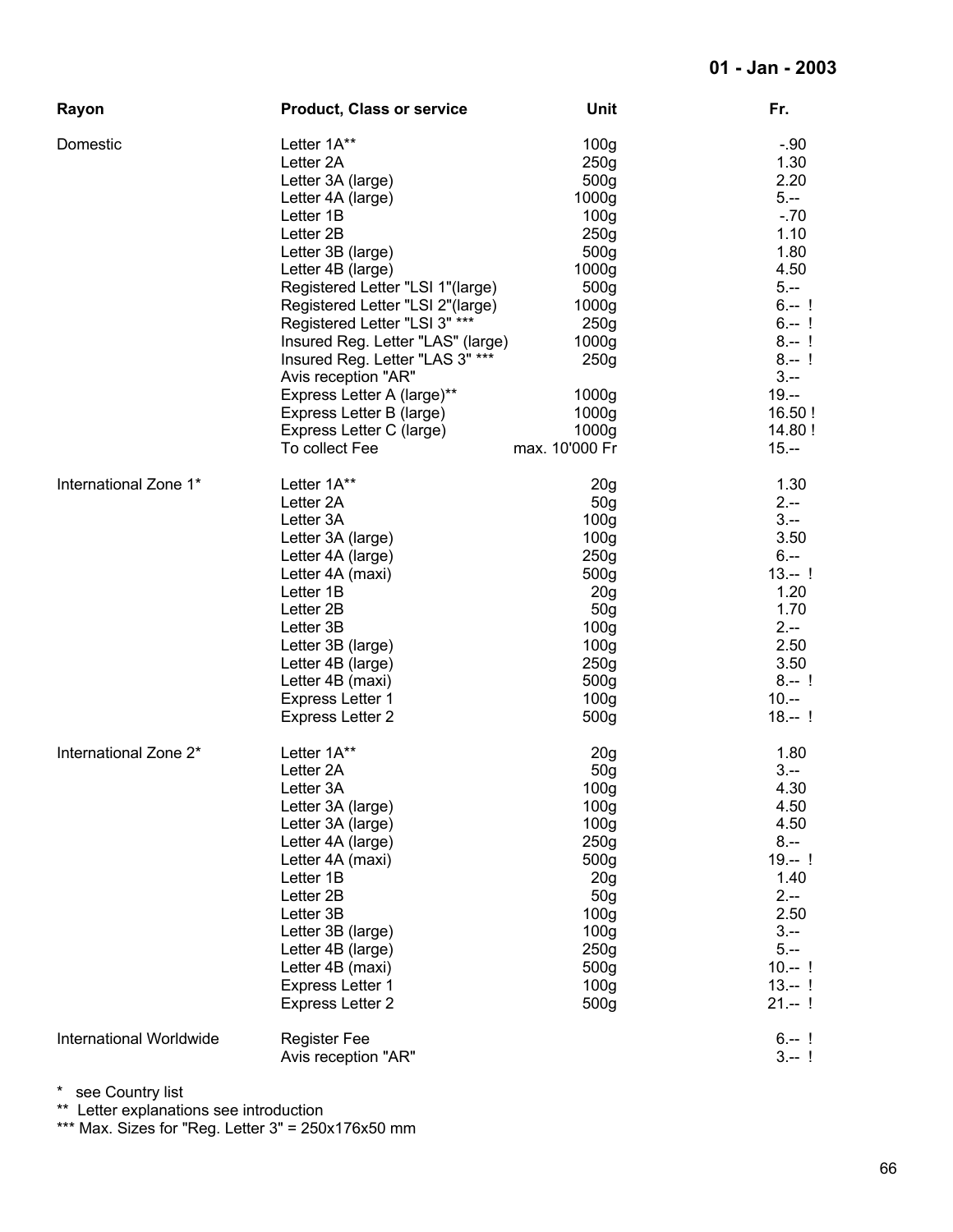| Rayon                   | <b>Product, Class or service</b>            | Unit                                 | Fr.                 |
|-------------------------|---------------------------------------------|--------------------------------------|---------------------|
| Domestic                | Letter 1A**<br>Letter 2A                    | 100 <sub>g</sub><br>250g             | $1 - 1$<br>1.30     |
|                         | Letter 3A (large)                           | 500 <sub>g</sub>                     | 2.20                |
|                         | Letter 4A (large)                           | 1000 <sub>g</sub>                    | $5. -$              |
|                         | Letter 1B                                   | 100 <sub>g</sub>                     | $-0.85!$            |
|                         | Letter 2B                                   | 250 <sub>g</sub>                     | 1.10                |
|                         | Letter 3B (large)                           | 500g                                 | 1.80                |
|                         | Letter 4B (large)                           | 1000g                                | 4.50                |
|                         | Registered Letter "LSI 1"(large)            | 500 <sub>g</sub>                     | $5. -$              |
|                         | Registered Letter "LSI 2"(large)            | 1000g                                | $6 -$               |
|                         | Registered Letter "LSI 3" ***               | 250g                                 | $6. - -$            |
|                         | Insured Reg. Letter "LAS" (large)           | 1000g                                | $8 - -$             |
|                         | Insured Reg. Letter "LAS 3" ***             | 250g                                 | $8. - -$            |
|                         | Avis reception "AR"                         |                                      | $3 -$               |
|                         | Express Letter A (maxi)**                   | 1000 <sub>g</sub>                    | 19.50!              |
|                         | Express Letter B (maxi)                     | 1000g                                | 18.50               |
|                         | Express Letter C (maxi)                     | 1000g                                | 14.80               |
|                         | To collect Fee                              | max. 10'000 Fr                       | $15. - $            |
| International Zone 1*   | Letter 1A**                                 | 20 <sub>g</sub>                      | 1.30                |
|                         | Letter 2A                                   | 50 <sub>g</sub>                      | $2.20$ !            |
|                         | Letter 3A                                   | 100 <sub>g</sub>                     | $3.30$ !            |
|                         | Letter 3A (large)                           | 100 <sub>g</sub>                     | $3.60$ !            |
|                         | Letter 4A (large)                           | 250 <sub>g</sub>                     | $6.20$ !            |
|                         | Letter 4A (maxi)                            | 500 <sub>g</sub>                     | $13. - -$           |
|                         | Letter 1B                                   | 20 <sub>g</sub>                      | 1.20                |
|                         | Letter 2B                                   | 50 <sub>g</sub>                      | $1.80$ !            |
|                         | Letter 3B                                   | 100 <sub>g</sub>                     | $2.50$ !            |
|                         | Letter 3B (large)                           | 100 <sub>g</sub>                     | $3 - 1$             |
|                         | Letter 4B (large)                           | 250g                                 | $4 - 1$<br>$8. - -$ |
|                         | Letter 4B (maxi)                            | 500 <sub>g</sub><br>100 <sub>g</sub> | $10. - -$           |
|                         | Express Letter 1<br><b>Express Letter 2</b> | 500g                                 | $18. - -$           |
|                         |                                             |                                      |                     |
| International Zone 2*   | Letter 1A**                                 | 20 <sub>g</sub>                      | 1.80                |
|                         | Letter 2A                                   | 50g                                  | $3.20$ !            |
|                         | Letter 3A                                   | 100g                                 | 4.50!               |
|                         | Letter 3A (large)                           | 100 <sub>g</sub>                     | $5 - 1$<br>$8.50$ ! |
|                         | Letter 4A (large)                           | 250g                                 |                     |
|                         | Letter 4A (maxi)<br>Letter 1B               | 500g<br>20 <sub>g</sub>              | $19. - -$<br>1.40   |
|                         | Letter 2B                                   | 50 <sub>g</sub>                      | $2.50$ !            |
|                         | Letter 3B                                   | 100 <sub>g</sub>                     | $3 - 1$             |
|                         | Letter 3B (large)                           | 100 <sub>g</sub>                     | $3.50$ !            |
|                         | Letter 4B (large)                           | 250 <sub>g</sub>                     | $5.50$ !            |
|                         | Letter 4B (maxi)                            | 500g                                 | $10. - -$           |
|                         | <b>Express Letter 1</b>                     | 100 <sub>g</sub>                     | $13. - -$           |
|                         | <b>Express Letter 2</b>                     | 500g                                 | $21. - -$           |
| International Worldwide | <b>Register Fee</b>                         |                                      | $6 -$               |
|                         | Avis reception "AR"                         |                                      | $3 -$               |
|                         |                                             |                                      |                     |

\*\* Letter explanations see introduction

\*\*\* Max. Sizes for "Reg. Letter 3" = 250x176x50 mm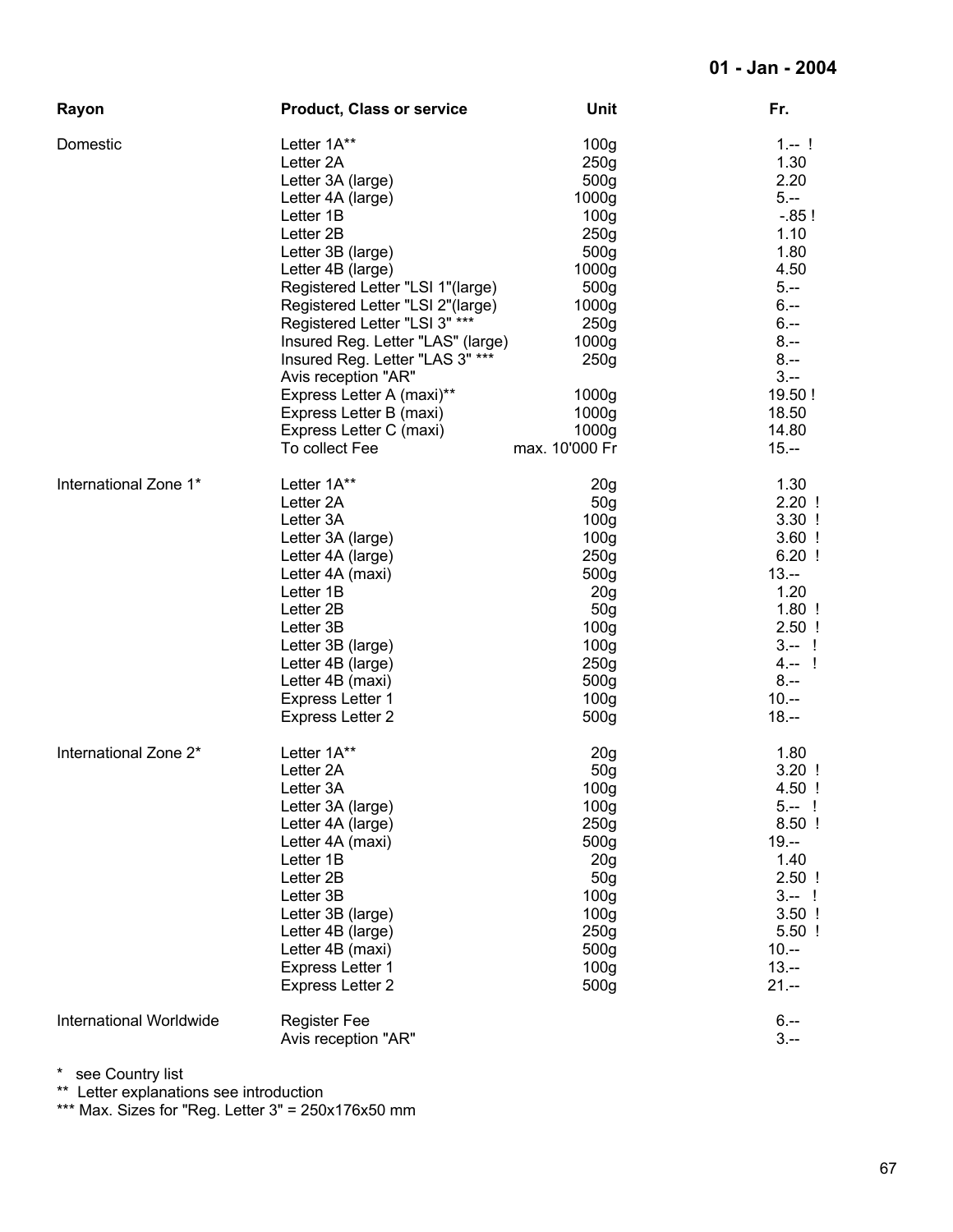| Rayon                   | <b>Product, Class or service</b>                                                                                                                                                                                                                                                                                                                                                                                        | <b>Unit</b>                                                                                                                                                                                                                                                          | Fr.                                                                                                                                                        |  |
|-------------------------|-------------------------------------------------------------------------------------------------------------------------------------------------------------------------------------------------------------------------------------------------------------------------------------------------------------------------------------------------------------------------------------------------------------------------|----------------------------------------------------------------------------------------------------------------------------------------------------------------------------------------------------------------------------------------------------------------------|------------------------------------------------------------------------------------------------------------------------------------------------------------|--|
| Domestic                | Letter 1A**<br>Letter 2A<br>Letter 3A (large)<br>Letter 4A (large)<br>Letter 1B<br>Letter 2B<br>Letter 3B (large)<br>Letter 4B (large)<br>Registered Letter "LSI 1"(large)<br>Registered Letter "LSI 2"(large)<br>Registered Letter "LSI 3" ***<br>Insured Reg. Letter "LAS" (maxi)<br>Insured Reg. Letter "LAS 3" ***<br>Avis reception "AR"<br>Express Letter A (maxi)**<br>Express Letter C (maxi)<br>To collect Fee | 100 <sub>g</sub><br>250g<br>500g<br>1000 <sub>g</sub><br>100 <sub>g</sub><br>250g<br>500 <sub>g</sub><br>1000 <sub>g</sub><br>500g<br>1000 <sub>g</sub><br>250 <sub>g</sub><br>1000 <sub>g</sub><br>250g<br>1000 <sub>g</sub><br>1000 <sub>g</sub><br>max. 10'000 Fr | $1 -$<br>1.30<br>2.20<br>$5. -$<br>$-0.85$<br>1.10<br>1.80<br>4.50<br>$5. - -$<br>$6 -$<br>$6 -$<br>$9 -$<br>$9 -$<br>$3 -$<br>19.80!<br>14.80<br>$15. - $ |  |
| International Zone 1*   | Letter 1A**<br>Letter 2A<br>Letter 3A<br>Letter 3A (large)<br>Letter 4A (large)<br>Letter 4A (maxi)<br>Letter 1B<br>Letter 2B<br>Letter 3B<br>Letter 3B (large)<br>Letter 4B (large)<br>Letter 4B (maxi)<br><b>Express Letter 1</b><br><b>Express Letter 2</b>                                                                                                                                                          | 20 <sub>g</sub><br>50 <sub>g</sub><br>100 <sub>g</sub><br>100 <sub>g</sub><br>250g<br>500 <sub>g</sub><br>20g<br>50 <sub>g</sub><br>100 <sub>g</sub><br>100 <sub>g</sub><br>250 <sub>g</sub><br>500g<br>100 <sub>g</sub><br>500 <sub>g</sub>                         | 1.30<br>2.20<br>3.30<br>3.50<br>6.20<br>$13. - -$<br>1.20<br>1.80<br>2.50<br>$3 -$<br>$4 -$<br>$8 -$<br>$10. - -$<br>$18. - -$                             |  |
| International Zone 2*   | Letter 1A**<br>Letter 2A<br>Letter 3A<br>Letter 3A (large)<br>Letter 4A (large)<br>Letter 4A (maxi)<br>Letter 1B<br>Letter 2B<br>Letter 3B<br>Letter 3B (large)<br>Letter 4B (large)<br>Letter 5B (maxi)<br><b>Express Letter 1</b><br><b>Express Letter 2</b>                                                                                                                                                          | 20 <sub>g</sub><br>50 <sub>g</sub><br>100 <sub>g</sub><br>100g<br>250 <sub>g</sub><br>500g<br>20 <sub>g</sub><br>50 <sub>g</sub><br>100 <sub>g</sub><br>100 <sub>g</sub><br>250g<br>500g<br>100 <sub>g</sub><br>500g                                                 | 1.80<br>3.20<br>4.50<br>$5. - -$<br>8.50<br>$19. - $<br>1.40<br>2.50<br>$3. - -$<br>3.50<br>$5.-50$<br>$10. - -$<br>$13. - -$<br>$21. - -$                 |  |
| International Worldwide | <b>Register Fee</b><br>Avis reception "AR"                                                                                                                                                                                                                                                                                                                                                                              |                                                                                                                                                                                                                                                                      | $6. - -$<br>$3 -$                                                                                                                                          |  |

\*\* Letter explanations see introduction

\*\*\* Max. Sizes for "Reg. Letter 3" = 250x176x50 mm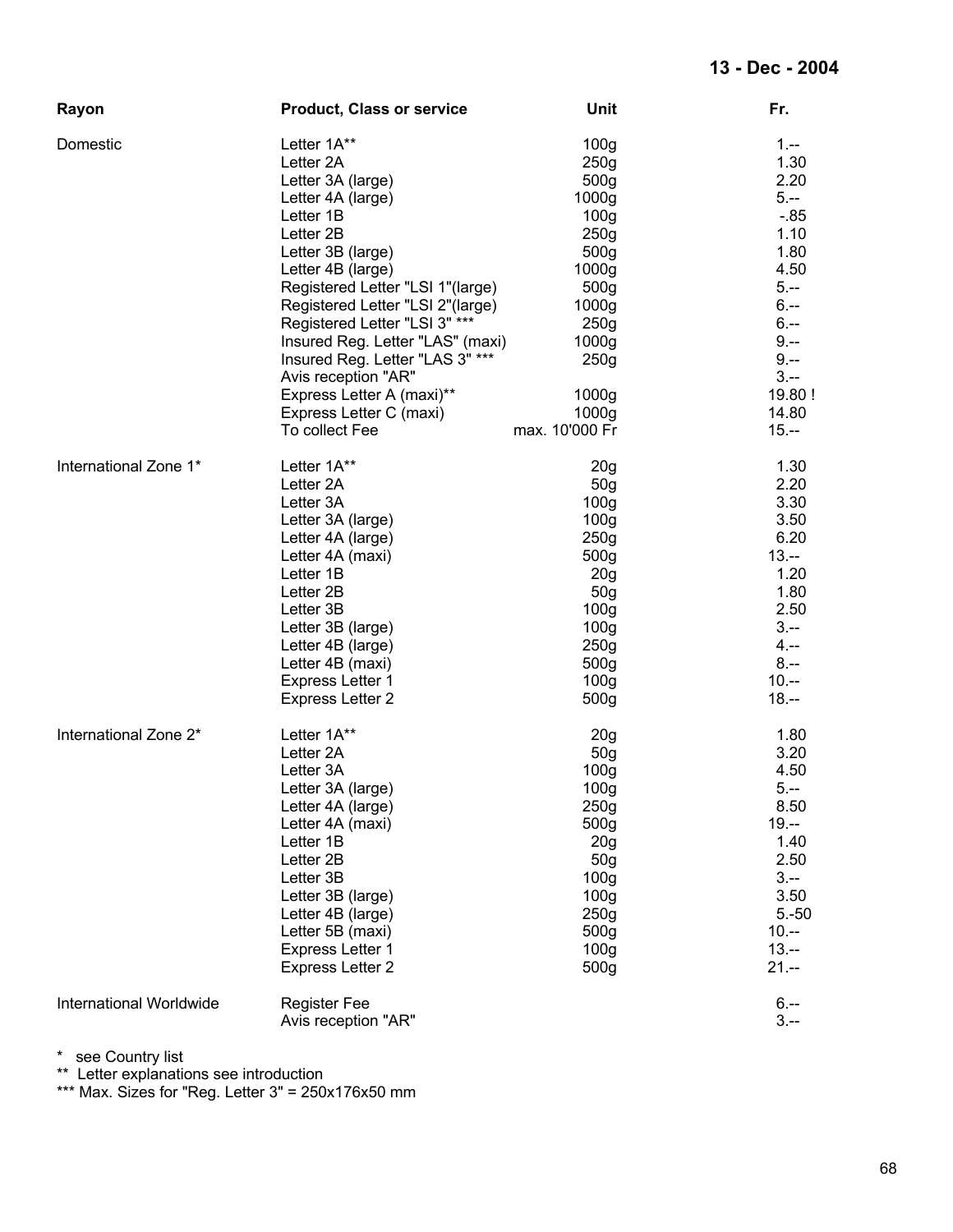| Rayon                   | <b>Product, Class or service</b> | Unit              | Fr.       |
|-------------------------|----------------------------------|-------------------|-----------|
| Domestic                | Letter 1A**                      | 100 <sub>g</sub>  | $1 -$     |
|                         | Letter 1A (large)                | 100 <sub>g</sub>  | 2.20!     |
|                         | Letter 2A                        | 250g              | 1.30      |
|                         | Letter 3A (large)                | 500 <sub>g</sub>  | 2.40!     |
|                         | Letter 4A (large)                | 1000 <sub>g</sub> | $5. -$    |
|                         | Letter 1B                        | 100 <sub>g</sub>  | $-0.85$   |
|                         | Letter 1B (large)                | 100 <sub>g</sub>  | 1.80!     |
|                         | Letter 2B                        | 250 <sub>g</sub>  | 1.10      |
|                         | Letter 3B (large)                | 500g              | $2 - 1$   |
|                         | Letter 4B (large)                | 1000g             | $4 - 1$   |
|                         | Registered Letter 1(large)*      | 100 <sub>g</sub>  | $5 - 1$   |
|                         | Registered Letter 2(large)*      | 500 <sub>g</sub>  | 5.50!     |
|                         | Registered Letter 3(large)*      | 1000g             | $6 - 1$   |
|                         | Registered Letter 4 */***        | 250g              | $6 - 1$   |
|                         | Avis reception "AR"              |                   | $3 -$     |
|                         | Express Letter A (large)**       | 1000 <sub>g</sub> | 19.80     |
|                         | Express Letter C (large)         | 1000 <sub>g</sub> | 14.80     |
|                         | To collect Fee                   | max. 10'000 Fr    | $15. - -$ |
| International Zone 1    | Letter 1A**                      | 20 <sub>g</sub>   | 1.30      |
|                         | Letter 2A                        | 50 <sub>g</sub>   | 2.40!     |
|                         | Letter 3A                        | 100 <sub>g</sub>  | 3.50!     |
|                         | Letter 3A (large)                | 100 <sub>g</sub>  | 3.80!     |
|                         | Letter 4A (large)                | 250 <sub>g</sub>  | 6.50!     |
|                         | Letter 5A (maxi)                 | 500g              | $13. - -$ |
|                         | Letter 1B                        | 20 <sub>g</sub>   | 1.20      |
|                         | Letter 2B                        | 50 <sub>g</sub>   | $2 - 1$   |
|                         | Letter 3B                        | 100 <sub>g</sub>  | 2.70!     |
|                         | Letter 3B (large)                | 100 <sub>g</sub>  | 3.40!     |
|                         | Letter 4B (large)                | 250g              | 4.50!     |
|                         | Letter 5B (maxi)                 | 500g              | $8 - -$   |
|                         | Express Letter 1                 | 100 <sub>g</sub>  | $10. - -$ |
|                         | <b>Express Letter 2</b>          | 500g              | $18. - -$ |
| International Zone 2    | Letter 1A**                      | 20 <sub>g</sub>   | 1.80      |
|                         | Letter 2A                        | 50g               | 3.50!     |
|                         | Letter 3A                        | 100g              | 4.70!     |
|                         | Letter 3A (large)                | 100 <sub>g</sub>  | 5.50!     |
|                         | Letter 4A (large)                | 250g              | 8.80!     |
|                         | Letter 5A (maxi)                 | 500g              | $19. - -$ |
|                         | Letter 1B                        | 20 <sub>g</sub>   | 1.40      |
|                         | Letter 2B                        | 50 <sub>g</sub>   | 2.60!     |
|                         | Letter 3B                        | 100 <sub>g</sub>  | 3.30!     |
|                         | Letter 3B (large)                | 100 <sub>g</sub>  | 3.80!     |
|                         | Letter 4B (large)                | 250g              | 5.80!     |
|                         | Letter 5B (maxi)                 | 500g              | $10. - -$ |
|                         | Express Letter 1                 | 100 <sub>g</sub>  | $13. - -$ |
|                         | <b>Express Letter 2</b>          | 500g              | $21. - -$ |
| International Worldwide | <b>Register Fee</b>              |                   | $6 -$     |
|                         | Avis reception "AR"              |                   | $3. - -$  |

\*\* Letter dimensions see introduction

\*\*\* Max. Sizes for "Reg. Letter 4" = 250x176x50 mm (B5x50mm)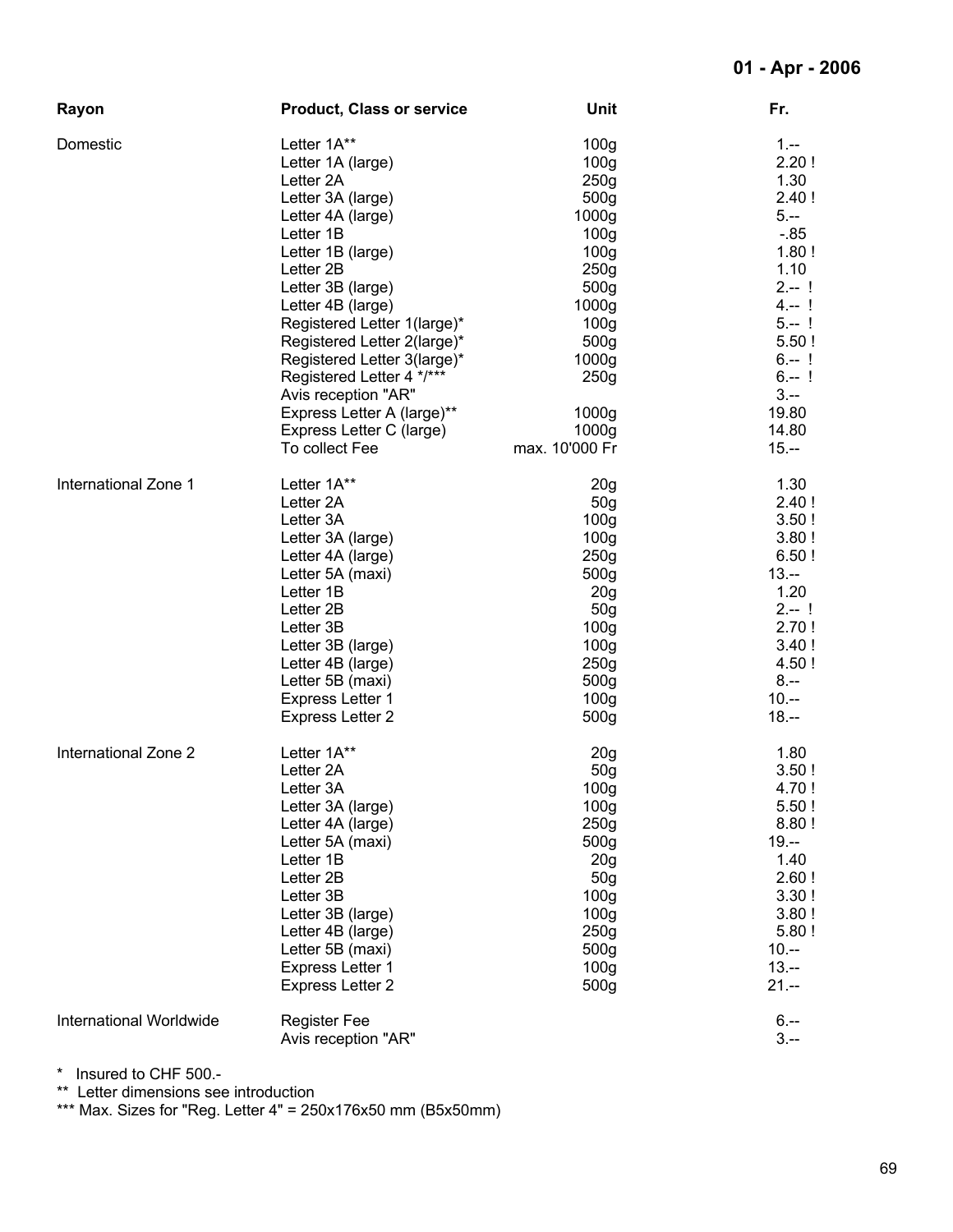| Rayon                   | <b>Product, Class or service</b>      | Unit              | Fr.       |
|-------------------------|---------------------------------------|-------------------|-----------|
| Domestic                | Letter 1A**                           | 100 <sub>g</sub>  | $1 -$     |
|                         | Letter 2A                             | 250g              | 1.30      |
|                         | Letter 3A (large)                     | 500 <sub>g</sub>  | $2 - 1$   |
|                         | Letter 4A (large)                     | 1000 <sub>g</sub> | $4 - 1$   |
|                         | Letter 1B                             | 100 <sub>g</sub>  | $-0.85$   |
|                         | Letter 2B                             | 250g              | 1.10      |
|                         | Letter 3B (large)                     | 500g              | 1.80!     |
|                         | Letter 4B (large)                     | 1000g             | 3.60!     |
|                         | Registered Letter 1(large)*           | 500 <sub>g</sub>  | $5 - 1$   |
|                         | Registered Letter 3(large)*           | 1000 <sub>g</sub> | $6 -$     |
|                         | Avis reception "AR"                   |                   | $3 -$     |
|                         | Express Letter "Blitz" (large)**      | 1000 <sub>g</sub> | 19.80     |
|                         | Express Letter "Moon" (large)         | 1000 <sub>g</sub> | 15.80!    |
|                         | To collect Fee                        | max. 10'000 Fr    | $15. - -$ |
|                         |                                       |                   |           |
| International Zone 1    | Letter 1A**                           | 20 <sub>g</sub>   | 1.30      |
|                         | Letter 2A                             | 50 <sub>g</sub>   | 2.40      |
|                         | Letter 3A                             | 100 <sub>g</sub>  | 3.50      |
|                         | Letter 3A (large)                     | 100 <sub>g</sub>  | 3.80      |
|                         | Letter 4A (large)                     | 250 <sub>g</sub>  | 6.50      |
|                         | Letter 5A (maxi)                      | 500 <sub>g</sub>  | $13. - $  |
|                         | Letter 1B                             | 20 <sub>g</sub>   | 1.20      |
|                         | Letter 2B                             | 50g               | $2 -$     |
|                         | Letter 3B                             | 100 <sub>g</sub>  | 2.70      |
|                         | Letter 3B (large)                     | 100 <sub>g</sub>  | 3.40      |
|                         | Letter 4B (large)                     | 250g              | 4.50      |
|                         | Letter 5B (maxi)                      | 500 <sub>g</sub>  | $8 - -$   |
| International Zone 2    | Letter 1A**                           | 20 <sub>g</sub>   | 1.80      |
|                         | Letter 2A                             | 50 <sub>g</sub>   | 3.50      |
|                         | Letter 3A                             | 100 <sub>g</sub>  | 4.70      |
|                         | Letter 3A (large)                     | 100 <sub>g</sub>  | 5.50      |
|                         | Letter 4A (large)                     | 250 <sub>g</sub>  | 8.80      |
|                         | Letter 5A (maxi)                      | 500g              | $19. - -$ |
|                         | Letter 1B                             | 20 <sub>g</sub>   | 1.40      |
|                         | Letter 2B                             | 50 <sub>g</sub>   | 2.60      |
|                         | Letter 3B                             | 100g              | 3.30      |
|                         | Letter 3B (large)                     | 100 <sub>g</sub>  | 3.80      |
|                         |                                       | 250g              | 5.80      |
|                         | Letter 4B (large)<br>Letter 5B (maxi) | 500g              | $10. - -$ |
|                         |                                       |                   |           |
| International Worldwide | <b>Register Fee</b>                   |                   | $6 -$     |
|                         | Avis reception "AR"                   |                   | $3 -$     |
|                         | <b>Priority Plus Fee (Express)</b>    |                   | $5 - 1$   |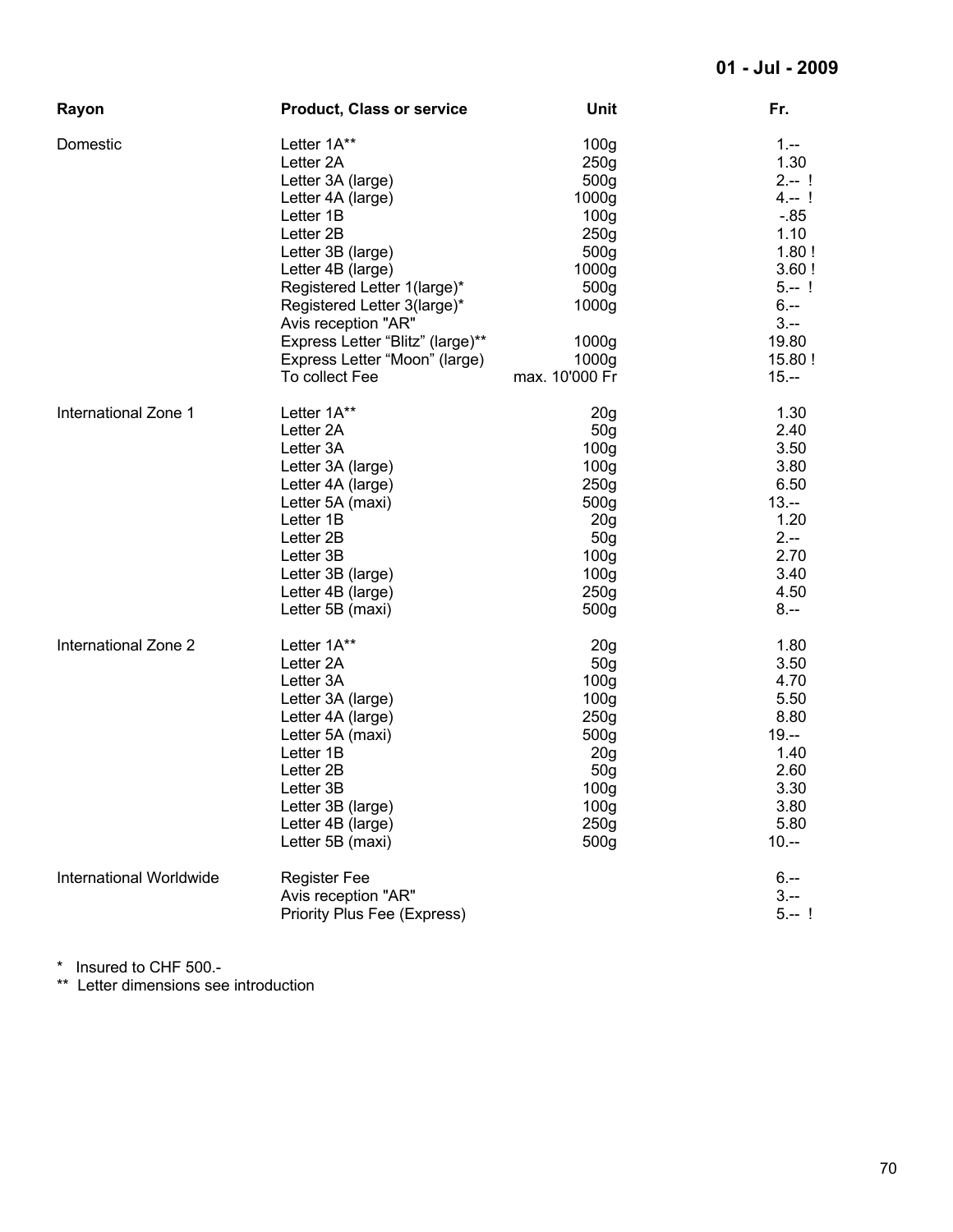| Rayon                   | <b>Product, Class or service</b>    | Unit              | Fr.       |
|-------------------------|-------------------------------------|-------------------|-----------|
| Domestic                | Letter 1A**                         | 100 <sub>g</sub>  | $1 -$     |
|                         | Letter 2A                           | 250g              | 1.30      |
|                         | Letter 3A (large)                   | 500g              | $2. - -$  |
|                         | Letter 4A (large)                   | 1000g             | 4.--      |
|                         | Letter 1B                           | 100 <sub>g</sub>  | $-85$     |
|                         | Letter 2B                           | 250 <sub>g</sub>  | 1.10      |
|                         | Letter 3B (large)                   | 500 <sub>g</sub>  | 1.80      |
|                         | Letter 4B (large)                   | 1000g             | 3.60      |
|                         | Registered Letter 1(large)*         | 500g              | $5. - -$  |
|                         | Registered Letter 3(large)*         | 1000 <sub>g</sub> | $6. - -$  |
|                         | Avis reception "AR"                 |                   | $3 -$     |
|                         | Express Letter "Moon" (large)**/*** | 1000 <sub>g</sub> | $16 - 1$  |
|                         | To collect Fee                      | max. 10'000 Fr    | $15. - -$ |
| International Zone 1    | Letter 1A**                         | 20 <sub>q</sub>   | 1.40!     |
|                         | Letter 2A                           | 50 <sub>g</sub>   | 2.60!     |
|                         | Letter 3A                           | 100 <sub>g</sub>  | 3.70!     |
|                         | Letter 3A (large)                   | 100 <sub>g</sub>  | 4.30!     |
|                         | Letter 4A (large)                   | 250 <sub>g</sub>  | $7 - 1$   |
|                         | Letter 5A (maxi)                    | 500g              | $14 - 1$  |
|                         | Letter 1B                           | 20g               | 1.30!     |
|                         | Letter 2B                           | 50 <sub>g</sub>   | 2.20!     |
|                         | Letter 3B                           | 100 <sub>g</sub>  | 2.90!     |
|                         | Letter 3B (large)                   | 100 <sub>g</sub>  | 3.80!     |
|                         | Letter 4B (large)                   | 250g              | 4.90!     |
|                         | Letter 5B (maxi)                    | 500g              | 9.50!     |
| International Zone 2    | Letter 1A**                         | 20 <sub>g</sub>   | 1.90!     |
|                         | Letter 2A                           | 50 <sub>g</sub>   | 3.80!     |
|                         | Letter 3A                           | 100 <sub>g</sub>  | $5 - 1$   |
|                         | Letter 3A (large)                   | 100 <sub>g</sub>  | 5.80!     |
|                         | Letter 4A (large)                   | 250 <sub>g</sub>  | 9.50!     |
|                         | Letter 5A (maxi)                    | 500g              | $20 - 1$  |
|                         | Letter 1B                           | 20 <sub>g</sub>   | 1.60!     |
|                         | Letter 2B                           | 50 <sub>q</sub>   | 2.80!     |
|                         | Letter 3B                           | 100 <sub>g</sub>  | 3.60!     |
|                         | Letter 3B (large)                   | 100 <sub>g</sub>  | 4.20!     |
|                         | Letter 4B (large)                   | 250 <sub>g</sub>  | 6.30!     |
|                         | Letter 5B (maxi)                    | 500g              | $12 - 1$  |
| International Worldwide | <b>Register Fee</b>                 |                   | $6. - -$  |
|                         | Avis reception "AR"                 |                   | $3 - -$   |
|                         | <b>Priority Plus Fee (Express)</b>  |                   | $5. -$    |

\*\* Letter dimensions see introduction

\*\*\* Delivery by 09:00 next business day (not available at all post offices)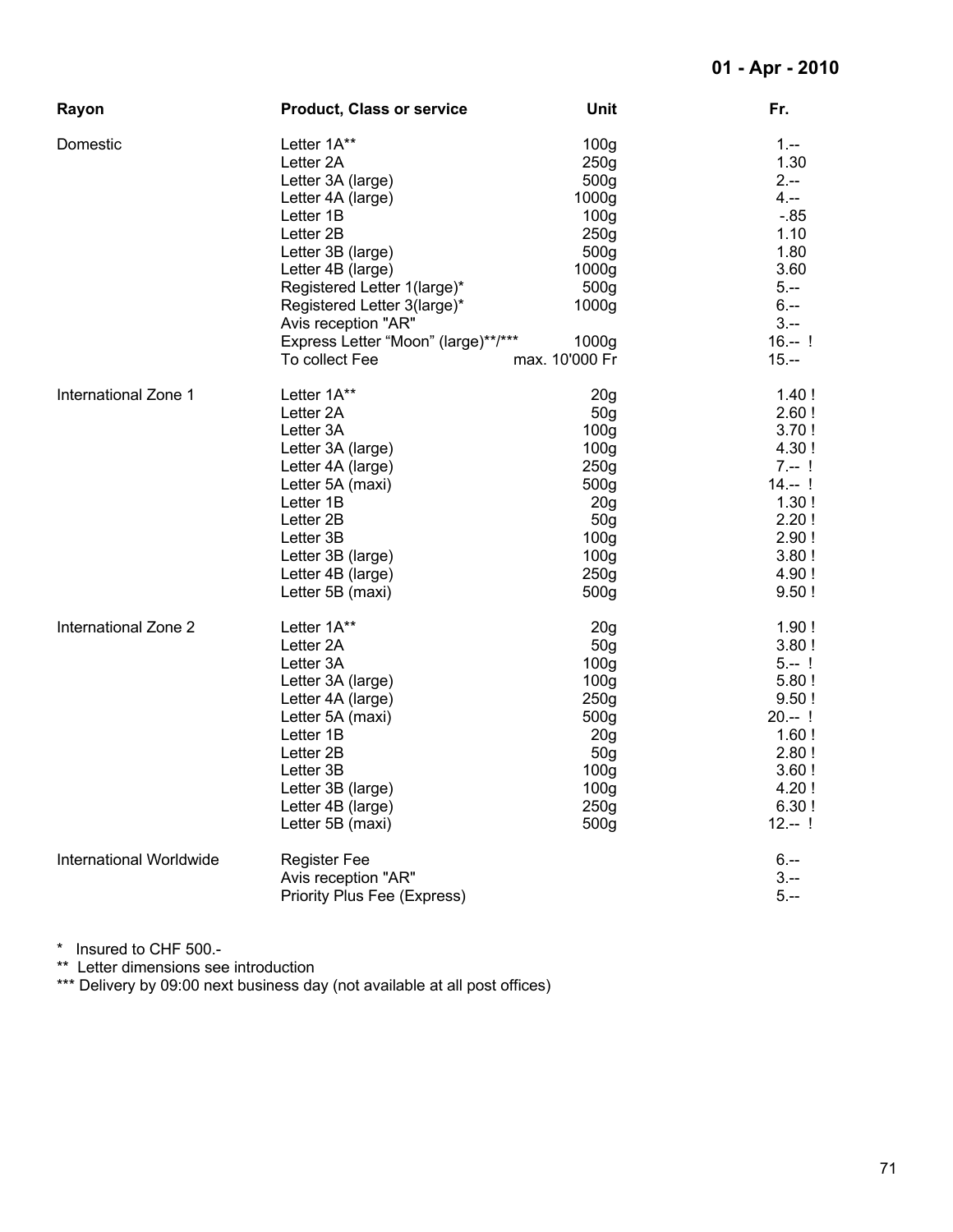| Rayon                   | <b>Product, Class or service</b>         | Unit              | Fr.       |
|-------------------------|------------------------------------------|-------------------|-----------|
| Domestic                | Letter 1A**                              | 100 <sub>g</sub>  | $1 -$     |
|                         | Letter 2A                                | 250g              | 1.30      |
|                         | Letter 3A (large)                        | 500 <sub>g</sub>  | $2. - -$  |
|                         | Letter 4A (large)                        | 1000 <sub>g</sub> | $4. - -$  |
|                         | Letter 1B                                | 100 <sub>g</sub>  | $-0.85$   |
|                         | Letter 2B                                | 250g              | 1.10      |
|                         | Letter 3B (large)                        | 500g              | 1.80      |
|                         | Letter 4B (large)                        | 1000g             | 3.60      |
|                         | Register Fee*                            |                   | $5 - 1$   |
|                         | Avis reception "AR"                      |                   | $5 - 1$   |
|                         | Express Letter "Moon" (large)**/***      | 1000 <sub>g</sub> | $16. - -$ |
|                         | To collect Fee                           | max. 10'000 Fr    | $23 - 1$  |
| International Zone 1    | Letter 1A**                              | 20 <sub>g</sub>   | 1.40      |
|                         | Letter 2A                                | 50 <sub>g</sub>   | 2.60      |
|                         | Letter 3A                                | 100 <sub>g</sub>  | 3.70      |
|                         | Letter 3A (large)                        | 100 <sub>g</sub>  | 4.30      |
|                         | Letter 4A (large)                        | 250 <sub>g</sub>  | $7 -$     |
|                         | Letter 5A (large)                        | 500 <sub>g</sub>  | 12.50 !   |
|                         | Letter 5A (maxi; Registration included*) | 500g              | $20 - 1$  |
|                         | Letter 1B                                | 20 <sub>g</sub>   | 1.30      |
|                         | Letter 2B                                | 50 <sub>g</sub>   | 2.20      |
|                         | Letter 3B                                | 100 <sub>g</sub>  | 2.90      |
|                         | Letter 3B (large)                        | 100 <sub>g</sub>  | 3.80      |
|                         | Letter 4B (large)                        | 250g              | 4.90      |
|                         | Letter 5B (large)                        | 500 <sub>g</sub>  | $8.50$ !  |
|                         | Letter 5B (maxi; Registration included*) | 500 <sub>g</sub>  | 15.50 !   |
| International Zone 2    | Letter 1A**                              | 20 <sub>g</sub>   | 1.90      |
|                         | Letter 2A                                | 50 <sub>g</sub>   | 3.80      |
|                         | Letter 3A                                | 100 <sub>g</sub>  | $5. -$    |
|                         | Letter 3A (large)                        | 100 <sub>g</sub>  | 5.80      |
|                         | Letter 4A (large)                        | 250 <sub>g</sub>  | 9.50      |
|                         | Letter 5A (large)                        | 500g              | $16. - 1$ |
|                         | Letter 5A (maxi; Registration included*) | 500g              | $26 - 1$  |
|                         | Letter 1B                                | 20 <sub>g</sub>   | 1.60      |
|                         | Letter 2B                                | 50g               | 2.80      |
|                         | Letter 3B                                | 100 <sub>g</sub>  | 3.60      |
|                         | Letter 3B (large)                        | 100 <sub>g</sub>  | 4.20      |
|                         | Letter 4B (large)                        | 250 <sub>g</sub>  | 6.30      |
|                         | Letter 5B (large)                        | 500g              | 9.50!     |
|                         | Letter 5B (maxi; Registration included*) | 500g              | $18 - 1$  |
| International Worldwide | <b>Register Fee</b>                      |                   | $6 -$     |
|                         | Avis reception "AR"                      |                   | $6 - 1$   |

\*\* Letter dimensions see introduction

\*\*\* Delivery by 09:00 next business day (not available at all post offices)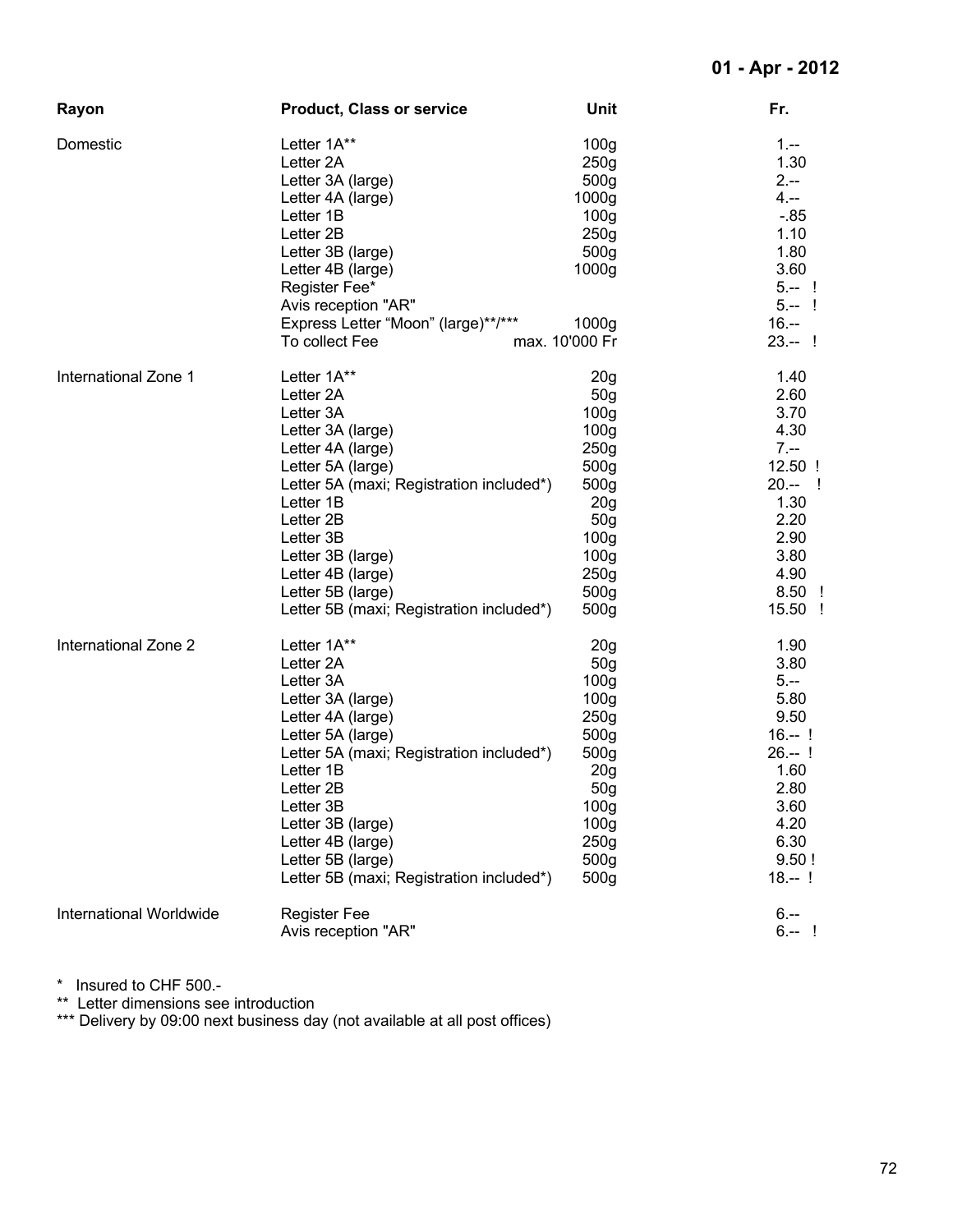| Rayon                   | <b>Product, Class or service</b>      | Unit             | Fr.      |
|-------------------------|---------------------------------------|------------------|----------|
| Domestic                | Letter 1A**                           | 100 <sub>g</sub> | $1 -$    |
|                         | Letter 2A                             | 250g             | 1.30     |
|                         | Letter 3A (large)                     | 500g             | $2 -$    |
|                         | Letter 4A (large)                     | 1000g            | $4. - -$ |
|                         | Letter 1B                             | 100 <sub>g</sub> | $-0.85$  |
|                         | Letter 2B                             | 250g             | 1.10     |
|                         | Letter 3B (large)                     | 500 <sub>g</sub> | 1.80     |
|                         | Letter 4B (large)                     | 1000g            | 3.60     |
|                         | A-Post Plus Fee (Insurance to 100 Fr) |                  | $3.50$ ! |
|                         | Register Fee*                         |                  | $5. - -$ |
|                         | Avis reception "AR"                   |                  | $5. - -$ |
| International Zone 1    | Letter 1A**                           | 20 <sub>g</sub>  | 1.50!    |
|                         | Letter 2A                             | 50 <sub>g</sub>  | 2.60     |
|                         | Letter 3A                             | 100 <sub>g</sub> | 3.70     |
|                         | Letter 3A (large)                     | 100 <sub>g</sub> | 4.30     |
|                         | Letter 4A (large)                     | 250g             | $7. - -$ |
|                         | Letter 5A (large)                     | 500g             | $12 - 1$ |
|                         | Letter 1B                             | 20 <sub>g</sub>  | 1.40!    |
|                         | Letter 2B                             | 50 <sub>g</sub>  | 2.20     |
|                         | Letter 3B                             | 100 <sub>g</sub> | 2.90     |
|                         | Letter 3B (large)                     | 100 <sub>g</sub> | 3.80     |
|                         | Letter 4B (large)                     | 250 <sub>g</sub> | 4.90     |
|                         | Letter 5B (large)                     | 500g             | $8 - 1$  |
| International Zone 2    | Letter 1A**                           | 20 <sub>g</sub>  | 2.00!    |
|                         | Letter 2A                             | 50g              | 3.80     |
|                         | Letter 3A                             | 100 <sub>g</sub> | $5. -$   |
|                         | Letter 3A (large)                     | 100 <sub>g</sub> | 5.80     |
|                         | Letter 4A (large)                     | 250 <sub>g</sub> | $9 - 1$  |
|                         | Letter 5A (large)                     | 500g             | $16 - 1$ |
|                         | Letter 1B                             | 20 <sub>g</sub>  | 1.70!    |
|                         | Letter 2B                             | 50 <sub>g</sub>  | 2.80     |
|                         | Letter 3B                             | 100 <sub>g</sub> | 3.60     |
|                         | Letter 3B (large)                     | 100 <sub>g</sub> | 4.20     |
|                         | Letter 4B (large)                     | 250 <sub>g</sub> | $6. - 1$ |
|                         | Letter 5B (large)                     | 500g             | $9 - 1$  |
| International Worldwide | <b>Register Fee</b>                   | Insured to 150.- | $6. - -$ |
|                         | Avis reception "AR"                   |                  | $6. - -$ |

\* Insured to CHF 500.-

\*\* Letter dimensions see introduction

\*\*\* Delivery by 09:00 next business day (not available at all post offices)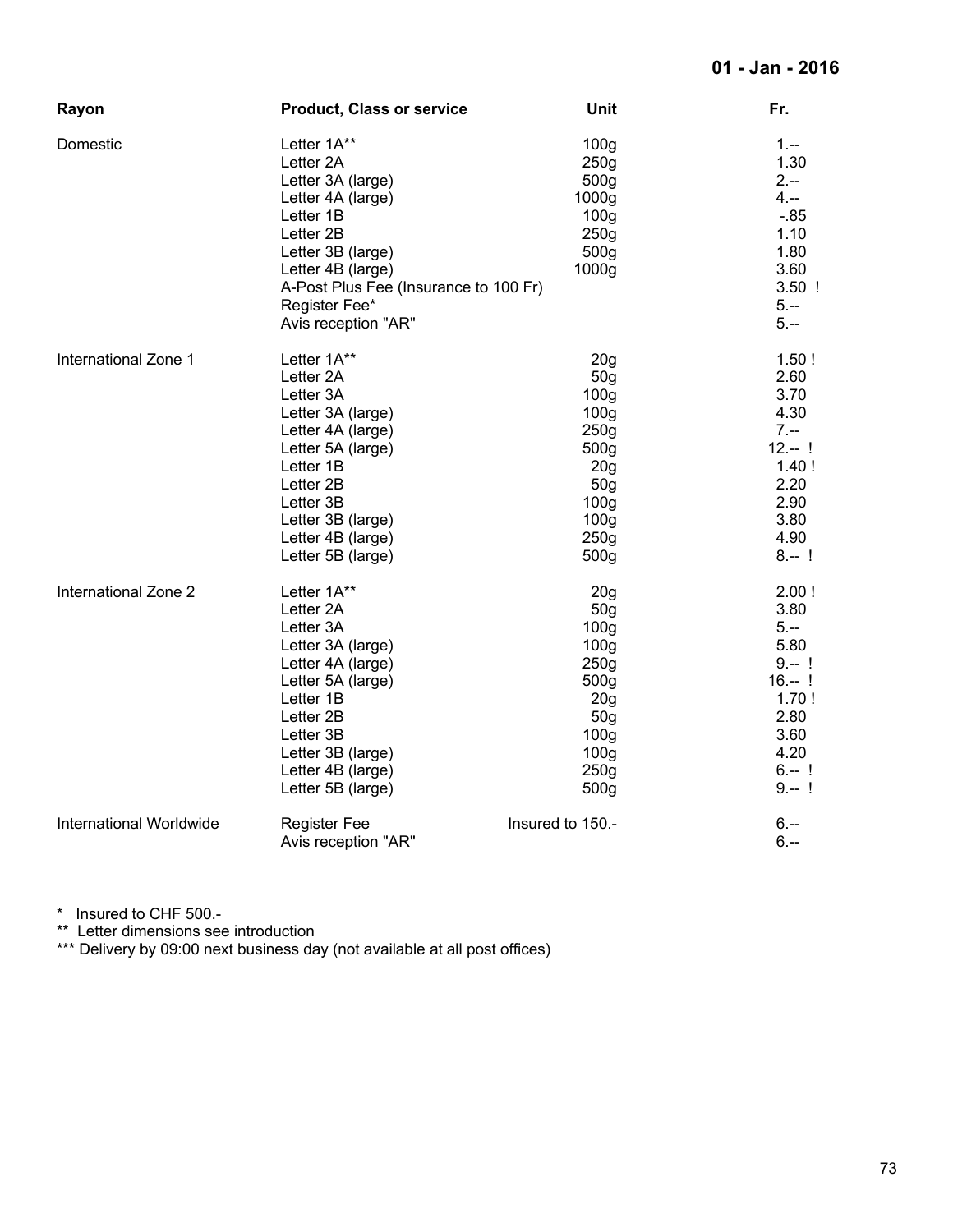| Rayon                   | <b>Product, Class or service</b>                                  | <b>Unit</b>      | Fr.                  |
|-------------------------|-------------------------------------------------------------------|------------------|----------------------|
| Domestic                | Letter 1A**                                                       | 100 <sub>g</sub> | $1 -$                |
|                         | Letter 2A                                                         | 250 <sub>g</sub> | 1.30                 |
|                         | Letter 3A (large)                                                 | 500 <sub>g</sub> | $2 -$                |
|                         | Letter 4A (large)                                                 | 1000g            | 4.--                 |
|                         | Letter 1B                                                         | 100 <sub>g</sub> | -.85                 |
|                         | Letter 2B                                                         | 250g             | 1.10                 |
|                         | Letter 3B (large)                                                 | 500 <sub>g</sub> | 1.80                 |
|                         | Letter 4B (large)                                                 | 1000g            | 3.60                 |
|                         | Letter A-Post Plus (Insurance to 100 Fr)                          | 250g             | $3.40$ !             |
|                         | Letter A-Post Plus (prepaid)***                                   | 250g             | $2.40$ !             |
|                         | Registered Letter*/******                                         | 500 <sub>g</sub> | $6.30$ !             |
|                         | Registered Letter*/ ***** (prepaid)***<br>Avis reception "AR" Fee | 500g             | $5.30$ !<br>$5.30$ ! |
| International Zone 1    | Letter 1A**                                                       | 20 <sub>q</sub>  | 1.50                 |
|                         | Letter 2A                                                         | 50 <sub>g</sub>  | 2.60                 |
|                         | Letter 3A                                                         | 100 <sub>g</sub> | 3.70                 |
|                         | Letter 3A (large)                                                 | 100 <sub>g</sub> | 4.30                 |
|                         | Letter 4A (large)                                                 | 250g             | $7. - -$             |
|                         | Letter 5A (large)                                                 | 500 <sub>g</sub> | $12. -$              |
|                         | Letter 1B                                                         | 20 <sub>g</sub>  | 1.40                 |
|                         | Letter 2B                                                         | 50 <sub>g</sub>  | 2.20                 |
|                         | Letter 3B                                                         | 100 <sub>g</sub> | 2.90                 |
|                         | Letter 3B (large)                                                 | 100 <sub>g</sub> | 3.80                 |
|                         | Letter 4B (large)                                                 | 250 <sub>g</sub> | 4.90                 |
|                         | Letter 5B (large)                                                 | 500 <sub>g</sub> | $8. - -$             |
| International Zone 2    | Letter 1A**                                                       | 20 <sub>g</sub>  | 2.00                 |
|                         | Letter 2A                                                         | 50 <sub>g</sub>  | 3.80                 |
|                         | Letter 3A                                                         | 100 <sub>g</sub> | $5. -$               |
|                         | Letter 3A (large)                                                 | 100 <sub>g</sub> | 5.80                 |
|                         | Letter 4A (large)                                                 | 250g             | $9. - -$             |
|                         | Letter 5A (large)                                                 | 500 <sub>g</sub> | $16. - -$            |
|                         | Letter 1B                                                         | 20 <sub>g</sub>  | 1.70                 |
|                         | Letter 2B                                                         | 50 <sub>g</sub>  | 2.80                 |
|                         | Letter 3B                                                         | 100 <sub>g</sub> | 3.60<br>4.20         |
|                         | Letter 3B (large)                                                 | 100 <sub>g</sub> |                      |
|                         | Letter 4B (large)                                                 | 250g             | 6.--                 |
|                         | Letter 5B (large)                                                 | 500 <sub>g</sub> | $9 -$                |
| International Worldwide | Register Fee *                                                    |                  | $6 -$                |
|                         | Avis reception "AR"                                               |                  | $5.30$ !             |
|                         | Priority Plus Fee (Track and trace)****                           |                  | $5 - 1$              |

\* Insured to CHF 500.-

\*\* Letter dimensions see introduction

\*\*\* Barcode label created on own computer

\*\*\*\* Check "post.ch/info-int" for availability

\*\*\*\*\* size Registered Letter 3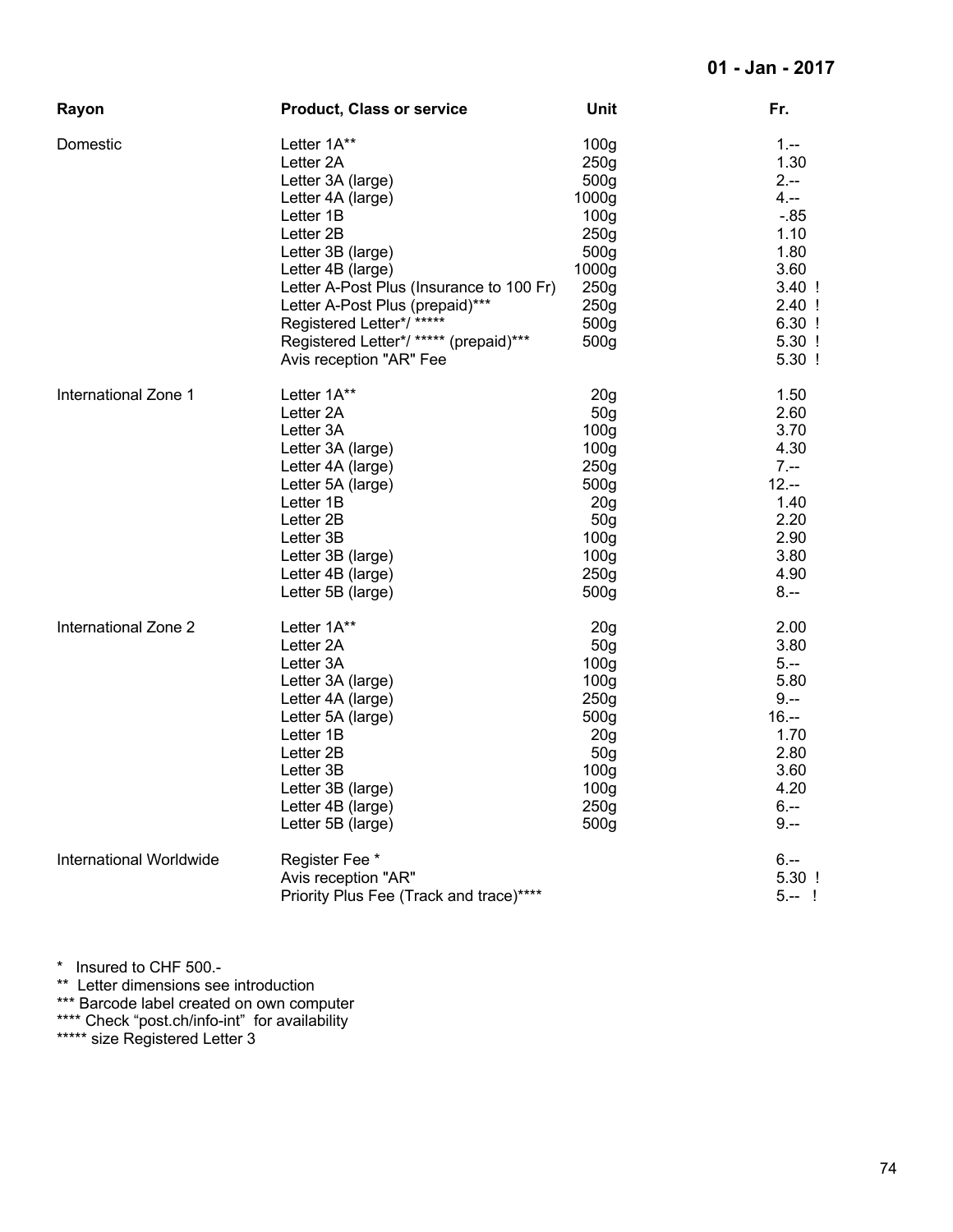| Rayon                   | <b>Product, Class or service</b>                                                                                                                                                                                                                                                                                                                                                                                      | Unit                                                                                                                                                                            | Fr.                                                                                                                                                |
|-------------------------|-----------------------------------------------------------------------------------------------------------------------------------------------------------------------------------------------------------------------------------------------------------------------------------------------------------------------------------------------------------------------------------------------------------------------|---------------------------------------------------------------------------------------------------------------------------------------------------------------------------------|----------------------------------------------------------------------------------------------------------------------------------------------------|
| Domestic                | Letter 1A**<br>Letter 2A<br>Letter 3A (large)<br>Letter 4A (large)<br>Letter 1B<br>Letter 2B<br>Letter 3B (large)<br>Letter 4B (large)<br>Letter A-Post Plus 1 (Insurance to 100 Fr)<br>Letter A-Post Plus 2 (large; Ins to 100 Fr) 1000g<br>Letter A-Post Plus 1 (prepaid)***<br>Letter A-Post Plus 2 (prepaid)***<br>Registered Letter*/ *****<br>Registered Letter*/ ***** (prepaid)***<br>Avis reception "AR" Fee | 100 <sub>g</sub><br>250g<br>500 <sub>g</sub><br>1000 <sub>g</sub><br>100 <sub>g</sub><br>250g<br>500g<br>1000g<br>250 <sub>g</sub><br>250g<br>1000g<br>500 <sub>g</sub><br>500g | $1.10$ !<br>$1.40$ !<br>$2.10$ !<br>4.10 !<br>$-.90$ !<br>$1.15$ !<br>$1.85$ !<br>$3.65$ !<br>3.40<br>5.20<br>2.40<br>4.20<br>6.30<br>5.30<br>5.30 |
| International Zone 1    | Letter 1**<br>Letter <sub>2</sub><br>Letter <sub>3</sub><br>Letter 1 (large)<br>Letter 2 (large)<br>Letter 3 (large)<br>Letter 1 (maxi)<br>Letter 2 (maxi)<br>Letter 3 (maxi)                                                                                                                                                                                                                                         | 20 <sub>g</sub><br>50 <sub>g</sub><br>100 <sub>g</sub><br>$1 - 100g$<br>101-250g<br>251-500g<br>500g<br>501-1000g<br>1001-2000g                                                 | $1.80$ !<br>$2.90$ !<br>$4 - 1$<br>$4 - 1$<br>$7 -$<br>$12 -$<br>$13 - 1$<br>$18 - 1$<br>$24 - 1$                                                  |
| International Zone 2    | Letter 1**<br>Letter <sub>2</sub><br>Letter 3<br>Letter 1 (large)<br>Letter 2 (large)<br>Letter 3 (large)<br>Letter 1 (maxi)<br>Letter 2 (maxi)<br>Letter 3 (maxi)                                                                                                                                                                                                                                                    | 20 <sub>g</sub><br>50 <sub>q</sub><br>100 <sub>g</sub><br>100 <sub>g</sub><br>101-250g<br>251-500g<br>500 <sub>g</sub><br>501-1000g<br>1001-2000g                               | 2.30!<br>4.10!<br>5.30!<br>5.80<br>$9. - -$<br>$16 -$<br>$16 -$<br>$28 -$<br>$33. - -$                                                             |
| International Worldwide | Register Fee *<br>Avis reception "AR"<br>Priority Plus Fee (Track and trace)****<br>(free if self prepared)                                                                                                                                                                                                                                                                                                           | Preparation of Custom Declaration (EAD - electronic advance data)                                                                                                               | $6 -$<br>5.30<br>$5 -$<br>$5. - -$                                                                                                                 |

\* Insured to CHF 500.-

\*\* Letter dimensions see introduction

\*\*\* Barcode label created on own computer

\*\*\*\* Check "post.ch/info-int" for availability

\*\*\*\*\* size Registered Letter 3

International "B" rate eliminated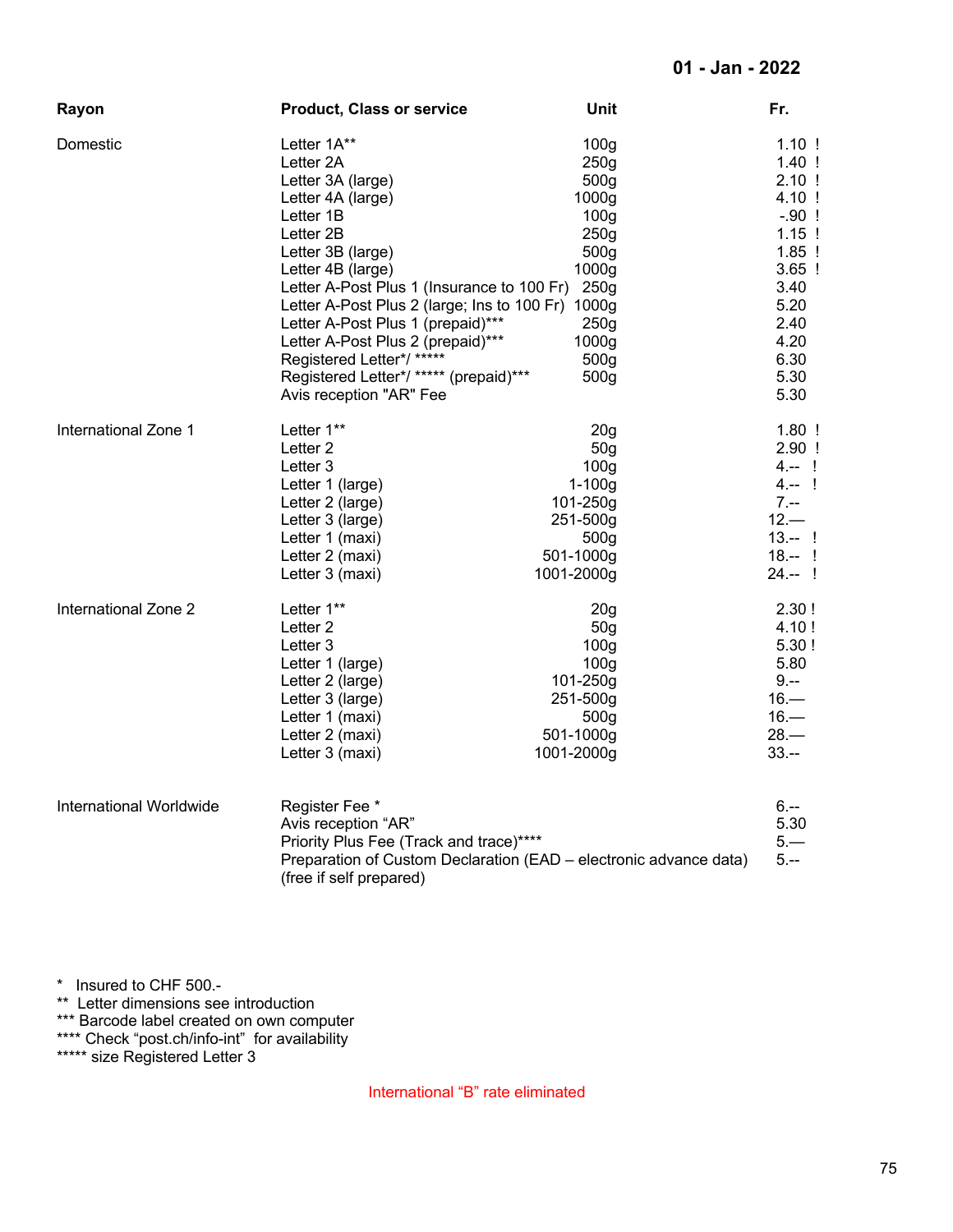# **Destination List**

| CAP VERDE IS.<br>B<br>B<br>CAROLINE IS.<br>B<br>D<br>B<br><b>CAYMAN IS.</b><br>B<br>CENTRAL AFRICAN REP.<br>B<br>B<br>B<br>CHAD<br>B<br>CHANNEL IS.<br>E<br>E<br>X<br>$\mathbf{1}$<br>$\mathbf{1}$<br>$\times$<br>CHATHAM IS.<br>D<br>Α<br><b>CHILE</b><br>B<br>C<br>CHINA (PEOP REP.)<br>E<br>$\mathsf{x}$<br>$\mathsf{C}$<br>$\mathbf{1}$<br>CHINA (TAIWAN)<br>$\overline{c}$<br>B<br><b>CHRISTMAS IS.</b><br>B<br>D<br>$\mathbf C$<br>B<br><b>COLUMBIA</b><br>COMOROS IS.<br>C<br>B<br>CONGO PEOP REP.<br>B<br>B<br>COOK IS.<br>B<br>D<br><b>CORSICA</b><br>E<br>$\times$<br>$\mathbf{1}$<br>D<br><b>COSTA RICA</b><br>E<br>$\times$<br>B<br>$\mathbf{1}$<br><b>CROATIA</b><br>E<br>X<br>$\mathbf{1}$<br>$\mathbf 1$<br>B<br><b>CUBA</b><br>B<br><b>CURACAO IS.</b><br>B<br>B<br>X<br><b>CYPRUS</b><br>E<br>E<br>$\times$<br>$\mathbf{1}$<br>1<br><b>CZECHOSLOVAKIA</b><br>E<br>B<br>$\mathbf{1}$<br><b>CZECH REPUBLIC</b><br>D<br>$\mathbf{1}$<br><b>DENMARK</b><br>B<br>E<br>X<br>$\mathbf{1}$<br><b>DJIBOUTI</b><br>B<br>$\mathbf{1}$<br>$\pmb{\times}$<br>DOMINICA IS.<br>E<br>B<br>$\mathbf{1}$<br>DOMINICAN REP.<br>B<br>B<br><b>DUBAYY</b><br>B<br>B<br>$\mathsf{C}$<br>B<br><b>ECUADOR</b><br><b>EGYPT</b><br>B<br>A<br>Χ<br>D<br><b>EL SALVADOR</b><br>B<br>$\mathsf{C}$<br>ELLICE IS.<br>D<br><b>EQUATORIAL GUINEA</b><br>B<br>B<br>$\overline{B}$<br><b>ESTONIA</b><br>$\mathbf{1}$<br><b>ETHIOPIA</b><br>B<br>$\mathbf{1}$<br>E<br>B<br><b>FAEROE IS.</b><br>X<br>1<br>$\mathbf C$<br>FALKLAND IS.<br>C<br>$\mathbf C$<br><b>FANNING (KIRIBATI)</b><br>D<br><b>FERNANDO PO</b><br>E<br>B<br>$\mathbf{1}$<br>C<br><b>FIJI</b><br>D<br>$\mathsf E$<br>B<br><b>FINLAND</b><br>$\boldsymbol{\mathsf{X}}$<br>1<br>$\overline{E}$<br>B<br><b>FRANCE</b><br>X<br>$\mathbf{1}$<br>$\mathbf C$<br>FRENCH ANTARCTIC<br>D<br><b>FRENCH GUYANA</b><br>$\mathsf{C}$<br>B<br><b>FRENCH POLYNESIA</b><br>B<br>D | Destination                     | 1 |   | $2 \quad 3 \quad 4$ | Destination | 1. | $2^{\circ}$ | 3 | - 4 |
|-----------------------------------------------------------------------------------------------------------------------------------------------------------------------------------------------------------------------------------------------------------------------------------------------------------------------------------------------------------------------------------------------------------------------------------------------------------------------------------------------------------------------------------------------------------------------------------------------------------------------------------------------------------------------------------------------------------------------------------------------------------------------------------------------------------------------------------------------------------------------------------------------------------------------------------------------------------------------------------------------------------------------------------------------------------------------------------------------------------------------------------------------------------------------------------------------------------------------------------------------------------------------------------------------------------------------------------------------------------------------------------------------------------------------------------------------------------------------------------------------------------------------------------------------------------------------------------------------------------------------------------------------------------------------------------------------------------------------------------------------------------------------------------------------------------------------------------------------------------------------------------------------------------------|---------------------------------|---|---|---------------------|-------------|----|-------------|---|-----|
|                                                                                                                                                                                                                                                                                                                                                                                                                                                                                                                                                                                                                                                                                                                                                                                                                                                                                                                                                                                                                                                                                                                                                                                                                                                                                                                                                                                                                                                                                                                                                                                                                                                                                                                                                                                                                                                                                                                 | <b>ABU DHABI</b>                |   |   |                     |             |    |             |   |     |
|                                                                                                                                                                                                                                                                                                                                                                                                                                                                                                                                                                                                                                                                                                                                                                                                                                                                                                                                                                                                                                                                                                                                                                                                                                                                                                                                                                                                                                                                                                                                                                                                                                                                                                                                                                                                                                                                                                                 | <b>ADEN</b>                     |   |   |                     |             |    |             |   |     |
|                                                                                                                                                                                                                                                                                                                                                                                                                                                                                                                                                                                                                                                                                                                                                                                                                                                                                                                                                                                                                                                                                                                                                                                                                                                                                                                                                                                                                                                                                                                                                                                                                                                                                                                                                                                                                                                                                                                 | <b>AFGHANISTAN</b>              |   |   |                     |             |    |             |   |     |
|                                                                                                                                                                                                                                                                                                                                                                                                                                                                                                                                                                                                                                                                                                                                                                                                                                                                                                                                                                                                                                                                                                                                                                                                                                                                                                                                                                                                                                                                                                                                                                                                                                                                                                                                                                                                                                                                                                                 | <b>AJMAN</b>                    |   |   |                     |             |    |             |   |     |
|                                                                                                                                                                                                                                                                                                                                                                                                                                                                                                                                                                                                                                                                                                                                                                                                                                                                                                                                                                                                                                                                                                                                                                                                                                                                                                                                                                                                                                                                                                                                                                                                                                                                                                                                                                                                                                                                                                                 | <b>ALASKA</b>                   |   |   |                     |             |    |             |   |     |
|                                                                                                                                                                                                                                                                                                                                                                                                                                                                                                                                                                                                                                                                                                                                                                                                                                                                                                                                                                                                                                                                                                                                                                                                                                                                                                                                                                                                                                                                                                                                                                                                                                                                                                                                                                                                                                                                                                                 | <b>ALBANIA</b>                  |   |   |                     |             |    |             |   |     |
|                                                                                                                                                                                                                                                                                                                                                                                                                                                                                                                                                                                                                                                                                                                                                                                                                                                                                                                                                                                                                                                                                                                                                                                                                                                                                                                                                                                                                                                                                                                                                                                                                                                                                                                                                                                                                                                                                                                 | <b>ALGERIA</b>                  |   |   |                     |             |    |             |   |     |
|                                                                                                                                                                                                                                                                                                                                                                                                                                                                                                                                                                                                                                                                                                                                                                                                                                                                                                                                                                                                                                                                                                                                                                                                                                                                                                                                                                                                                                                                                                                                                                                                                                                                                                                                                                                                                                                                                                                 | AMIRANTE IS.                    |   |   |                     |             |    |             |   |     |
|                                                                                                                                                                                                                                                                                                                                                                                                                                                                                                                                                                                                                                                                                                                                                                                                                                                                                                                                                                                                                                                                                                                                                                                                                                                                                                                                                                                                                                                                                                                                                                                                                                                                                                                                                                                                                                                                                                                 | <b>ANDORRA</b>                  |   |   |                     |             |    |             |   |     |
|                                                                                                                                                                                                                                                                                                                                                                                                                                                                                                                                                                                                                                                                                                                                                                                                                                                                                                                                                                                                                                                                                                                                                                                                                                                                                                                                                                                                                                                                                                                                                                                                                                                                                                                                                                                                                                                                                                                 | <b>ANGOLA</b>                   |   |   |                     |             |    |             |   |     |
|                                                                                                                                                                                                                                                                                                                                                                                                                                                                                                                                                                                                                                                                                                                                                                                                                                                                                                                                                                                                                                                                                                                                                                                                                                                                                                                                                                                                                                                                                                                                                                                                                                                                                                                                                                                                                                                                                                                 | <b>ANGUILLA IS.</b>             |   |   |                     |             |    |             |   |     |
|                                                                                                                                                                                                                                                                                                                                                                                                                                                                                                                                                                                                                                                                                                                                                                                                                                                                                                                                                                                                                                                                                                                                                                                                                                                                                                                                                                                                                                                                                                                                                                                                                                                                                                                                                                                                                                                                                                                 | ANTIGUA IS.                     |   |   |                     |             |    |             |   |     |
|                                                                                                                                                                                                                                                                                                                                                                                                                                                                                                                                                                                                                                                                                                                                                                                                                                                                                                                                                                                                                                                                                                                                                                                                                                                                                                                                                                                                                                                                                                                                                                                                                                                                                                                                                                                                                                                                                                                 | <b>ARGENTINA</b>                |   |   |                     |             |    |             |   |     |
|                                                                                                                                                                                                                                                                                                                                                                                                                                                                                                                                                                                                                                                                                                                                                                                                                                                                                                                                                                                                                                                                                                                                                                                                                                                                                                                                                                                                                                                                                                                                                                                                                                                                                                                                                                                                                                                                                                                 | ARUBA IS.                       |   |   |                     |             |    |             |   |     |
|                                                                                                                                                                                                                                                                                                                                                                                                                                                                                                                                                                                                                                                                                                                                                                                                                                                                                                                                                                                                                                                                                                                                                                                                                                                                                                                                                                                                                                                                                                                                                                                                                                                                                                                                                                                                                                                                                                                 | <b>ASCENSION IS.</b>            |   |   |                     |             |    |             |   |     |
|                                                                                                                                                                                                                                                                                                                                                                                                                                                                                                                                                                                                                                                                                                                                                                                                                                                                                                                                                                                                                                                                                                                                                                                                                                                                                                                                                                                                                                                                                                                                                                                                                                                                                                                                                                                                                                                                                                                 | <b>AUSTRALIA</b>                |   |   |                     |             |    |             |   |     |
|                                                                                                                                                                                                                                                                                                                                                                                                                                                                                                                                                                                                                                                                                                                                                                                                                                                                                                                                                                                                                                                                                                                                                                                                                                                                                                                                                                                                                                                                                                                                                                                                                                                                                                                                                                                                                                                                                                                 | <b>AUSTRIA</b>                  |   |   |                     |             |    |             |   |     |
|                                                                                                                                                                                                                                                                                                                                                                                                                                                                                                                                                                                                                                                                                                                                                                                                                                                                                                                                                                                                                                                                                                                                                                                                                                                                                                                                                                                                                                                                                                                                                                                                                                                                                                                                                                                                                                                                                                                 | AZORES IS.                      |   |   |                     |             |    |             |   |     |
|                                                                                                                                                                                                                                                                                                                                                                                                                                                                                                                                                                                                                                                                                                                                                                                                                                                                                                                                                                                                                                                                                                                                                                                                                                                                                                                                                                                                                                                                                                                                                                                                                                                                                                                                                                                                                                                                                                                 | <b>BAHAMAS IS.</b>              |   |   |                     |             |    |             |   |     |
|                                                                                                                                                                                                                                                                                                                                                                                                                                                                                                                                                                                                                                                                                                                                                                                                                                                                                                                                                                                                                                                                                                                                                                                                                                                                                                                                                                                                                                                                                                                                                                                                                                                                                                                                                                                                                                                                                                                 | <b>BAHRAIN</b>                  |   |   |                     |             |    |             |   |     |
|                                                                                                                                                                                                                                                                                                                                                                                                                                                                                                                                                                                                                                                                                                                                                                                                                                                                                                                                                                                                                                                                                                                                                                                                                                                                                                                                                                                                                                                                                                                                                                                                                                                                                                                                                                                                                                                                                                                 | <b>BALEARES IS.</b>             |   |   |                     |             |    |             |   |     |
|                                                                                                                                                                                                                                                                                                                                                                                                                                                                                                                                                                                                                                                                                                                                                                                                                                                                                                                                                                                                                                                                                                                                                                                                                                                                                                                                                                                                                                                                                                                                                                                                                                                                                                                                                                                                                                                                                                                 | <b>BANGLADESH</b>               |   |   |                     |             |    |             |   |     |
|                                                                                                                                                                                                                                                                                                                                                                                                                                                                                                                                                                                                                                                                                                                                                                                                                                                                                                                                                                                                                                                                                                                                                                                                                                                                                                                                                                                                                                                                                                                                                                                                                                                                                                                                                                                                                                                                                                                 | <b>BANKS IS.</b>                |   |   |                     |             |    |             |   |     |
|                                                                                                                                                                                                                                                                                                                                                                                                                                                                                                                                                                                                                                                                                                                                                                                                                                                                                                                                                                                                                                                                                                                                                                                                                                                                                                                                                                                                                                                                                                                                                                                                                                                                                                                                                                                                                                                                                                                 | <b>BARBADOS IS.</b>             |   |   |                     |             |    |             |   |     |
|                                                                                                                                                                                                                                                                                                                                                                                                                                                                                                                                                                                                                                                                                                                                                                                                                                                                                                                                                                                                                                                                                                                                                                                                                                                                                                                                                                                                                                                                                                                                                                                                                                                                                                                                                                                                                                                                                                                 | <b>BELARUS</b>                  |   |   |                     |             |    |             |   |     |
|                                                                                                                                                                                                                                                                                                                                                                                                                                                                                                                                                                                                                                                                                                                                                                                                                                                                                                                                                                                                                                                                                                                                                                                                                                                                                                                                                                                                                                                                                                                                                                                                                                                                                                                                                                                                                                                                                                                 | <b>BELGIUM</b>                  |   |   |                     |             |    |             |   |     |
|                                                                                                                                                                                                                                                                                                                                                                                                                                                                                                                                                                                                                                                                                                                                                                                                                                                                                                                                                                                                                                                                                                                                                                                                                                                                                                                                                                                                                                                                                                                                                                                                                                                                                                                                                                                                                                                                                                                 | <b>BELIZE</b>                   |   |   |                     |             |    |             |   |     |
|                                                                                                                                                                                                                                                                                                                                                                                                                                                                                                                                                                                                                                                                                                                                                                                                                                                                                                                                                                                                                                                                                                                                                                                                                                                                                                                                                                                                                                                                                                                                                                                                                                                                                                                                                                                                                                                                                                                 | <b>BENIN</b>                    |   |   |                     |             |    |             |   |     |
|                                                                                                                                                                                                                                                                                                                                                                                                                                                                                                                                                                                                                                                                                                                                                                                                                                                                                                                                                                                                                                                                                                                                                                                                                                                                                                                                                                                                                                                                                                                                                                                                                                                                                                                                                                                                                                                                                                                 | <b>BERMUDA IS.</b>              |   |   |                     |             |    |             |   |     |
|                                                                                                                                                                                                                                                                                                                                                                                                                                                                                                                                                                                                                                                                                                                                                                                                                                                                                                                                                                                                                                                                                                                                                                                                                                                                                                                                                                                                                                                                                                                                                                                                                                                                                                                                                                                                                                                                                                                 | <b>BHUTAN</b>                   |   |   |                     |             |    |             |   |     |
|                                                                                                                                                                                                                                                                                                                                                                                                                                                                                                                                                                                                                                                                                                                                                                                                                                                                                                                                                                                                                                                                                                                                                                                                                                                                                                                                                                                                                                                                                                                                                                                                                                                                                                                                                                                                                                                                                                                 | <b>BISMARCK - ARCH.</b>         |   |   |                     |             |    |             |   |     |
|                                                                                                                                                                                                                                                                                                                                                                                                                                                                                                                                                                                                                                                                                                                                                                                                                                                                                                                                                                                                                                                                                                                                                                                                                                                                                                                                                                                                                                                                                                                                                                                                                                                                                                                                                                                                                                                                                                                 | <b>BOLIVIA</b>                  |   |   |                     |             |    |             |   |     |
|                                                                                                                                                                                                                                                                                                                                                                                                                                                                                                                                                                                                                                                                                                                                                                                                                                                                                                                                                                                                                                                                                                                                                                                                                                                                                                                                                                                                                                                                                                                                                                                                                                                                                                                                                                                                                                                                                                                 | <b>BONAIRE IS.</b>              |   |   |                     |             |    |             |   |     |
|                                                                                                                                                                                                                                                                                                                                                                                                                                                                                                                                                                                                                                                                                                                                                                                                                                                                                                                                                                                                                                                                                                                                                                                                                                                                                                                                                                                                                                                                                                                                                                                                                                                                                                                                                                                                                                                                                                                 | <b>BOPHUTHATSWANA</b>           |   |   |                     |             |    |             |   |     |
|                                                                                                                                                                                                                                                                                                                                                                                                                                                                                                                                                                                                                                                                                                                                                                                                                                                                                                                                                                                                                                                                                                                                                                                                                                                                                                                                                                                                                                                                                                                                                                                                                                                                                                                                                                                                                                                                                                                 | <b>BOSNIA &amp; HERZEGOVINA</b> |   |   |                     |             |    |             |   |     |
|                                                                                                                                                                                                                                                                                                                                                                                                                                                                                                                                                                                                                                                                                                                                                                                                                                                                                                                                                                                                                                                                                                                                                                                                                                                                                                                                                                                                                                                                                                                                                                                                                                                                                                                                                                                                                                                                                                                 | <b>BOTSWANA</b>                 |   |   |                     |             |    |             |   |     |
|                                                                                                                                                                                                                                                                                                                                                                                                                                                                                                                                                                                                                                                                                                                                                                                                                                                                                                                                                                                                                                                                                                                                                                                                                                                                                                                                                                                                                                                                                                                                                                                                                                                                                                                                                                                                                                                                                                                 | <b>BRAZIL</b>                   |   |   |                     |             |    |             |   |     |
|                                                                                                                                                                                                                                                                                                                                                                                                                                                                                                                                                                                                                                                                                                                                                                                                                                                                                                                                                                                                                                                                                                                                                                                                                                                                                                                                                                                                                                                                                                                                                                                                                                                                                                                                                                                                                                                                                                                 | <b>BRUNEI</b>                   |   |   |                     |             |    |             |   |     |
|                                                                                                                                                                                                                                                                                                                                                                                                                                                                                                                                                                                                                                                                                                                                                                                                                                                                                                                                                                                                                                                                                                                                                                                                                                                                                                                                                                                                                                                                                                                                                                                                                                                                                                                                                                                                                                                                                                                 | <b>BULGARIA</b>                 |   |   |                     |             |    |             |   |     |
|                                                                                                                                                                                                                                                                                                                                                                                                                                                                                                                                                                                                                                                                                                                                                                                                                                                                                                                                                                                                                                                                                                                                                                                                                                                                                                                                                                                                                                                                                                                                                                                                                                                                                                                                                                                                                                                                                                                 | <b>BURMA</b>                    |   |   |                     |             |    |             |   |     |
|                                                                                                                                                                                                                                                                                                                                                                                                                                                                                                                                                                                                                                                                                                                                                                                                                                                                                                                                                                                                                                                                                                                                                                                                                                                                                                                                                                                                                                                                                                                                                                                                                                                                                                                                                                                                                                                                                                                 | <b>BURUNDI</b>                  |   |   |                     |             |    |             |   |     |
|                                                                                                                                                                                                                                                                                                                                                                                                                                                                                                                                                                                                                                                                                                                                                                                                                                                                                                                                                                                                                                                                                                                                                                                                                                                                                                                                                                                                                                                                                                                                                                                                                                                                                                                                                                                                                                                                                                                 | CAICOS IS.                      |   |   |                     |             |    |             |   |     |
|                                                                                                                                                                                                                                                                                                                                                                                                                                                                                                                                                                                                                                                                                                                                                                                                                                                                                                                                                                                                                                                                                                                                                                                                                                                                                                                                                                                                                                                                                                                                                                                                                                                                                                                                                                                                                                                                                                                 | <b>CAMBODIA</b>                 |   |   |                     |             |    |             |   |     |
|                                                                                                                                                                                                                                                                                                                                                                                                                                                                                                                                                                                                                                                                                                                                                                                                                                                                                                                                                                                                                                                                                                                                                                                                                                                                                                                                                                                                                                                                                                                                                                                                                                                                                                                                                                                                                                                                                                                 | <b>CAMERON</b>                  |   |   |                     |             |    |             |   |     |
|                                                                                                                                                                                                                                                                                                                                                                                                                                                                                                                                                                                                                                                                                                                                                                                                                                                                                                                                                                                                                                                                                                                                                                                                                                                                                                                                                                                                                                                                                                                                                                                                                                                                                                                                                                                                                                                                                                                 | <b>CANADA</b>                   |   |   |                     |             |    |             |   |     |
|                                                                                                                                                                                                                                                                                                                                                                                                                                                                                                                                                                                                                                                                                                                                                                                                                                                                                                                                                                                                                                                                                                                                                                                                                                                                                                                                                                                                                                                                                                                                                                                                                                                                                                                                                                                                                                                                                                                 | CANARY IS. (SPAIN)              | E | X | $\mathbf{1}$        | FUTUNA IS.  | D  |             |   |     |

Column: # 1 = Airmail ("E"= Europe = "A") # 2 = CEPT # 3 = Med. # 4 = Zone.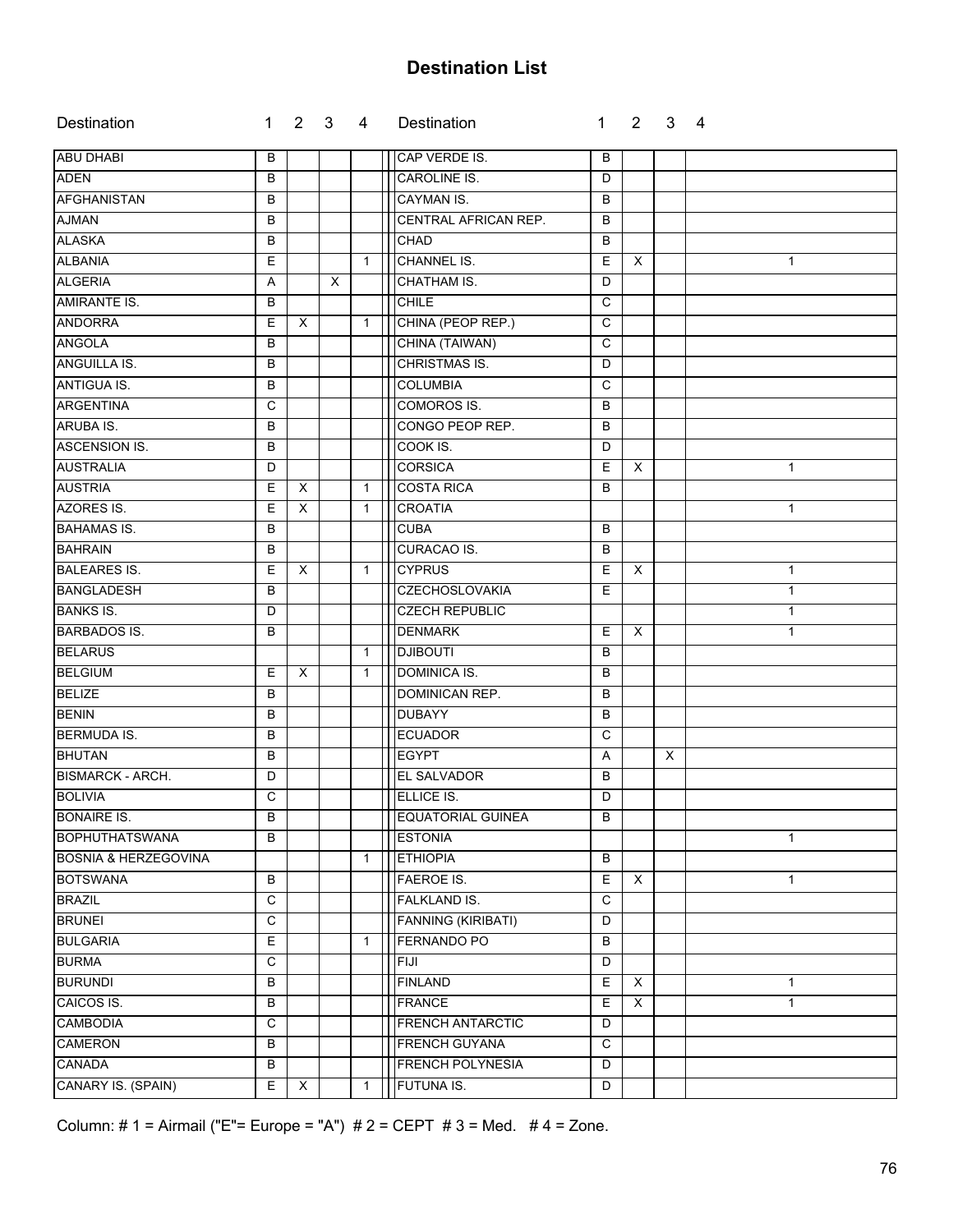### Destination List

| Destination            | $\mathbf{1}$ | $2 \quad 3$    |   | 4            | Destination             | 1           | $2^{\circ}$  | $\mathbf{3}$ | $\overline{4}$ |
|------------------------|--------------|----------------|---|--------------|-------------------------|-------------|--------------|--------------|----------------|
| <b>GABON</b>           | B            |                |   |              | LIBYA                   | Α           |              | X            |                |
| <b>GAMBIA</b>          | B            |                |   |              | LITHUANIA               |             |              |              | $\mathbf{1}$   |
| <b>GERMANY (FRG)</b>   | E            | $\mathsf{X}$   |   | $\mathbf{1}$ | LOYALTY IS.             | D           |              |              |                |
| <b>GERMANY (GDR)</b>   | Ε            |                |   | $\mathbf{1}$ | <b>LUXEMBOURG</b>       | E.          | X            |              | $\mathbf{1}$   |
| <b>GHANA</b>           | B            |                |   |              | <b>MACAO</b>            | C           |              |              |                |
| <b>GIBRALTAR</b>       | E            |                |   | $\mathbf{1}$ | <b>MACEDONIA</b>        |             |              |              | $\mathbf{1}$   |
| <b>GILBERT IS.</b>     | D            |                |   |              | <b>MADAGASCAR</b>       | B           |              |              |                |
| <b>GREAT BRITAIN</b>   | E            | $\times$       |   | $\mathbf{1}$ | MADEIRA (PORTUGAL)      | E           | X            |              | $\mathbf{1}$   |
| <b>GREECE</b>          | E            | $\mathsf{X}$   |   | $\mathbf{1}$ | <b>MALAWI</b>           | B           |              |              |                |
| GREENLAND              | E            | $\mathsf{X}$   |   | $\mathbf{1}$ | <b>MALAYSIA</b>         | C           |              |              |                |
| <b>GRENADA</b>         | B            |                |   |              | <b>MALDIVES IS</b>      | в           |              |              |                |
| <b>GRENADINES IS.</b>  | B            |                |   |              | <b>MALI</b>             | B           |              |              |                |
| <b>GUADELOUPE IS.</b>  | B            |                |   |              | <b>MALTA</b>            | E           | X            |              | $\mathbf{1}$   |
| <b>GUAM</b>            | D            |                |   |              | <b>MARIANA IS.</b>      | D           |              |              |                |
| <b>GUATEMALA</b>       | B            |                |   |              | <b>MARSHALL IS.</b>     | D           |              |              |                |
| <b>GUINEA BISSAU</b>   | B            |                |   |              | <b>MARTINIQUE</b>       | B           |              |              |                |
| <b>GUINEA REP.</b>     | B            |                |   |              | <b>MAURITANIA</b>       | В           |              |              |                |
| <b>GUYANA</b>          | C            |                |   |              | <b>MAURITIUS</b>        | B           |              |              |                |
| <b>HAITI</b>           | В            |                |   |              | <b>MAYOTTE IS.</b>      | B           |              |              |                |
| <b>HAWAII</b>          | B            |                |   |              | <b>MEXICO</b>           | B           |              |              |                |
| HONDURAS REP.          | B            |                |   |              | MIDWAY IS.<br>D         |             |              |              |                |
| <b>HONG KONG</b>       | C            |                |   |              | <b>MOLDOVA</b>          |             | $\mathbf{1}$ |              |                |
| <b>HUNGARY</b>         | E            |                |   | $\mathbf{1}$ | <b>MONACO</b><br>Е<br>X |             | $\mathbf{1}$ |              |                |
| <b>INDIA</b>           | B            |                |   |              | <b>MONGOLIA</b>         | $\mathbf C$ |              |              |                |
| <b>INDONESIA</b>       | C            |                |   |              | <b>MONTSERRAT</b>       | B           |              |              |                |
| <b>IRAN</b>            | B            |                |   |              | <b>MOROCCO</b>          | Α           |              | $\times$     |                |
| <b>IRAQ</b>            | в            |                |   |              | MOZAMBIQUE              | B           |              |              |                |
| <b>IRELAND</b>         | Ε            | X              |   | $\mathbf{1}$ | <b>NAMIBIA</b>          | B           |              |              |                |
| <b>ISLAND</b>          | E            | $\pmb{\times}$ |   | $\mathbf{1}$ | <b>NAURU</b>            | D           |              |              |                |
| <b>ISRAEL</b>          | Α            |                | X |              | <b>NED. ANTILLES</b>    | B           |              |              |                |
| <b>ITALY</b>           | Ε            | X              |   | $\mathbf{1}$ | <b>NEPAL</b>            | B           |              |              |                |
| <b>IVORY COAST</b>     | B            |                |   |              | NETHERLANDS             | E.          | $\mathsf{X}$ |              | $\mathbf{1}$   |
| <b>JAMAICA</b>         | B            |                |   |              | NEVIS IS.               | B           |              |              |                |
| <b>JAPAN</b>           | C            |                |   |              | <b>NEW CALEDONIA</b>    | D           |              |              |                |
| <b>JORDAN</b>          | Α            |                | Χ |              | <b>NEW HEBRIDES</b>     | D           |              |              |                |
| KAMPUCHEA (CAMBODIA)   | C            |                |   |              | <b>NEW ZEALAND</b>      | D           |              |              |                |
| <b>KENYA</b>           | B            |                |   |              | NEWFOUNDLAND            | B           |              |              |                |
| <b>KOREA</b>           | C            |                |   |              | <b>NICARAGUA</b>        | B           |              |              |                |
| <b>KUWAIT</b>          | В            |                |   |              | <b>NIGER</b>            | B           |              |              |                |
| <b>LABUAN IS.</b>      | C            |                |   |              | <b>NIGERIA</b>          | B           |              |              |                |
| <b>LAKSHADWEEP IS.</b> | B            |                |   |              | <b>NORFOLK</b>          | D           |              |              |                |
| <b>LAOS</b>            | $\mathbf C$  |                |   |              | NORTHERN IRELAND        | E           | $\mathsf{X}$ |              | $\mathbf{1}$   |
| <b>LATVIA</b>          |              |                |   | $\mathbf{1}$ | <b>NORWAY</b>           | E.          | $\times$     |              | $\mathbf{1}$   |
| <b>LEBANON</b>         | Α            |                | X |              | OMAN                    | B           |              |              |                |
| <b>LESOTHO</b>         | В            |                |   |              | <b>PAKISTAN</b>         | B           |              |              |                |
| <b>LIBERIA</b>         | В            |                |   |              | <b>PALAU</b>            | D           |              |              |                |

Column: # 1 = Airmail ("E"= Europe = "A") # 2 = CEPT # 3 = Med. # 4 = Zone.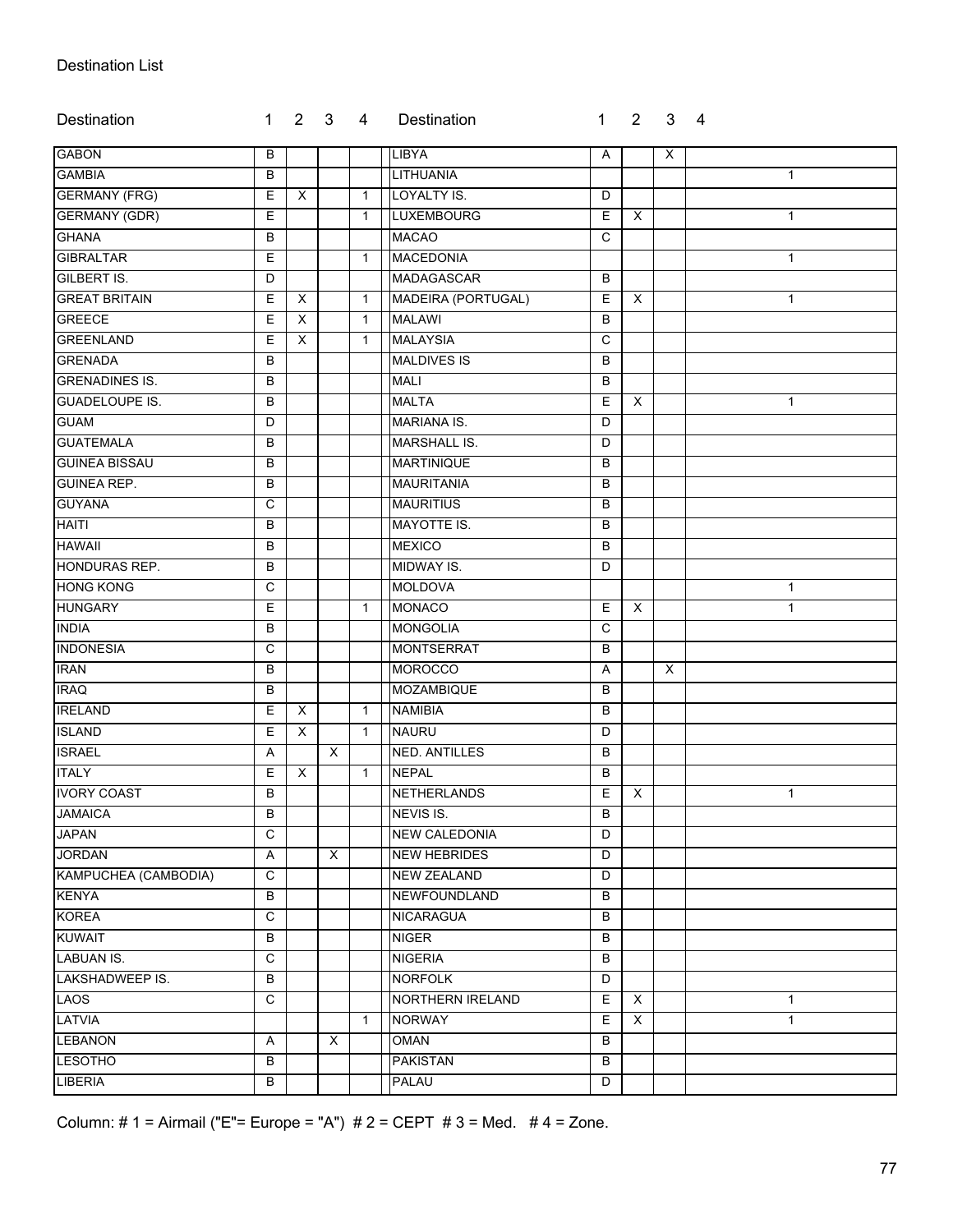#### Destination List

| Destination |  |  | 1 2 3 4 Destination | $1 \quad 2 \quad 3 \quad 4$ |  |
|-------------|--|--|---------------------|-----------------------------|--|
|             |  |  |                     |                             |  |

| <b>PANAMA</b>                  | B            |          |              | ST. KITTS IS.               | B  |    |              |              |
|--------------------------------|--------------|----------|--------------|-----------------------------|----|----|--------------|--------------|
| <b>PAPUA NEW GUINEA</b>        | D            |          |              | <b>ST. LUCIA</b>            | B  |    |              |              |
| PARAGUAY                       | C            |          |              | ST. PIERRE + MIQUELON       | B  |    |              |              |
| <b>PERU</b>                    | C            |          |              | ST. THOMAS IS.              | B  |    |              |              |
| PHILIPPINES                    | $\mathsf{C}$ |          |              | ST. VINCENT IS.             | B  |    |              |              |
| PHONIX IS.                     | D            |          |              | <b>SUDAN</b>                | B  |    |              |              |
| PITCAIRN IS.                   | D            |          |              | <b>SURINAM</b>              | C  |    |              |              |
| <b>POLAND</b>                  | Е            |          | $\mathbf{1}$ | SWAZILAND                   | B  |    |              |              |
| PORTO RICO                     | B            |          |              | <b>SWEDEN</b>               | E. | X  |              | $\mathbf{1}$ |
| <b>PORTUGAL</b>                | Е            | X        | $\mathbf{1}$ | <b>SYRIA</b>                | A  |    | $\times$     |              |
| <b>PRINCIPE IS.</b>            | В            |          |              | <b>TAHITI</b>               | D  |    |              |              |
| <b>QUATAR</b>                  | B            |          |              | <b>TANZANIA</b>             | B  |    |              |              |
| <b>RAS AL KHAYMAH</b>          | B            |          |              | <b>TASMANIA</b>             | D  |    |              |              |
| <b>REUNION</b>                 | B            |          |              | <b>THAILAND</b>             | C  |    |              |              |
| <b>RHODESIA</b>                | В            |          |              | <b>TIBET</b>                | C  |    |              |              |
| <b>RODRIGUES IS.</b>           | B            |          |              | <b>TIMOR</b>                | C  |    |              |              |
| <b>ROMANIA</b>                 | E            |          | $\mathbf{1}$ | <b>TOBAGO</b>               | B  |    |              |              |
| RUSSIA (RUSSIAN FED)           |              | X        | $\mathbf{1}$ | <b>TOGO</b>                 | B  |    |              |              |
| <b>RWANDA</b>                  | В            |          |              | <b>TONGA</b>                | D  |    |              |              |
| RYUKYU IS.                     | C            |          |              | <b>TORRES IS.</b>           | D  |    |              |              |
| SABA IS.                       | B            |          |              | TORTOLA IS.                 | B  |    |              |              |
| <b>SAMOA</b>                   | D            |          |              | <b>TRANSKEI</b>             | B  |    |              |              |
| <b>SAN MAARTEN</b>             | B            |          |              | TRINIDAD + TOBAGO           | B  |    |              |              |
| <b>SAN MARINO</b>              | Е            | X        | $\mathbf{1}$ | <b>TUNISIA</b>              | Α  |    | $\mathsf{X}$ |              |
| <b>SAUDI ARABIA</b>            | B            |          |              | <b>TURKEY</b>               | E  | X  |              | $\mathbf{1}$ |
| SENEGAL                        | В            |          |              | <b>TURKS</b>                | B  |    |              |              |
| <b>SERBIA &amp; MONTENEGRO</b> |              |          | $\mathbf{1}$ | <b>TUVALU</b>               | D  |    |              |              |
| <b>SEYCHELLES</b>              | B            |          |              | <b>UKRAINE</b>              |    |    |              | $\mathbf{1}$ |
| <b>SIERRA LEONE</b>            | B            |          |              | U.S.A.                      | B  |    |              |              |
| <b>SINGAPORE</b>               | C            |          |              | <b>UGANDA</b>               | B  |    |              |              |
| <b>SLOVAKIA</b>                |              |          | $\mathbf{1}$ | UMM AL QAYWAYN              | B  |    |              |              |
| <b>SLOVENIA</b>                |              |          | $\mathbf{1}$ | <b>UNITED ARAB EMIRATES</b> | B  |    |              |              |
| <b>SOLOMON IS.</b>             | D            |          |              | UPPER VOLTA                 | В  |    |              |              |
| <b>SOMALIA</b>                 | В            |          |              | <b>URUGUAY</b>              | C  |    |              |              |
| <b>SOUTH AFRICA</b>            | B            |          |              | VATICAN                     | E. | X  |              | $\mathbf{1}$ |
| <b>SOUTH GEORGIA IS</b>        | C            |          |              | VENEZUELA                   | C  |    |              |              |
| SOUTH ORKNEY IS.               | C            |          |              | <b>VIETNAM</b>              | C  |    |              |              |
| <b>SOUTH WEST AFRICA</b>       | В            |          |              | <b>VIRGIN ISLANDS</b>       | B  |    |              |              |
| SOVIET UNION                   | Е            |          |              | WAKE IS.                    | D  |    |              |              |
| <b>SPAIN</b>                   | E.           | $\times$ | $\mathbf{1}$ | <b>WALLIS IS.</b>           | D  |    |              |              |
| <b>SPAIN NORTH AFRICA</b>      | Α            |          |              | <b>YEMEN</b>                | B  |    |              |              |
| <b>SRI LANKA</b>               | В            |          |              | YEMEN POEP REP.             | В  |    |              |              |
| ST. CHRISTOPH IS.              | В            |          |              | YUGOSLAVIA                  | E. | X. |              |              |
| ST. CRUZ IS.                   | D            |          |              | <b>ZAIRE</b>                | B  |    |              |              |
| ST. EUSTACIUS IS.              | B            |          |              | ZAMBIA                      | B  |    |              |              |
| ST. HELENA IS.                 | В            |          |              |                             |    |    |              |              |

Column: # 1 = Airmail ("E"= Europe = "A") # 2 = CEPT # 3 = Med. # 4 = Zone.